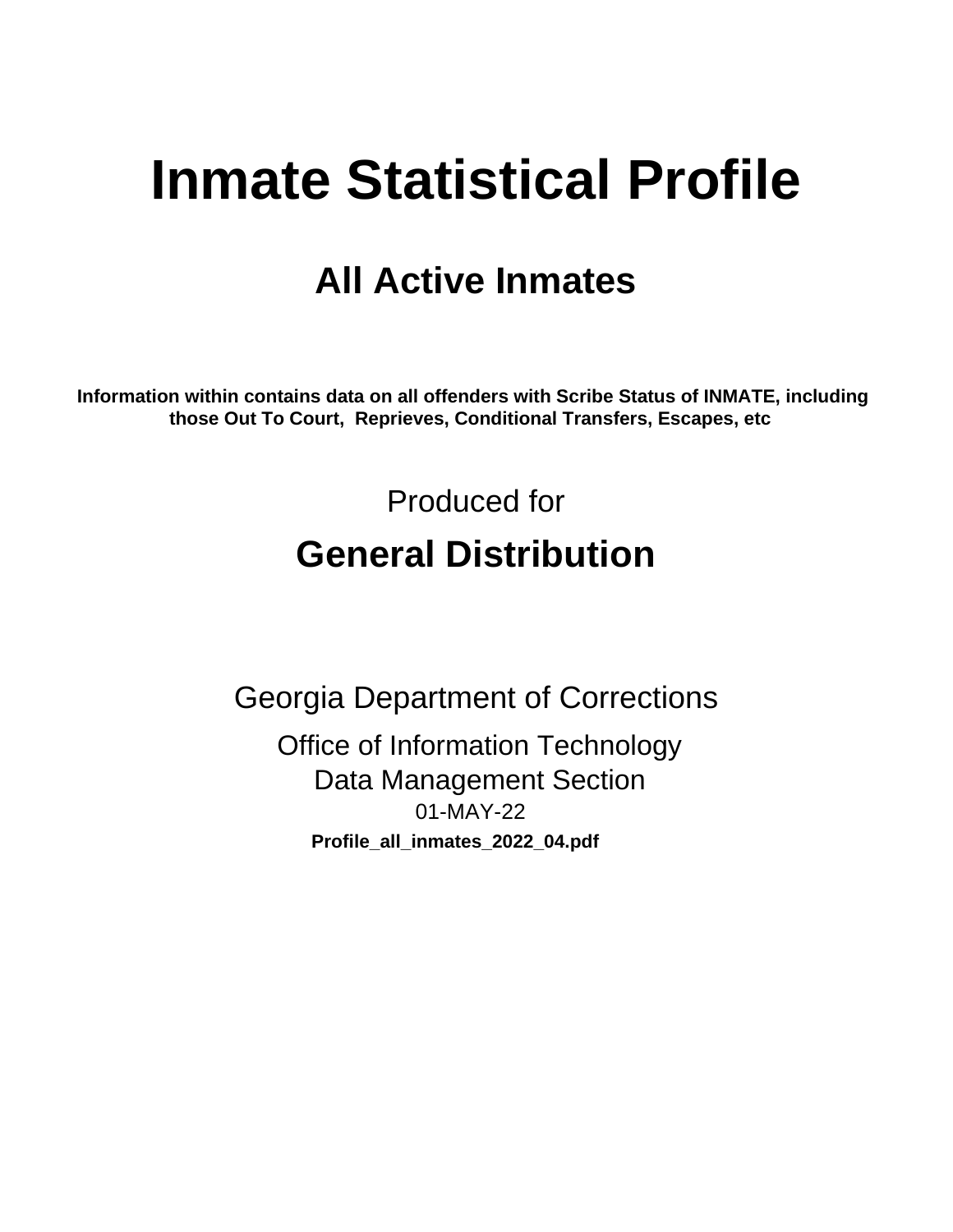#### **Inmate Statistical Profile 01-MAY-22** Contents

**All Active Inmates** 

Produced for General Distribution

# **Table of Contents**

| <b>Demographic information</b>                                        |
|-----------------------------------------------------------------------|
| 4 Current age, broken out in ten year age groups                      |
| 5 Race group                                                          |
| 6 Marital status, self-reported at entry to prison                    |
| 7 Number of Inmates with Dependents, self-reported at entry to prison |
| 8 Religious affiliation, self-reported at entry to prison             |
| 9 Home county - self-reported at entry to prison                      |
| 14 Employment status before prison, self-reported at entry to prison  |
| 15 Age at admission                                                   |
| 17 Age at admission                                                   |
| 20 Height, measured at entry to prison                                |
| 22 Weight, measured at entry to prison                                |
| 23 Military service                                                   |
| <b>Correctional information</b>                                       |
| 24 Type of admission to prison                                        |
| 25 Current / last supervision level                                   |
| 26 Current / last institution type                                    |
| 27 Institution type - transitional centers                            |
| 28 Institution type - county prisons                                  |
| 30 Institution type - state prisons                                   |
| 32 Institution type - private prisons                                 |
| 33 Institution type - inmate boot camp                                |
| 34 Number of disciplinary reports                                     |
| 35 Number of transfers                                                |
| 36 Number of escapes                                                  |
| 37 Split sentence - Probation to follow                               |
| 38 Probable future release type of still active inmates               |
| 39 Time served in current (or last) institution                       |
| Educational, psychological and physical information                   |
| 40 Highest grade level attained                                       |
| 41 Culture fair IQ scores                                             |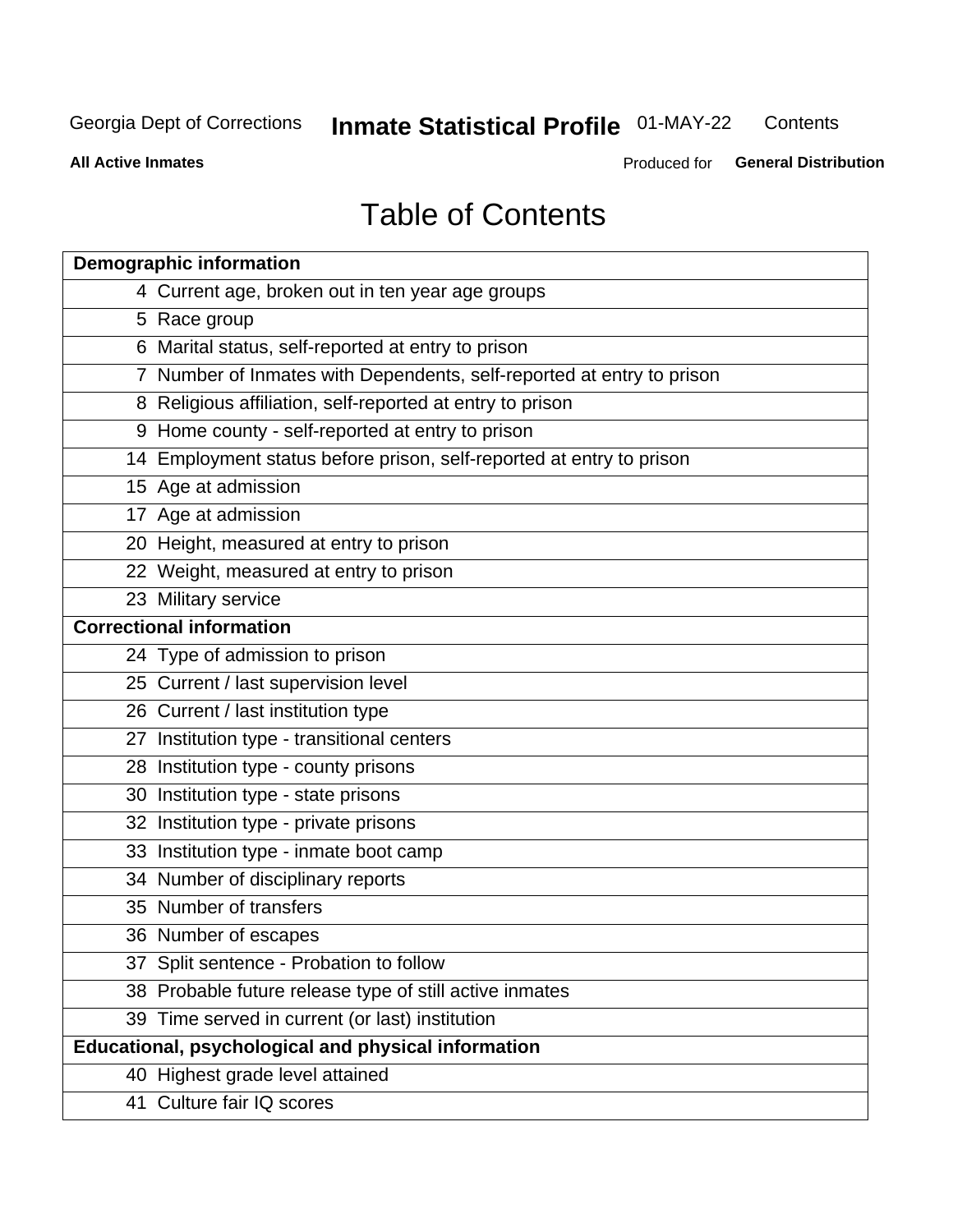# **Inmate Statistical Profile 01-MAY-22**

Contents

**All Active Inmates** 

Produced for General Distribution

# **Table of Contents**

| Educational, psychological and physical information              |
|------------------------------------------------------------------|
| 42 Wide Range Achievement Test (WRAT) reading score              |
| 43 Wide Range Achievement Test (WRAT) math score                 |
| 44 Wide Range Achievement Test (WRAT) spelling score             |
| 45 Current / last mental health treatment level                  |
| 46 PULHESDWIT medical scale - 'P' overall condition ('P'hysical) |
| 47 PULHESDWIT medical scale - 'U' upper body                     |
| 48 PULHESDWIT medical scale - 'L' lower body                     |
| 49 PULHESDWIT medical scale - 'H' hearing                        |
| 50 PULHESDWIT medical scale - 'E' vision                         |
| 51 PULHESDWIT medical scale -'S' psychiatric                     |
| 52 PULHESDWIT medical scale - 'D' dental                         |
| 53 PULHESDWIT medical scale - 'W' work ability                   |
| 54 PULHESDWIT medical scale - 'I' impairment                     |
| 55 PULHESDWIT medical scale - 'T' transportability               |
| <b>Crimes and criminal history information</b>                   |
| 56 Number of prior Georgia incarcerations                        |
| 57 Prison sentence in years                                      |
| 58 Primary offense, broken out into felonies vs misdemeanors     |
| 59 Primary offense, broken out into six broad crime categories   |
| 60 Primary offense, detailed offense code                        |
| 68 County of conviction of primary offense                       |
| 73 Circuit of conviction of primary offense                      |
| 75 Years served (jail + prison) in this incarceration            |
| <b>Medical information</b>                                       |
| 76 Results of most recent HIV test                               |
| 77 Results of most recent tuberculosis test                      |
| 78 Results of most recent syphilis test                          |
| 79 Results of most recent Hepatitis-C test                       |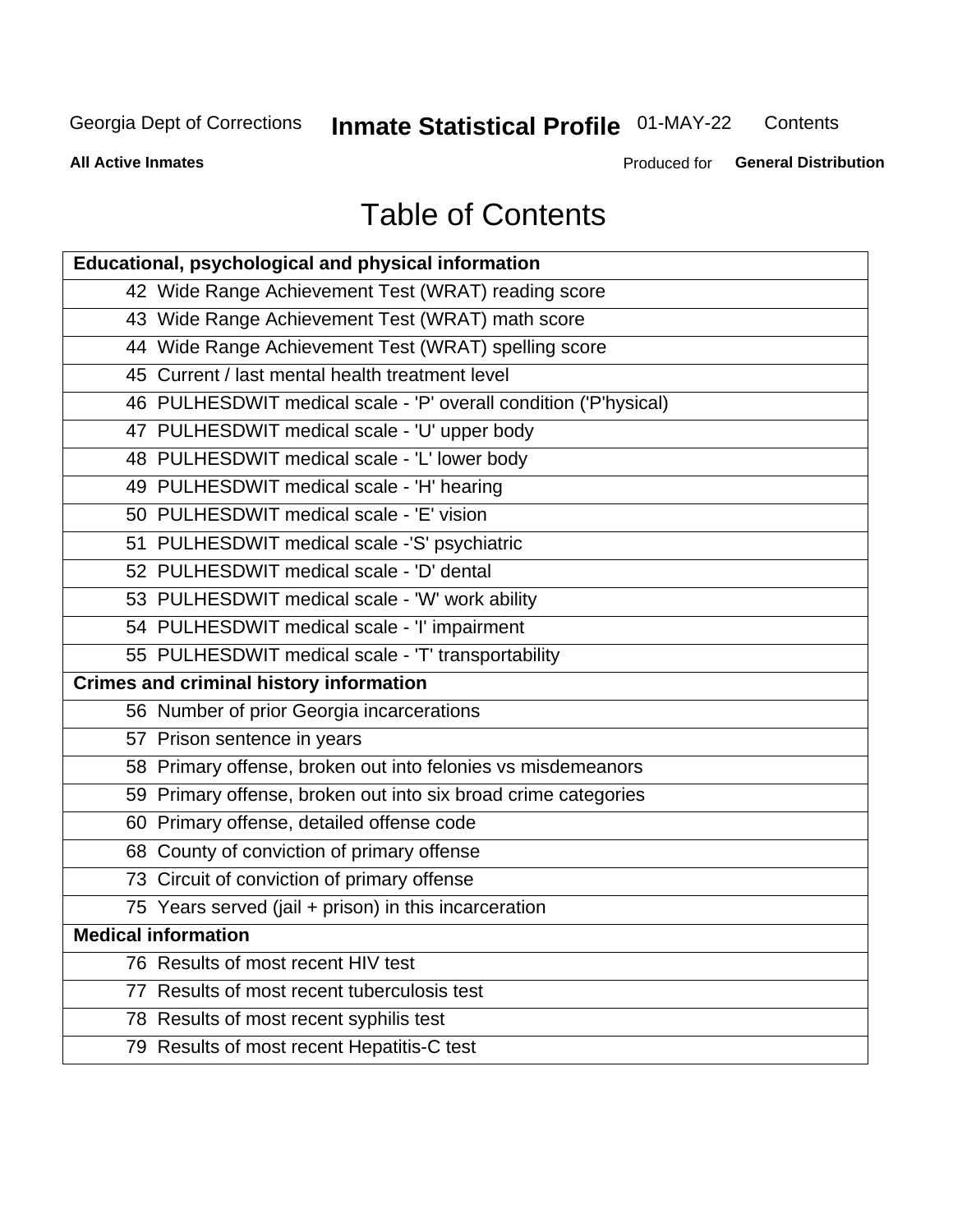### **All Active Inmates**

### Produced for General Distribution

### Current age, broken out in ten-year age groups

COL % - percent each COUNT is of its particular column

|                          |              | <b>Male</b> |        | <b>Female</b>   |        |          | <b>Total</b> |        |
|--------------------------|--------------|-------------|--------|-----------------|--------|----------|--------------|--------|
| <b>Current Age</b>       | <b>Count</b> | Col %       | Row %  | <b>Count</b>    | Col %  | Row %    | <b>Total</b> | Col %  |
| <b>Teens (1-19)</b>      | 282          | 0.64%       | 95.59% | 13              | 0.42%  | 4.41%    | 295          | 0.63%  |
| <b>Twenties (20-29)</b>  | 9,879        | 22.59%      | 93.76% | 657             | 20.98% | $6.24\%$ | 10,536       | 22.48% |
| Thirties (30-39)         | 13,661       | 31.24%      | 92.39% | 1,126           | 35.96% | $7.61\%$ | 14,787       | 31.55% |
| <b>Forties (40-49)</b>   | 10,072       | 23.03%      | 92.74% | 789             | 25.20% | 7.26%    | 10,861       | 23.18% |
| <b>Fifties (50-59)</b>   | 6,238        | 14.26%      | 94.06% | 394             | 12.58% | 5.94%    | 6,632        | 14.15% |
| <b>Sixties (60-69)</b>   | 2,865        | 6.55%       | 95.60% | 132             | 4.22%  | 4.40%    | 2,997        | 6.40%  |
| Seventy + (70 and above) | 735          | 1.68%       | 97.35% | 20 <sub>1</sub> | 0.64%  | $2.65\%$ | 755          | 1.61%  |
| <b>Total Reported</b>    | 43,732       | 100%        | 93.32% | 3,131           | 100%   | 6.68%    | 46,863       | 100%   |

| <b>Not</b><br><b>Endrifed</b> | 363   |                       | 364            |
|-------------------------------|-------|-----------------------|----------------|
| Total                         | 4,095 | <b>ממו</b> כ<br>1 J A | 17.02<br>ا عمر |

| <b>Mean</b><br>(average) | 39.82    | 38.79 | 39.75    |
|--------------------------|----------|-------|----------|
| Median (middle)          | 38       |       | 38       |
| Mode<br>(most frequent)  | n,<br>◡▴ | ◡▵    | 50<br>⊾ت |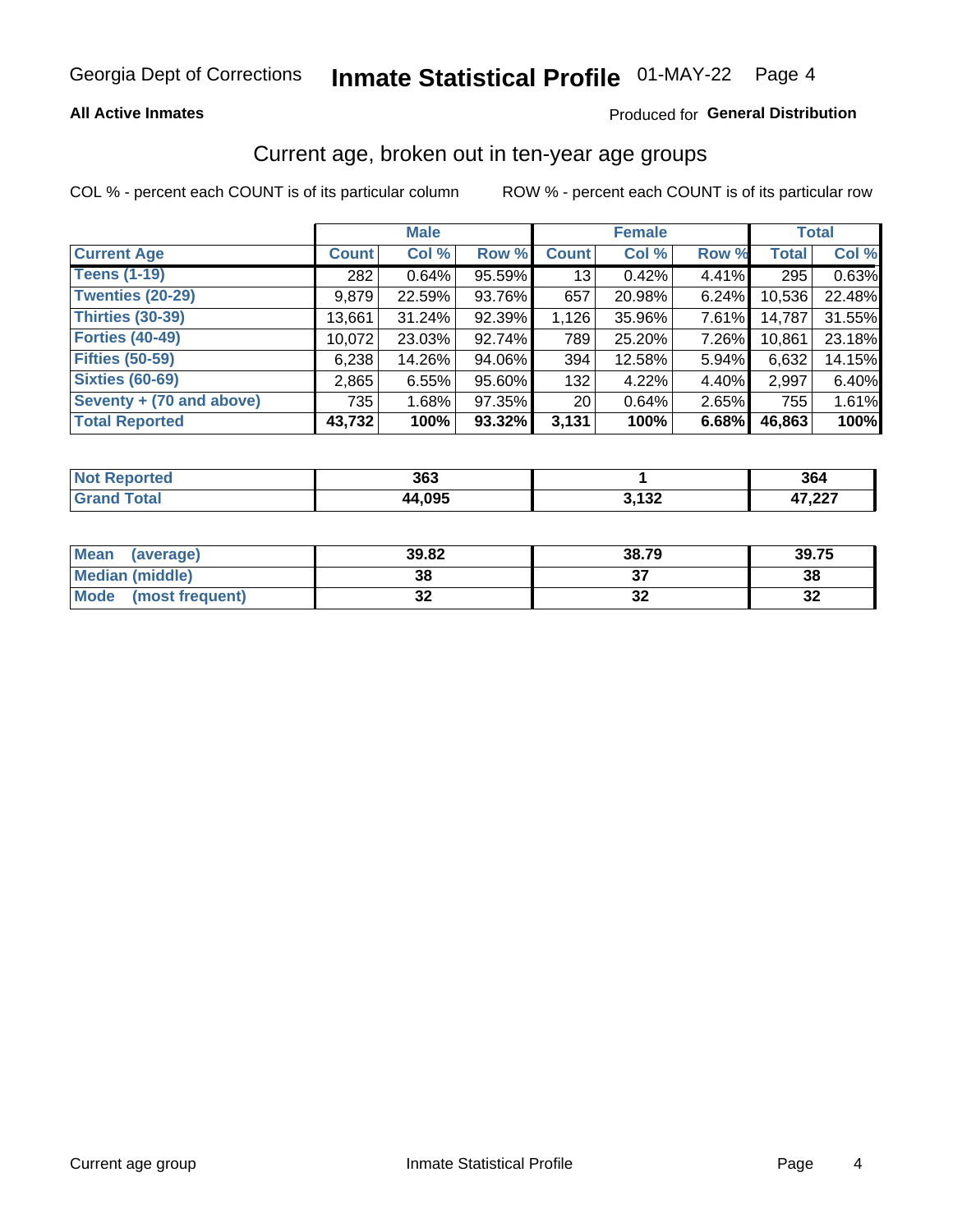# Inmate Statistical Profile 01-MAY-22 Page 5

#### **All Active Inmates**

### Produced for General Distribution

### Race group

COL % - percent each COUNT is of its particular column

|                                   |                 | <b>Male</b> |         |             | <b>Female</b> |        |              | <b>Total</b> |  |
|-----------------------------------|-----------------|-------------|---------|-------------|---------------|--------|--------------|--------------|--|
| <b>Race Group</b>                 | <b>Count</b>    | Col %       |         | Row % Count | Col %         | Row %  | <b>Total</b> | Col %        |  |
| <b>White</b>                      | 15,504          | 35.16%      | 89.36%  | 1,846       | 58.94%        | 10.64% | 17,350       | 36.74%       |  |
| <b>Black</b><br>2                 | 26,534          | 60.17%      | 95.57%  | 1,229       | 39.24%        | 4.43%  | 27,763       | 58.79%       |  |
| <b>Other</b><br>5.                |                 | $.01\%$     | 100.00% |             |               |        | 2            | .01%         |  |
| <b>Asian</b><br>6                 | 155             | .35%        | 94.51%  | 9           | .29%          | 5.49%  | 164          | .35%         |  |
| <b>Unknown</b><br>9               |                 | $.01\%$     | 100.00% |             |               |        |              | .01%         |  |
| <b>Hispanic</b><br>10             | 1,879           | 4.26%       | 97.56%  | 47          | 1.50%         | 2.44%  | 1,926        | 4.08%        |  |
| <b>Native American</b><br>$12 \,$ | 20 <sub>1</sub> | $.05\%$     | 95.24%  |             | .03%          | 4.76%  | 21           | .04%         |  |
| <b>Total Reported</b>             | 44,095          | 100%        | 93.37%  | 3,132       | 100%          | 6.63%  | 47,227       | 100%         |  |

| orted<br>m. |        |                |                 |
|-------------|--------|----------------|-----------------|
| `otal       | 44,095 | 0.400<br>J.IJZ | 17.02<br>41.ZZI |

| m | <br>w |  |
|---|-------|--|
|   |       |  |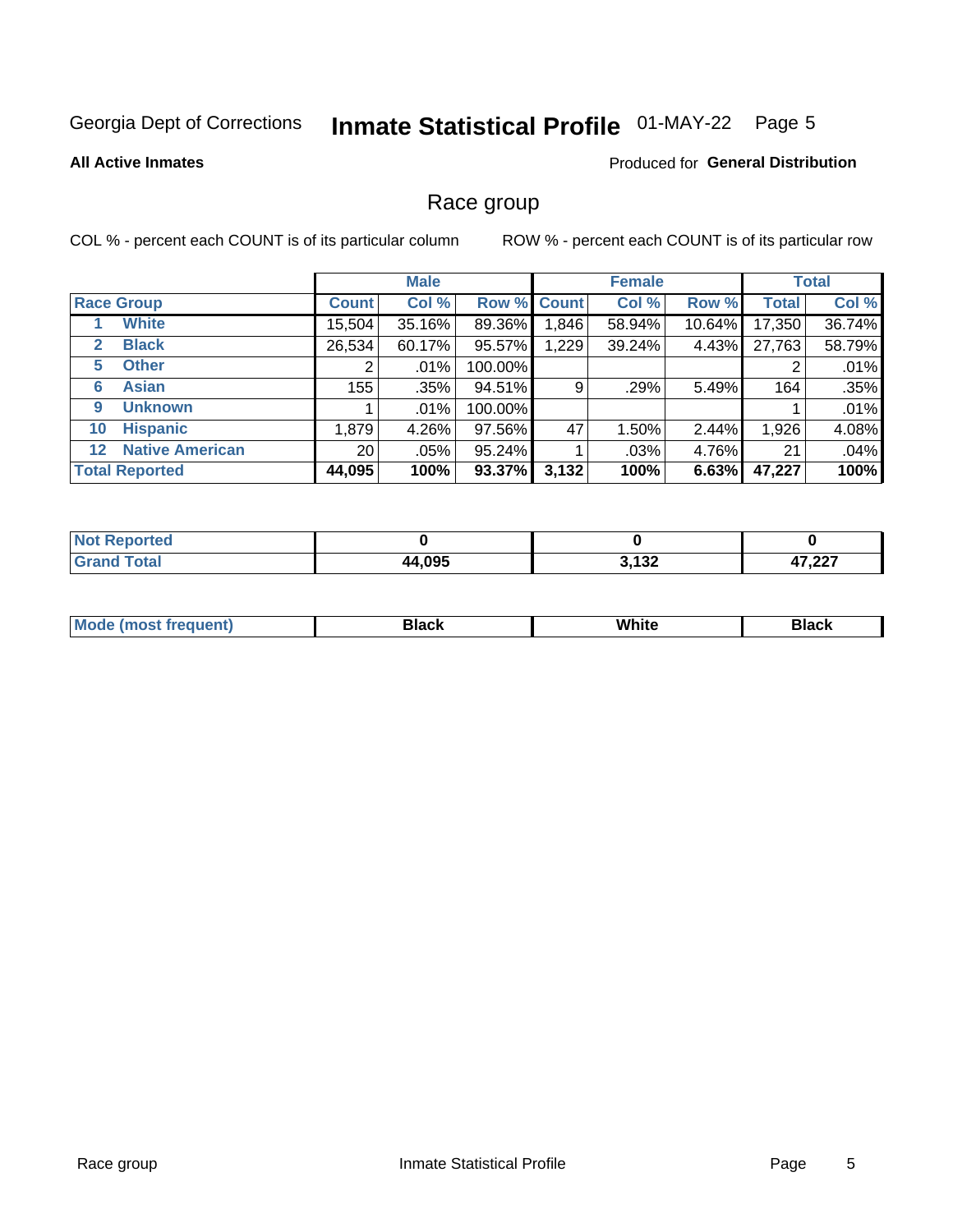# Inmate Statistical Profile 01-MAY-22 Page 6

**All Active Inmates** 

#### Produced for General Distribution

### Marital status, self-reported at entry to prison

COL % - percent each COUNT is of its particular column

|                            | <b>Male</b>  |        |        |              | <b>Female</b> | <b>Total</b> |              |        |
|----------------------------|--------------|--------|--------|--------------|---------------|--------------|--------------|--------|
| <b>Marital Status</b>      | <b>Count</b> | Col %  | Row %  | <b>Count</b> | Col %         | Row %        | <b>Total</b> | Col %  |
| <b>Unknown</b><br>$\bf{0}$ | 2,737        | 6.21%  | 96.41% | 102          | 3.26%         | 3.59%        | 2,839        | 6.01%  |
| <b>Divorced</b><br>D       | 3,949        | 8.96%  | 89.38% | 469          | 14.97%        | 10.62%       | 4,418        | 9.35%  |
| <b>Married</b><br>М        | 5,510        | 12.50% | 90.17% | 601          | 19.19%        | 9.83%        | 6,111        | 12.94% |
| <b>Separated</b><br>S.     | 1,292        | 2.93%  | 92.62% | 103          | 3.29%         | 7.38%        | 1,395        | 2.95%  |
| <b>Unmarried</b><br>U      | 30,121       | 68.31% | 94.60% | 1,719        | 54.89%        | 5.40%        | 31,840       | 67.42% |
| <b>Widow</b><br>W          | 486          | 1.10%  | 77.88% | 138          | 4.41%         | 22.12%       | 624          | 1.32%  |
| <b>Total Reported</b>      | 44,095       | 100%   | 93.37% | 3,132        | 100%          | 6.63%        | 47,227       | 100%   |

| morted in<br>NOT |       |              |               |
|------------------|-------|--------------|---------------|
| <b>Total</b>     | 4,095 | 122<br>J.IJZ | 7.02<br>,44 I |

|--|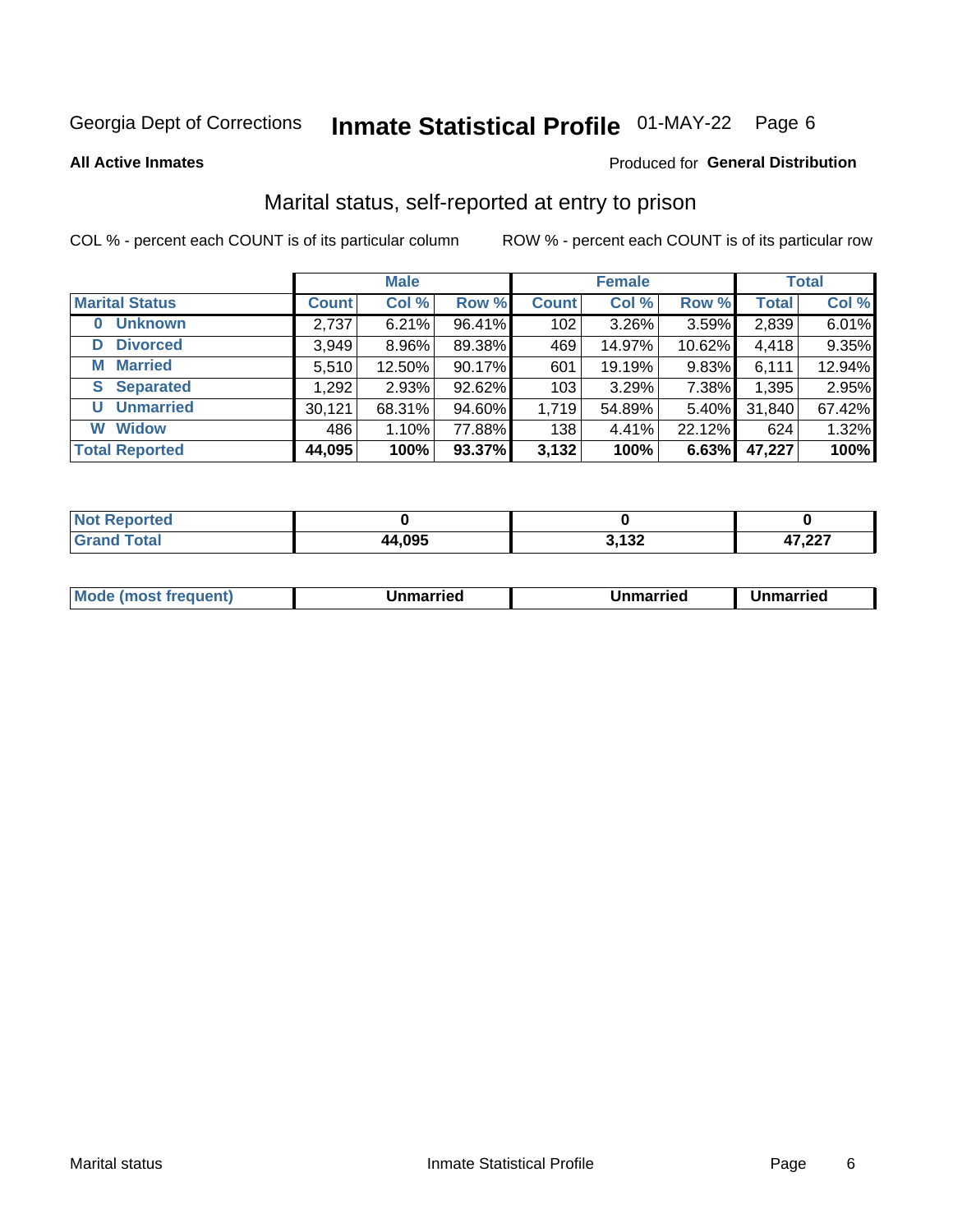#### Inmate Statistical Profile 01-MAY-22 Page 7

#### **All Active Inmates**

### Produced for General Distribution

### Number of Inmates with Dependents, Self-Reported at Entry to Prison

COL % - percent each COUNT is of its particular column

|                             |              | <b>Male</b> |         |              | <b>Female</b> |       |              | <b>Total</b> |
|-----------------------------|--------------|-------------|---------|--------------|---------------|-------|--------------|--------------|
| <b>Number of dependents</b> | <b>Count</b> | Col %       | Row %   | <b>Count</b> | Col %         | Row % | <b>Total</b> | Col %        |
| l 0                         | 13,130       | 36.49%      | 90.59%  | 1,364        | 48.37%        | 9.41% | 14,494       | 37.35%       |
|                             | 8,290        | 23.04%      | 94.41%  | 491          | 17.41%        | 5.59% | 8,781        | 22.63%       |
| $\overline{2}$              | 6,390        | 17.76%      | 93.83%  | 420          | 14.89%        | 6.17% | 6,810        | 17.55%       |
| $\overline{\mathbf{3}}$     | 3,796        | 10.55%      | 92.93%  | 289          | 10.25%        | 7.07% | 4,085        | 10.53%       |
| 4                           | 2,114        | 5.87%       | 93.33%  | 151          | 5.35%         | 6.67% | 2,265        | 5.84%        |
| $\overline{\mathbf{5}}$     | 1,028        | 2.86%       | 94.14%  | 64           | 2.27%         | 5.86% | 1,092        | 2.81%        |
| 6                           | 555          | 1.54%       | 96.35%  | 21           | 0.74%         | 3.65% | 576          | 1.48%        |
| 7                           | 264          | 0.73%       | 96.35%  | 10           | 0.35%         | 3.65% | 274          | 0.71%        |
| $\overline{\mathbf{8}}$     | 171          | 0.48%       | 97.16%  | 5            | 0.18%         | 2.84% | 176          | 0.45%        |
| 9                           | 82           | 0.23%       | 98.80%  |              | 0.04%         | 1.20% | 83           | 0.21%        |
| 10                          | 64           | 0.18%       | 94.12%  | 4            | 0.14%         | 5.88% | 68           | 0.18%        |
| Over 10                     | 101          | 0.28%       | 100.00% |              |               |       | 101          | 0.26%        |
| <b>Total Reported</b>       | 35,985       | 100%        | 92.73%  | 2,820        | 100%          | 7.27% | 38,805       | 100%         |

| <b>140</b><br>1 U | つイワ<br>.   | 8,422<br>----    |
|-------------------|------------|------------------|
| .095              | イクク<br>19Z | דמה דו<br>41.ZZT |

| Mean (average)       | l.54 | ו ?י | 51.، |
|----------------------|------|------|------|
| Median (middle)      |      |      |      |
| Mode (most frequent) |      |      |      |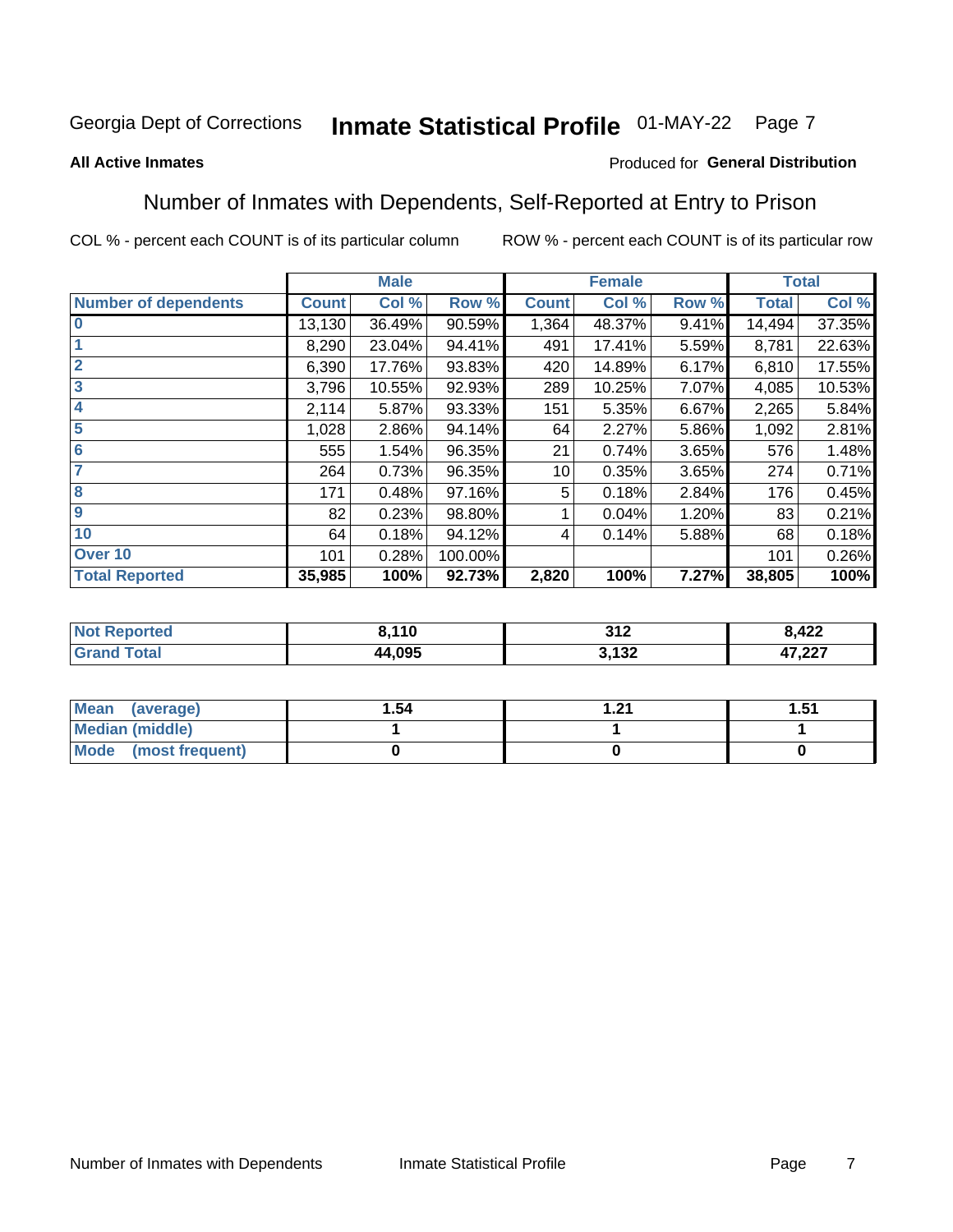# Inmate Statistical Profile 01-MAY-22 Page 8

#### **All Active Inmates**

#### Produced for General Distribution

### Religious affiliation, self-reported at entry to prison

COL % - percent each COUNT is of its particular column

|                         |                              |                 | <b>Male</b> |         |                         | <b>Female</b> |                  |                 | <b>Total</b> |
|-------------------------|------------------------------|-----------------|-------------|---------|-------------------------|---------------|------------------|-----------------|--------------|
|                         | <b>Religious Affiliation</b> | <b>Count</b>    | Col %       | Row %   | <b>Count</b>            | Col %         | Row <sup>%</sup> | <b>Total</b>    | Col %        |
| $\overline{1}$          | <b>Islam</b>                 | 1,893           | 8.21%       | 94.74%  | 105                     | 3.86%         | 5.26%            | 1,998           | 7.75%        |
| $\overline{\mathbf{2}}$ | <b>Catholic</b>              | 1,058           | 4.59%       | 89.51%  | 124                     | 4.56%         | 10.49%           | 1,182           | 4.59%        |
| 3                       | <b>Baptist</b>               | 9,820           | 42.61%      | 91.00%  | 971                     | 35.67%        | 9.00%            | 10,791          | 41.88%       |
| 4                       | <b>Methodist</b>             | 286             | 1.24%       | 90.22%  | 31                      | 1.14%         | 9.78%            | 317             | 1.23%        |
| 5                       | <b>Episcopal</b>             | 33              | .14%        | 94.29%  | $\mathbf 2$             | .07%          | 5.71%            | 35              | .14%         |
| $\overline{\bf{6}}$     | <b>Presbyterian</b>          | 56              | .24%        | 94.92%  | $\overline{3}$          | .11%          | 5.08%            | 59              | .23%         |
| 7                       | <b>Church Of God</b>         | 291             | 1.26%       | 90.94%  | 29                      | 1.07%         | 9.06%            | 320             | 1.24%        |
| $\overline{\mathbf{8}}$ | <b>Holiness</b>              | 384             | 1.67%       | 88.68%  | 49                      | 1.80%         | 11.32%           | 433             | 1.68%        |
| $\overline{9}$          | <b>Jewish</b>                | 80              | .35%        | 78.43%  | 22                      | .81%          | 21.57%           | 102             | .40%         |
| 10                      | <b>Anglican</b>              | 20              | .09%        | 90.91%  | $\boldsymbol{2}$        | .07%          | 9.09%            | 22              | .09%         |
| $\overline{11}$         | <b>Greek Orthodox</b>        | 5               | .02%        | 71.43%  | $\overline{2}$          | .07%          | 28.57%           | $\overline{7}$  | .03%         |
| 12                      | <b>Hindu</b>                 | $\overline{15}$ | .07%        | 93.75%  | $\overline{1}$          | .04%          | 6.25%            | 16              | .06%         |
| 13                      | <b>Buddhist</b>              | $\overline{51}$ | .22%        | 89.47%  | 6                       | .22%          | 10.53%           | 57              | .22%         |
| 14                      | <b>Taoist</b>                | $\overline{4}$  | .02%        | 100.00% |                         |               |                  | 4               | .02%         |
| 15                      | <b>Shintoist</b>             | $\overline{2}$  | .01%        | 100.00% |                         |               |                  | $\overline{2}$  | .01%         |
| 16                      | <b>Seventh Day Adventist</b> | 75              | .33%        | 79.79%  | 19                      | .70%          | 20.21%           | 94              | .36%         |
| 17                      | <b>Jehovah Witness</b>       | 238             | 1.03%       | 89.14%  | 29                      | 1.07%         | 10.86%           | 267             | 1.04%        |
| 18                      | <b>Latter Day Saints</b>     | 30              | .13%        | 88.24%  | 4                       | .15%          | 11.76%           | 34              | .13%         |
| 19                      | Quaker                       | $\overline{2}$  | .01%        | 100.00% |                         |               |                  | $\overline{2}$  | .01%         |
| 20                      | <b>Other Prot</b>            | 1,142           | 4.96%       | 98.45%  | 18                      | .66%          | 1.55%            | 1,160           | 4.50%        |
| 21                      | <b>Messianic Judaism</b>     | 65              | .28%        | 30.66%  | 147                     | 5.40%         | 69.34%           | 212             | .82%         |
| 22                      | <b>Asatru-Odinism</b>        | 5               | .02%        | 100.00% |                         |               |                  | 5               | .02%         |
| 23                      | <b>Hebrew Israelite</b>      | $\overline{77}$ | .33%        | 92.77%  | 6                       | .22%          | 7.23%            | 83              | .32%         |
| 24                      | <b>Nation Of Islam</b>       | 42              | .18%        | 85.71%  | $\overline{7}$          | .26%          | 14.29%           | 49              | .19%         |
| 25                      | <b>Native American</b>       | $\overline{21}$ | .09%        | 91.30%  | $\overline{2}$          | .07%          | 8.70%            | $\overline{23}$ | .09%         |
| 26                      | Pagan                        | 13              | .06%        | 76.47%  | $\overline{\mathbf{4}}$ | .15%          | 23.53%           | 17              | .07%         |
| 27                      | <b>Pentecostal</b>           | 84              | .36%        | 66.67%  | 42                      | 1.54%         | 33.33%           | 126             | .49%         |
| 28                      | <b>Rastafari</b>             | 11              | .05%        | 55.00%  | $9\,$                   | .33%          | 45.00%           | 20              | .08%         |
| 29                      | <b>Wiccan</b>                | 42              | .18%        | 80.77%  | 10                      | .37%          | 19.23%           | $\overline{52}$ | .20%         |
| 30                      | <b>No Religion</b>           | 1,539           | 6.68%       | 87.74%  | 215                     | 7.90%         | 12.26%           | 1,754           | 6.81%        |
| 31                      | Christian -                  | 4,498           | 19.52%      | 83.92%  | 862                     | 31.67%        | 16.08%           | 5,360           | 20.80%       |
|                         | <b>Unspecified</b>           |                 |             |         |                         |               |                  |                 |              |
| 96                      | <b>None</b>                  | 1,164           | 5.05%       | 99.91%  | 1                       | .04%          | .09%             | 1,165           | 4.52%        |
|                         | <b>Total Reported</b>        | 23,046          | 100%        | 89.44%  | 2,722                   | 100%          | 10.56%           | 25,768          | 100%         |

| ted. | 21,049 | . A F                 | ,459                            |
|------|--------|-----------------------|---------------------------------|
| N    |        | 4 I V                 | O4.                             |
|      | 44,095 | <b>2422</b><br>J. 1JZ | 17.02<br>$\mathbf{r}$<br>41,ZZI |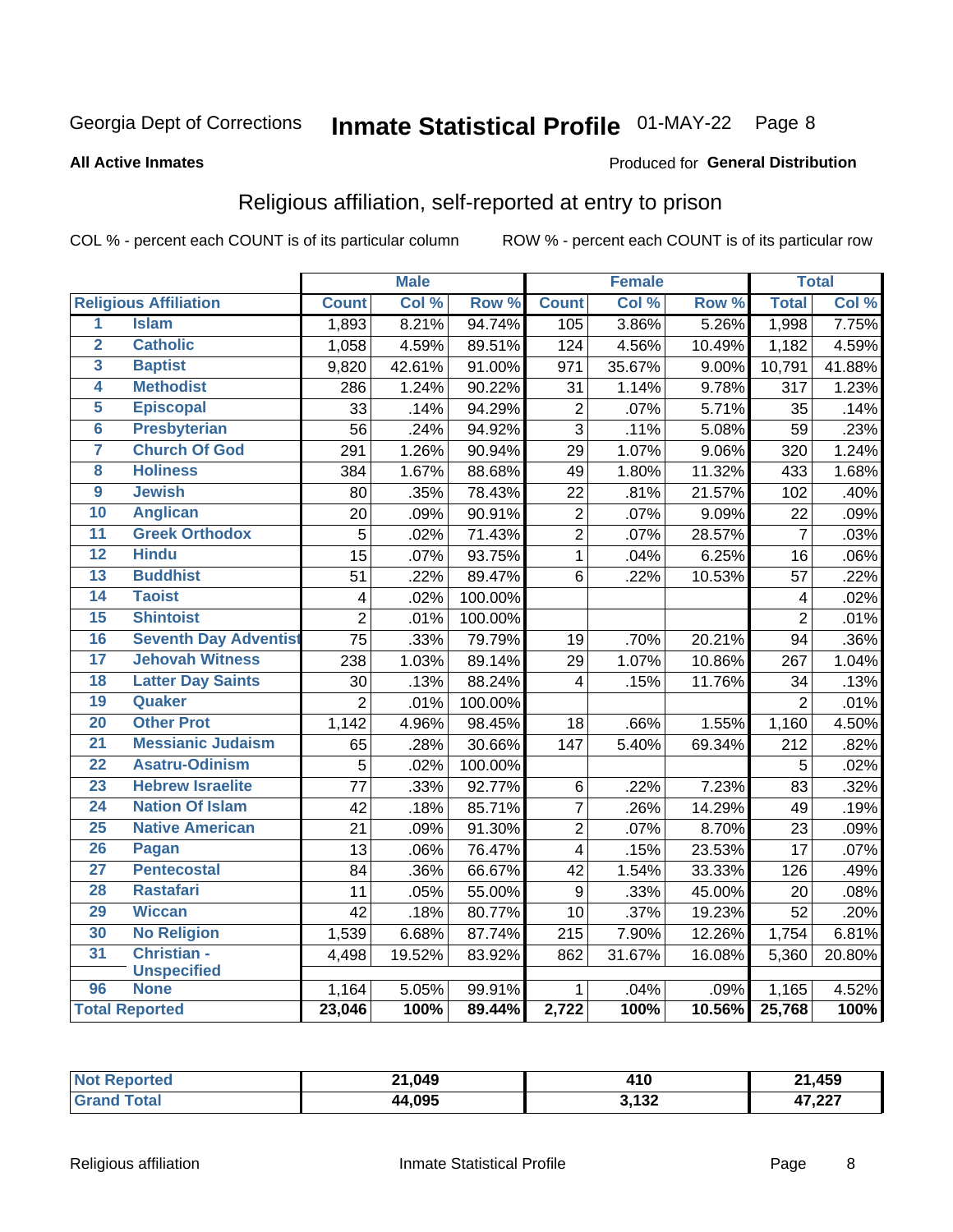#### Inmate Statistical Profile 01-MAY-22 Page 9 Georgia Dept of Corrections

### **All Active Inmates**

### Produced for General Distribution

### Religious affiliation, self-reported at entry to prison

COL % - percent each COUNT is of its particular column ROW % - percent each COUNT is of its particular row

| <b>Mode (most frequent)</b> | Baptist | <b>Baptist</b> | Baptist |
|-----------------------------|---------|----------------|---------|
|-----------------------------|---------|----------------|---------|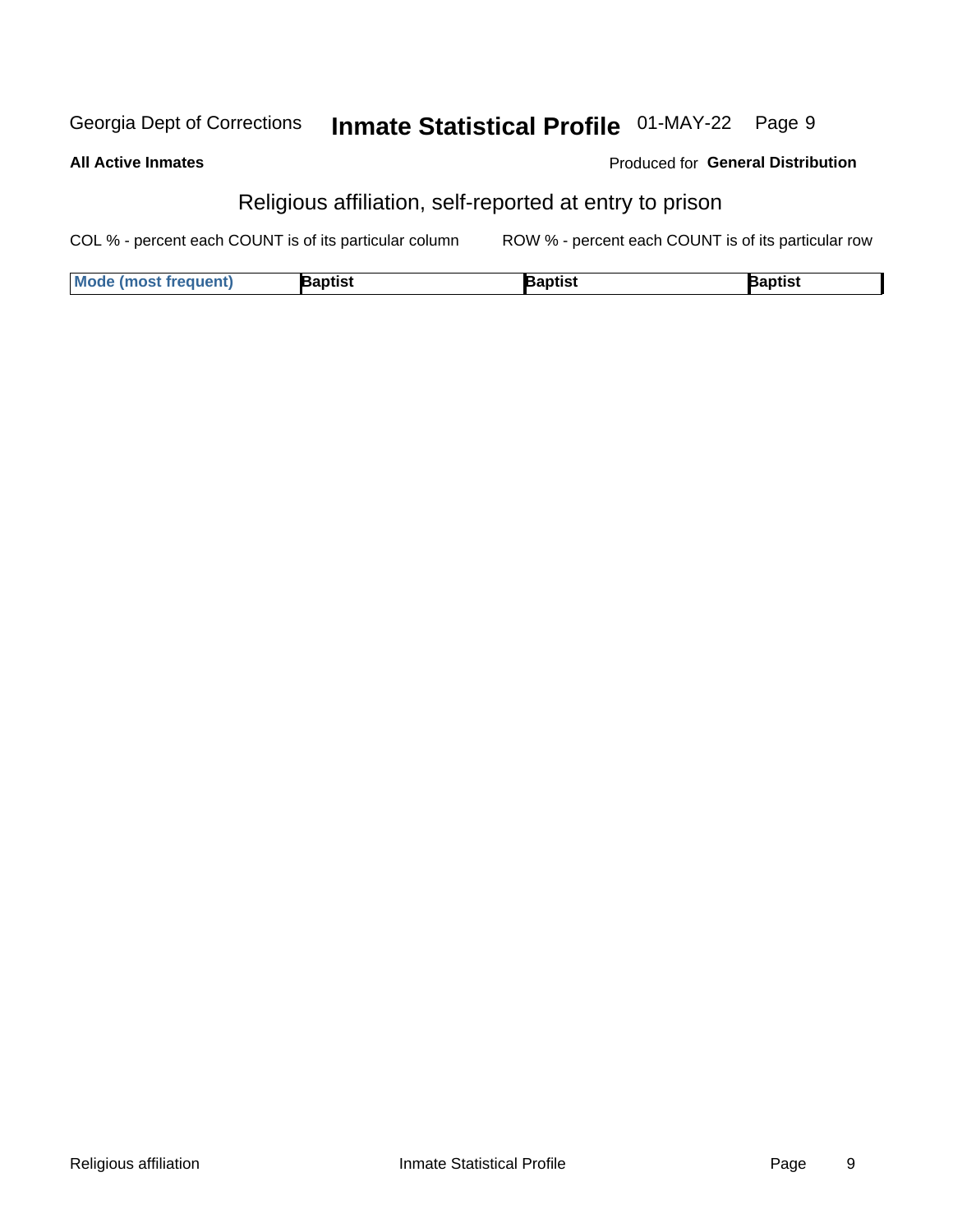# Inmate Statistical Profile 01-MAY-22 Page 9

#### **All Active Inmates**

#### Produced for General Distribution

### Home county, self-reported at entry to prison

COL % - percent each COUNT is of its particular column

|     |                             |              | <b>Male</b> |         |                         | <b>Female</b> |        | <b>Total</b> |        |
|-----|-----------------------------|--------------|-------------|---------|-------------------------|---------------|--------|--------------|--------|
|     | <b>Home County</b>          | <b>Count</b> | Col %       | Row %   | <b>Count</b>            | Col %         | Row %  | <b>Total</b> | Col %  |
| 000 | <b>Unknown</b>              | 7,822        | 17.74%      | 93.52%  | 542                     | 17.31%        | 6.48%  | 8,364        | 17.71% |
| 001 | <b>Appling County</b>       | 105          | .24%        | 99.06%  | 1                       | .03%          | .94%   | 106          | .22%   |
| 002 | <b>Atkinson County</b>      | 37           | .08%        | 97.37%  | 1                       | .03%          | 2.63%  | 38           | .08%   |
| 003 | <b>Bacon County</b>         | 91           | .21%        | 96.81%  | 3                       | .10%          | 3.19%  | 94           | .20%   |
| 004 | <b>Baker County</b>         | 16           | .04%        | 94.12%  | 1                       | .03%          | 5.88%  | 17           | .04%   |
| 005 | <b>Baldwin County</b>       | 254          | .58%        | 91.37%  | 24                      | .77%          | 8.63%  | 278          | .59%   |
| 006 | <b>Banks County</b>         | 75           | .17%        | 94.94%  | $\overline{4}$          | .13%          | 5.06%  | 79           | .17%   |
| 007 | <b>Barrow County</b>        | 291          | .66%        | 91.80%  | 26                      | .83%          | 8.20%  | 317          | .67%   |
| 008 | <b>Bartow County</b>        | 453          | 1.03%       | 89.70%  | 52                      | 1.66%         | 10.30% | 505          | 1.07%  |
| 009 | <b>Ben Hill County</b>      | 174          | .39%        | 91.10%  | 17                      | .54%          | 8.90%  | 191          | .40%   |
| 010 | <b>Berrien County</b>       | 83           | .19%        | 96.51%  | 3                       | .10%          | 3.49%  | 86           | .18%   |
| 011 | <b>Bibb County</b>          | 978          | 2.22%       | 95.69%  | 44                      | 1.40%         | 4.31%  | 1,022        | 2.16%  |
| 012 | <b>Bleckley County</b>      | 57           | .13%        | 91.94%  | 5                       | .16%          | 8.06%  | 62           | .13%   |
| 013 | <b>Brantley County</b>      | 73           | .17%        | 87.95%  | 10                      | .32%          | 12.05% | 83           | .18%   |
| 014 | <b>Brooks County</b>        | 168          | .38%        | 99.41%  | 1                       | .03%          | .59%   | 169          | .36%   |
| 015 | <b>Bryan County</b>         | 60           | .14%        | 89.55%  | $\overline{7}$          | .22%          | 10.45% | 67           | .14%   |
| 016 | <b>Bulloch County</b>       | 285          | .65%        | 93.75%  | 19                      | .61%          | 6.25%  | 304          | .64%   |
| 017 | <b>Burke County</b>         | 169          | .38%        | 97.13%  | 5                       | .16%          | 2.87%  | 174          | .37%   |
| 018 | <b>Butts County</b>         | 125          | .28%        | 90.58%  | 13                      | .42%          | 9.42%  | 138          | .29%   |
| 019 | <b>Calhoun County</b>       | 63           | .14%        | 90.00%  | $\overline{7}$          | .22%          | 10.00% | 70           | .15%   |
| 020 | <b>Camden County</b>        | 117          | .27%        | 93.60%  | $\bf 8$                 | .26%          | 6.40%  | 125          | .26%   |
| 021 | <b>Candler County</b>       | 72           | .16%        | 94.74%  | $\overline{\mathbf{4}}$ | .13%          | 5.26%  | 76           | .16%   |
| 022 | <b>Carroll County</b>       | 469          | 1.06%       | 92.50%  | 38                      | 1.21%         | 7.50%  | 507          | 1.07%  |
| 023 | <b>Catoosa County</b>       | 183          | .42%        | 91.96%  | 16                      | .51%          | 8.04%  | 199          | .42%   |
| 024 | <b>Charlton County</b>      | 27           | .06%        | 79.41%  | $\overline{7}$          | .22%          | 20.59% | 34           | .07%   |
| 025 | <b>Chatham County</b>       | 1,243        | 2.82%       | 96.36%  | 47                      | 1.50%         | 3.64%  | 1,290        | 2.73%  |
| 026 | <b>Chattahoochee County</b> | 12           | .03%        | 100.00% |                         |               |        | 12           | .03%   |
| 027 | <b>Chattooga County</b>     | 147          | .33%        | 85.96%  | 24                      | .77%          | 14.04% | 171          | .36%   |
| 028 | <b>Cherokee County</b>      | 321          | .73%        | 88.67%  | 41                      | 1.31%         | 11.33% | 362          | .77%   |
| 029 | <b>Clarke County</b>        | 401          | .91%        | 93.04%  | 30                      | .96%          | 6.96%  | 431          | .91%   |
| 030 | <b>Clay County</b>          | 25           | .06%        | 100.00% |                         |               |        | 25           | .05%   |
| 031 | <b>Clayton County</b>       | 1,181        | 2.68%       | 94.25%  | 72                      | 2.30%         | 5.75%  | 1,253        | 2.65%  |
| 032 | <b>Clinch County</b>        | 30           | .07%        | 96.77%  | 1                       | .03%          | 3.23%  | 31           | .07%   |
| 033 | <b>Cobb County</b>          | 1,310        | 2.97%       | 94.11%  | 82                      | 2.62%         | 5.89%  | 1,392        | 2.95%  |
| 034 | <b>Coffee County</b>        | 321          | .73%        | 95.54%  | 15                      | .48%          | 4.46%  | 336          | .71%   |
| 035 | <b>Colquitt County</b>      | 215          | .49%        | 95.56%  | 10                      | .32%          | 4.44%  | 225          | .48%   |
| 036 | <b>Columbia County</b>      | 261          | .59%        | 90.94%  | 26                      | .83%          | 9.06%  | 287          | .61%   |
| 037 | <b>Cook County</b>          | 111          | .25%        | 92.50%  | $\boldsymbol{9}$        | .29%          | 7.50%  | 120          | .25%   |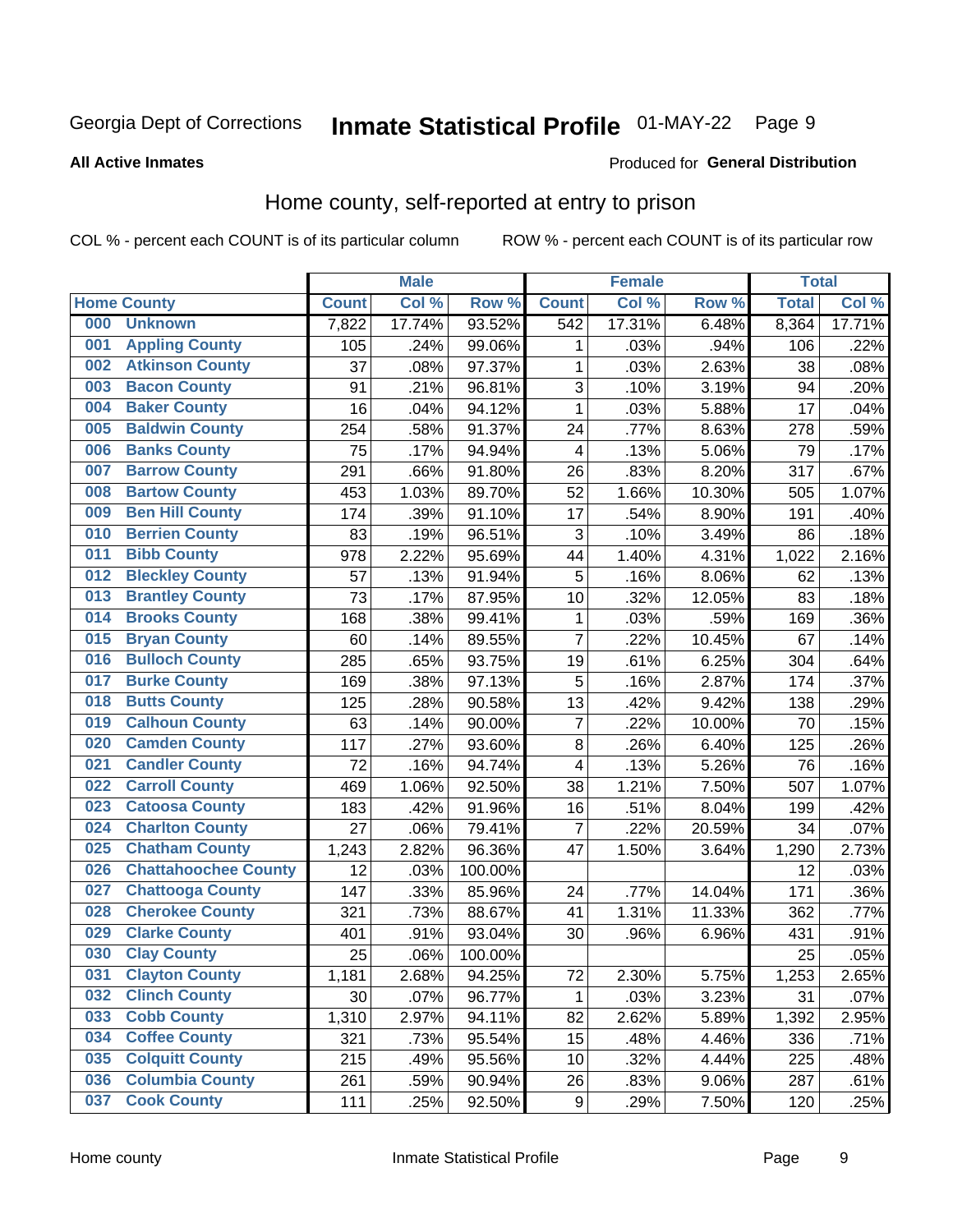# Inmate Statistical Profile 01-MAY-22 Page 10

#### **All Active Inmates**

#### Produced for General Distribution

### Home county, self-reported at entry to prison

COL % - percent each COUNT is of its particular column

|     |                         |              | <b>Male</b> |         |                  | <b>Female</b> |        | <b>Total</b>   |       |
|-----|-------------------------|--------------|-------------|---------|------------------|---------------|--------|----------------|-------|
|     | <b>Home County</b>      | <b>Count</b> | Col %       | Row %   | <b>Count</b>     | Col %         | Row %  | <b>Total</b>   | Col % |
| 038 | <b>Coweta County</b>    | 384          | .87%        | 94.35%  | 23               | .73%          | 5.65%  | 407            | .86%  |
| 039 | <b>Crawford County</b>  | 39           | .09%        | 90.70%  | 4                | .13%          | 9.30%  | 43             | .09%  |
| 040 | <b>Crisp County</b>     | 227          | .51%        | 94.19%  | 14               | .45%          | 5.81%  | 241            | .51%  |
| 041 | <b>Dade County</b>      | 52           | .12%        | 83.87%  | 10               | .32%          | 16.13% | 62             | .13%  |
| 042 | <b>Dawson County</b>    | 78           | .18%        | 87.64%  | 11               | .35%          | 12.36% | 89             | .19%  |
| 043 | <b>Decatur County</b>   | 211          | .48%        | 94.62%  | 12               | .38%          | 5.38%  | 223            | .47%  |
| 044 | <b>Dekalb County</b>    | 2,225        | 5.05%       | 95.62%  | 102              | 3.26%         | 4.38%  | 2,327          | 4.93% |
| 045 | <b>Dodge County</b>     | 89           | .20%        | 90.82%  | $\boldsymbol{9}$ | .29%          | 9.18%  | 98             | .21%  |
| 046 | <b>Dooly County</b>     | 126          | .29%        | 96.92%  | $\overline{4}$   | .13%          | 3.08%  | 130            | .28%  |
| 047 | <b>Dougherty County</b> | 589          | 1.34%       | 95.46%  | 28               | .89%          | 4.54%  | 617            | 1.31% |
| 048 | <b>Douglas County</b>   | 484          | 1.10%       | 93.62%  | 33               | 1.05%         | 6.38%  | 517            | 1.09% |
| 049 | <b>Early County</b>     | 45           | .10%        | 91.84%  | 4                | .13%          | 8.16%  | 49             | .10%  |
| 050 | <b>Echols County</b>    | 10           | .02%        | 100.00% |                  |               |        | 10             | .02%  |
| 051 | <b>Effingham County</b> | 168          | .38%        | 91.30%  | 16               | .51%          | 8.70%  | 184            | .39%  |
| 052 | <b>Elbert County</b>    | 99           | .22%        | 92.52%  | $\bf 8$          | .26%          | 7.48%  | 107            | .23%  |
| 053 | <b>Emanuel County</b>   | 159          | .36%        | 94.64%  | $\boldsymbol{9}$ | .29%          | 5.36%  | 168            | .36%  |
| 054 | <b>Evans County</b>     | 59           | .13%        | 85.51%  | 10               | .32%          | 14.49% | 69             | .15%  |
| 055 | <b>Fannin County</b>    | 85           | .19%        | 91.40%  | $\bf 8$          | .26%          | 8.60%  | 93             | .20%  |
| 056 | <b>Fayette County</b>   | 131          | .30%        | 86.75%  | 20               | .64%          | 13.25% | 151            | .32%  |
| 057 | <b>Floyd County</b>     | 589          | 1.34%       | 88.44%  | 77               | 2.46%         | 11.56% | 666            | 1.41% |
| 058 | <b>Forsyth County</b>   | 175          | .40%        | 93.09%  | 13               | .42%          | 6.91%  | 188            | .40%  |
| 059 | <b>Franklin County</b>  | 102          | .23%        | 91.07%  | 10               | .32%          | 8.93%  | 112            | .24%  |
| 060 | <b>Fulton County</b>    | 3,735        | 8.47%       | 95.50%  | 176              | 5.62%         | 4.50%  | 3,911          | 8.28% |
| 061 | <b>Gilmer County</b>    | 88           | .20%        | 85.44%  | 15               | .48%          | 14.56% | 103            | .22%  |
| 062 | <b>Glascock County</b>  | 6            | .01%        | 85.71%  | 1                | .03%          | 14.29% | $\overline{7}$ | .01%  |
| 063 | <b>Glynn County</b>     | 319          | .72%        | 94.10%  | 20               | .64%          | 5.90%  | 339            | .72%  |
| 064 | <b>Gordon County</b>    | 252          | .57%        | 86.90%  | 38               | 1.21%         | 13.10% | 290            | .61%  |
| 065 | <b>Grady County</b>     | 109          | .25%        | 93.97%  | $\overline{7}$   | .22%          | 6.03%  | 116            | .25%  |
| 066 | <b>Greene County</b>    | 77           | .17%        | 93.90%  | 5                | .16%          | 6.10%  | 82             | .17%  |
| 067 | <b>Gwinnett County</b>  | 1,441        | 3.27%       | 93.88%  | 94               | 3.00%         | 6.12%  | 1,535          | 3.25% |
| 068 | <b>Habersham County</b> | 83           | .19%        | 79.81%  | 21               | .67%          | 20.19% | 104            | .22%  |
| 069 | <b>Hall County</b>      | 506          | 1.15%       | 92.84%  | 39               | 1.25%         | 7.16%  | 545            | 1.15% |
| 070 | <b>Hancock County</b>   | 46           | .10%        | 92.00%  | 4                | .13%          | 8.00%  | 50             | .11%  |
| 071 | <b>Haralson County</b>  | 114          | .26%        | 92.68%  | 9                | .29%          | 7.32%  | 123            | .26%  |
| 072 | <b>Harris County</b>    | 85           | .19%        | 94.44%  | 5                | .16%          | 5.56%  | 90             | .19%  |
| 073 | <b>Hart County</b>      | 122          | .28%        | 89.71%  | 14               | .45%          | 10.29% | 136            | .29%  |
| 074 | <b>Heard County</b>     | 42           | .10%        | 97.67%  | 1                | .03%          | 2.33%  | 43             | .09%  |
| 075 | <b>Henry County</b>     | 574          | 1.30%       | 93.79%  | 38               | 1.21%         | 6.21%  | 612            | 1.30% |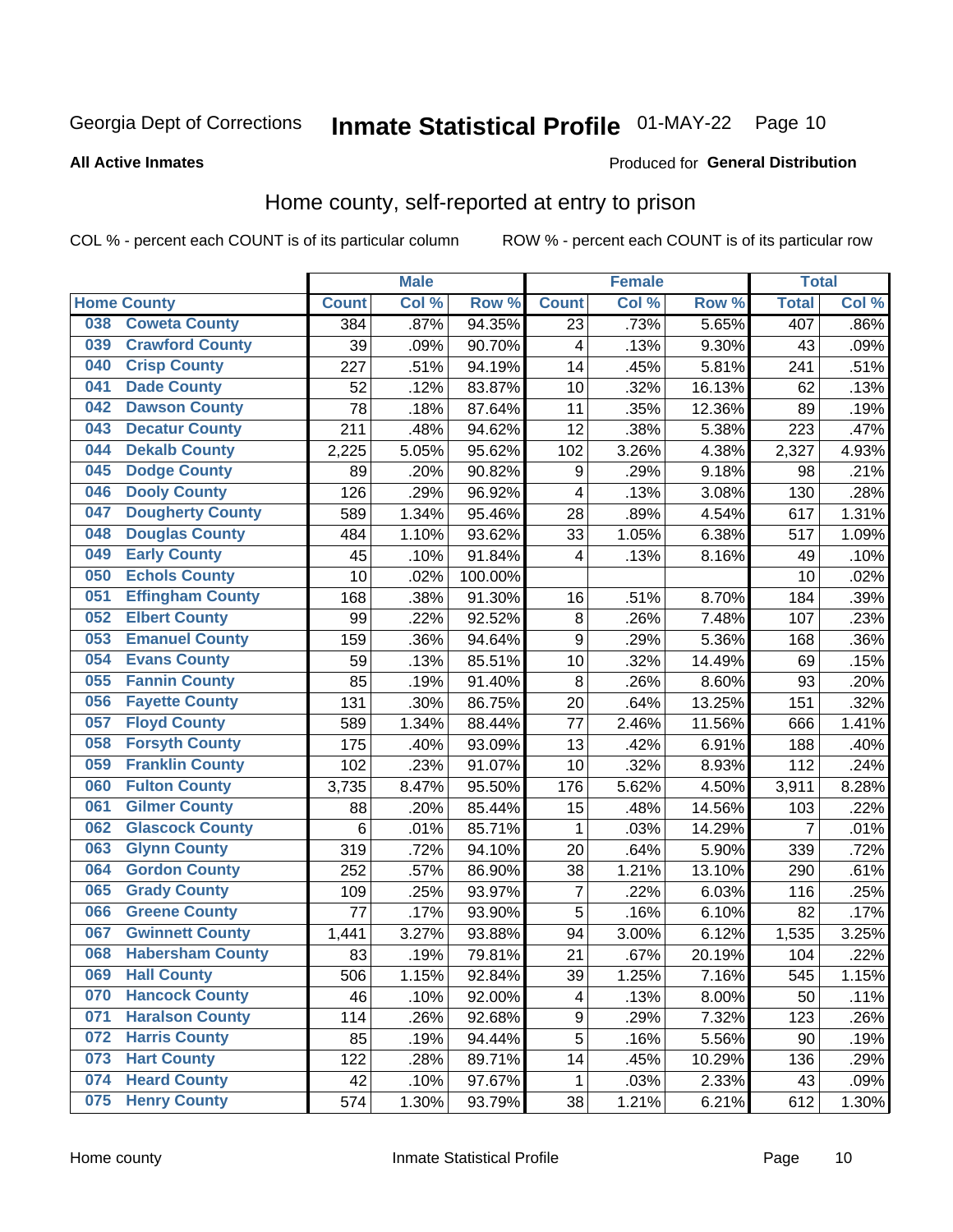# Inmate Statistical Profile 01-MAY-22 Page 11

### **All Active Inmates**

### Produced for General Distribution

### Home county, self-reported at entry to prison

COL % - percent each COUNT is of its particular column

|                  |                          |              | <b>Male</b> |        |                         | <b>Female</b> |        | <b>Total</b> |       |
|------------------|--------------------------|--------------|-------------|--------|-------------------------|---------------|--------|--------------|-------|
|                  | <b>Home County</b>       | <b>Count</b> | Col %       | Row %  | <b>Count</b>            | Col %         | Row %  | <b>Total</b> | Col % |
| 076              | <b>Houston County</b>    | 511          | 1.16%       | 90.44% | 54                      | 1.72%         | 9.56%  | 565          | 1.20% |
| 077              | <b>Irwin County</b>      | 56           | .13%        | 93.33% | 4                       | .13%          | 6.67%  | 60           | .13%  |
| 078              | <b>Jackson County</b>    | 196          | .44%        | 87.89% | 27                      | .86%          | 12.11% | 223          | .47%  |
| 079              | <b>Jasper County</b>     | 70           | .16%        | 93.33% | 5                       | .16%          | 6.67%  | 75           | .16%  |
| 080              | <b>Jeff Davis County</b> | 63           | .14%        | 88.73% | 8                       | .26%          | 11.27% | 71           | .15%  |
| 081              | <b>Jefferson County</b>  | 152          | .34%        | 92.12% | 13                      | .42%          | 7.88%  | 165          | .35%  |
| 082              | <b>Jenkins County</b>    | 76           | .17%        | 95.00% | $\overline{\mathbf{4}}$ | .13%          | 5.00%  | 80           | .17%  |
| 083              | <b>Johnson County</b>    | 37           | .08%        | 92.50% | 3                       | .10%          | 7.50%  | 40           | .08%  |
| 084              | <b>Jones County</b>      | 76           | .17%        | 89.41% | 9                       | .29%          | 10.59% | 85           | .18%  |
| 085              | <b>Lamar County</b>      | 60           | .14%        | 88.24% | $\overline{8}$          | .26%          | 11.76% | 68           | .14%  |
| 086              | <b>Lanier County</b>     | 81           | .18%        | 96.43% | 3                       | .10%          | 3.57%  | 84           | .18%  |
| 087              | <b>Laurens County</b>    | 240          | .54%        | 91.95% | 21                      | .67%          | 8.05%  | 261          | .55%  |
| 088              | <b>Lee County</b>        | 96           | .22%        | 92.31% | 8                       | .26%          | 7.69%  | 104          | .22%  |
| 089              | <b>Liberty County</b>    | 170          | .39%        | 93.41% | 12                      | .38%          | 6.59%  | 182          | .39%  |
| 090              | <b>Lincoln County</b>    | 35           | .08%        | 87.50% | 5                       | .16%          | 12.50% | 40           | .08%  |
| 091              | <b>Long County</b>       | 43           | .10%        | 87.76% | 6                       | .19%          | 12.24% | 49           | .10%  |
| 092              | <b>Lowndes County</b>    | 353          | .80%        | 95.41% | 17                      | .54%          | 4.59%  | 370          | .78%  |
| 093              | <b>Lumpkin County</b>    | 64           | .15%        | 84.21% | 12                      | .38%          | 15.79% | 76           | .16%  |
| 094              | <b>Macon County</b>      | 54           | .12%        | 84.38% | 10                      | .32%          | 15.63% | 64           | .14%  |
| 095              | <b>Madison County</b>    | 160          | .36%        | 94.67% | $\boldsymbol{9}$        | .29%          | 5.33%  | 169          | .36%  |
| 096              | <b>Marion County</b>     | 50           | .11%        | 89.29% | 6                       | .19%          | 10.71% | 56           | .12%  |
| 097              | <b>Mcduffie County</b>   | 127          | .29%        | 93.38% | 9                       | .29%          | 6.62%  | 136          | .29%  |
| 098              | <b>Mcintosh County</b>   | 52           | .12%        | 92.86% | $\overline{\mathbf{4}}$ | .13%          | 7.14%  | 56           | .12%  |
| 099              | <b>Meriwether County</b> | 149          | .34%        | 93.13% | 11                      | .35%          | 6.88%  | 160          | .34%  |
| 100              | <b>Miller County</b>     | 20           | .05%        | 90.91% | $\overline{2}$          | .06%          | 9.09%  | 22           | .05%  |
| 101              | <b>Mitchell County</b>   | 132          | .30%        | 92.96% | 10                      | .32%          | 7.04%  | 142          | .30%  |
| 102              | <b>Monroe County</b>     | 104          | .24%        | 93.69% | $\overline{\mathbf{7}}$ | .22%          | 6.31%  | 111          | .24%  |
| 103              | <b>Montgomery County</b> | 76           | .17%        | 90.48% | 8                       | .26%          | 9.52%  | 84           | .18%  |
| 104              | <b>Morgan County</b>     | 91           | .21%        | 91.00% | 9                       | .29%          | 9.00%  | 100          | .21%  |
| 105              | <b>Murray County</b>     | 193          | .44%        | 86.55% | 30                      | .96%          | 13.45% | 223          | .47%  |
| 106              | <b>Muscogee County</b>   | 752          | 1.71%       | 94.95% | 40                      | 1.28%         | 5.05%  | 792          | 1.68% |
| 107              | <b>Newton County</b>     | 498          | 1.13%       | 93.79% | 33                      | 1.05%         | 6.21%  | 531          | 1.12% |
| 108              | <b>Oconee County</b>     | 45           | .10%        | 84.91% | 8                       | .26%          | 15.09% | 53           | .11%  |
| 109              | <b>Oglethorpe County</b> | 62           | .14%        | 95.38% | 3                       | .10%          | 4.62%  | 65           | .14%  |
| 110              | <b>Paulding County</b>   | 283          | .64%        | 89.27% | 34                      | 1.09%         | 10.73% | 317          | .67%  |
| 111              | <b>Peach County</b>      | 87           | .20%        | 94.57% | 5                       | .16%          | 5.43%  | 92           | .19%  |
| $\overline{112}$ | <b>Pickens County</b>    | 108          | .24%        | 89.26% | 13                      | .42%          | 10.74% | 121          | .26%  |
| 113              | <b>Pierce County</b>     | 78           | .18%        | 90.70% | $\bf 8$                 | .26%          | 9.30%  | 86           | .18%  |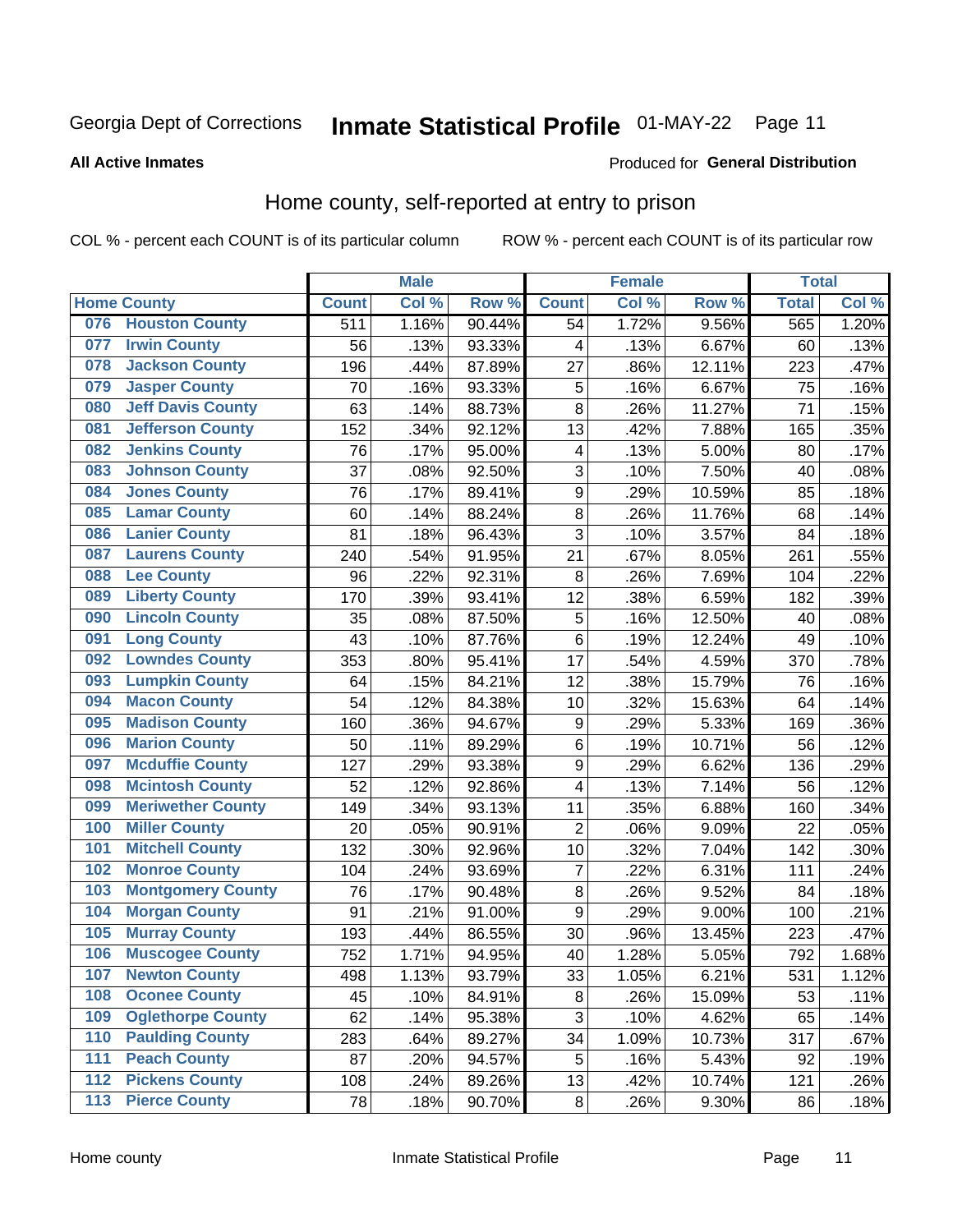#### Inmate Statistical Profile 01-MAY-22 Page 12

#### **All Active Inmates**

#### Produced for General Distribution

### Home county, self-reported at entry to prison

COL % - percent each COUNT is of its particular column

|                  |                          |                  | <b>Male</b> |         |                | <b>Female</b> |        | <b>Total</b>    |       |
|------------------|--------------------------|------------------|-------------|---------|----------------|---------------|--------|-----------------|-------|
|                  | <b>Home County</b>       | <b>Count</b>     | Col %       | Row %   | <b>Count</b>   | Col %         | Row %  | <b>Total</b>    | Col % |
| 114              | <b>Pike County</b>       | 29               | .07%        | 85.29%  | 5              | .16%          | 14.71% | $\overline{34}$ | .07%  |
| 115              | <b>Polk County</b>       | 199              | .45%        | 88.84%  | 25             | .80%          | 11.16% | 224             | .47%  |
| 116              | <b>Pulaski County</b>    | 47               | .11%        | 85.45%  | $\, 8$         | .26%          | 14.55% | 55              | .12%  |
| 117              | <b>Putnam County</b>     | 123              | .28%        | 91.79%  | 11             | .35%          | 8.21%  | 134             | .28%  |
| 118              | <b>Quitman County</b>    | $\overline{7}$   | .02%        | 100.00% |                |               |        | $\overline{7}$  | .01%  |
| 119              | <b>Rabun County</b>      | 35               | .08%        | 83.33%  | 7              | .22%          | 16.67% | 42              | .09%  |
| 120              | <b>Randolph County</b>   | 44               | .10%        | 86.27%  | $\overline{7}$ | .22%          | 13.73% | 51              | .11%  |
| $\overline{121}$ | <b>Richmond County</b>   | 1,275            | 2.89%       | 94.80%  | 70             | 2.23%         | 5.20%  | 1,345           | 2.85% |
| 122              | <b>Rockdale County</b>   | 298              | .68%        | 94.01%  | 19             | .61%          | 5.99%  | 317             | .67%  |
| 123              | <b>Schley County</b>     | 15               | .03%        | 100.00% |                |               |        | 15              | .03%  |
| 124              | <b>Screven County</b>    | 91               | .21%        | 94.79%  | 5              | .16%          | 5.21%  | 96              | .20%  |
| 125              | <b>Seminole County</b>   | 57               | .13%        | 85.07%  | 10             | .32%          | 14.93% | 67              | .14%  |
| 126              | <b>Spalding County</b>   | 343              | .78%        | 94.49%  | 20             | .64%          | 5.51%  | 363             | .77%  |
| 127              | <b>Stephens County</b>   | 108              | .24%        | 91.53%  | 10             | .32%          | 8.47%  | 118             | .25%  |
| 128              | <b>Stewart County</b>    | 21               | .05%        | 100.00% |                |               |        | 21              | .04%  |
| 129              | <b>Sumter County</b>     | 169              | .38%        | 96.02%  | 7              | .22%          | 3.98%  | 176             | .37%  |
| 130              | <b>Talbot County</b>     | 32               | .07%        | 100.00% |                |               |        | 32              | .07%  |
| 131              | <b>Taliaferro County</b> | $\boldsymbol{9}$ | .02%        | 100.00% |                |               |        | 9               | .02%  |
| 132              | <b>Tattnall County</b>   | 178              | .40%        | 94.68%  | 10             | .32%          | 5.32%  | 188             | .40%  |
| 133              | <b>Taylor County</b>     | 38               | .09%        | 92.68%  | 3              | .10%          | 7.32%  | 41              | .09%  |
| 134              | <b>Telfair County</b>    | 83               | .19%        | 95.40%  | 4              | .13%          | 4.60%  | 87              | .18%  |
| 135              | <b>Terrell County</b>    | 63               | .14%        | 100.00% |                |               |        | 63              | .13%  |
| 136              | <b>Thomas County</b>     | 175              | .40%        | 97.22%  | 5              | .16%          | 2.78%  | 180             | .38%  |
| 137              | <b>Tift County</b>       | 240              | .54%        | 97.56%  | 6              | .19%          | 2.44%  | 246             | .52%  |
| 138              | <b>Toombs County</b>     | 222              | .50%        | 92.89%  | 17             | .54%          | 7.11%  | 239             | .51%  |
| 139              | <b>Towns County</b>      | 16               | .04%        | 61.54%  | 10             | .32%          | 38.46% | 26              | .06%  |
| 140              | <b>Treutlen County</b>   | 45               | .10%        | 93.75%  | 3              | .10%          | 6.25%  | 48              | .10%  |
| 141              | <b>Troup County</b>      | 432              | .98%        | 93.91%  | 28             | .89%          | 6.09%  | 460             | .97%  |
| $\overline{142}$ | <b>Turner County</b>     | 62               | .14%        | 92.54%  | 5              | .16%          | 7.46%  | 67              | .14%  |
| 143              | <b>Twiggs County</b>     | 30               | .07%        | 88.24%  | 4              | .13%          | 11.76% | 34              | .07%  |
| 144              | <b>Union County</b>      | 75               | .17%        | 88.24%  | 10             | .32%          | 11.76% | 85              | .18%  |
| 145              | <b>Upson County</b>      | 143              | .32%        | 95.97%  | 6              | .19%          | 4.03%  | 149             | .32%  |
| 146              | <b>Walker County</b>     | 327              | .74%        | 92.11%  | 28             | .89%          | 7.89%  | 355             | .75%  |
| 147              | <b>Walton County</b>     | 400              | .91%        | 91.95%  | 35             | 1.12%         | 8.05%  | 435             | .92%  |
| 148              | <b>Ware County</b>       | 212              | .48%        | 92.17%  | 18             | .57%          | 7.83%  | 230             | .49%  |
| 149              | <b>Warren County</b>     | 28               | .06%        | 96.55%  | $\mathbf{1}$   | .03%          | 3.45%  | 29              | .06%  |
| 150              | <b>Washington County</b> | 150              | .34%        | 89.82%  | 17             | .54%          | 10.18% | 167             | .35%  |
| 151              | <b>Wayne County</b>      | 167              | .38%        | 87.89%  | 23             | .73%          | 12.11% | 190             | .40%  |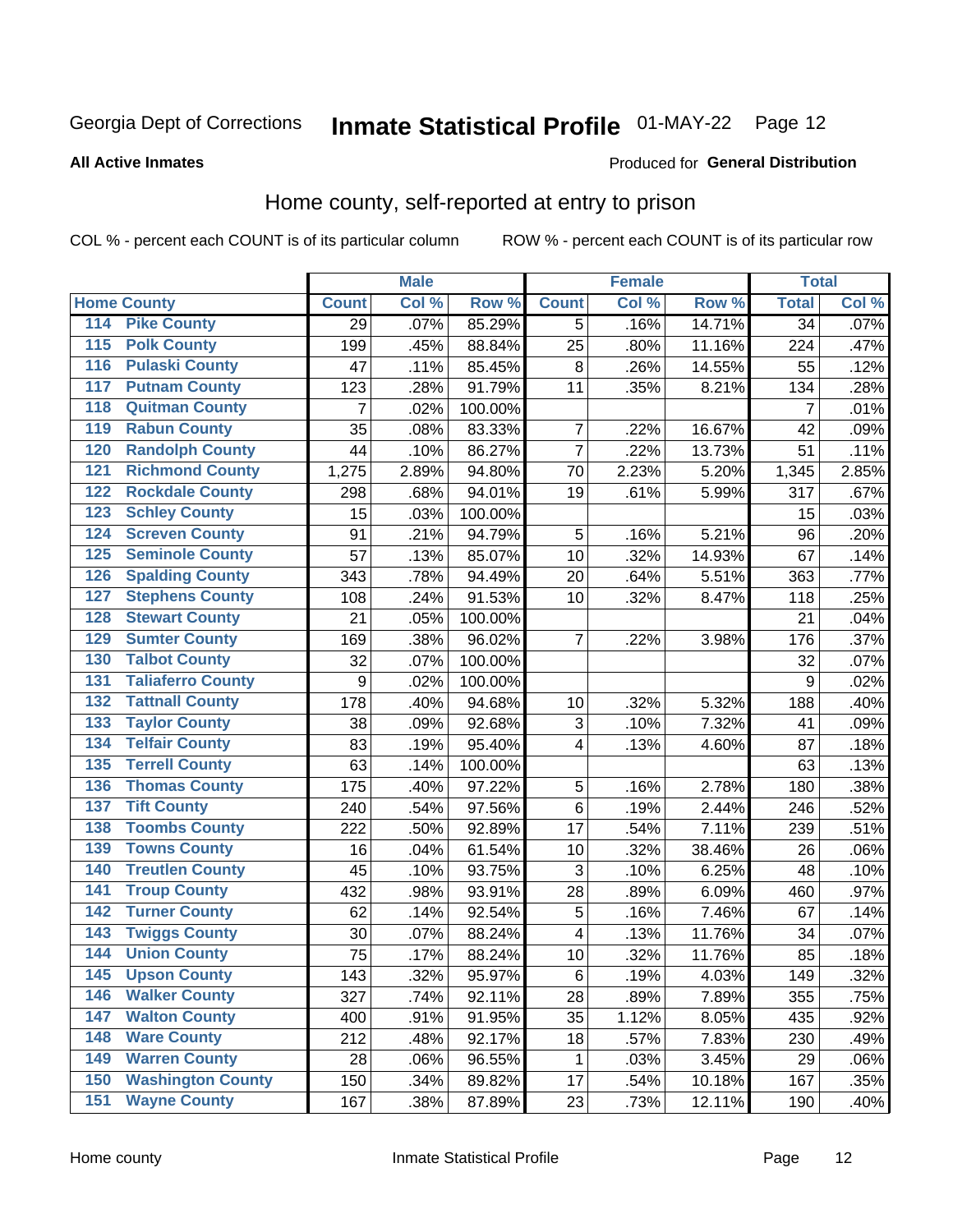# Inmate Statistical Profile 01-MAY-22 Page 13

**All Active Inmates** 

### Produced for General Distribution

### Home county, self-reported at entry to prison

COL % - percent each COUNT is of its particular column

|     |                             |                 | <b>Male</b> |        |                | <b>Female</b> |        | <b>Total</b> |       |
|-----|-----------------------------|-----------------|-------------|--------|----------------|---------------|--------|--------------|-------|
|     | <b>Home County</b>          | <b>Count</b>    | Col %       | Row %  | <b>Count</b>   | Col %         | Row %  | <b>Total</b> | Col % |
| 152 | <b>Webster County</b>       | 5               | .01%        | 83.33% |                | .03%          | 16.67% | 6            | .01%  |
| 153 | <b>Wheeler County</b>       | 83              | .19%        | 97.65% | $\overline{2}$ | .06%          | 2.35%  | 85           | .18%  |
| 154 | <b>White County</b>         | 63              | .14%        | 94.03% | 4              | .13%          | 5.97%  | 67           | .14%  |
| 155 | <b>Whitfield County</b>     | 536             | 1.22%       | 89.63% | 62             | 1.98%         | 10.37% | 598          | 1.27% |
| 156 | <b>Wilcox County</b>        | 62              | .14%        | 93.94% | 4              | .13%          | 6.06%  | 66           | .14%  |
| 157 | <b>Wilkes County</b>        | 62              | .14%        | 91.18% | 6              | .19%          | 8.82%  | 68           | .14%  |
| 158 | <b>Wilkinson County</b>     | 30 <sup>2</sup> | $.07\%$     | 93.75% | $\overline{2}$ | .06%          | 6.25%  | 32           | .07%  |
| 159 | <b>Worth County</b>         | 100             | .23%        | 93.46% | 7              | .22%          | 6.54%  | 107          | .23%  |
| 999 | <b>Other Custody/Out Of</b> | 116             | .26%        | 98.31% | $\overline{2}$ | .06%          | 1.69%  | 118          | .25%  |
|     | <b>State</b>                |                 |             |        |                |               |        |              |       |
|     | <b>Total Rported</b>        | 44,095          | 100%        | 93.37% | 3,132          | 100%          | 6.63%  | 47,227       | 100%  |

| <b>Not</b><br>Reported |        |                     |               |
|------------------------|--------|---------------------|---------------|
| <b>Total</b>           | 44,095 | <b>2422</b><br>. JA | 17.22<br>,441 |

| Mode (most frequent) | <b>Fulton County</b> | <b>Fulton County</b> | <b>Fulton County</b> |
|----------------------|----------------------|----------------------|----------------------|
|                      |                      |                      |                      |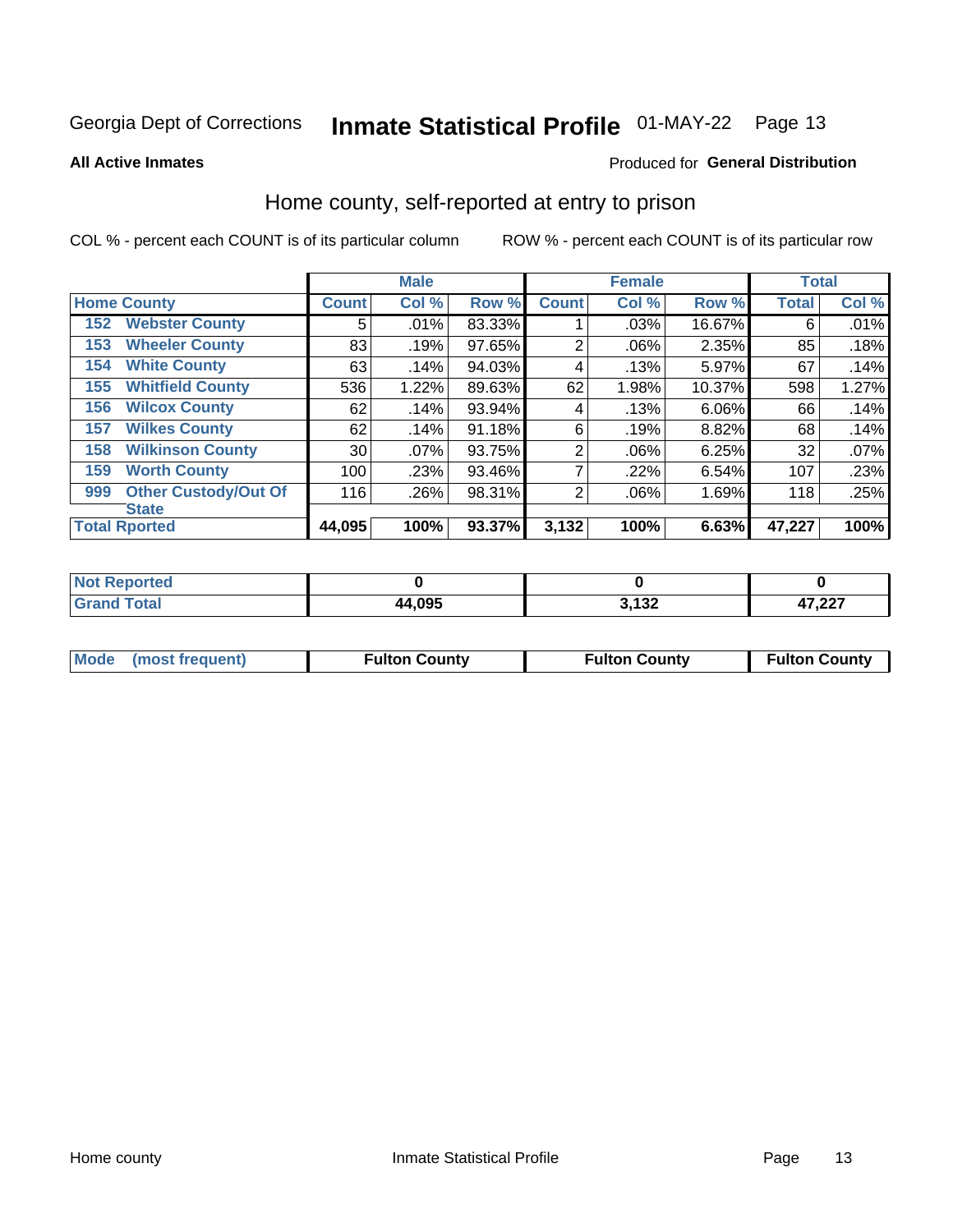# Inmate Statistical Profile 01-MAY-22 Page 14

### **All Active Inmates**

### Produced for General Distribution

### Employment status before prison, self-reported at entry to prison

COL % - percent each COUNT is of its particular column

|                           | <b>Male</b>  |        |        |              | <b>Female</b> |          | <b>Total</b> |        |
|---------------------------|--------------|--------|--------|--------------|---------------|----------|--------------|--------|
| <b>Employment Status</b>  | <b>Count</b> | Col %  | Row %  | <b>Count</b> | Col %         | Row %    | <b>Total</b> | Col %  |
| <b>Full Time</b><br>01    | 11,055       | 45.12% | 95.91% | 472          | 33.62%        | $4.09\%$ | 11,527       | 44.49% |
| <b>Part Time</b><br>02    | 1,731        | 7.06%  | 93.97% | 111          | 7.91%         | 6.03%    | 1.842        | 7.11%  |
| Unempl $<$ 6M<br>03       | ,603         | 6.54%  | 98.34% | 27           | 1.92%         | 1.66%    | 1,630        | 6.29%  |
| Unempl > 6M<br>04         | 5,774        | 23.56% | 92.41% | 474          | 33.76%        | 7.59%    | 6,248        | 24.12% |
| <b>Never Worked</b><br>05 | 2,718        | 11.09% | 95.70% | 122          | 8.69%         | 4.30%    | 2,840        | 10.96% |
| <b>Student</b><br>06      | 655          | 2.67%  | 95.90% | 28           | 1.99%         | 4.10%    | 683          | 2.64%  |
| <b>Incapable</b><br>07    | 968          | 3.95%  | 85.06% | 170          | 12.11%        | 14.94%   | 1,138        | 4.39%  |
| <b>Total Reported</b>     | 24,504       | 100%   | 94.58% | 1,404        | 100%          | 5.42%    | 25,908       | 100%   |

| rted       | 19.591 | 700               | $-1,319$       |
|------------|--------|-------------------|----------------|
| <b>NOT</b> |        | I ZO              | O4.            |
| sta        | 44.095 | 122<br>∡د ۱,<br>. | パラ ヘヘラ<br>.221 |

| <b>Mode (most frequent)</b> | rull 1<br>the contract of the contract of the contract of the contract of the contract of the contract of the contract of | 6M | ïme<br>ιuι<br>the contract of the contract of the contract of the contract of the contract of the contract of the contract of |
|-----------------------------|---------------------------------------------------------------------------------------------------------------------------|----|-------------------------------------------------------------------------------------------------------------------------------|
|                             |                                                                                                                           |    |                                                                                                                               |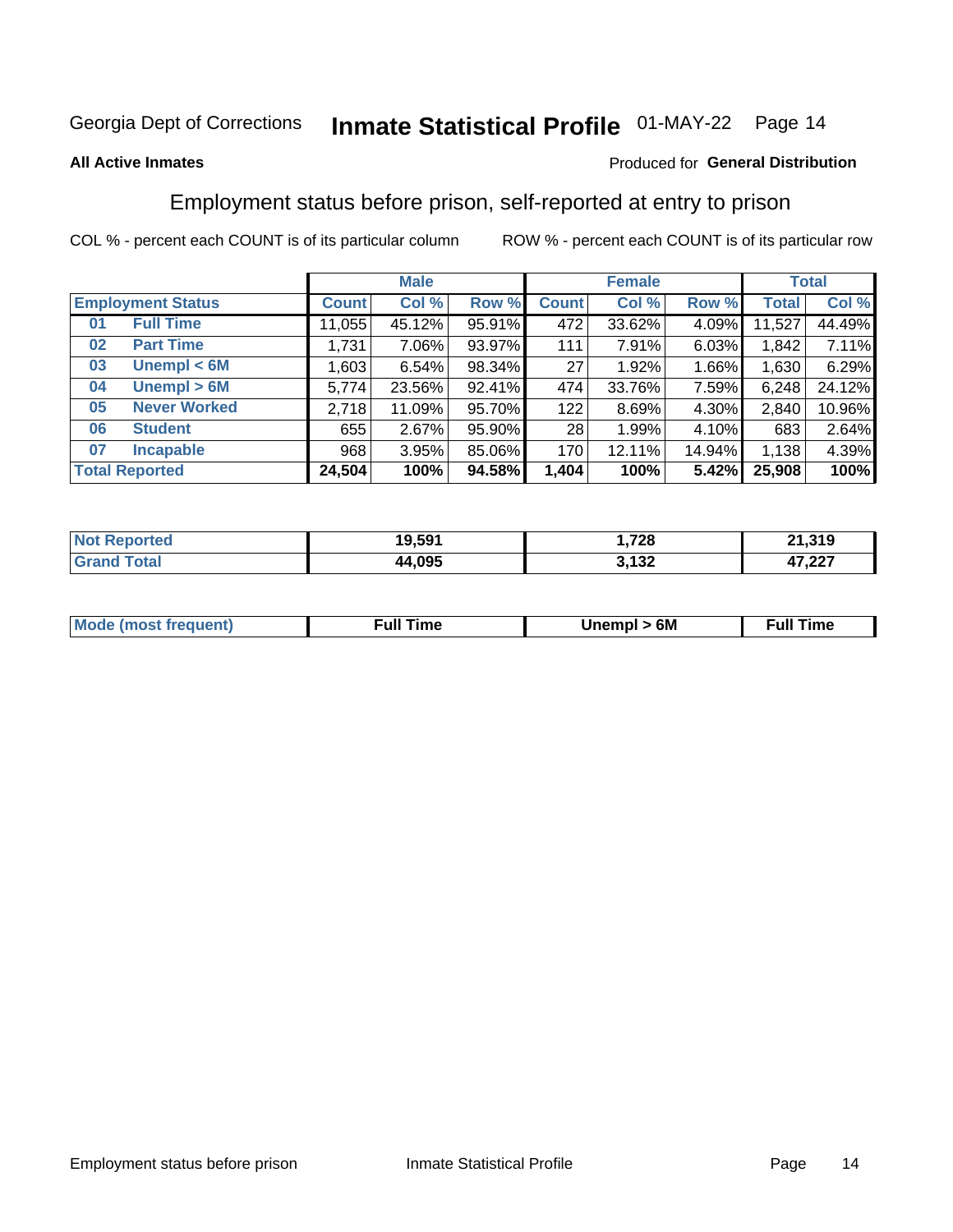### **All Active Inmates**

Produced for General Distribution

### Age at admission

COL % - percent each COUNT is of its particular column

|                         |              | <b>Male</b> |         |                | <b>Female</b> |       |              | <b>Total</b> |
|-------------------------|--------------|-------------|---------|----------------|---------------|-------|--------------|--------------|
| <b>Age At Admission</b> | <b>Count</b> | Col %       | Row %   | <b>Count</b>   | Col %         | Row % | <b>Total</b> | Col %        |
| 13                      | 1            | 0.01%       | 100.00% |                |               |       | 1            | 0.01%        |
| $\overline{14}$         | 5            | 0.01%       | 100.00% |                |               |       | 5            | 0.01%        |
| 15                      | 28           | 0.06%       | 100.00% |                |               |       | 28           | 0.06%        |
| 16                      | 96           | 0.22%       | 97.96%  | $\overline{2}$ | 0.06%         | 2.04% | 98           | 0.21%        |
| $\overline{17}$         | 479          | 1.09%       | 94.85%  | 26             | 0.83%         | 5.15% | 505          | 1.07%        |
| 18                      | 1,058        | 2.40%       | 97.15%  | 31             | 0.99%         | 2.85% | 1,089        | 2.31%        |
| 19                      | 1,495        | 3.39%       | 96.76%  | 50             | 1.60%         | 3.24% | 1,545        | 3.27%        |
| $\overline{20}$         | 1,688        | 3.83%       | 95.75%  | 75             | 2.39%         | 4.25% | 1,763        | 3.73%        |
| $\overline{21}$         | 1,745        | 3.96%       | 95.93%  | 74             | 2.36%         | 4.07% | 1,819        | 3.85%        |
| $\overline{22}$         | 1,748        | 3.96%       | 95.26%  | 87             | 2.78%         | 4.74% | 1,835        | 3.89%        |
| 23                      | 1,721        | 3.90%       | 94.77%  | 95             | 3.03%         | 5.23% | 1,816        | 3.85%        |
| $\overline{24}$         | 1,613        | 3.66%       | 93.40%  | 114            | 3.64%         | 6.60% | 1,727        | 3.66%        |
| $\overline{25}$         | 1,564        | 3.55%       | 93.43%  | 110            | 3.51%         | 6.57% | 1,674        | 3.54%        |
| 26                      | 1,609        | 3.65%       | 93.98%  | 103            | 3.29%         | 6.02% | 1,712        | 3.63%        |
| 27                      | 1,617        | 3.67%       | 94.07%  | 102            | 3.26%         | 5.93% | 1,719        | 3.64%        |
| 28                      | 1,545        | 3.50%       | 93.47%  | 108            | 3.45%         | 6.53% | 1,653        | 3.50%        |
| 29                      | 1,541        | 3.49%       | 93.91%  | 100            | 3.19%         | 6.09% | 1,641        | 3.47%        |
| 30                      | 1,521        | 3.45%       | 92.74%  | 119            | 3.80%         | 7.26% | 1,640        | 3.47%        |
| 31                      | 1,419        | 3.22%       | 92.14%  | 121            | 3.86%         | 7.86% | 1,540        | 3.26%        |
| $\overline{32}$         | 1,351        | 3.06%       | 91.84%  | 120            | 3.83%         | 8.16% | 1,471        | 3.11%        |
| 33                      | 1,328        | 3.01%       | 91.40%  | 125            | 3.99%         | 8.60% | 1,453        | 3.08%        |
| $\overline{34}$         | 1,290        | 2.93%       | 90.65%  | 133            | 4.25%         | 9.35% | 1,423        | 3.01%        |
| 35                      | 1,235        | 2.80%       | 92.93%  | 94             | 3.00%         | 7.07% | 1,329        | 2.81%        |
| 36                      | 1,194        | 2.71%       | 92.34%  | 99             | 3.16%         | 7.66% | 1,293        | 2.74%        |
| $\overline{37}$         | 1,156        | 2.62%       | 92.33%  | 96             | 3.07%         | 7.67% | 1,252        | 2.65%        |
| 38                      | 1,075        | 2.44%       | 91.80%  | 96             | 3.07%         | 8.20% | 1,171        | 2.48%        |
| 39                      | 1,028        | 2.33%       | 92.11%  | 88             | 2.81%         | 7.89% | 1,116        | 2.36%        |
| 40                      | 1,011        | 2.29%       | 91.08%  | 99             | 3.16%         | 8.92% | 1,110        | 2.35%        |
| 41                      | 1,012        | 2.30%       | 92.17%  | 86             | 2.75%         | 7.83% | 1,098        | 2.32%        |
| 42                      | 825          | 1.87%       | 92.28%  | 69             | 2.20%         | 7.72% | 894          | 1.89%        |
| 43                      | 789          | 1.79%       | 93.15%  | 58             | 1.85%         | 6.85% | 847          | 1.79%        |
| 44                      | 688          | 1.56%       | 90.53%  | 72             | 2.30%         | 9.47% | 760          | 1.61%        |
| 45                      | 696          | 1.58%       | 92.92%  | 53             | 1.69%         | 7.08% | 749          | 1.59%        |
| 46                      | 626          | 1.42%       | 92.33%  | 52             | 1.66%         | 7.67% | 678          | 1.44%        |
| 47                      | 574          | 1.30%       | 91.11%  | 56             | 1.79%         | 8.89% | 630          | 1.33%        |
| 48                      | 592          | 1.34%       | 93.23%  | 43             | 1.37%         | 6.77% | 635          | 1.34%        |
| 49                      | 502          | 1.14%       | 91.94%  | 44             | 1.40%         | 8.06% | 546          | 1.16%        |
| 50                      | 500          | 1.13%       | 91.58%  | 46             | 1.47%         | 8.42% | 546          | 1.16%        |
| 51                      | 442          | 1.00%       | 92.28%  | 37             | 1.18%         | 7.72% | 479          | 1.01%        |
| 52                      | 424          | 0.96%       | 93.19%  | 31             | 0.99%         | 6.81% | 455          | 0.96%        |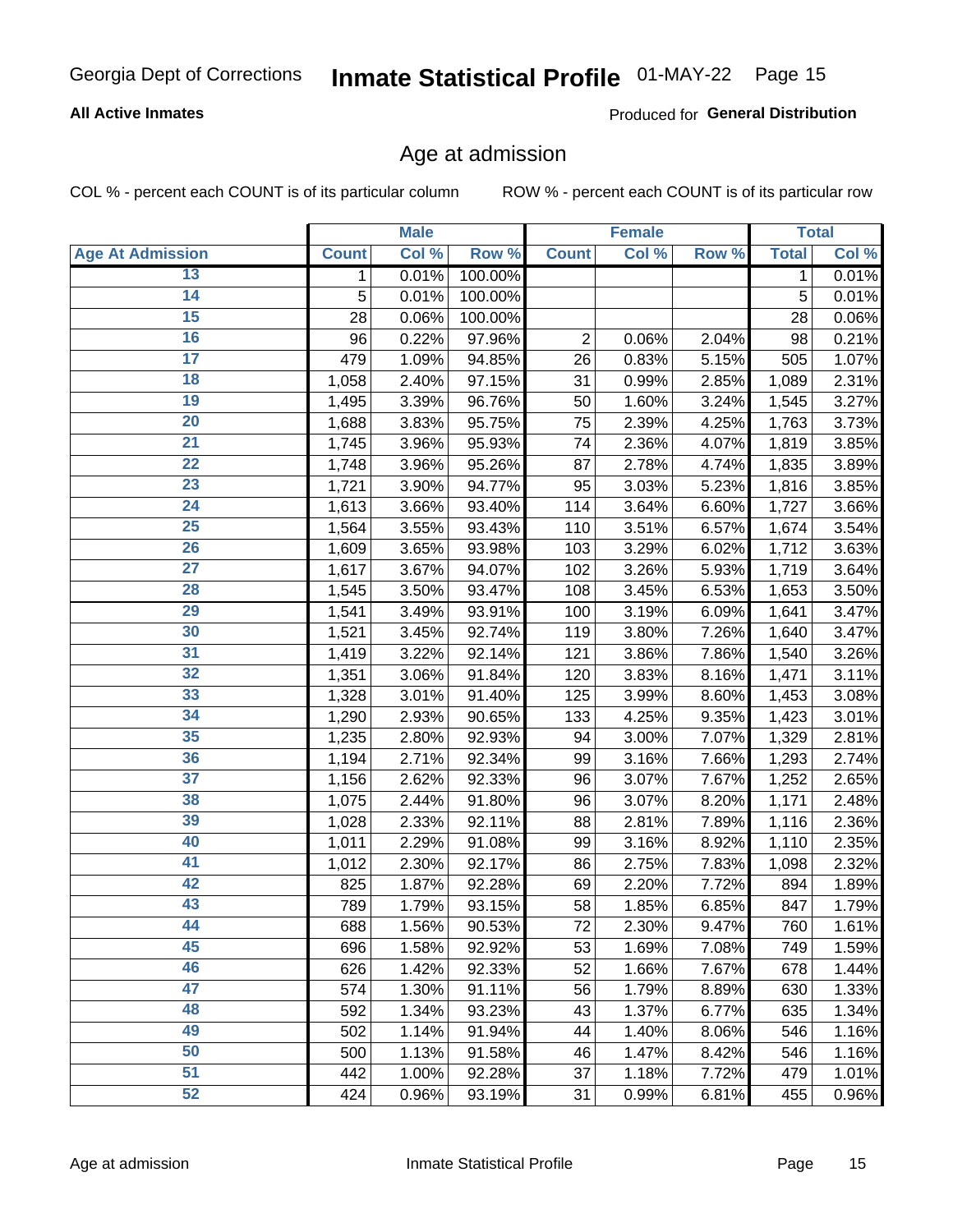### **All Active Inmates**

Produced for General Distribution

### Age at admission

COL % - percent each COUNT is of its particular column

|                         |                | <b>Male</b> |         |                | <b>Female</b> |       |                | <b>Total</b> |
|-------------------------|----------------|-------------|---------|----------------|---------------|-------|----------------|--------------|
| <b>Age At Admission</b> | <b>Count</b>   | Col %       | Row %   | <b>Count</b>   | Col %         | Row % | <b>Total</b>   | Col %        |
| 53                      | 407            | 0.92%       | 92.92%  | 31             | 0.99%         | 7.08% | 438            | 0.93%        |
| 54                      | 348            | 0.79%       | 94.57%  | 20             | 0.64%         | 5.43% | 368            | 0.78%        |
| 55                      | 328            | 0.74%       | 93.98%  | 21             | 0.67%         | 6.02% | 349            | 0.74%        |
| 56                      | 286            | 0.65%       | 93.16%  | 21             | 0.67%         | 6.84% | 307            | 0.65%        |
| $\overline{57}$         | 289            | 0.66%       | 91.75%  | 26             | 0.83%         | 8.25% | 315            | 0.67%        |
| 58                      | 261            | 0.59%       | 93.55%  | 18             | 0.57%         | 6.45% | 279            | 0.59%        |
| 59                      | 225            | 0.51%       | 91.46%  | 21             | 0.67%         | 8.54% | 246            | 0.52%        |
| 60                      | 185            | 0.42%       | 92.96%  | 14             | 0.45%         | 7.04% | 199            | 0.42%        |
| 61                      | 162            | 0.37%       | 92.57%  | 13             | 0.42%         | 7.43% | 175            | 0.37%        |
| 62                      | 152            | 0.34%       | 95.00%  | 8              | 0.26%         | 5.00% | 160            | 0.34%        |
| 63                      | 104            | 0.24%       | 95.41%  | 5              | 0.16%         | 4.59% | 109            | 0.23%        |
| 64                      | 93             | 0.21%       | 96.88%  | $\overline{3}$ | 0.10%         | 3.13% | 96             | 0.20%        |
| 65                      | 88             | 0.20%       | 96.70%  | $\overline{3}$ | 0.10%         | 3.30% | 91             | 0.19%        |
| 66                      | 53             | 0.12%       | 92.98%  | 4              | 0.13%         | 7.02% | 57             | 0.12%        |
| 67                      | 46             | 0.10%       | 93.88%  | 3              | 0.10%         | 6.12% | 49             | 0.10%        |
| 68                      | 48             | 0.11%       | 96.00%  | $\overline{2}$ | 0.06%         | 4.00% | 50             | 0.11%        |
| 69                      | 43             | 0.10%       | 97.73%  | 1              | 0.03%         | 2.27% | 44             | 0.09%        |
| 70                      | 29             | 0.07%       | 100.00% |                |               |       | 29             | 0.06%        |
| $\overline{71}$         | 19             | 0.04%       | 90.48%  | $\overline{2}$ | 0.06%         | 9.52% | 21             | 0.04%        |
| $\overline{72}$         | 17             | 0.04%       | 94.44%  | $\mathbf 1$    | 0.03%         | 5.56% | 18             | 0.04%        |
| $\overline{73}$         | 15             | 0.03%       | 100.00% |                |               |       | 15             | 0.03%        |
| $\overline{74}$         | 11             | 0.02%       | 91.67%  | $\mathbf{1}$   | 0.03%         | 8.33% | 12             | 0.03%        |
| 75                      | 13             | 0.03%       | 100.00% |                |               |       | 13             | 0.03%        |
| 76                      | $\overline{7}$ | 0.02%       | 100.00% |                |               |       | $\overline{7}$ | 0.01%        |
| $\overline{77}$         | $\overline{5}$ | 0.01%       | 100.00% |                |               |       | $\overline{5}$ | 0.01%        |
| 78                      | $\overline{6}$ | 0.01%       | 100.00% |                |               |       | $\,6$          | 0.01%        |
| 79                      | $\overline{2}$ | 0.01%       | 100.00% |                |               |       | $\overline{2}$ | 0.01%        |
| 80                      | $\,6$          | 0.01%       | 100.00% |                |               |       | $\,6$          | 0.01%        |
| 81                      | 7              | 0.02%       | 100.00% |                |               |       | 7              | 0.01%        |
| $\overline{82}$         | 3              | 0.01%       | 100.00% |                |               |       | 3              | 0.01%        |
| 83                      | 3              | 0.01%       | 100.00% |                |               |       | 3              | 0.01%        |
| 86                      | 1              | 0.01%       | 100.00% |                |               |       | 1              | 0.01%        |
| 87                      | $\mathbf{1}$   | 0.01%       | 100.00% |                |               |       | $\mathbf{1}$   | 0.01%        |
| <b>Total Reported</b>   | 44,094         | 100%        | 93.37%  | 3,132          | 100%          | 6.63% | 47,226         | 100%         |

| τeα<br>. |        |                |                                |
|----------|--------|----------------|--------------------------------|
|          | 44,095 | 0.400<br>1 J 4 | 17.02<br>$\mathbf{a}$<br>، عمر |

| чин.<br>$\cdots$ | Mes | 33.33 | 34.91 | 33. AD |
|------------------|-----|-------|-------|--------|
|------------------|-----|-------|-------|--------|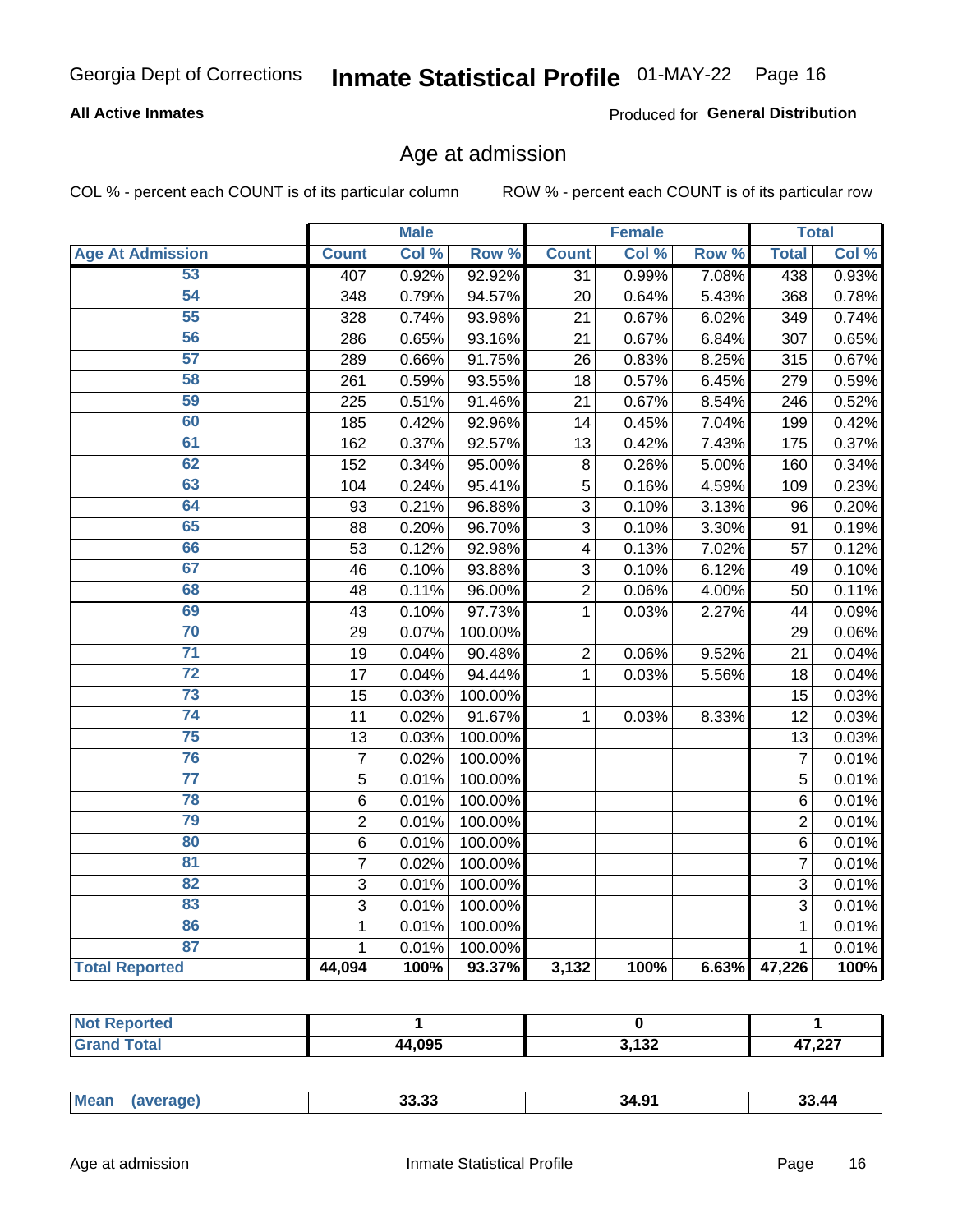**All Active Inmates** 

# Inmate Statistical Profile 01-MAY-22 Page 17

### Age at admission

COL % - percent each COUNT is of its particular column

ROW % - percent each COUNT is of its particular row

Produced for General Distribution

|                                  | <b>Male</b> | <b>Female</b> | <b>Total</b> |
|----------------------------------|-------------|---------------|--------------|
| MetiRep(avieldig)                |             | 34            | 31           |
| <b>Micaded Tomadst frequent)</b> |             | 34            | 22           |
|                                  |             |               |              |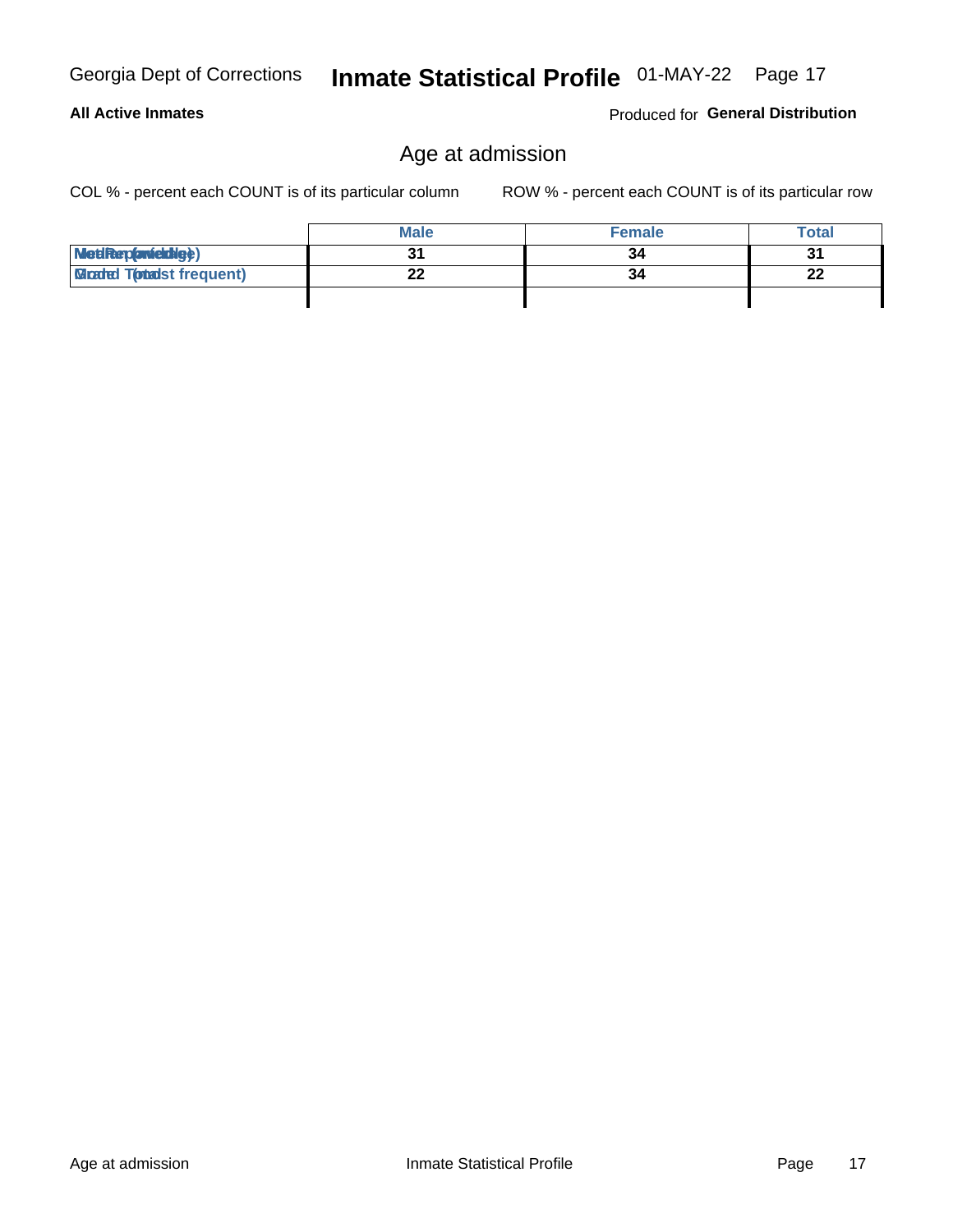### **All Active Inmates**

### Produced for General Distribution

### Height, measured at entry to prison

COL % - percent each COUNT is of its particular column

|                         |                | <b>Male</b> |         |              | <b>Female</b> |        |                  | <b>Total</b> |
|-------------------------|----------------|-------------|---------|--------------|---------------|--------|------------------|--------------|
| <b>Height</b>           | <b>Count</b>   | Col %       | Row %   | <b>Count</b> | Col %         | Row %  | <b>Total</b>     | Col %        |
| $\overline{\mathbf{0}}$ | 609            | 1.38%       | 96.51%  | 22           | 0.70%         | 3.49%  | 631              | 1.34%        |
| 4'02''                  | 1              | 0.01%       | 100.00% |              |               |        | 1                | 0.01%        |
| 4'03''                  | 1              | 0.01%       | 100.00% |              |               |        | 1                | 0.01%        |
| 4'04"                   | 1              | 0.01%       | 100.00% |              |               |        | 1                | 0.01%        |
| 4'05"                   | $\overline{2}$ | 0.01%       | 100.00% |              |               |        | 2                | 0.01%        |
| 4'06"                   | 5              | 0.01%       | 83.33%  | $\mathbf{1}$ | 0.03%         | 16.67% | 6                | 0.01%        |
| 4'07"                   | 1              | 0.01%       | 50.00%  | 1            | 0.03%         | 50.00% | 2                | 0.01%        |
| 4'08"                   | 7              | 0.02%       | 58.33%  | 5            | 0.16%         | 41.67% | 12               | 0.03%        |
| 4'09"                   | 4              | 0.01%       | 23.53%  | 13           | 0.42%         | 76.47% | 17               | 0.04%        |
| 4'10''                  | 9              | 0.02%       | 39.13%  | 14           | 0.45%         | 60.87% | 23               | 0.05%        |
| 4'11''                  | 23             | 0.05%       | 28.05%  | 59           | 1.88%         | 71.95% | 82               | 0.17%        |
| 5'00''                  | 116            | 0.26%       | 49.15%  | 120          | 3.83%         | 50.85% | 236              | 0.50%        |
| 5'01"                   | 107            | 0.24%       | 39.19%  | 166          | 5.30%         | 60.81% | 273              | 0.58%        |
| 5'02"                   | 231            | 0.52%       | 42.39%  | 314          | 10.03%        | 57.61% | 545              | 1.15%        |
| 5'03''                  | 429            | 0.97%       | 51.44%  | 405          | 12.93%        | 48.56% | 834              | 1.77%        |
| 5'04"                   | 842            | 1.91%       | 65.22%  | 449          | 14.34%        | 34.78% | 1,291            | 2.73%        |
| 5'05"                   | 1,565          | 3.55%       | 79.52%  | 403          | 12.87%        | 20.48% | 1,968            | 4.17%        |
| 5'06''                  | 3,091          | 7.01%       | 88.62%  | 397          | 12.68%        | 11.38% | 3,488            | 7.39%        |
| 5'07"                   | 3,518          | 7.98%       | 92.07%  | 303          | 9.67%         | 7.93%  | 3,821            | 8.09%        |
| 5'08''                  | 4,199          | 9.52%       | 95.65%  | 191          | 6.10%         | 4.35%  | 4,390            | 9.30%        |
| 5'09''                  | 5,674          | 12.87%      | 97.49%  | 146          | 4.66%         | 2.51%  | 5,820            | 12.32%       |
| 5'10''                  | 4,717          | 10.70%      | 98.66%  | 64           | 2.04%         | 1.34%  | 4,781            | 10.12%       |
| 5'11''                  | 4,916          | 11.15%      | 99.53%  | 23           | 0.73%         | 0.47%  | 4,939            | 10.46%       |
| 6'00''                  | 4,895          | 11.10%      | 99.69%  | 15           | 0.48%         | 0.31%  | 4,910            | 10.40%       |
| 6'01''                  | 3,553          | 8.06%       | 99.64%  | 13           | 0.42%         | 0.36%  | 3,566            | 7.55%        |
| 6'02"                   | 2,614          | 5.93%       | 99.81%  | 5            | 0.16%         | 0.19%  | 2,619            | 5.55%        |
| 6'03''                  | 1,495          | 3.39%       | 99.93%  | 1            | 0.03%         | 0.07%  | 1,496            | 3.17%        |
| 6'04"                   | 798            | 1.81%       | 99.87%  | 1            | 0.03%         | 0.13%  | 799              | 1.69%        |
| 6'05"                   | 351            | 0.80%       | 100.00% |              |               |        | 351              | 0.74%        |
| 6'06''                  | 179            | 0.41%       | 100.00% |              |               |        | 179              | 0.38%        |
| 6'07''                  | 56             | 0.13%       | 100.00% |              |               |        | 56               | 0.12%        |
| 6'08"                   | 37             | 0.08%       | 97.37%  | 1            | 0.03%         | 2.63%  | 38               | 0.08%        |
| 6'09''                  | 28             | 0.06%       | 100.00% |              |               |        | 28               | 0.06%        |
| 6'10''                  | 9              | 0.02%       | 100.00% |              |               |        | $\boldsymbol{9}$ | 0.02%        |
| 6'11''                  | 7              | 0.02%       | 100.00% |              |               |        | 7                | 0.01%        |
| 7'00"                   | 3              | 0.01%       | 100.00% |              |               |        | $\sqrt{3}$       | 0.01%        |
| 7'01''                  | 1              | 0.01%       | 100.00% |              |               |        | 1                | 0.01%        |
| 7'02"                   | 1              | 0.01%       | 100.00% |              |               |        | 1                | 0.01%        |
| <b>Total Reported</b>   | 44,095         | 100%        | 93.37%  | 3,132        | 100%          | 6.63%  | 47,227           | 100%         |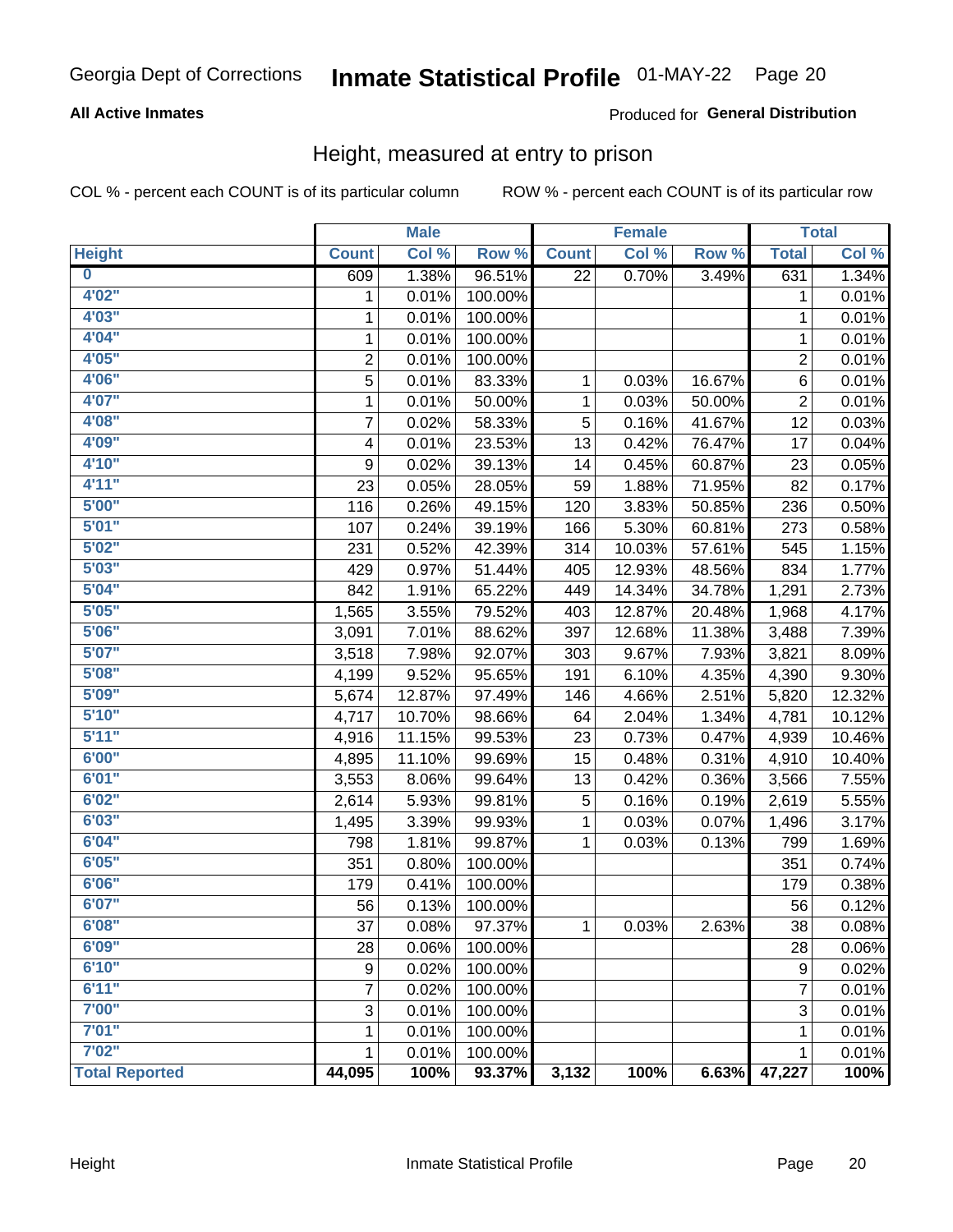### **All Active Inmates**

Produced for General Distribution

### Height, measured at entry to prison

COL % - percent each COUNT is of its particular column

|                     | <b>Male</b> | Female | <b>Total</b> |
|---------------------|-------------|--------|--------------|
| <b>Not Reported</b> |             |        |              |
| <b>Grand Total</b>  | 44,095      | 3,132  | 47,227       |

| <b>Mean</b> | erage) | 5'10" | 5'05" | <b>CIA AIL</b><br>. . |
|-------------|--------|-------|-------|-----------------------|
|             |        |       |       |                       |
| <b>Mode</b> |        | 5'09" | 5'04" | 5'09"                 |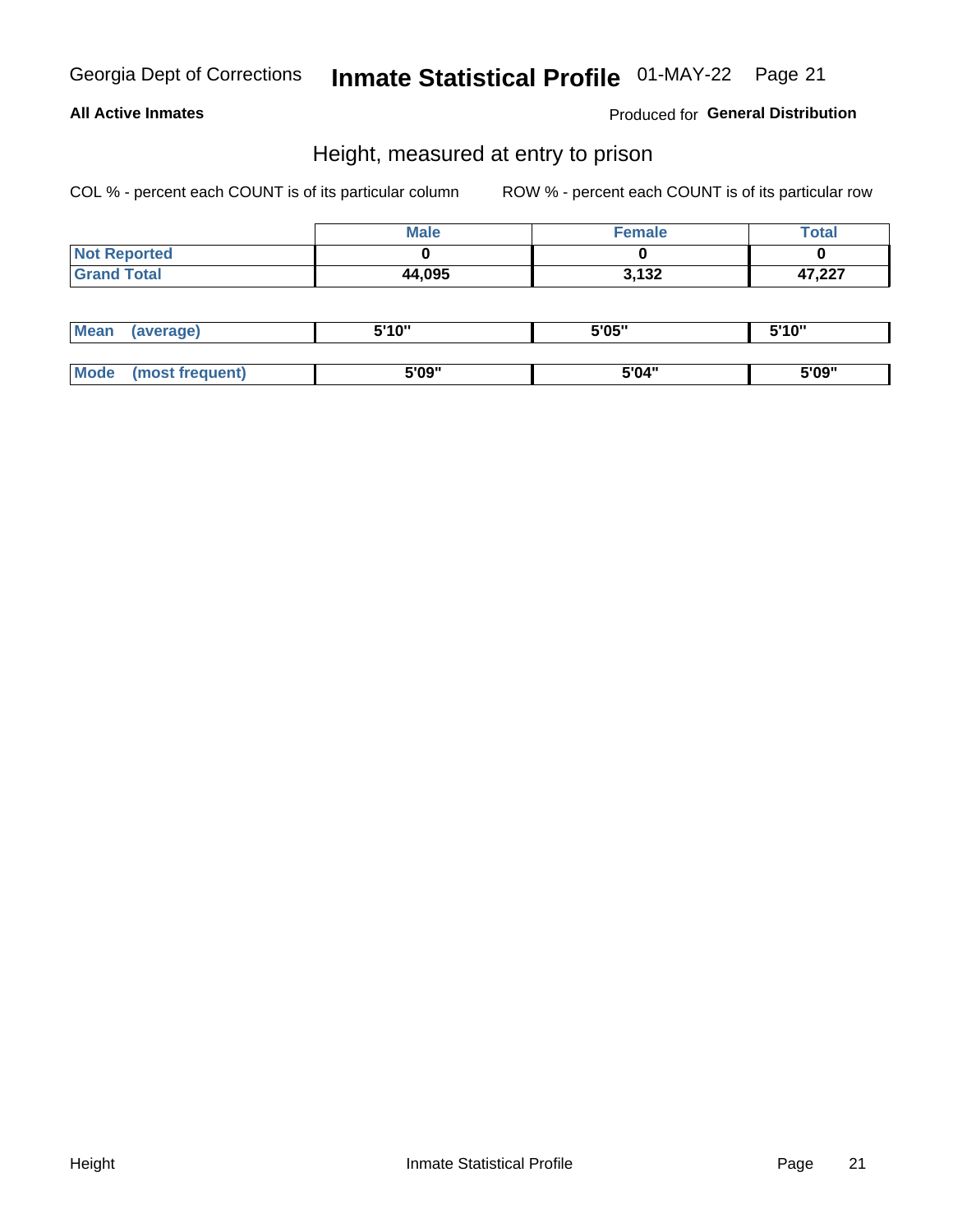**All Active Inmates** 

Produced for General Distribution

# Weight, measured at entry to prison

COL % - percent each COUNT is of its particular column

|                                |              | <b>Male</b> |         |                | <b>Female</b>   |        |              | <b>Total</b> |
|--------------------------------|--------------|-------------|---------|----------------|-----------------|--------|--------------|--------------|
| Weight                         | <b>Count</b> | Col %       | Row %   | <b>Count</b>   | Col %           | Row %  | <b>Total</b> | Col %        |
| <b>Under 80 pounds</b>         | 8            | 0.02%       | 100.00% |                |                 |        | 8            | 0.02%        |
| 80 - 89 pounds                 | 1            | 0.01%       | 100.00% |                |                 |        | $\mathbf 1$  | 0.01%        |
| 90 - 99 pounds                 | 4            | 0.01%       | 50.00%  | 4              | 0.13%           | 50.00% | 8            | 0.02%        |
| 100 - 109 pounds               | 36           | 0.08%       | 57.14%  | 27             | 0.87%           | 42.86% | 63           | 0.14%        |
| 110 - 119 pounds               | 116          | 0.27%       | 62.70%  | 69             | 2.22%           | 37.30% | 185          | 0.40%        |
| 120 - 129 pounds               | 481          | 1.11%       | 80.03%  | 120            | 3.86%           | 19.97% | 601          | 1.29%        |
| 130 - 139 pounds               | 1,428        | 3.28%       | 87.88%  | 197            | 6.34%           | 12.12% | 1,625        | 3.49%        |
| 140 - 149 pounds               | 2,745        | 6.31%       | 91.29%  | 262            | 8.43%           | 8.71%  | 3,007        | 6.45%        |
| 150 - 159 pounds               | 4,220        | 9.70%       | 92.95%  | 320            | 10.30%          | 7.05%  | 4,540        | 9.74%        |
| 160 - 169 pounds               | 5,469        | 12.58%      | 94.42%  | 323            | 10.40%          | 5.58%  | 5,792        | 12.43%       |
| 170 - 179 pounds               | 5,284        | 12.15%      | 94.87%  | 286            | 9.21%           | 5.13%  | 5,570        | 11.95%       |
| 180 - 189 pounds               | 5,494        | 12.63%      | 94.94%  | 293            | 9.43%           | 5.06%  | 5,787        | 12.42%       |
| 190 - 199 pounds               | 3,763        | 8.65%       | 94.12%  | 235            | 7.56%           | 5.88%  | 3,998        | 8.58%        |
| 200 - 209 pounds               | 3,570        | $8.21\%$    | 94.29%  | 216            | 6.95%           | 5.71%  | 3,786        | 8.13%        |
| 210 - 219 pounds               | 2,686        | 6.18%       | 94.95%  | 143            | 4.60%           | 5.05%  | 2,829        | 6.07%        |
| 220 - 229 pounds               | 2,301        | 5.29%       | 94.65%  | 130            | 4.18%           | 5.35%  | 2,431        | 5.22%        |
| 230 - 239 pounds               | 1,598        | 3.67%       | 92.42%  | 131            | 4.22%           | 7.58%  | 1,729        | 3.71%        |
| 240 - 249 pounds               | 1,211        | 2.78%       | 93.51%  | 84             | 2.70%           | 6.49%  | 1,295        | 2.78%        |
| 250 - 259 pounds               | 951          | 2.19%       | 91.97%  | 83             | 2.67%           | 8.03%  | 1,034        | 2.22%        |
| 260 - 269 pounds               | 607          | 1.40%       | 91.14%  | 59             | 1.90%           | 8.86%  | 666          | 1.43%        |
| 270 - 279 pounds               | 415          | 0.95%       | 91.81%  | 37             | 1.19%           | 8.19%  | 452          | 0.97%        |
| 280 - 289 pounds               | 335          | 0.77%       | 93.06%  | 25             | 0.80%           | 6.94%  | 360          | 0.77%        |
| 290 - 299 pounds               | 186          | 0.43%       | 93.00%  | 14             | 0.45%           | 7.00%  | 200          | 0.43%        |
| 300 - 309 pounds               | 203          | 0.47%       | 91.03%  | 20             | 0.64%           | 8.97%  | 223          | 0.48%        |
| 310 - 319 pounds               | 77           | 0.18%       | 89.53%  | 9              | 0.29%           | 10.47% | 86           | 0.18%        |
| 320 - 329 pounds               | 86           | 0.20%       | 95.56%  | 4              | 0.13%           | 4.44%  | 90           | 0.19%        |
| 330 - 339 pounds               | 44           | 0.10%       | 88.00%  | 6              | 0.19%           | 12.00% | 50           | 0.11%        |
| 340 - 349 pounds               | 47           | 0.11%       | 97.92%  | $\mathbf{1}$   | 0.03%           | 2.08%  | 48           | 0.10%        |
| 350 - 359 pounds               | 44           | 0.10%       | 95.65%  | $\mathbf 2$    | 0.06%           | 4.35%  | 46           | 0.10%        |
| 360 - 369 pounds               | 19           | 0.04%       | 95.00%  | 1              | 0.03%           | 5.00%  | 20           | 0.04%        |
| 370 - 379 pounds               | 10           | 0.02%       | 83.33%  | $\overline{2}$ | 0.06%           | 16.67% | 12           | 0.03%        |
| 380 - 389 pounds               | 16           | 0.04%       | 84.21%  | 3              | 0.10%           | 15.79% | 19           | 0.04%        |
| 390 - 399 pounds               | 10           | 0.02%       | 90.91%  | 1              | 0.03%           | 9.09%  | 11           | 0.02%        |
| 400 pounds and over            | 22           | 0.05%       | 100.00% |                |                 |        | 22           | 0.05%        |
| <b>Total Reported</b>          | 43,487       | 100%        | 93.33%  | 3,107          | 100%            | 6.67%  | 46,594       | 100.0%       |
|                                |              |             |         |                |                 |        |              |              |
| <b>Not Reported</b>            |              | 608         |         |                | $\overline{25}$ |        |              | 633          |
| <b>Grand Total</b>             |              | 44,095      |         | 3,132          |                 |        | 47,227       |              |
| <b>Mean</b><br>(average)       |              | 188         |         |                | 183             |        |              | 187          |
| <b>Median (middle)</b>         |              | 180         |         |                | 176             |        |              | 180          |
| <b>Mode</b><br>(most frequent) |              | 180         |         |                | 150             |        |              | 180          |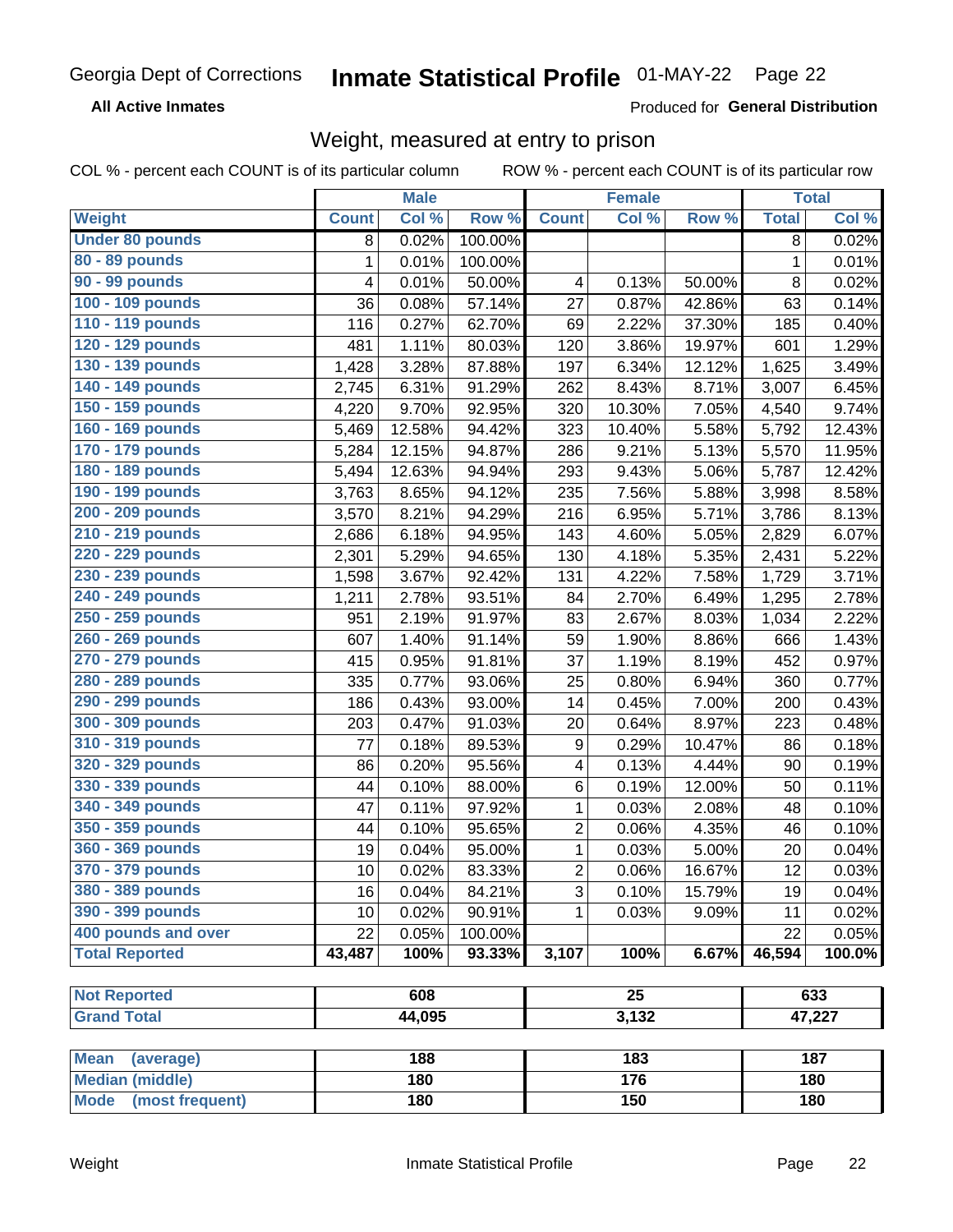# Inmate Statistical Profile 01-MAY-22 Page 23

**All Active Inmates** 

### Produced for General Distribution

### Veterans validated by Veteran's Administration

COL % - percent each COUNT is of its particular column

|                             |                 | <b>Male</b> |        |                    | <b>Female</b> |       |              | <b>Total</b> |
|-----------------------------|-----------------|-------------|--------|--------------------|---------------|-------|--------------|--------------|
| <b>Military service</b>     | <b>Count</b>    | Col %       |        | <b>Row % Count</b> | Col %         | Row % | <b>Total</b> | Col %        |
| <b>Others</b><br>0          | 681             | 32.65%      | 96.87% | 22                 | 50.00%        | 3.13% | 703          | 33.00%       |
| <b>Air Force</b>            | 818             | 39.21%      | 98.08% | 16                 | 36.36%        | 1.92% | 834          | 39.15%       |
| <b>Army</b><br>$\mathbf{2}$ | 120             | 5.75%       | 99.17% |                    | 2.27%         | .83%  | 121          | 5.68%        |
| <b>Navy</b><br>3            | 265             | 12.70%      | 99.62% |                    | 2.27%         | .38%  | 266          | 12.49%       |
| <b>Marines</b><br>4         | 12 <sup>2</sup> | .58%        | 92.31% |                    | 2.27%         | 7.69% | 13           | .61%         |
| <b>Coast Guard</b><br>5.    | 190             | 9.11%       | 98.45% | 3                  | 6.82%         | 1.55% | 193          | 9.06%        |
| <b>Total Reported</b>       | 2,086           | 100%        | 97.93% | 44                 | 100%          | 2.07% | 2,130        | 100%         |

| orted<br>NOT | 42,009 | 3,088        | 15.097           |
|--------------|--------|--------------|------------------|
|              | 44,095 | 2.122<br>1JZ | דממ דו<br>41,ZZI |

|  |  | <b>Mode (most frequent)</b> | <b>Force</b><br>Aır | วthers | orce |
|--|--|-----------------------------|---------------------|--------|------|
|--|--|-----------------------------|---------------------|--------|------|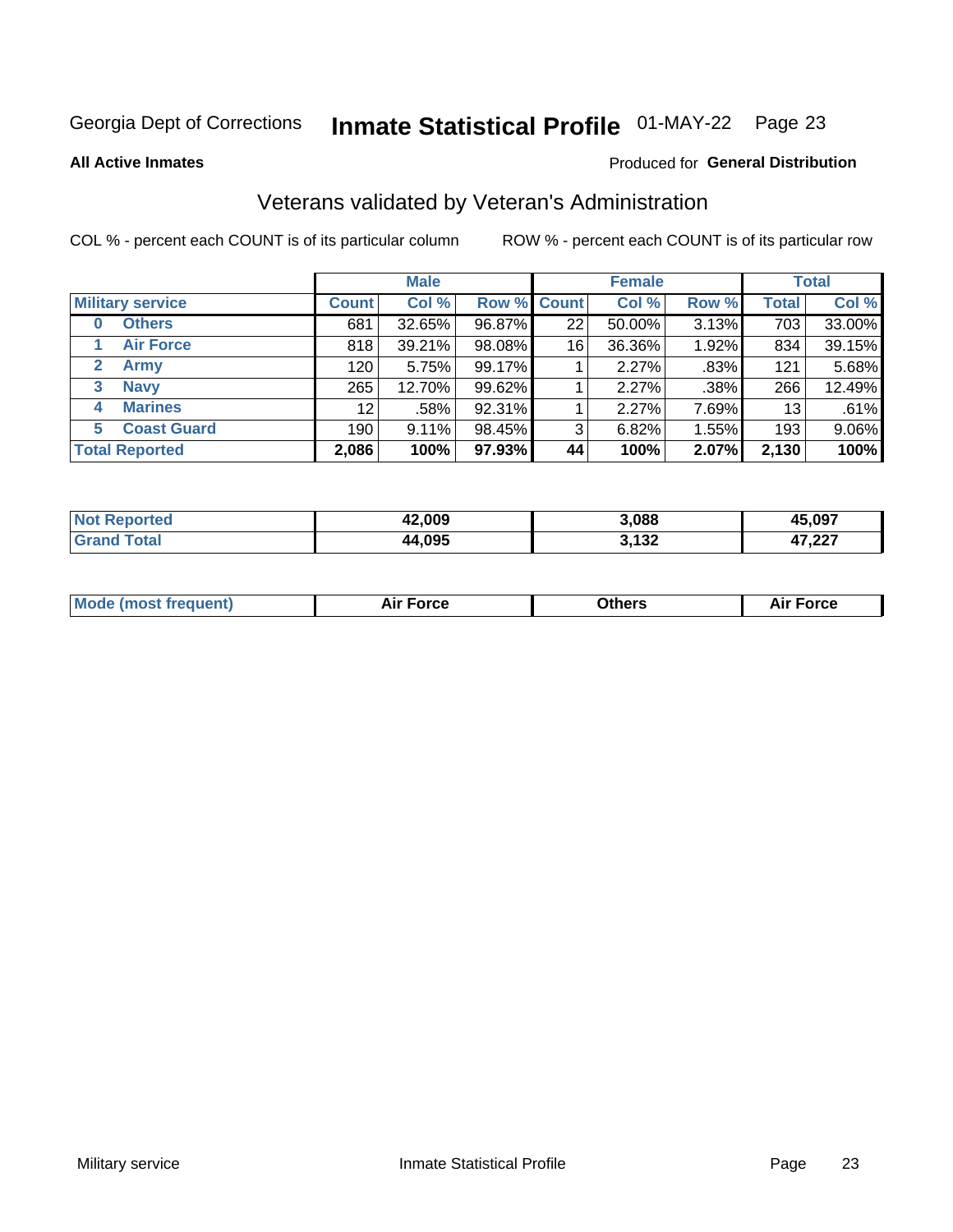# Inmate Statistical Profile 01-MAY-22 Page 24

**All Active Inmates** 

#### Produced for General Distribution

### Type of admission to prison

COL % - percent each COUNT is of its particular column

|    |                                  |              | <b>Male</b> |                    |     | <b>Female</b> |       |              | <b>Total</b> |
|----|----------------------------------|--------------|-------------|--------------------|-----|---------------|-------|--------------|--------------|
|    | <b>Type of Admission</b>         | <b>Count</b> | Col %       | <b>Row % Count</b> |     | Col %         | Row % | <b>Total</b> | Col %        |
| 16 | <b>Population Redistribution</b> | 3            | .01%        | 100.00%            |     |               |       | 3            | .01%         |
| 27 | <b>Boot Camp Plus</b>            |              | .01%        | 100.00%            |     |               |       |              | .01%         |
| 28 | <b>Initial Assignment</b>        |              | .02%        | 100.00%            |     |               |       |              | .01%         |
| 52 | <b>New Sentence</b>              | 35,474       | 80.46%      | 93.45% 2,487       |     | 79.41%        | 6.55% | 37,961       | 80.39%       |
| 53 | <b>Probation Rev Partial</b>     | 1,910        | 4.33%       | 91.30%             | 182 | 5.81%         | 8.70% | 2,092        | 4.43%        |
| 54 | <b>Probation Rev Remainder</b>   | 2,922        | 6.63%       | 91.66%             | 266 | 8.49%         | 8.34% | 3,188        | 6.75%        |
| 55 | <b>Parole Rev New Sentence</b>   | 2,344        | 5.32%       | 94.48%             | 137 | 4.37%         | 5.52% | 2,481        | 5.25%        |
| 56 | <b>Parole Rev No New</b>         | 1,371        | 3.11%       | 95.81%             | 60  | 1.92%         | 4.19% | 1,431        | 3.03%        |
|    | <b>Sentence</b>                  |              |             |                    |     |               |       |              |              |
| 57 | <b>Released In Error</b>         | 9            | .02%        | 100.00%            |     |               |       | 9            | .02%         |
| 65 | <b>Return Appeal/Bond</b>        | 2            | .01%        | 100.00%            |     |               |       | 2            | .01%         |
| 67 | <b>Admit Fm Other Cust</b>       | 3            | .01%        | 100.00%            |     |               |       | 3            | .01%         |
| 69 | <b>New Sent/Par Rev Pnd</b>      |              | .01%        | 100.00%            |     |               |       |              | .01%         |
| 70 | <b>Life W/O Parole</b>           | 12           | .03%        | 100.00%            |     |               |       | 12           | .03%         |
| 72 | <b>Par Rev/Rsn Unknown</b>       | 23           | .05%        | 100.00%            |     |               |       | 23           | .05%         |
| 76 | <b>Par Rev/Revoc Center</b>      |              | .01%        | 100.00%            |     |               |       |              | .01%         |
| 82 | <b>Unknown</b>                   | 4            | .01%        | 100.00%            |     |               |       | 4            | .01%         |
|    | <b>Total Reported</b>            | 44,087       | 100%        | 93.37% 3,132       |     | 100%          | 6.63% | 47,219       | 100%         |

| <b>Not</b><br><b>Not Reported</b> |        |        |        |
|-----------------------------------|--------|--------|--------|
| <b>Total</b>                      | 44.095 | う イクつ  | דמה דו |
| 'Grand                            |        | J, IJZ | .LL 1  |

| <b>Mode (most frequent)</b> | <b>New Sentence</b> | <b>New Sentence</b> | <b>New Sentence</b> |
|-----------------------------|---------------------|---------------------|---------------------|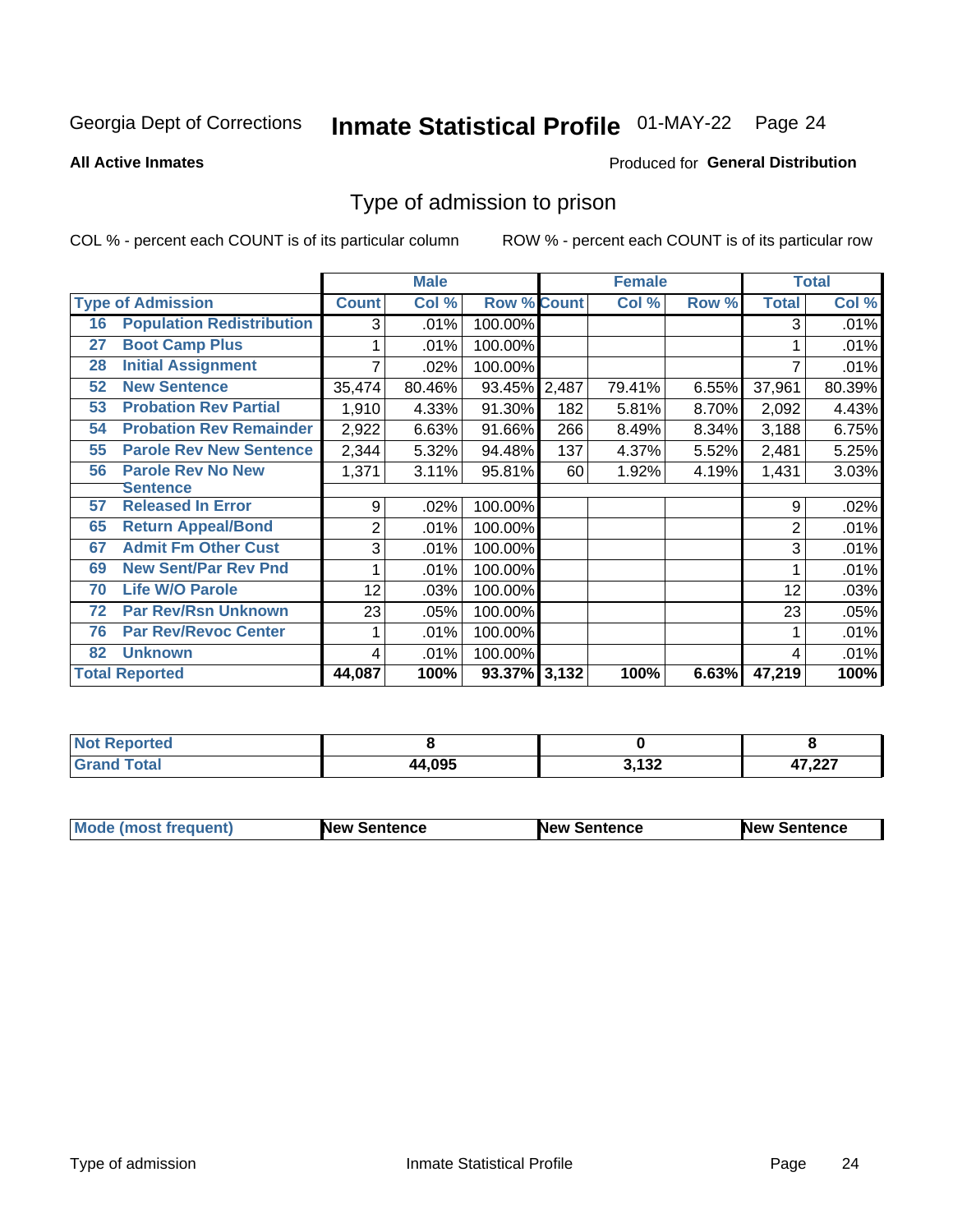# Inmate Statistical Profile 01-MAY-22 Page 25

**All Active Inmates** 

#### Produced for General Distribution

# Current / last supervision level

COL % - percent each COUNT is of its particular column

|                        |              | <b>Male</b> |                    |       | <b>Female</b> |          |        | <b>Total</b> |
|------------------------|--------------|-------------|--------------------|-------|---------------|----------|--------|--------------|
| <b>Security Status</b> | <b>Count</b> | Col %       | <b>Row % Count</b> |       | Col %         | Row %    | Total  | Col %        |
| 3 Minimum              | 5.086        | $11.54\%$   | 80.27%             | 1,250 | 39.91%        | 19.73%   | 6,336  | 13.42%       |
| 4 Medium               | 28,777       | 65.28%      | 94.38%             | 1,713 | 54.69%        | $5.62\%$ | 30,490 | 64.58%       |
| 5 Close                | 10.221       | 23.19%      | 98.37%             | 169   | 5.40%         | $1.63\%$ | 10,390 | 22.01%       |
| <b>Total Reported</b>  | 44,084       | 100%        | 93.37%             | 3,132 | 100%          | $6.63\%$ | 47,216 | 100%         |

| <b>Still being diagnosed</b> |        |       |        |
|------------------------------|--------|-------|--------|
| <b>Not Reported</b>          |        |       |        |
| <b>Grand Total</b>           | 44,095 | 3,132 | 47.227 |

| М | Мє<br>dium<br>_____ | Me<br>dium<br>____ | Med<br>dıum<br>$  -$ |
|---|---------------------|--------------------|----------------------|
|   |                     |                    |                      |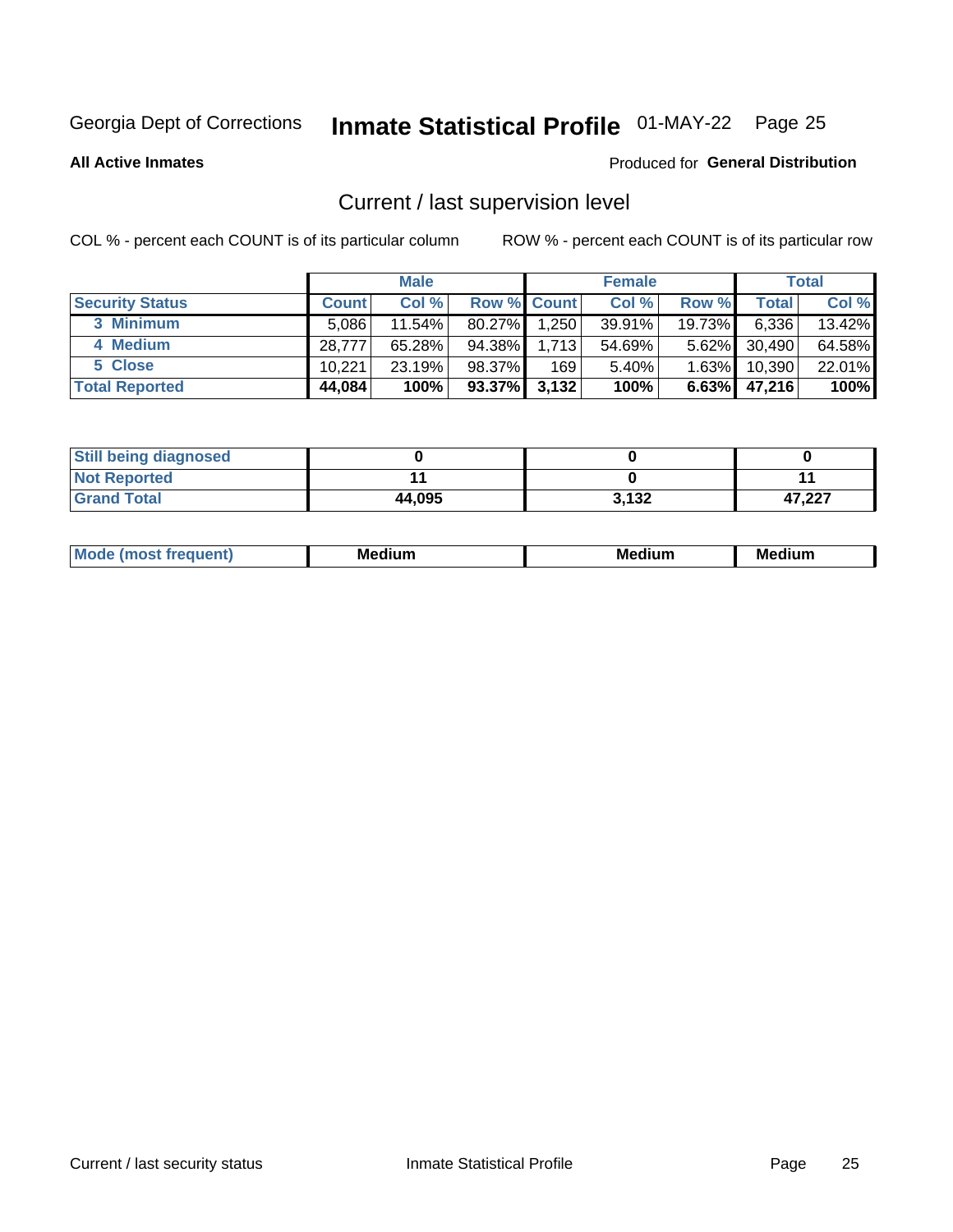# Inmate Statistical Profile 01-MAY-22 Page 26

**All Active Inmates** 

### **Produced for General Distribution**

# Current / last type of institution

COL % - percent each COUNT is of its particular column

|                                   |                | <b>Male</b> |             |       | <b>Female</b> |        |              | <b>Total</b> |
|-----------------------------------|----------------|-------------|-------------|-------|---------------|--------|--------------|--------------|
| <b>Type of Institution</b>        | <b>Count</b>   | Col %       | Row % Count |       | Col %         | Row %  | <b>Total</b> | Col %        |
| <b>County Ci</b>                  | 4,637          | 10.60%      | 99.98%      |       | .03%          | .02%   | 4,638        | 9.90%        |
| <b>Probation Detention Center</b> |                | .01%        | 100.00%     |       |               |        |              | .01%         |
| <b>State Prison</b>               | 29,756         | 68.03%      | 91.39%      | 2,805 | 89.59%        | 8.61%  | 32,561       | 69.47%       |
| <b>Transitional Center</b>        | 1,934          | 4.42%       | 85.65%      | 324   | 10.35%        | 14.35% | 2,258        | 4.82%        |
| <b>Private Prison</b>             | 7,404          | 16.93%      | 100.00%     |       |               |        | 7,404        | 15.80%       |
| <b>County Jail</b>                | 5              | .01%        | 100.00%     |       |               |        | 5            | .01%         |
| <b>Rsat - Center</b>              |                | $.01\%$     | 100.00%     |       |               |        |              | .01%         |
| <b>State Hospital</b>             | $\overline{2}$ | $.01\%$     | 66.67%      |       | .03%          | 33.33% | 3            | .01%         |
| <b>Total Reported</b>             | 43,741         | 100%        | $93.32\%$   | 3,131 | 100%          | 6.68%  | 46,872       | 100%         |

| <b>Not</b><br>Reported |        |                  |              |
|------------------------|--------|------------------|--------------|
| <b>Total</b>           | 12 711 | <b>2424</b><br>. | 16,872<br>ль |

| <b>Mode (most frequent)</b> | <b>State Prison</b> | <b>State Prison</b> | <b>State Prisonl</b> |
|-----------------------------|---------------------|---------------------|----------------------|
|                             |                     |                     |                      |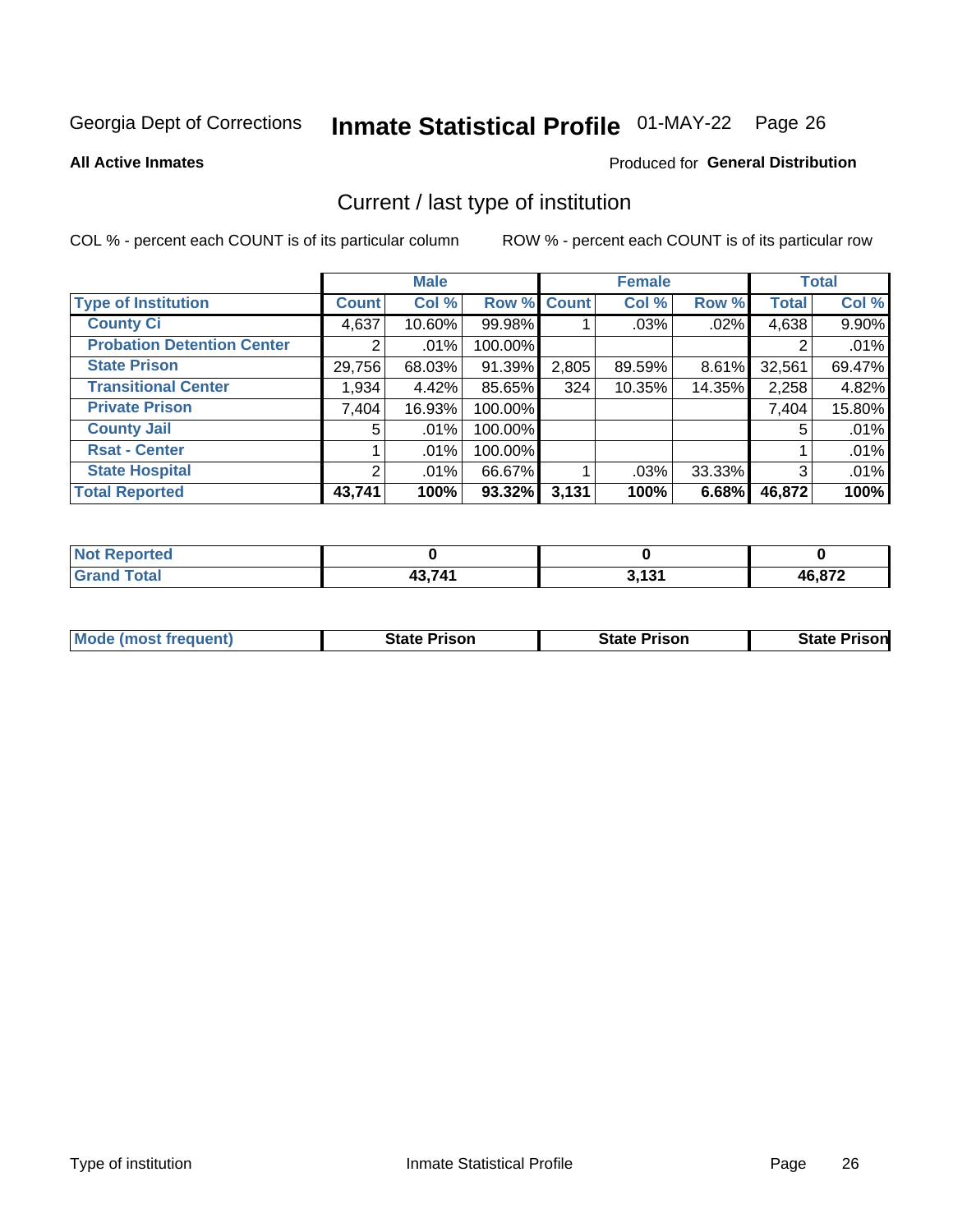# Inmate Statistical Profile 01-MAY-22 Page 27

#### **All Active Inmates**

### Produced for General Distribution

### Institution type - transitional centers

COL % - percent each COUNT is of its particular column

|                                          |              | <b>Male</b> |         |                | <b>Female</b> |         |              | <b>Total</b> |
|------------------------------------------|--------------|-------------|---------|----------------|---------------|---------|--------------|--------------|
| <b>Institution Type - Trans. Centers</b> | <b>Count</b> | Col %       | Row %   | <b>Count</b>   | Col %         | Row %   | <b>Total</b> | Col %        |
| <b>Albany Tc</b>                         |              | .05%        | 100.00% |                |               |         |              | .04%         |
| <b>Arrendale Tc</b>                      |              |             |         | 129            | 39.81%        | 100.00% | 129          | 5.71%        |
| <b>Atlanta Tc</b>                        | 274          | 14.17%      | 100.00% |                |               |         | 274          | 12.13%       |
| <b>Augusta Tc</b>                        | 224          | 11.58%      | 100.00% |                |               |         | 224          | 9.92%        |
| <b>Bacon Tc</b>                          | 50           | 2.59%       | 100.00% |                |               |         | 50           | 2.21%        |
| <b>Charles D. Hudson Tc</b>              | 153          | 7.91%       | 100.00% |                |               |         | 153          | 6.78%        |
| <b>Clayton Tc</b>                        | 370          | 19.13%      | 100.00% |                |               |         | 370          | 16.39%       |
| <b>Coastal Tc</b>                        |              | .05%        | 100.00% |                |               |         |              | .04%         |
| <b>Columbus Tc</b>                       | 140          | 7.24%       | 100.00% |                |               |         | 140          | 6.20%        |
| <b>Macon Tc</b>                          | 156          | 8.07%       | 100.00% |                |               |         | 156          | 6.91%        |
| <b>Macon Womens Tc</b>                   |              |             |         | $\overline{2}$ | .62%          | 100.00% | 2            | .09%         |
| <b>Metro Tc</b>                          |              |             |         | 193            | 59.57%        | 100.00% | 193          | 8.55%        |
| <b>Phillips Tc</b>                       | 200          | 10.34%      | 100.00% |                |               |         | 200          | 8.86%        |
| <b>Savannah Mens Tc</b>                  |              | .05%        | 100.00% |                |               |         |              | .04%         |
| <b>Smith Tc</b>                          | 204          | 10.55%      | 100.00% |                |               |         | 204          | 9.03%        |
| <b>Valdosta Tc</b>                       | 160          | 8.27%       | 100.00% |                |               |         | 160          | 7.09%        |
| <b>Total Reported</b>                    | 1,934        | 100%        | 85.65%  | 324            | 100%          | 14.35%  | 2,258        | 100%         |

| <b>Not Reported</b> |      |             |       |
|---------------------|------|-------------|-------|
| <b>Total</b>        | .934 | າາ<br>، ے ت | 2,258 |

| Mode (most frequent) | <b>Clayton Tc</b> | Metro Tc | <b>Clayton Tc</b> |
|----------------------|-------------------|----------|-------------------|
|                      |                   |          |                   |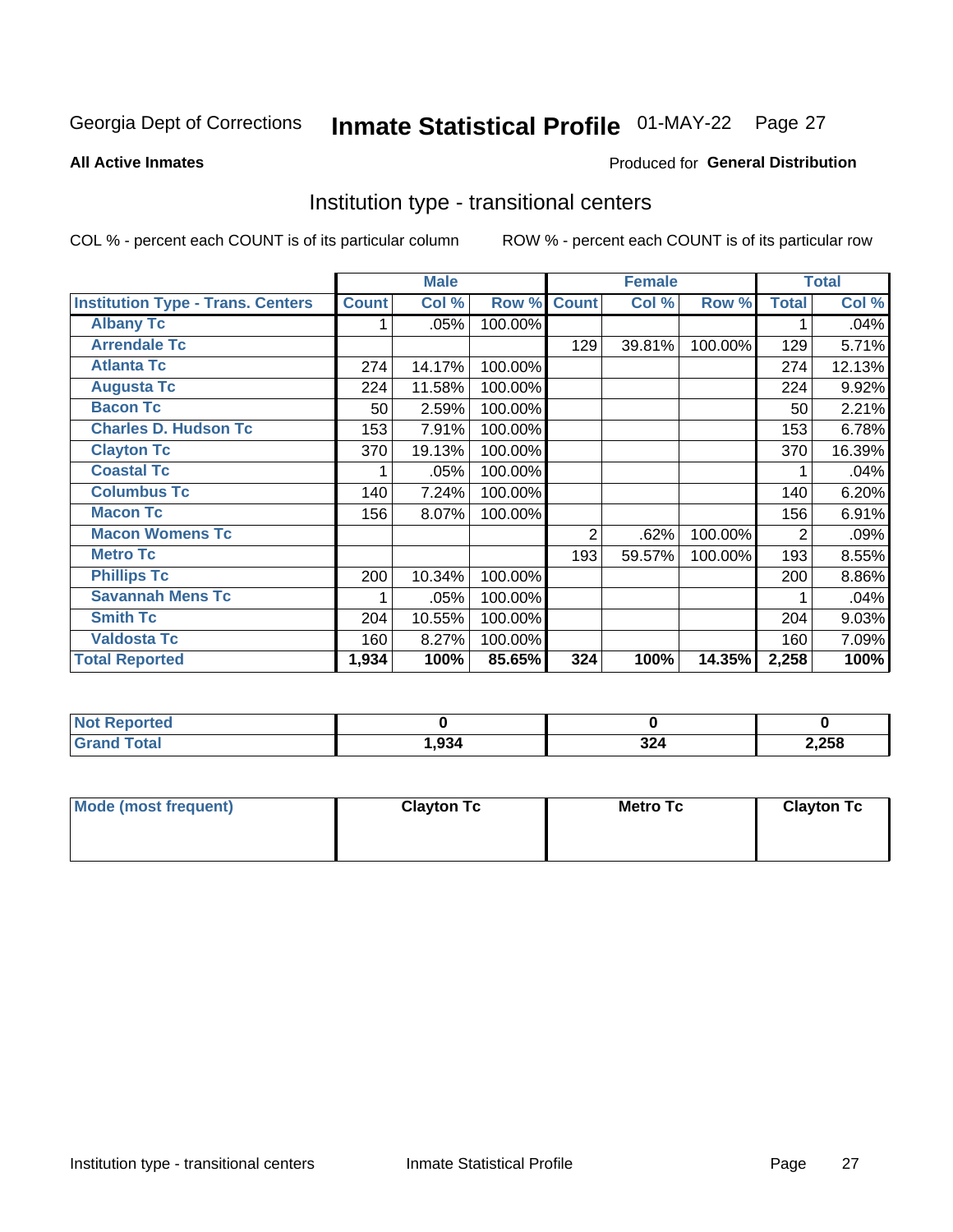# Inmate Statistical Profile 01-MAY-22 Page 28

#### **All Active Inmates**

#### Produced for General Distribution

### Institution type - county prisons

COL % - percent each COUNT is of its particular column

|                                          |                | <b>Male</b> |         |              | <b>Female</b> |       |                | <b>Total</b> |
|------------------------------------------|----------------|-------------|---------|--------------|---------------|-------|----------------|--------------|
| <b>Institution Type - County Prisons</b> | <b>Count</b>   | Col %       | Row %   | <b>Count</b> | Col %         | Row % | <b>Total</b>   | Col %        |
| <b>Bulloch County Ci</b>                 | 149            | 3.21%       | 100.00% |              |               |       | 149            | 3.21%        |
| <b>Calhoun County Ci</b>                 | 1              | .02%        | 100.00% |              |               |       | 1              | .02%         |
| <b>Carroll County Ci</b>                 | 238            | 5.13%       | 100.00% |              |               |       | 238            | 5.13%        |
| <b>Chattooga County Ci</b>               | 1              | .02%        | 100.00% |              |               |       | 1              | .02%         |
| <b>Clarke County Ci</b>                  | 158            | 3.41%       | 100.00% |              |               |       | 158            | 3.41%        |
| <b>Clayton County Ci</b>                 | 237            | 5.11%       | 100.00% |              |               |       | 237            | 5.11%        |
| <b>Colquitt County Ci</b>                | 171            | 3.69%       | 100.00% |              |               |       | 171            | 3.69%        |
| <b>Coweta County Ci</b>                  | 225            | 4.85%       | 100.00% |              |               |       | 225            | 4.85%        |
| <b>Decatur County Ci</b>                 | 171            | 3.69%       | 100.00% |              |               |       | 171            | 3.69%        |
| <b>Effingham County Ci</b>               | 194            | 4.18%       | 100.00% |              |               |       | 194            | 4.18%        |
| <b>Fayette County Ci</b>                 | 1              | .02%        | 100.00% |              |               |       | 1              | .02%         |
| <b>Floyd County Ci</b>                   | 356            | 7.68%       | 100.00% |              |               |       | 356            | 7.68%        |
| <b>Fulton County Ci</b>                  | $\overline{7}$ | .15%        | 100.00% |              |               |       | 7              | .15%         |
| <b>Gilmer County Ci</b>                  | $\mathbf{1}$   | .02%        | 100.00% |              |               |       | 1              | .02%         |
| <b>Grady County Ci</b>                   | $\overline{2}$ | .04%        | 100.00% |              |               |       | $\overline{2}$ | .04%         |
| <b>Gwinnett County Ci</b>                | 207            | 4.46%       | 100.00% |              |               |       | 207            | 4.46%        |
| <b>Hall County Ci</b>                    | 203            | 4.38%       | 100.00% |              |               |       | 203            | 4.38%        |
| <b>Hancock County Ci</b>                 | 1              | .02%        | 100.00% |              |               |       | 1              | .02%         |
| <b>Harris County Ci</b>                  | 156            | 3.36%       | 100.00% |              |               |       | 156            | 3.36%        |
| <b>Hart County Ci</b>                    | 4              | .09%        | 100.00% |              |               |       | 4              | .09%         |
| <b>Henry County Ci</b>                   | 1              | .02%        | 100.00% |              |               |       | $\mathbf{1}$   | .02%         |
| <b>Jackson County Ci</b>                 | 114            | 2.46%       | 100.00% |              |               |       | 114            | 2.46%        |
| <b>Jefferson County Ci</b>               | 187            | 4.03%       | 100.00% |              |               |       | 187            | 4.03%        |
| <b>Meriwether County Ci</b>              | 1              | .02%        | 100.00% |              |               |       | 1              | .02%         |
| <b>Miller County Ci</b>                  | 1              | .02%        | 100.00% |              |               |       | 1              | .02%         |
| <b>Mitchell County Ci</b>                | 131            | 2.83%       | 100.00% |              |               |       | 131            | 2.82%        |
| <b>Morgan County Ci</b>                  | 1              | .02%        | 100.00% |              |               |       | 1              | .02%         |
| <b>Muscogee County Ci</b>                | 518            | 11.17%      | 100.00% |              |               |       | 518            | 11.17%       |
| <b>Richmond County Ci</b>                | 225            | 4.85%       | 100.00% |              |               |       | 225            | 4.85%        |
| <b>Screven County Ci</b>                 | 144            | 3.11%       | 100.00% |              |               |       | 144            | 3.10%        |
| <b>Spalding County Ci</b>                | 349            | 7.53%       | 100.00% |              |               |       | 349            | 7.52%        |
| <b>Stewart County Ci</b>                 | $\mathbf{1}$   | .02%        | 100.00% |              |               |       | 1              | .02%         |
| <b>Sumter County Ci</b>                  | 332            | 7.16%       | 100.00% |              |               |       | 332            | 7.16%        |
| <b>Terrell County Ci</b>                 | 136            | 2.93%       | 100.00% |              |               |       | 136            | 2.93%        |
| <b>Thomas County Ci</b>                  | 3              | .06%        | 100.00% |              |               |       | 3              | .06%         |
| <b>Tift County Ci</b>                    | $\overline{2}$ | .04%        | 100.00% |              |               |       | $\overline{2}$ | .04%         |
| <b>Upson County Ci</b>                   | 1              | .02%        | 100.00% |              |               |       | $\mathbf 1$    | .02%         |
| <b>Walker County Ci</b>                  | 3              | .06%        | 100.00% |              |               |       | $\sqrt{3}$     | .06%         |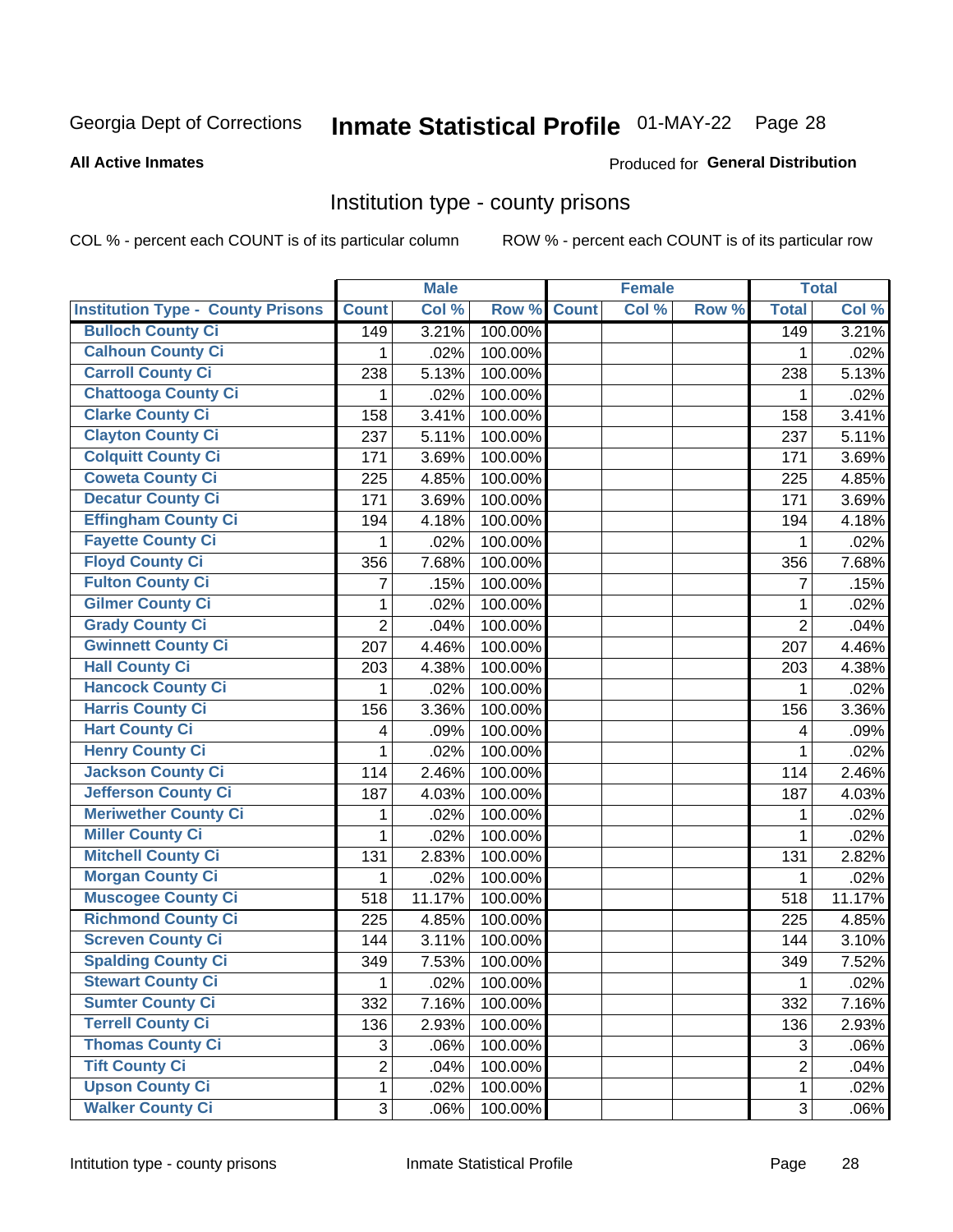# Inmate Statistical Profile 01-MAY-22 Page 29

**All Active Inmates** 

### Produced for General Distribution

### Institution type - county prisons

COL % - percent each COUNT is of its particular column

|                                          |              | <b>Male</b> |                    | <b>Female</b> |         |       | Total |
|------------------------------------------|--------------|-------------|--------------------|---------------|---------|-------|-------|
| <b>Institution Type - County Prisons</b> | <b>Count</b> | Col%        | <b>Row % Count</b> | Col%          | Row %   | Total | Col % |
| <b>Walton County Ci</b>                  | ⌒            | $.04\%$     | 100.00%            |               |         |       | .04%  |
| <b>Wilkes County Ci</b>                  | ⌒            | $.04\%$     | 100.00%            |               |         |       | .04%  |
| <b>Womens Ci</b>                         |              |             |                    | 100.00%       | 100.00% |       | .02%  |
| <b>Total Reported</b>                    | 4,637        | 100%        | $99.98\%$          | 100%          | .02%    | 4,638 | 100%  |

| rea<br>.<br>$\sim$ |              |      |
|--------------------|--------------|------|
| _____              | 0.27<br>1,vJ | ,638 |

| Mode (most frequent) | <b>Muscogee County Ci</b> | <b>Womens CilMuscogee County</b> |
|----------------------|---------------------------|----------------------------------|
|----------------------|---------------------------|----------------------------------|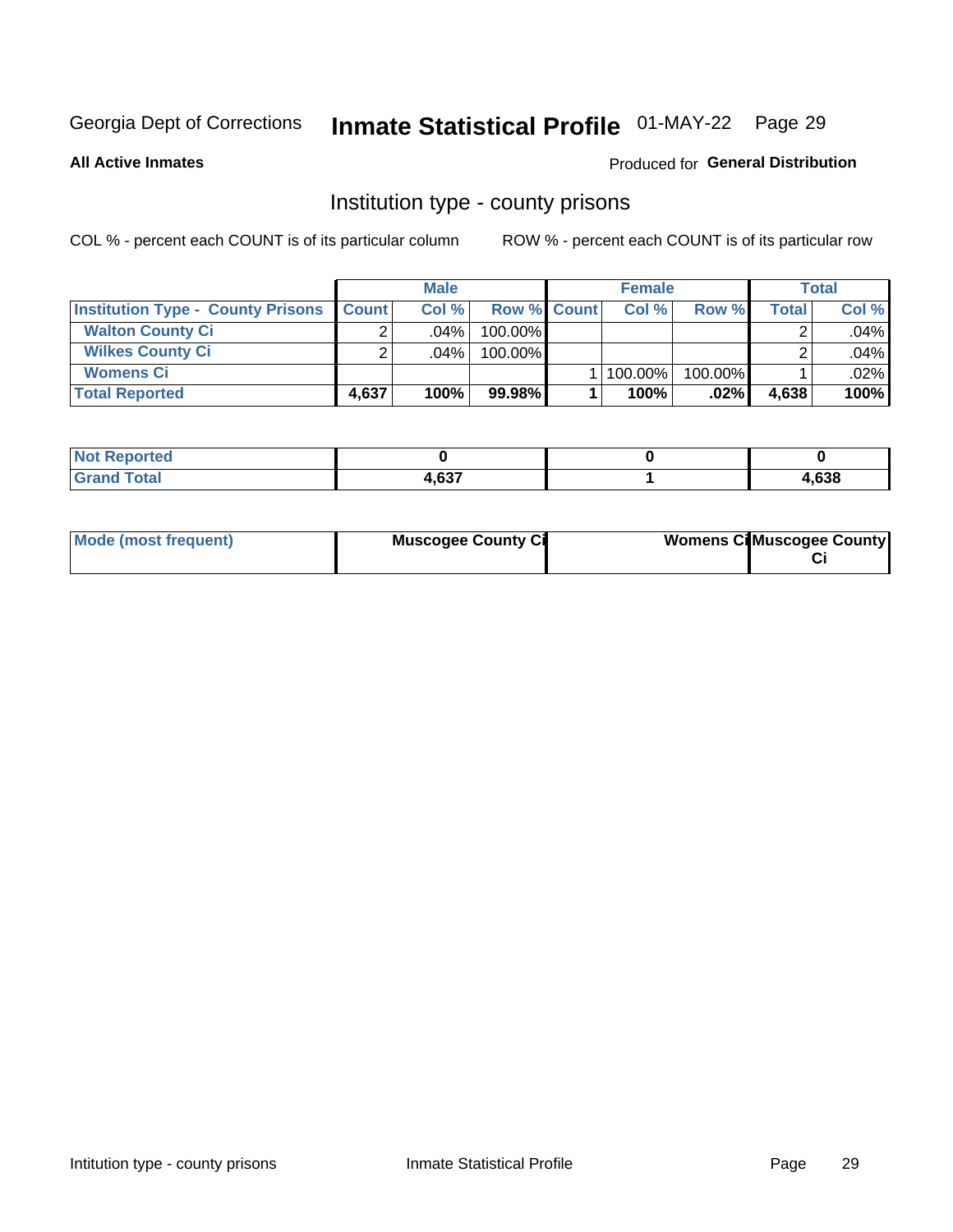# Inmate Statistical Profile 01-MAY-22 Page 30

#### **All Active Inmates**

### Produced for General Distribution

### Institution type - state prisons

COL % - percent each COUNT is of its particular column

|                                         |                | <b>Male</b> |         |              | <b>Female</b> |         | <b>Total</b>   |       |
|-----------------------------------------|----------------|-------------|---------|--------------|---------------|---------|----------------|-------|
| <b>Institution Type - State Prisons</b> | <b>Count</b>   | Col %       | Row %   | <b>Count</b> | Col %         | Row %   | <b>Total</b>   | Col % |
| <b>Arrendale State Prison</b>           |                |             |         | 793          | 28.27%        | 100.00% | 793            | 2.44% |
| <b>Augusta State Med. Prison</b>        | 1,131          | 3.80%       | 100.00% |              |               |         | 1,131          | 3.47% |
| <b>Autry State Prison</b>               | 791            | 2.66%       | 100.00% |              |               |         | 791            | 2.43% |
| <b>Baldwin State Prison</b>             | 777            | 2.61%       | 100.00% |              |               |         | 777            | 2.39% |
| <b>Burruss Correctional Training</b>    | 637            | 2.14%       | 100.00% |              |               |         | 637            | 1.96% |
| <b>Ctr</b>                              |                |             |         |              |               |         |                |       |
| <b>Calhoun State Prison</b>             | 1,569          | 5.27%       | 100.00% |              |               |         | 1,569          | 4.82% |
| <b>Central State Prison</b>             | 876            | 2.94%       | 100.00% |              |               |         | 876            | 2.69% |
| <b>Chatham State Prison</b>             | 6              | .02%        | 100.00% |              |               |         | 6              | .02%  |
| <b>Coastal State Prison</b>             | 1,421          | 4.78%       | 100.00% |              |               |         | 1,421          | 4.36% |
| <b>Dodge State Prison</b>               | 1,236          | 4.15%       | 100.00% |              |               |         | 1,236          | 3.80% |
| <b>Dooly State Prison</b>               | 1,423          | 4.78%       | 100.00% |              |               |         | 1,423          | 4.37% |
| <b>Emanuel Womens Facility</b>          |                |             |         | 372          | 13.26%        | 100.00% | 372            | 1.14% |
| <b>Ga Diag Class Prison</b>             | 3,083          | 10.36%      | 100.00% |              |               |         | 3,083          | 9.47% |
| <b>Ga State Prison</b>                  | 10             | .03%        | 100.00% |              |               |         | 10             | .03%  |
| <b>Hancock State Prison</b>             | 947            | 3.18%       | 100.00% |              |               |         | 947            | 2.91% |
| <b>Hays State Prison</b>                | 1,056          | 3.55%       | 100.00% |              |               |         | 1,056          | 3.24% |
| <b>Helms Facility</b>                   | 7              | .02%        | 41.18%  | 10           | .36%          | 58.82%  | 17             | .05%  |
| <b>Johnson State Prison</b>             | 1,435          | 4.82%       | 100.00% |              |               |         | 1,435          | 4.41% |
| <b>Lee State Prison</b>                 | 409            | 1.37%       | 100.00% |              |               |         | 409            | 1.26% |
| <b>Long Unit</b>                        | 158            | .53%        | 100.00% |              |               |         | 158            | .49%  |
| <b>Lowndes Unit</b>                     | $\overline{7}$ | .02%        | 100.00% |              |               |         | $\overline{7}$ | .02%  |
| <b>Macon State Prison</b>               | 1,551          | 5.21%       | 100.00% |              |               |         | 1,551          | 4.76% |
| <b>Metro Reentry Facility</b>           | 160            | .54%        | 100.00% |              |               |         | 160            | .49%  |
| <b>Metro State Prison (W)</b>           |                |             |         | $\mathbf 1$  | .04%          | 100.00% | 1              | .01%  |
| <b>Montgomery State Prison</b>          | 370            | 1.24%       | 100.00% |              |               |         | 370            | 1.14% |
| <b>Phillips State Prison</b>            | 763            | 2.56%       | 100.00% |              |               |         | 763            | 2.34% |
| <b>Pulaski State Prison</b>             |                |             |         | 1,190        | 42.42%        | 100.00% | 1,190          | 3.65% |
| <b>Putnam State Prison</b>              | $\mathbf{1}$   | .01%        | 100.00% |              |               |         | 1              | .01%  |
| <b>Rogers State Prison</b>              | 1,252          | 4.21%       | 100.00% |              |               |         | 1,252          | 3.85% |
| <b>Rutledge State Prison</b>            | 592            | 1.99%       | 100.00% |              |               |         | 592            | 1.82% |
| <b>Smith State Prison</b>               | 1,250          | 4.20%       | 100.00% |              |               |         | 1,250          | 3.84% |
| <b>Special Management Unit</b>          | 183            | .62%        | 100.00% |              |               |         | 183            | .56%  |
| <b>Telfair State Prison</b>             | 1,239          | 4.16%       | 100.00% |              |               |         | 1,239          | 3.81% |
| <b>Valdosta State Prison</b>            | 796            | 2.68%       | 100.00% |              |               |         | 796            | 2.44% |
| <b>Walker State Prison</b>              | 390            | 1.31%       | 100.00% |              |               |         | 390            | 1.20% |
| <b>Ware State Prison</b>                | 1,032          | 3.47%       | 100.00% |              |               |         | 1,032          | 3.17% |
| <b>Washington State Prison</b>          | 1,516          | 5.09%       | 100.00% |              |               |         | 1,516          | 4.66% |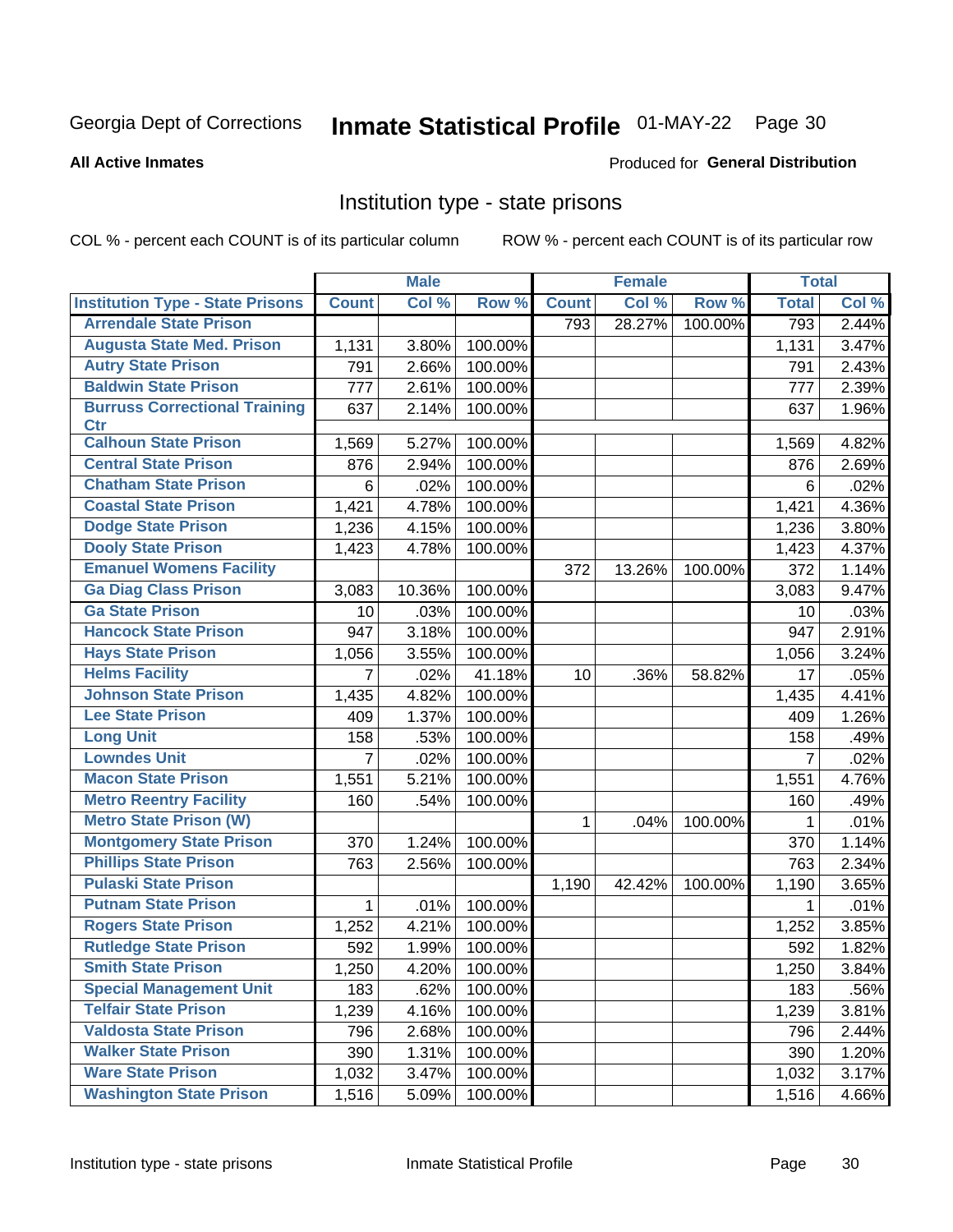# Inmate Statistical Profile 01-MAY-22 Page 31

**All Active Inmates** 

### **Produced for General Distribution**

### Institution type - state prisons

COL % - percent each COUNT is of its particular column

|                                         | <b>Male</b>  |         |            |              | <b>Female</b> | Total    |        |          |
|-----------------------------------------|--------------|---------|------------|--------------|---------------|----------|--------|----------|
| <b>Institution Type - State Prisons</b> | <b>Count</b> | Col %   | Row %I     | <b>Count</b> | Col %         | Row %    | Total  | Col %    |
| <b>Wayne State Prison</b>               |              | $.01\%$ | $100.00\%$ |              |               |          |        | $.01\%$  |
| <b>Whitworth Women'S Facility</b>       |              |         |            | 439          | 15.65%        | 100.00%  | 439    | $1.35\%$ |
| <b>Wilcox State Prison</b>              | .681         | 5.65%   | 100.00%    |              |               |          | 1,681  | 5.16%    |
| <b>Total Reported</b>                   | 29,756       | 100%    | $91.39\%$  | 2,805        | 100%          | $8.61\%$ | 32,561 | 100%     |

| <b>Not Reported</b>  |                             |                             |                                       |
|----------------------|-----------------------------|-----------------------------|---------------------------------------|
| <b>Grand Total</b>   | 29.756                      | 2.805                       | 32,561                                |
| Mode (most frequent) | <b>Ga Diag Class Prison</b> | <b>Pulaski State Prison</b> | <b>Ga Diag Class</b><br><b>Prison</b> |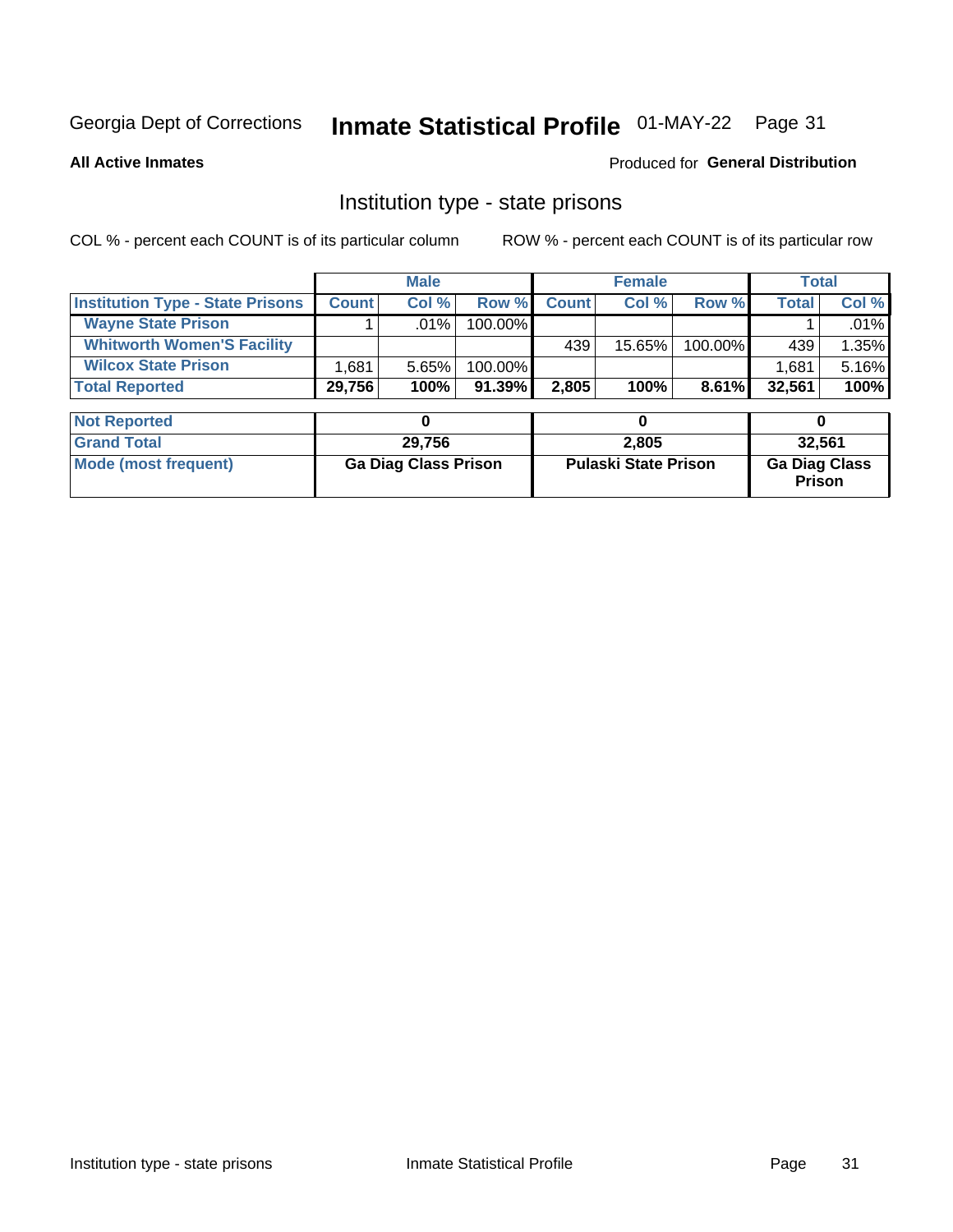# Inmate Statistical Profile 01-MAY-22 Page 32

**All Active Inmates** 

### Produced for General Distribution

### Institution type - private prisons

COL % - percent each COUNT is of its particular column

|                                           |              | <b>Male</b> |             | <b>Female</b> |       |              | <b>Total</b> |
|-------------------------------------------|--------------|-------------|-------------|---------------|-------|--------------|--------------|
| <b>Institution Type - Private Prisons</b> | <b>Count</b> | Col %       | Row % Count | Col %         | Row % | <b>Total</b> | Col %        |
| <b>Coffee Corr Facility</b>               | 2.376        | 32.09%      | 100.00%     |               |       | 2,376        | 32.09%       |
| <b>Jenkins Corr Facility</b>              | 1.161        | 15.68%      | 100.00%     |               |       | 1,161        | 15.68%       |
| <b>Riverbend Corr Facility</b>            | ا 506. ا     | $20.34\%$   | 100.00%     |               |       | 1,506        | 20.34%       |
| <b>Wheeler Corr Facility</b>              | 2.361        | 31.89%      | 100.00%     |               |       | 2,361        | 31.89%       |
| <b>Total Reported</b>                     | 7,404        | 100%        | $100\%$     |               | %     | 7,404        | 100%         |

| <b>Not</b><br><b>Reported</b> |       |       |
|-------------------------------|-------|-------|
| <b>otal</b>                   | 7,404 | 7,404 |

| Mode (most frequent) | <b>Coffee Corr Facility</b> | <b>Null</b> | <b>Coffee Corr</b><br><b>Facility</b> |
|----------------------|-----------------------------|-------------|---------------------------------------|
|----------------------|-----------------------------|-------------|---------------------------------------|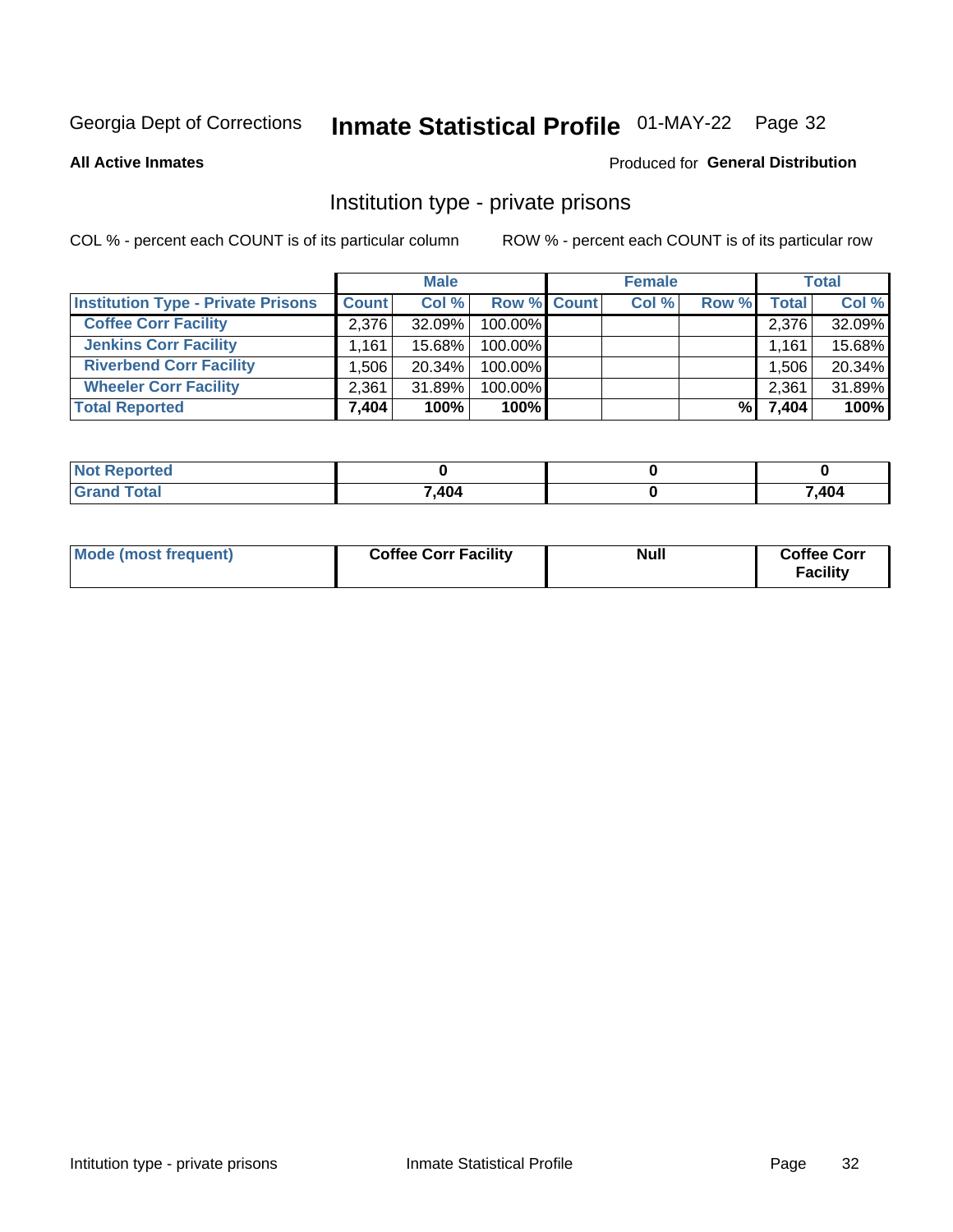# Inmate Statistical Profile 01-MAY-22 Page 33

**All Active Inmates** 

### Produced for General Distribution

### Institution type - inmate boot camp

COL % - percent each COUNT is of its particular column

|                                      |              | <b>Male</b> |               |              | <b>Female</b> |             | <b>Total</b> |
|--------------------------------------|--------------|-------------|---------------|--------------|---------------|-------------|--------------|
| <b>Institution Type - Boot Camps</b> | <b>Count</b> | Col %       | <b>Row %I</b> | <b>Count</b> | Col %         | Row % Total | Col %        |
| <b>Total Rported</b>                 |              |             |               |              |               |             |              |

| <b>Not Reported</b>            |  |  |
|--------------------------------|--|--|
| <b>Total</b><br>C <sub>r</sub> |  |  |

| Mod<br>uamo | Nul.<br>$- - - - - -$ | <b>Null</b> | <br>uu.<br>------ |
|-------------|-----------------------|-------------|-------------------|
|             |                       |             |                   |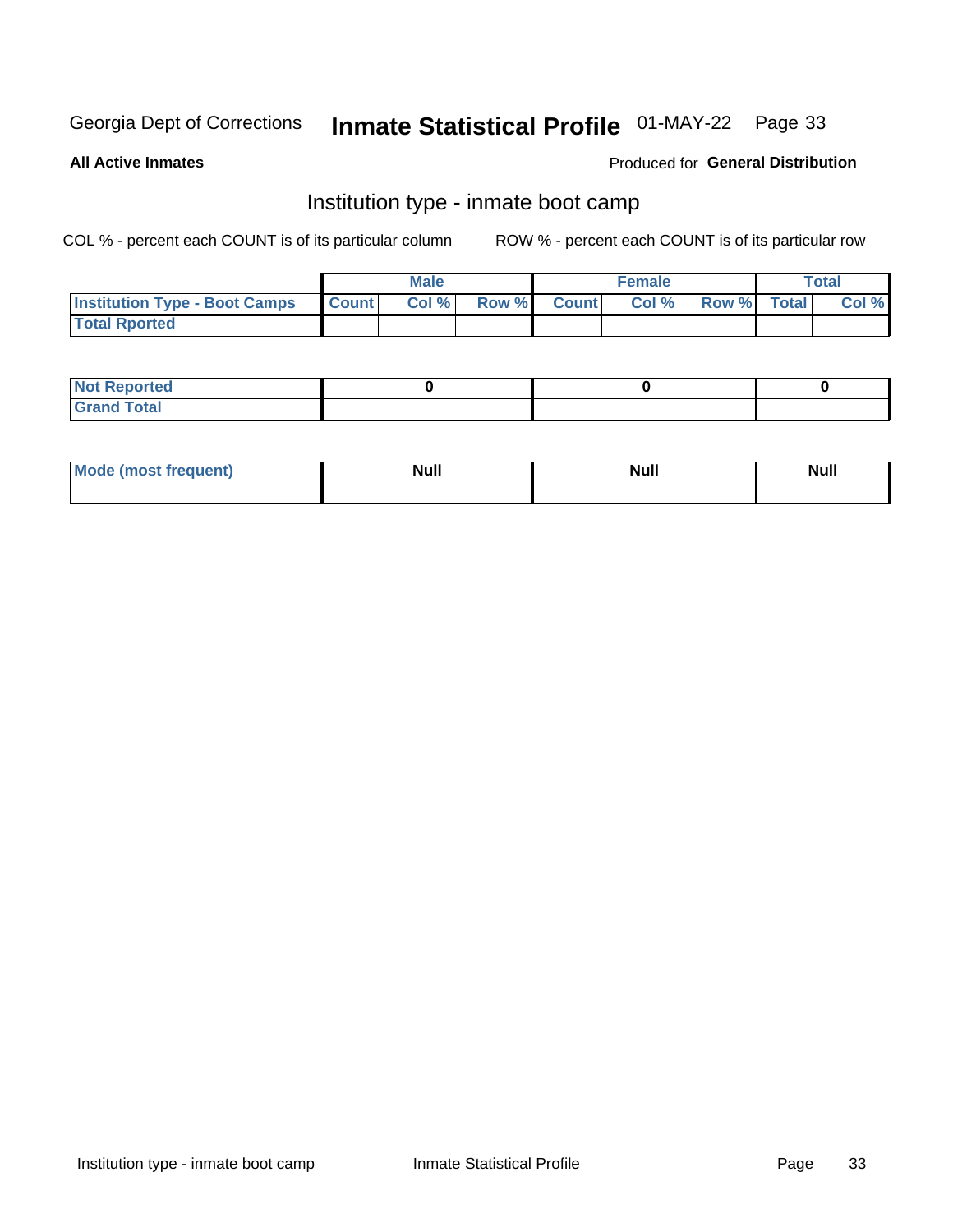# Inmate Statistical Profile 01-MAY-22 Page 34

#### **All Active Inmates**

### Produced for General Distribution

### Number of disciplinary reports

COL % - percent each COUNT is of its particular column

|                                       |              | <b>Male</b> |        |              | <b>Female</b> |          |              | <b>Total</b> |
|---------------------------------------|--------------|-------------|--------|--------------|---------------|----------|--------------|--------------|
| <b>Number of Disciplinary Reports</b> | <b>Count</b> | Col %       | Row %  | <b>Count</b> | Col %         | Row %    | <b>Total</b> | Col %        |
|                                       | 20,943       | 47.50%      | 90.74% | 2,138        | 68.26%        | 9.26%    | 23,081       | 48.87%       |
|                                       | 5,318        | 12.06%      | 93.69% | 358          | 11.43%        | $6.31\%$ | 5,676        | 12.02%       |
| $\mathbf{2}$                          | 3,120        | 7.08%       | 94.95% | 166          | 5.30%         | $5.05\%$ | 3,286        | 6.96%        |
| 3                                     | 2,238        | 5.08%       | 95.64% | 102          | 3.26%         | 4.36%    | 2,340        | 4.95%        |
| $\boldsymbol{4}$                      | 1,688        | 3.83%       | 96.46% | 62           | 1.98%         | 3.54%    | 1,750        | 3.71%        |
| 5                                     | 1,352        | $3.07\%$    | 96.50% | 49           | 1.56%         | 3.50%    | 1,401        | 2.97%        |
| <b>More Than 5</b>                    | 9,436        | 21.40%      | 97.35% | 257          | 8.21%         | $2.65\%$ | 9,693        | 20.52%       |
| <b>Total Reported</b>                 | 44,095       | 100%        | 93.37% | 3,132        | 100%          | 6.63%    | 47,227       | 100%         |

| <b>rted</b><br>NO |       |       |        |
|-------------------|-------|-------|--------|
| <b>Total</b>      | 4,095 | 2.122 | דממ דו |
|                   | ΔД    | 1 J L | ,44 I  |

| Mean (average)       | 4.70 | 1.93 | 4.52 |
|----------------------|------|------|------|
| Median (middle)      |      |      |      |
| Mode (most frequent) |      |      |      |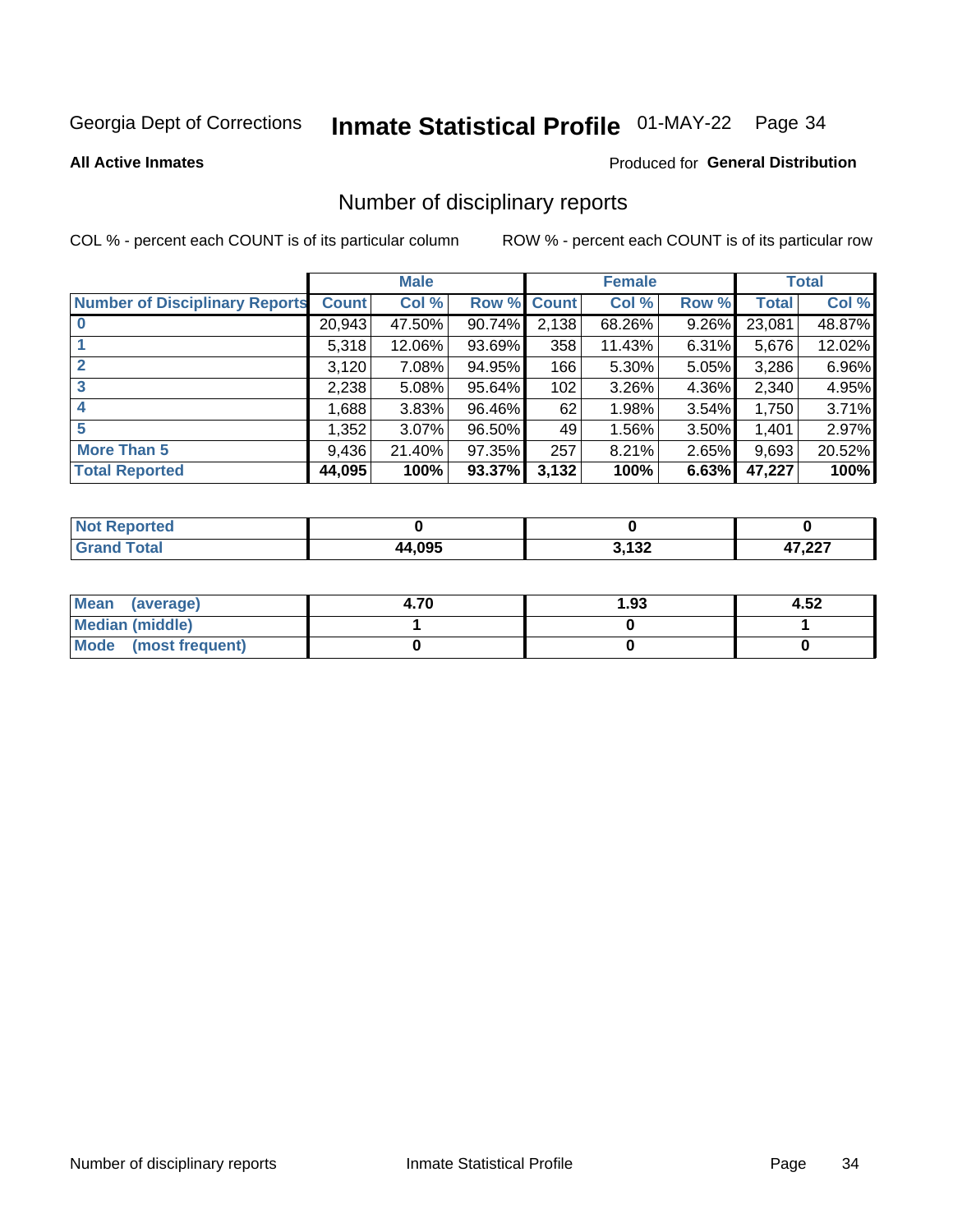# Inmate Statistical Profile 01-MAY-22 Page 35

#### **All Active Inmates**

### **Produced for General Distribution**

### Number of transfers

COL % - percent each COUNT is of its particular column

|                            |         | <b>Male</b> |        |              | <b>Female</b> |           |              | <b>Total</b> |
|----------------------------|---------|-------------|--------|--------------|---------------|-----------|--------------|--------------|
| <b>Number of Transfers</b> | Count l | Col %       | Row %  | <b>Count</b> | Col %         | Row %     | <b>Total</b> | Col %        |
|                            | 3,445   | 7.81%       | 88.61% | 443          | 14.14%        | 11.39%    | 3,888        | 8.23%        |
|                            | 13,447  | 30.50%      | 89.38% | 1,597        | 50.99%        | $10.62\%$ | 15,044       | 31.85%       |
| $\mathbf{2}$               | 7,245   | 16.43%      | 93.44% | 509          | 16.25%        | $6.56\%$  | 7,754        | 16.42%       |
| 3                          | 4,836   | 10.97%      | 95.52% | 227          | 7.25%         | 4.48%     | 5,063        | 10.72%       |
| 4                          | 3,038   | 6.89%       | 96.05% | 125          | 3.99%         | 3.95%     | 3,163        | 6.70%        |
| 5                          | 2,230   | $5.06\%$    | 96.70% | 76           | 2.43%         | 3.30%     | 2,306        | 4.88%        |
| <b>More Than 5</b>         | 9,854   | 22.35%      | 98.45% | 155          | 4.95%         | $1.55\%$  | 10,009       | 21.19%       |
| <b>Total Reported</b>      | 44,095  | 100%        | 93.37% | 3,132        | 100%          | 6.63%     | 47,227       | 100%         |

| <b>rted</b><br>NO |       |       |        |
|-------------------|-------|-------|--------|
| <b>Total</b>      | 4,095 | 2.122 | דממ דו |
|                   | ΔД    | 1 J L | ,44 I  |

| Mean (average)         | 4.25 | 4.09 |
|------------------------|------|------|
| <b>Median (middle)</b> |      |      |
| Mode (most frequent)   |      |      |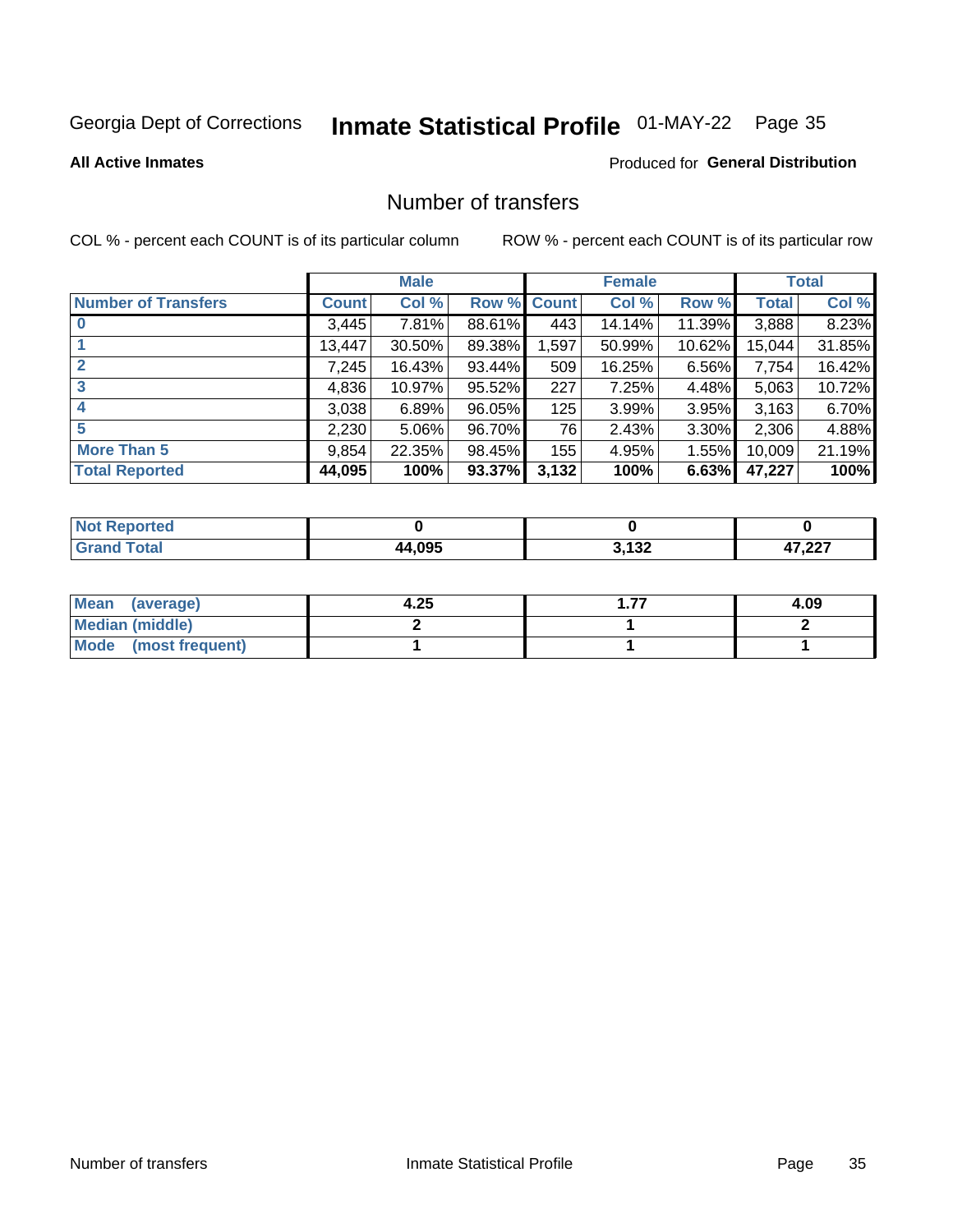# Inmate Statistical Profile 01-MAY-22 Page 36

**All Active Inmates** 

### Produced for General Distribution

# Number of escapes

COL % - percent each COUNT is of its particular column

|                          |              | <b>Male</b> |             |       | <b>Female</b> |          |        | <b>Total</b> |
|--------------------------|--------------|-------------|-------------|-------|---------------|----------|--------|--------------|
| <b>Number of Escapes</b> | <b>Count</b> | Col %       | Row % Count |       | Col %         | Row %    | Total  | Col %        |
|                          | 43,506       | 98.66%      | 93.31%      | 3,118 | 99.55%        | $6.69\%$ | 46,624 | 98.72%       |
|                          | 564          | 1.28%       | $97.58\%$   | 14    | 0.45%         | 2.42%    | 578    | 1.22%        |
|                          | 21           | 0.05%       | 100.00%     |       |               |          | 21     | 0.04%        |
|                          | 3            | 0.01%       | 100.00%     |       |               |          | 3      | 0.01%        |
|                          |              | 0.01%       | 100.00%     |       |               |          |        | 0.01%        |
| <b>Total Reported</b>    | 44,095       | 100%        | 93.37%      | 3,132 | 100%          | 6.63%    | 47,227 | 100%         |

| <b>Not Reported</b> |        |                 |                  |
|---------------------|--------|-----------------|------------------|
| <b>Total</b>        | 44.095 | 2.422<br>J. IJZ | דממ דו<br>, ZZ 1 |

| Mean (average)         |  | .0 <sup>4</sup> |
|------------------------|--|-----------------|
| <b>Median (middle)</b> |  |                 |
| Mode (most frequent)   |  |                 |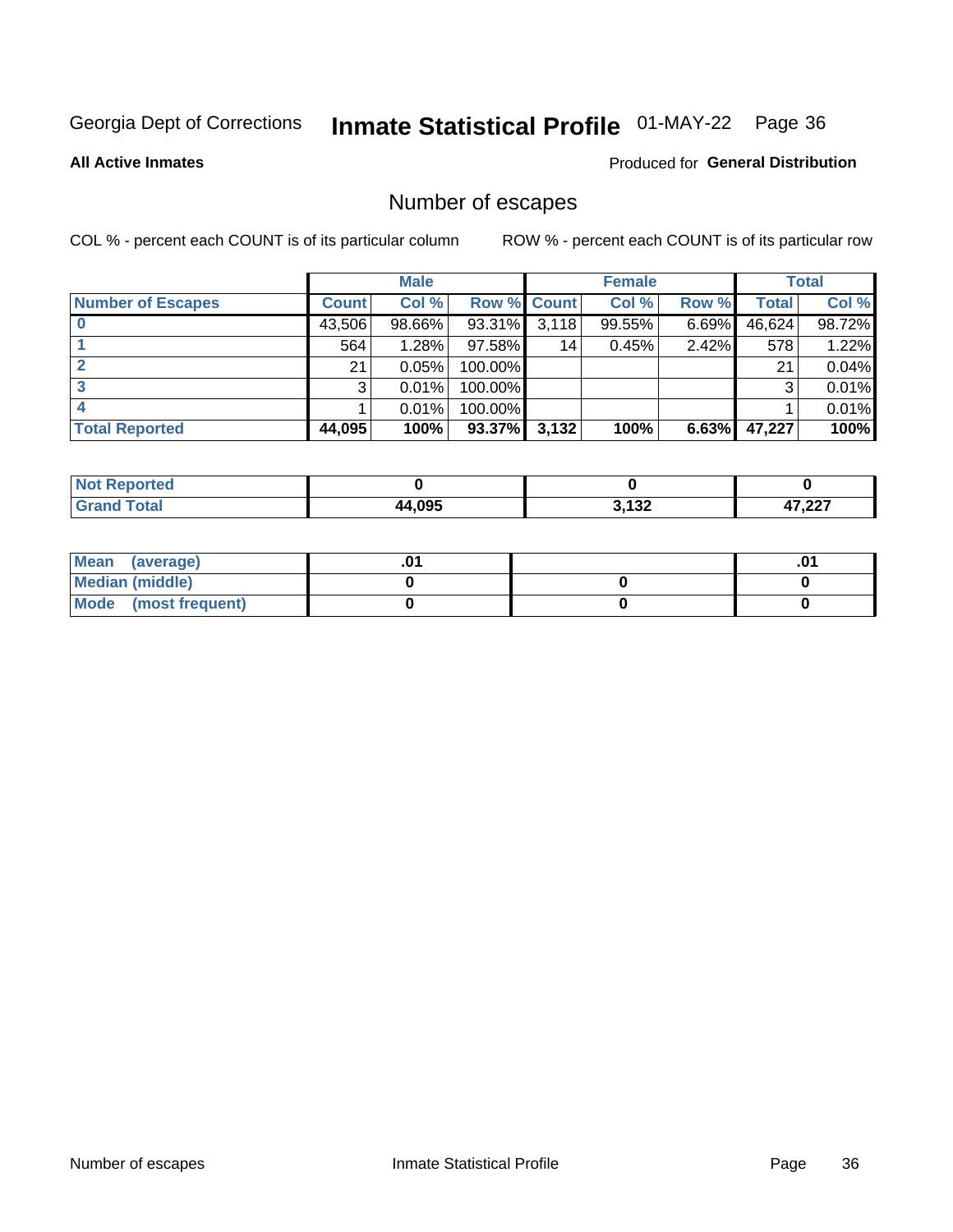# Inmate Statistical Profile 01-MAY-22 Page 37

**All Active Inmates** 

### Produced for General Distribution

# Split sentences - Probation to follow

COL % - percent each COUNT is of its particular column

|                            |              | <b>Male</b> |                 |     | <b>Female</b> |       |                 | <b>Total</b> |
|----------------------------|--------------|-------------|-----------------|-----|---------------|-------|-----------------|--------------|
| <b>Probation to follow</b> | <b>Count</b> | Col%        | Row % Count     |     | Col %         | Row % | <b>Total</b>    | Col %        |
| <b>Yes</b>                 | 32,882       | 74.57%      | $93.23\%$ 2.388 |     | 76.25%        |       | 6.77% 35,270    | 74.68%       |
| <b>No</b>                  | 11.213       | 25.43%      | 93.78%          | 744 | 23.75%        |       | $6.22\%$ 11,957 | 25.32%       |
| <b>Total Reported</b>      | 44,095       | 100%        | $93.37\%$ 3,132 |     | 100%          |       | $6.63\%$ 47,227 | 100%         |

| ________ | אמה ג | .<br>1 J L<br>___ | $\sim$<br>، عمر |
|----------|-------|-------------------|-----------------|
|          |       |                   |                 |

| $Moo$<br>requent<br>′es<br>Yes<br><b>YAC</b><br>. |
|---------------------------------------------------|
|---------------------------------------------------|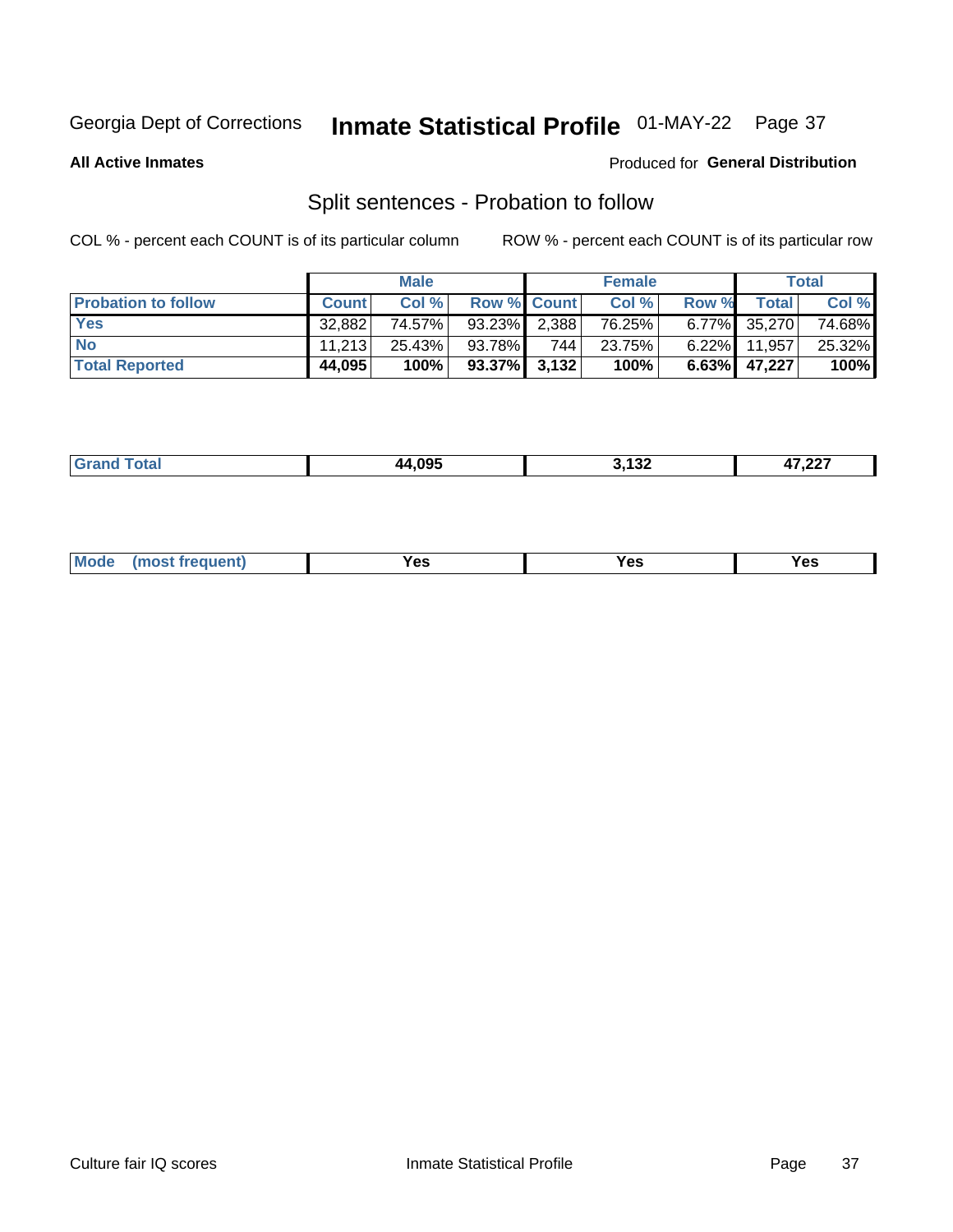# Inmate Statistical Profile 01-MAY-22 Page 38

**All Active Inmates** 

#### Produced for General Distribution

## Probable future release type of still active inmates

COL % - percent each COUNT is of its particular column

|                                         |              | <b>Male</b> |                    |     | <b>Female</b> |       | <b>Total</b> |        |
|-----------------------------------------|--------------|-------------|--------------------|-----|---------------|-------|--------------|--------|
| <b>Probable Future Release Type</b>     | <b>Count</b> | Col %       | <b>Row % Count</b> |     | Col %         | Row % | <b>Total</b> | Col %  |
| <b>Paroled with probation to follow</b> | 17,949       | 41.79%      | 92.22% 1,514       |     | 49.51%        | 7.78% | 19,463       | 42.30% |
| Paroled w/o probation to follow         | 4,995        | 11.63%      | 91.84%             | 444 | 14.52%        | 8.16% | 5,439        | 11.82% |
| <b>Maxout with probation to follow</b>  | 12.747       | 29.68%      | 94.19%             | 787 | 25.74%        | 5.81% | 13,534       | 29.41% |
| <b>Maxout w/o probation to follow</b>   | 1,645        | 3.83%       | 94.38%             | 98  | 3.20%         | 5.62% | 1,743        | 3.79%  |
| Life, LWOP or death sentence            | 5,619        | 13.08%      | 96.31%             | 215 | 7.03%         | 3.69% | 5,834        | 12.68% |
| <b>Total Reported</b>                   | 42,955       | 100%        | $93.35\%$ 3,058    |     | 100%          | 6.65% | 46,013       | 100%   |

| ased                  |        |       |        |
|-----------------------|--------|-------|--------|
| $f \wedge f \wedge f$ | 42,955 | 3.058 | 46,013 |

| <b>Mode (most frequent)</b> | <b>PAR with PROB follow</b> | <b>PAR with PROB follow</b> | <b>PAR with PROB</b> |
|-----------------------------|-----------------------------|-----------------------------|----------------------|
|                             |                             |                             | follow               |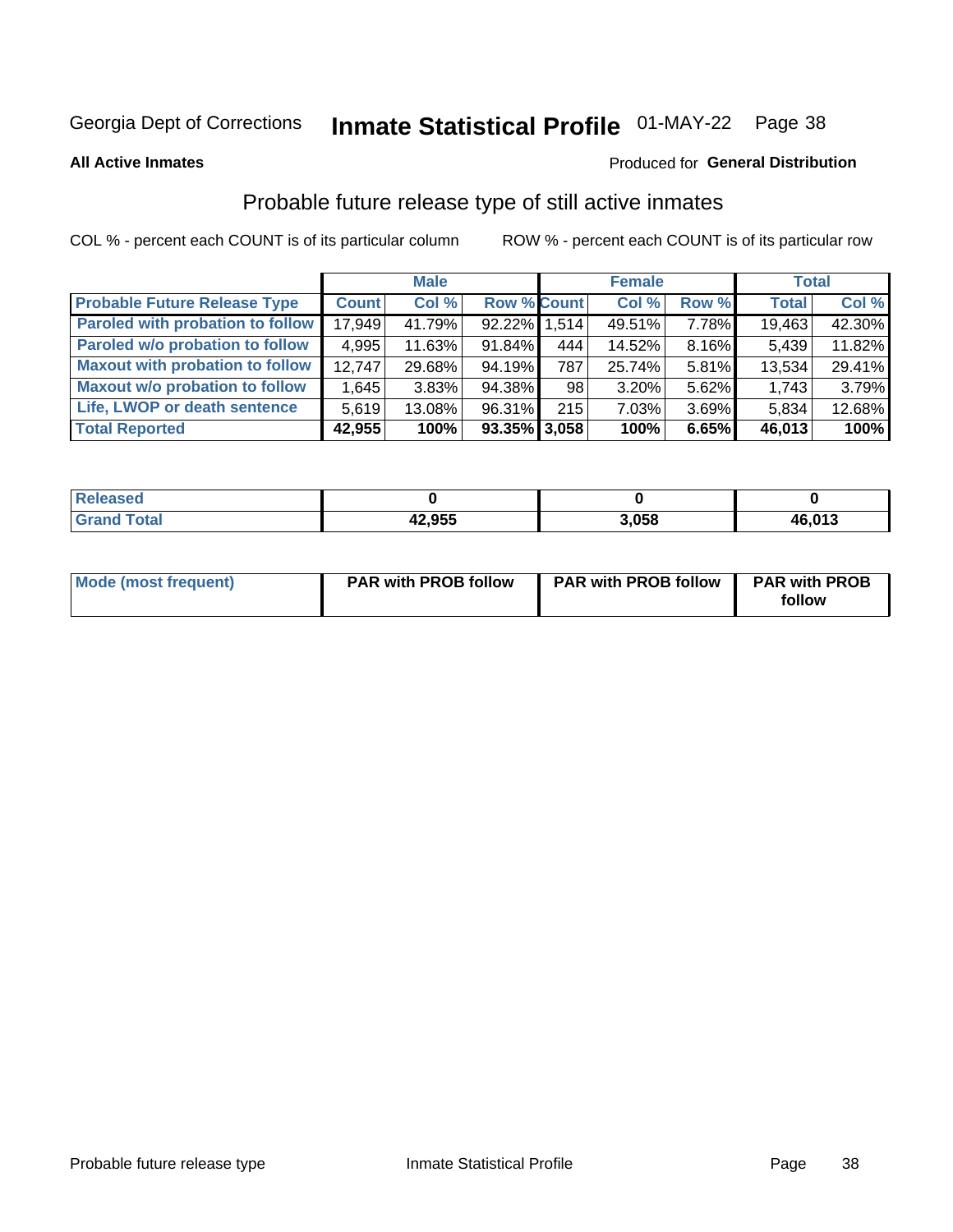### **All Active Inmates**

### **Produced for General Distribution**

### Time served in current (or last) institution

COL % - percent each COUNT is of its particular column

|                              |              | <b>Male</b> |        |              | <b>Female</b> |        |              | <b>Total</b> |  |
|------------------------------|--------------|-------------|--------|--------------|---------------|--------|--------------|--------------|--|
| <b>Time In Institution</b>   | <b>Count</b> | Col %       | Row %  | <b>Count</b> | Col %         | Row %  | <b>Total</b> | Col %        |  |
| 0 to 3 months                | 10,400       | 23.59%      | 93.11% | 770          | 24.58%        | 6.89%  | 11,170       | 23.65%       |  |
| <b>3.01 to 6 months</b>      | 5,907        | 13.40%      | 89.66% | 681          | 21.74%        | 10.34% | 6,588        | 13.95%       |  |
| 6.01 to 9 months             | 4,333        | 9.83%       | 91.92% | 381          | 12.16%        | 8.08%  | 4,714        | 9.98%        |  |
| 9.01 to 12 months            | 3,094        | 7.02%       | 94.27% | 188          | 6.00%         | 5.73%  | 3,282        | 6.95%        |  |
| 12.01 to 18 months           | 2,390        | 5.42%       | 95.83% | 104          | 3.32%         | 4.17%  | 2,494        | 5.28%        |  |
| <b>18.01 to 24 months</b>    | 1,775        | 4.03%       | 95.17% | 90           | 2.87%         | 4.83%  | 1,865        | 3.95%        |  |
| 2.01 to 3 years              | 5,010        | 11.36%      | 95.43% | 240          | 7.66%         | 4.57%  | 5,250        | 11.12%       |  |
| $3.01$ to 4 years            | 3,690        | 8.37%       | 95.15% | 188          | 6.00%         | 4.85%  | 3,878        | 8.21%        |  |
| 4.01 to 5 years              | 2,195        | 4.98%       | 95.27% | 109          | 3.48%         | 4.73%  | 2,304        | 4.88%        |  |
| $\overline{5.01}$ to 6 years | 1,319        | 2.99%       | 95.10% | 68           | 2.17%         | 4.90%  | 1,387        | 2.94%        |  |
| 6.01 to 7 years              | 1,138        | 2.58%       | 94.52% | 66           | 2.11%         | 5.48%  | 1,204        | 2.55%        |  |
| $7.01$ to 8 years            | 778          | 1.76%       | 94.42% | 46           | 1.47%         | 5.58%  | 824          | 1.74%        |  |
| 8.01 to 9 years              | 479          | 1.09%       | 93.74% | 32           | 1.02%         | 6.26%  | 511          | 1.08%        |  |
| 9.01 to 10 years             | 288          | 0.65%       | 88.62% | 37           | 1.18%         | 11.38% | 325          | 0.69%        |  |
| Over 10 years                | 1,299        | 2.95%       | 90.78% | 132          | 4.21%         | 9.22%  | 1,431        | 3.03%        |  |
| <b>Total Reported</b>        | 44,095       | 100%        | 93.37% | 3,132        | 100%          | 6.63%  | 47,227       | 100%         |  |

| horted<br><b>Not</b> |        |               |               |
|----------------------|--------|---------------|---------------|
| <b>otal</b>          | 44,095 | 122<br>$\sim$ | דממי<br>، عمر |

| <b>Mean</b><br>(average)     | 33 months | 25 months | 33 months |  |
|------------------------------|-----------|-----------|-----------|--|
| Median (middle)<br>10 months |           | 6 months  | 10 months |  |
| Mode<br>(most frequent)      | 0 months  | months    | months    |  |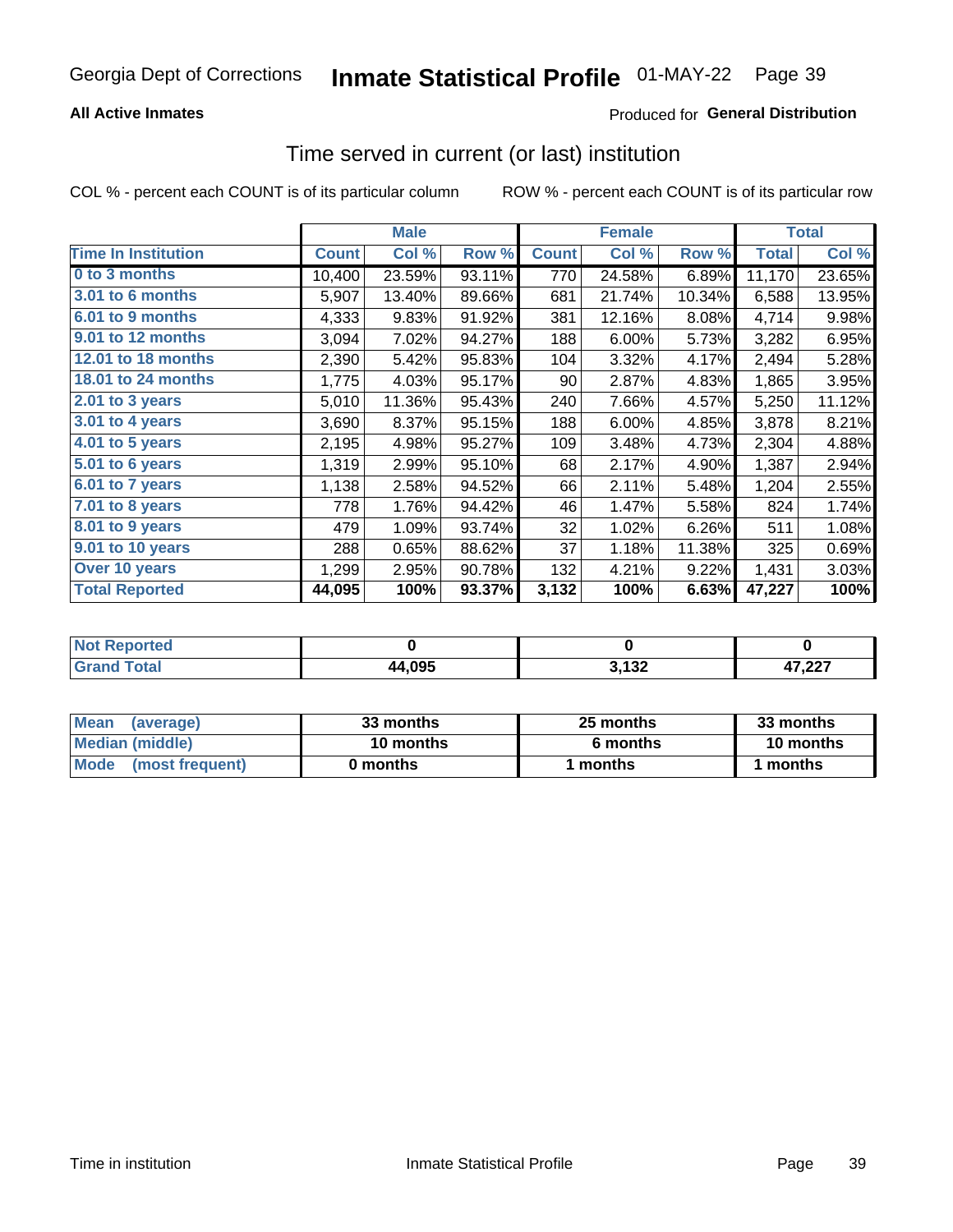#### Inmate Statistical Profile 01-MAY-22 Page 40

#### **All Active Inmates**

#### Produced for General Distribution

### Highest grade level attained

COL % - percent each COUNT is of its particular column

|                              | <b>Male</b>  |        | <b>Female</b> |                |        | <b>Total</b> |                |          |
|------------------------------|--------------|--------|---------------|----------------|--------|--------------|----------------|----------|
| <b>Grade Level</b>           | <b>Count</b> | Col %  | Row %         | <b>Count</b>   | Col %  | Row %        | <b>Total</b>   | Col %    |
| No school at all             | 9            | 0.03%  | 100.00%       |                |        |              | $\overline{9}$ | 0.03%    |
| <b>Grade 1</b>               | 13           | 0.04%  | 100.00%       |                |        |              | 13             | 0.04%    |
| <b>Grade 2</b>               | 23           | 0.08%  | 100.00%       |                |        |              | 23             | 0.07%    |
| Grade 3                      | 44           | 0.15%  | 95.65%        | $\overline{2}$ | 0.13%  | 4.35%        | 46             | 0.15%    |
| <b>Grade 4</b>               | 56           | 0.19%  | 93.33%        | 4              | 0.25%  | 6.67%        | 60             | 0.20%    |
| Grade 5                      | 72           | 0.25%  | 94.74%        | 4              | 0.25%  | 5.26%        | 76             | 0.25%    |
| <b>Grade 6</b>               | 254          | 0.87%  | 97.69%        | $6\phantom{a}$ | 0.38%  | 2.31%        | 260            | 0.85%    |
| <b>Grade 7</b>               | 508          | 1.75%  | 95.49%        | 24             | 1.50%  | 4.51%        | 532            | 1.73%    |
| Grade 8                      | 1,878        | 6.46%  | 95.09%        | 97             | 6.07%  | 4.91%        | 1,975          | 6.44%    |
| Grade 9                      | 3,588        | 12.34% | 96.48%        | 131            | 8.20%  | 3.52%        | 3,719          | 12.13%   |
| Grade 10                     | 4,792        | 16.48% | 96.61%        | 168            | 10.52% | 3.39%        | 4,960          | 16.17%   |
| Grade 11                     | 4,674        | 16.08% | 95.62%        | 214            | 13.40% | 4.38%        | 4,888          | 15.94%   |
| <b>Grade 12 or GED</b>       | 10,490       | 36.08% | 94.17%        | 649            | 40.64% | 5.83%        | 11,139         | 36.32%   |
| <b>Some tech school</b>      | 198          | 0.68%  | 83.54%        | 39             | 2.44%  | 16.46%       | 237            | 0.77%    |
| <b>Completed tech school</b> | 205          | 0.71%  | 85.06%        | 36             | 2.25%  | 14.94%       | 241            | 0.79%    |
| College, 1 year              | 820          | 2.82%  | 92.76%        | 64             | 4.01%  | 7.24%        | 884            | 2.88%    |
| College, 2 year              | 896          | 3.08%  | 90.87%        | 90             | 5.64%  | 9.13%        | 986            | $3.21\%$ |
| College, 3 year              | 217          | 0.75%  | 86.45%        | 34             | 2.13%  | 13.55%       | 251            | 0.82%    |
| <b>Bachelor's degree</b>     | 261          | 0.90%  | 91.26%        | 25             | 1.57%  | 8.74%        | 286            | 0.93%    |
| <b>Master's degree</b>       | 54           | 0.19%  | 88.52%        | 7              | 0.44%  | 11.48%       | 61             | 0.20%    |
| Ph.D. degree                 | 4            | 0.01%  | 80.00%        | $\mathbf{1}$   | 0.06%  | 20.00%       | 5              | 0.02%    |
| Law degree                   | 10           | 0.03%  | 90.91%        | $\mathbf{1}$   | 0.06%  | 9.09%        | 11             | 0.04%    |
| <b>Some medical school</b>   |              |        |               | 1              | 0.06%  | 100.00%      | 1              | 0.01%    |
| <b>Medical degree</b>        | 6            | 0.02%  | 100.00%       |                |        |              | 6              | 0.02%    |
|                              | $\mathbf 1$  | 0.01%  | 100.00%       |                |        |              | 1              | 0.01%    |
| <b>Total Reported</b>        | 29,073       | 100%   | 94.79%        | 1,597          | 100%   | 5.21%        | 30,670         | 100.0%   |

| $N$<br>Reported | 15,022 | 1,535 | 16,557 |
|-----------------|--------|-------|--------|
| Total           | 44,095 | 3,132 | 47,227 |

| <b>Mean</b><br>(average) | 10.86           | 11.41           | 10.89           |
|--------------------------|-----------------|-----------------|-----------------|
| Median (middle)          | Grade 11        | Grade 12 or GED | Grade 11        |
| Mode<br>(most frequent)  | Grade 12 or GED | Grade 12 or GED | Grade 12 or GED |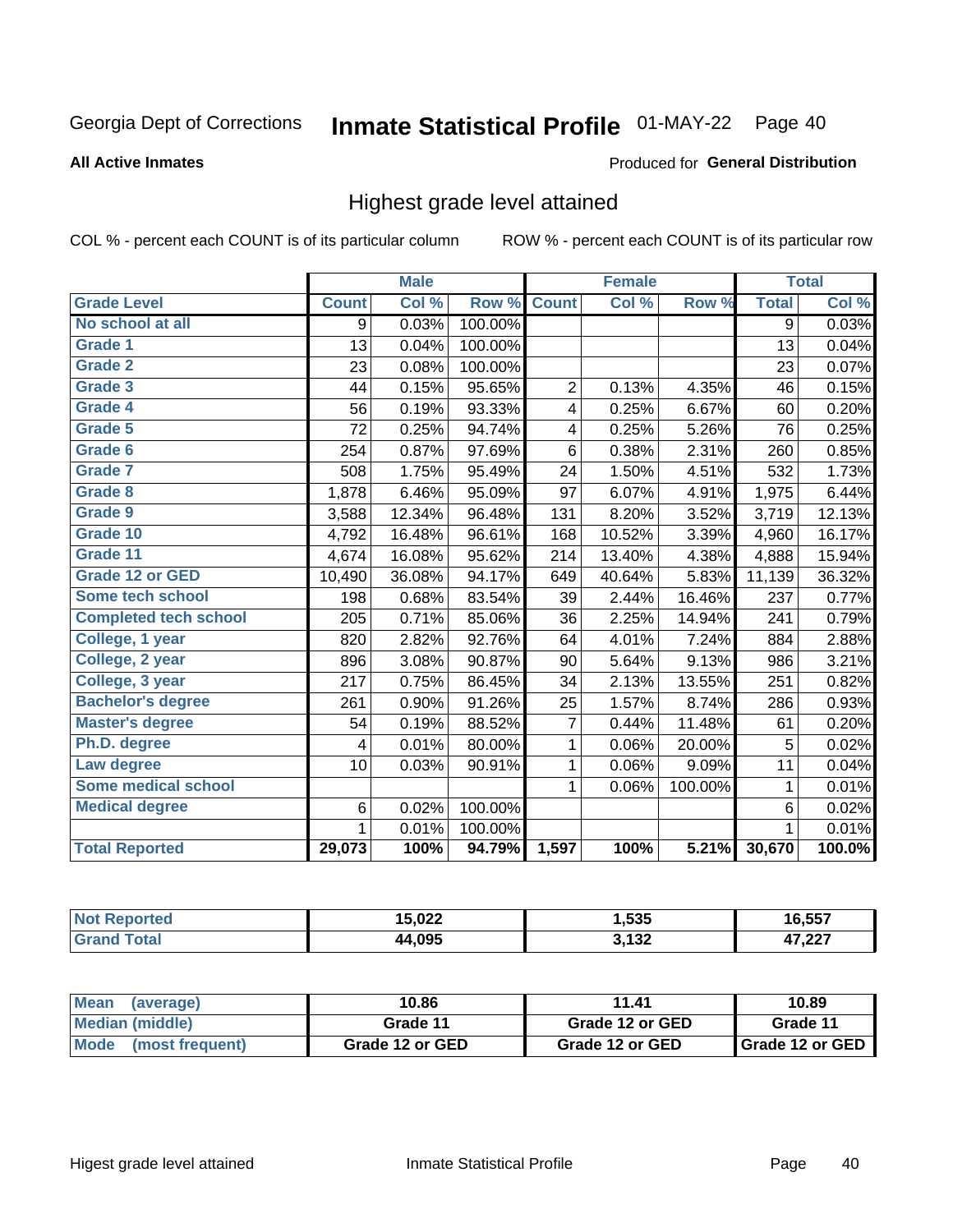# Inmate Statistical Profile 01-MAY-22 Page 41

#### **All Active Inmates**

### **Produced for General Distribution**

### Culture fair IQ scores

COL % - percent each COUNT is of its particular column

|                       |              | <b>Male</b> |             |       | <b>Female</b> |        |              | <b>Total</b> |
|-----------------------|--------------|-------------|-------------|-------|---------------|--------|--------------|--------------|
| <b>IQ Scores</b>      | <b>Count</b> | Col %       | Row % Count |       | Col %         | Row %  | <b>Total</b> | Col %        |
| $60 - 69$             | 915          | 2.40%       | 93.37%      | 65    | 2.41%         | 6.63%  | 980          | 2.40%        |
| $70 - 79$             | 2,624        | 6.89%       | 93.38%      | 186   | 6.90%         | 6.62%  | 2,810        | 6.89%        |
| $80 - 89$             | 5,593        | 14.69%      | 88.92%      | 697   | 25.84%        | 11.08% | 6,290        | 15.43%       |
| $90 - 99$             | 10,434       | 27.41%      | 91.12%      | 1,017 | 37.71%        | 8.88%  | 11,451       | 28.09%       |
| $100 - 109$           | 10,503       | 27.59%      | 96.01%      | 437   | 16.20%        | 3.99%  | 10,940       | 26.83%       |
| $110 - 119$           | 6,566        | 17.25%      | 97.42%      | 174   | 6.45%         | 2.58%  | 6,740        | 16.53%       |
| $120 - 129$           | 1,376        | 3.61%       | 94.44%      | 81    | 3.00%         | 5.56%  | 1,457        | 3.57%        |
| $130 - 139$           | 61           | 0.16%       | 67.03%      | 30    | 1.11%         | 32.97% | 91           | 0.22%        |
| 140 & Up              |              | 0.01%       | $9.09\%$    | 10    | 0.37%         | 90.91% | 11           | 0.03%        |
| <b>Total Reported</b> | 38,073       | 100%        | 93.38%      | 2,697 | 100%          | 6.62%  | 40,770       | 100%         |

| <b>Not Reported</b>         | 5,377  | 282   | 5,659  |
|-----------------------------|--------|-------|--------|
| <b>Not Valid (under 60)</b> | 645    | 153   | 798    |
| <b>Grand Total</b>          | 44,095 | 3,132 | 47,227 |

| <b>Mean</b><br>(average) | 98  | 95 | 98 |
|--------------------------|-----|----|----|
| Median (middle)          | 99  | 94 | 99 |
| Mode<br>(most frequent)  | 103 | 92 | 99 |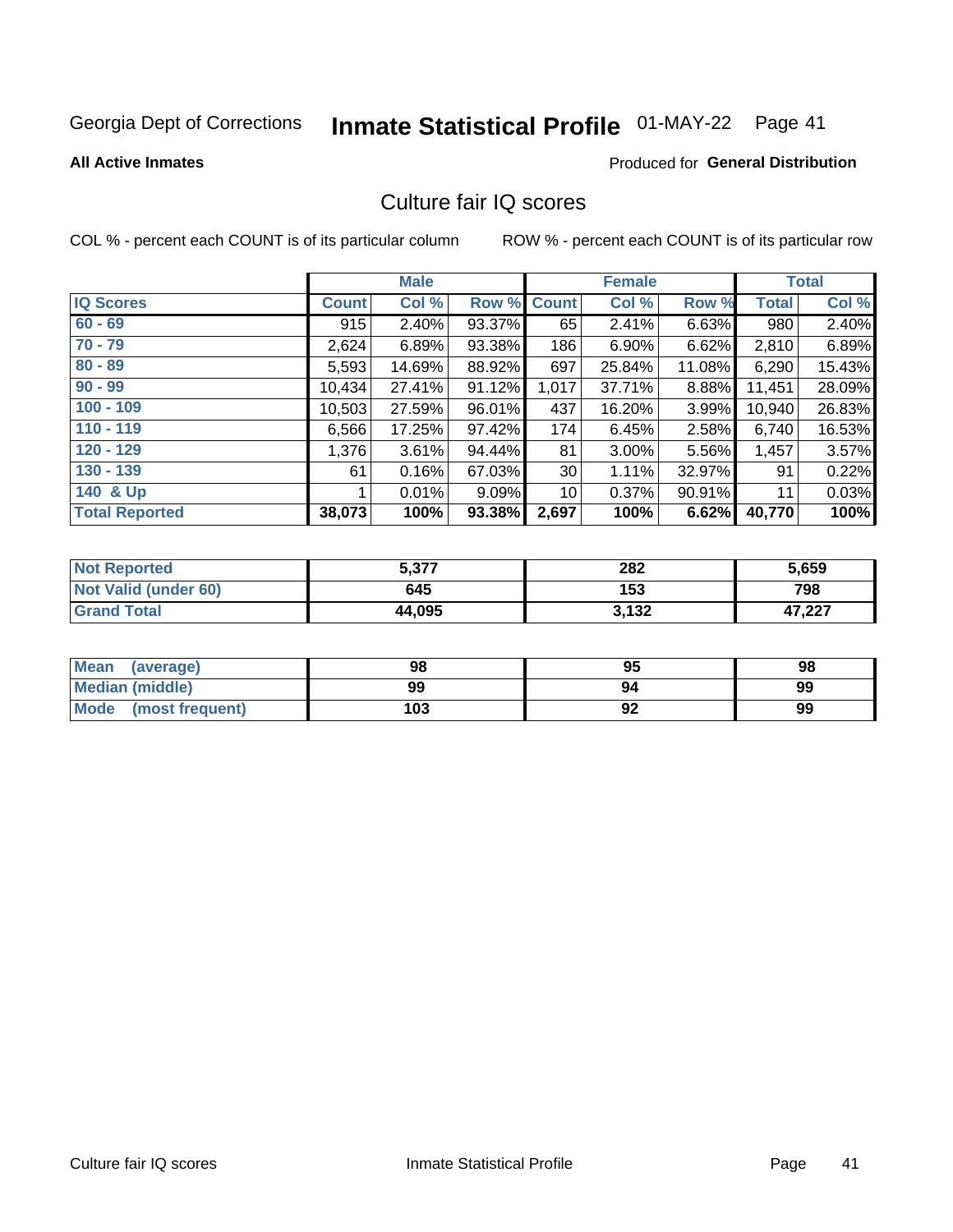# Inmate Statistical Profile 01-MAY-22 Page 42

**All Active Inmates** 

#### Produced for General Distribution

## Wide Range Achievement Test (WRAT) reading score

COL % - percent each COUNT is of its particular column

|                           |              | <b>Male</b> |        |              | <b>Female</b> |        |              | <b>Total</b> |
|---------------------------|--------------|-------------|--------|--------------|---------------|--------|--------------|--------------|
| <b>WRAT Reading Score</b> | <b>Count</b> | Col %       | Row %  | <b>Count</b> | Col %         | Row %  | <b>Total</b> | Col %        |
| $0.1$ to $0.9$            | 721          | 1.79%       | 99.17% | 6            | 0.21%         | 0.83%  | 727          | 1.69%        |
| 1.0 to 1.9                | 746          | 1.85%       | 98.55% | 11           | 0.39%         | 1.45%  | 757          | 1.76%        |
| 2.0 to 2.9                | 1,391        | 3.45%       | 98.03% | 28           | 0.98%         | 1.97%  | 1,419        | 3.29%        |
| 3.0 to 3.9                | 2,427        | 6.03%       | 96.16% | 97           | 3.40%         | 3.84%  | 2,524        | 5.85%        |
| 4.0 to 4.9                | 2,787        | 6.92%       | 93.71% | 187          | 6.56%         | 6.29%  | 2,974        | 6.90%        |
| 5.0 to 5.9                | 3,321        | 8.25%       | 95.21% | 167          | 5.86%         | 4.79%  | 3,488        | 8.09%        |
| 6.0 to 6.9                | 3,503        | 8.70%       | 94.27% | 213          | 7.48%         | 5.73%  | 3,716        | 8.62%        |
| 7.0 to 7.9                | 2,038        | 5.06%       | 95.46% | 97           | 3.40%         | 4.54%  | 2,135        | 4.95%        |
| 8.0 to 8.9                | 3,467        | 8.61%       | 95.04% | 181          | 6.35%         | 4.96%  | 3,648        | 8.46%        |
| 9.0 to 9.9                | 1,690        | 4.20%       | 93.47% | 118          | 4.14%         | 6.53%  | 1,808        | 4.19%        |
| 10.0 to 10.9              | 2,529        | 6.28%       | 92.20% | 214          | 7.51%         | 7.80%  | 2,743        | 6.36%        |
| 11.0 to 11.9              | 2,591        | 6.43%       | 89.19% | 314          | 11.02%        | 10.81% | 2,905        | 6.74%        |
| 12.0 to 12.9              | 12,615       | 31.33%      | 91.59% | 1,158        | 40.65%        | 8.41%  | 13,773       | 31.94%       |
| 13                        | 442          | 1.10%       | 88.40% | 58           | 2.04%         | 11.60% | 500          | 1.16%        |
| <b>Total Reported</b>     | 40,268       | 100%        | 93.39% | 2,849        | 100%          | 6.61%  | 43,117       | 100%         |

| -тес<br>NO | 2027<br>.J.OZ. | 283    | .110   |
|------------|----------------|--------|--------|
| $\sim$ 10  | 4,095          | , 199  | דממ דו |
|            | аа             | J, IJZ | . 221  |

| <b>Mean</b><br>(average)       | 8.70 | 9.95 | 8.78 |
|--------------------------------|------|------|------|
| Median (middle)                | 8.9  | 11.5 | 9.2  |
| <b>Mode</b><br>(most frequent) | 12.9 | 12.9 | 12.9 |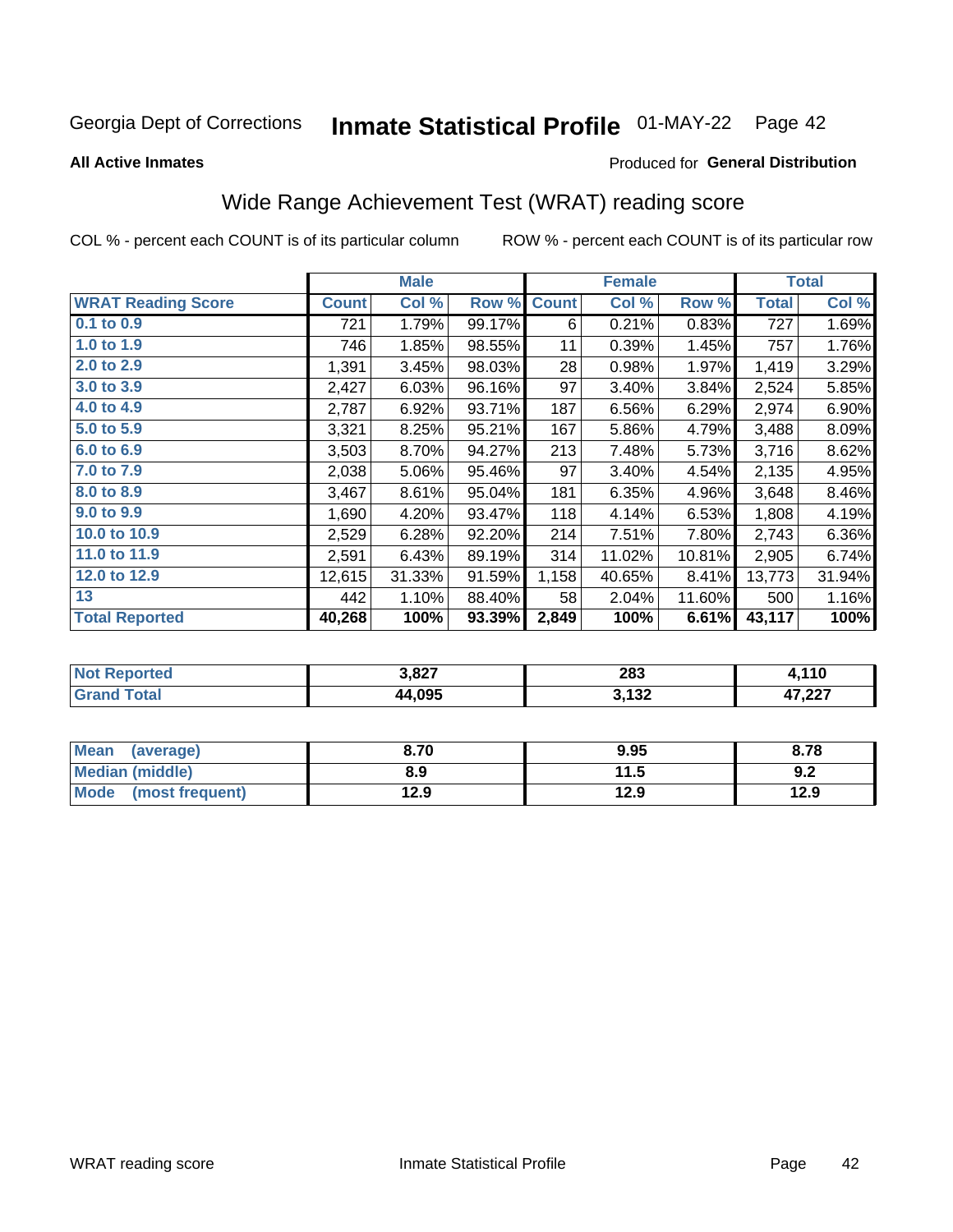# Inmate Statistical Profile 01-MAY-22 Page 43

**All Active Inmates** 

#### Produced for General Distribution

## Wide Range Achievement Test (WRAT) math score

COL % - percent each COUNT is of its particular column

|                              |              | <b>Male</b> |        |                 | <b>Female</b> |        |              | <b>Total</b> |
|------------------------------|--------------|-------------|--------|-----------------|---------------|--------|--------------|--------------|
| <b>WRAT Mathematic Score</b> | <b>Count</b> | Col %       | Row %  | <b>Count</b>    | Col %         | Row %  | <b>Total</b> | Col %        |
| 0.1 to 0.9                   | 216          | 0.54%       | 99.54% | 1               | 0.04%         | 0.46%  | 217          | 0.50%        |
| 1.0 to 1.9                   | 420          | 1.04%       | 97.22% | 12              | 0.42%         | 2.78%  | 432          | 1.00%        |
| 2.0 to 2.9                   | 1,101        | 2.73%       | 95.99% | 46              | 1.61%         | 4.01%  | 1,147        | 2.66%        |
| 3.0 to 3.9                   | 3,039        | 7.54%       | 96.97% | 95              | 3.33%         | 3.03%  | 3,134        | 7.27%        |
| 4.0 to 4.9                   | 5,362        | 13.31%      | 93.74% | 358             | 12.56%        | 6.26%  | 5,720        | 13.26%       |
| 5.0 to 5.9                   | 6,892        | 17.11%      | 93.00% | 519             | 18.21%        | 7.00%  | 7,411        | 17.18%       |
| 6.0 to 6.9                   | 7,149        | 17.75%      | 92.17% | 607             | 21.30%        | 7.83%  | 7,756        | 17.98%       |
| 7.0 to 7.9                   | 3,208        | 7.96%       | 94.10% | 201             | 7.05%         | 5.90%  | 3,409        | 7.90%        |
| 8.0 to 8.9                   | 3,356        | 8.33%       | 90.68% | 345             | 12.11%        | 9.32%  | 3,701        | 8.58%        |
| 9.0 to 9.9                   | 2,270        | 5.63%       | 93.38% | 161             | 5.65%         | 6.62%  | 2,431        | 5.64%        |
| 10.0 to 10.9                 | 1,148        | 2.85%       | 98.97% | 12 <sub>2</sub> | 0.42%         | 1.03%  | 1,160        | 2.69%        |
| 11.0 to 11.9                 | 833          | 2.07%       | 88.15% | 112             | 3.93%         | 11.85% | 945          | 2.19%        |
| 12.0 to 12.9                 | 5,239        | 13.00%      | 93.49% | 365             | 12.81%        | 6.51%  | 5,604        | 12.99%       |
| 13                           | 52           | 0.13%       | 76.47% | 16              | 0.56%         | 23.53% | 68           | 0.16%        |
| <b>Total Reported</b>        | 40,285       | 100%        | 93.39% | 2,850           | 100%          | 6.61%  | 43,135       | 100%         |

| Reported<br>∶N∩t | 3,810  | 282                   | l.092            |
|------------------|--------|-----------------------|------------------|
| <b>otal</b>      | 44.095 | う イクつ<br><b>J.IJZ</b> | דממ דו<br>41.ZZI |

| <b>Mean</b><br>(average) | 7.02 | 7.37 | 7.04 |
|--------------------------|------|------|------|
| Median (middle)          | כ.ס  | დ.ე  | ხ.მ  |
| Mode<br>(most frequent)  | 12.9 | 12.9 | 12.9 |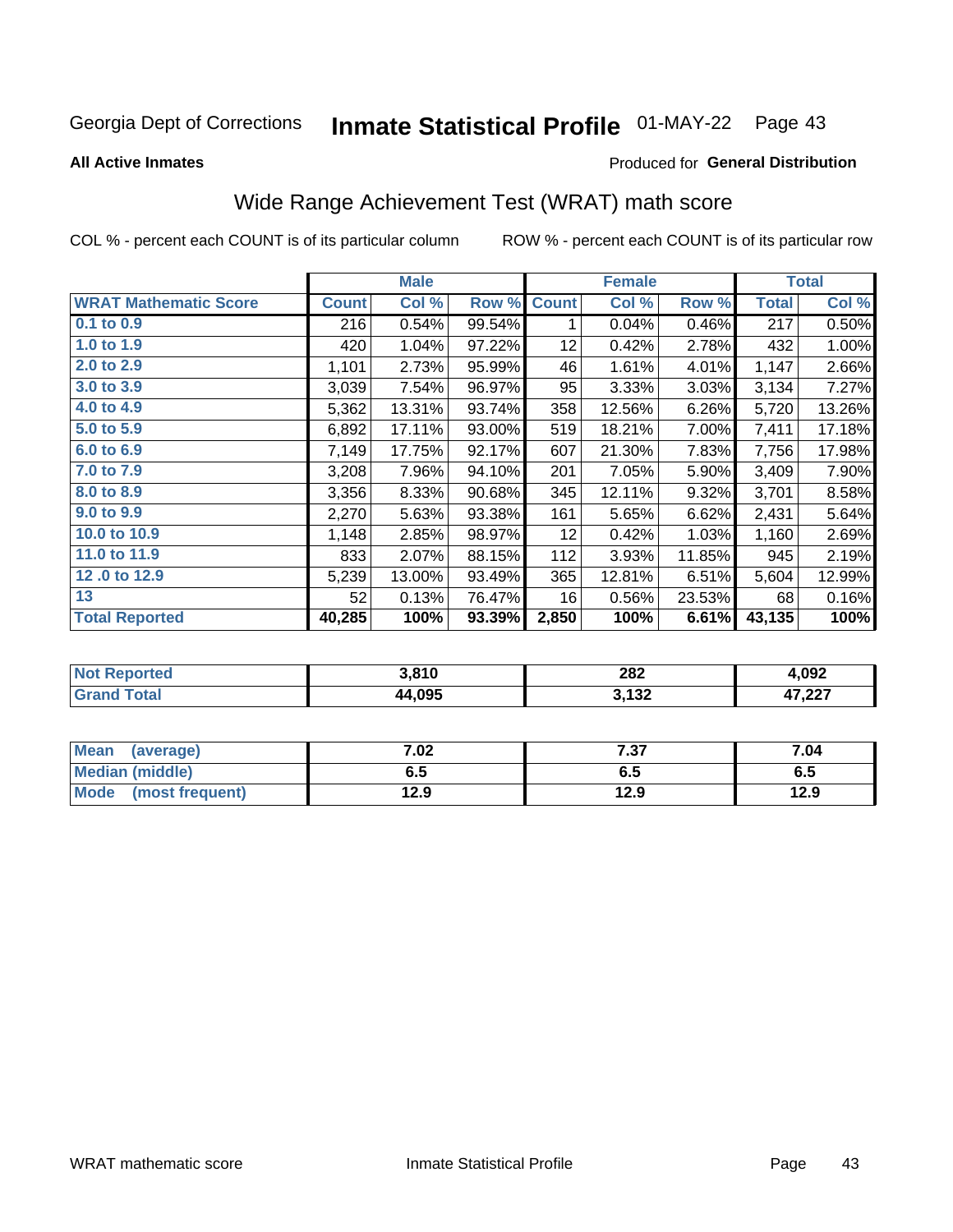#### Inmate Statistical Profile 01-MAY-22 Page 44

#### **All Active Inmates**

### **Produced for General Distribution**

### Wide Range Achievement Test (WRAT) spelling score

COL % - percent each COUNT is of its particular column

|                            |              | <b>Male</b> |        |              | <b>Female</b> |        |              | <b>Total</b> |
|----------------------------|--------------|-------------|--------|--------------|---------------|--------|--------------|--------------|
| <b>WRAT Spelling Score</b> | <b>Count</b> | Col %       | Row %  | <b>Count</b> | Col %         | Row %  | <b>Total</b> | Col %        |
| 0.1 to 0.9                 | 788          | 1.96%       | 98.99% | 8            | 0.28%         | 1.01%  | 796          | 1.85%        |
| 1.0 to 1.9                 | 1,143        | 2.84%       | 98.88% | 13           | 0.46%         | 1.12%  | 1,156        | 2.68%        |
| 2.0 to 2.9                 | 2,266        | 5.62%       | 98.65% | 31           | 1.09%         | 1.35%  | 2,297        | 5.32%        |
| 3.0 to 3.9                 | 3,352        | 8.32%       | 97.87% | 73           | 2.56%         | 2.13%  | 3,425        | 7.94%        |
| 4.0 to 4.9                 | 2,918        | 7.24%       | 96.88% | 94           | 3.30%         | 3.12%  | 3,012        | 6.98%        |
| 5.0 to 5.9                 | 3,164        | 7.85%       | 94.36% | 189          | 6.63%         | 5.64%  | 3,353        | 7.77%        |
| 6.0 to 6.9                 | 3,745        | 9.29%       | 94.81% | 205          | 7.19%         | 5.19%  | 3,950        | 9.16%        |
| 7.0 to 7.9                 | 3,551        | 8.81%       | 94.17% | 220          | 7.72%         | 5.83%  | 3,771        | 8.74%        |
| 8.0 to 8.9                 | 3,596        | 8.93%       | 94.43% | 212          | 7.44%         | 5.57%  | 3,808        | 8.83%        |
| 9.0 to 9.9                 | 2,028        | 5.03%       | 93.80% | 134          | 4.70%         | 6.20%  | 2,162        | 5.01%        |
| 10.0 to 10.9               | 1,977        | 4.91%       | 93.04% | 148          | 5.19%         | 6.96%  | 2,125        | 4.93%        |
| 11.0 to 11.9               | 2,472        | 6.14%       | 89.99% | 275          | 9.65%         | 10.01% | 2,747        | 6.37%        |
| 12.0 to 12.9               | 9,086        | 22.55%      | 88.20% | 1,216        | 42.67%        | 11.80% | 10,302       | 23.88%       |
| 13                         | 205          | 0.51%       | 86.50% | 32           | 1.12%         | 13.50% | 237          | 0.55%        |
| <b>Total Reported</b>      | 40,291       | 100%        | 93.39% | 2,850        | 100%          | 6.61%  | 43,141       | 100.0%       |

| <b>nted</b><br>NO | 3.804  | 282<br>____ | .086           |
|-------------------|--------|-------------|----------------|
| $T \sim$ follows: | 44,095 | 3,132       | 17.22<br>. 221 |

| <b>Mean</b><br>(average) | 7.84 | 10.01 | 7.98 |
|--------------------------|------|-------|------|
| Median (middle)          | .    |       | ه. ، |
| Mode (most frequent)     | 12.9 | 12.9  | 12.9 |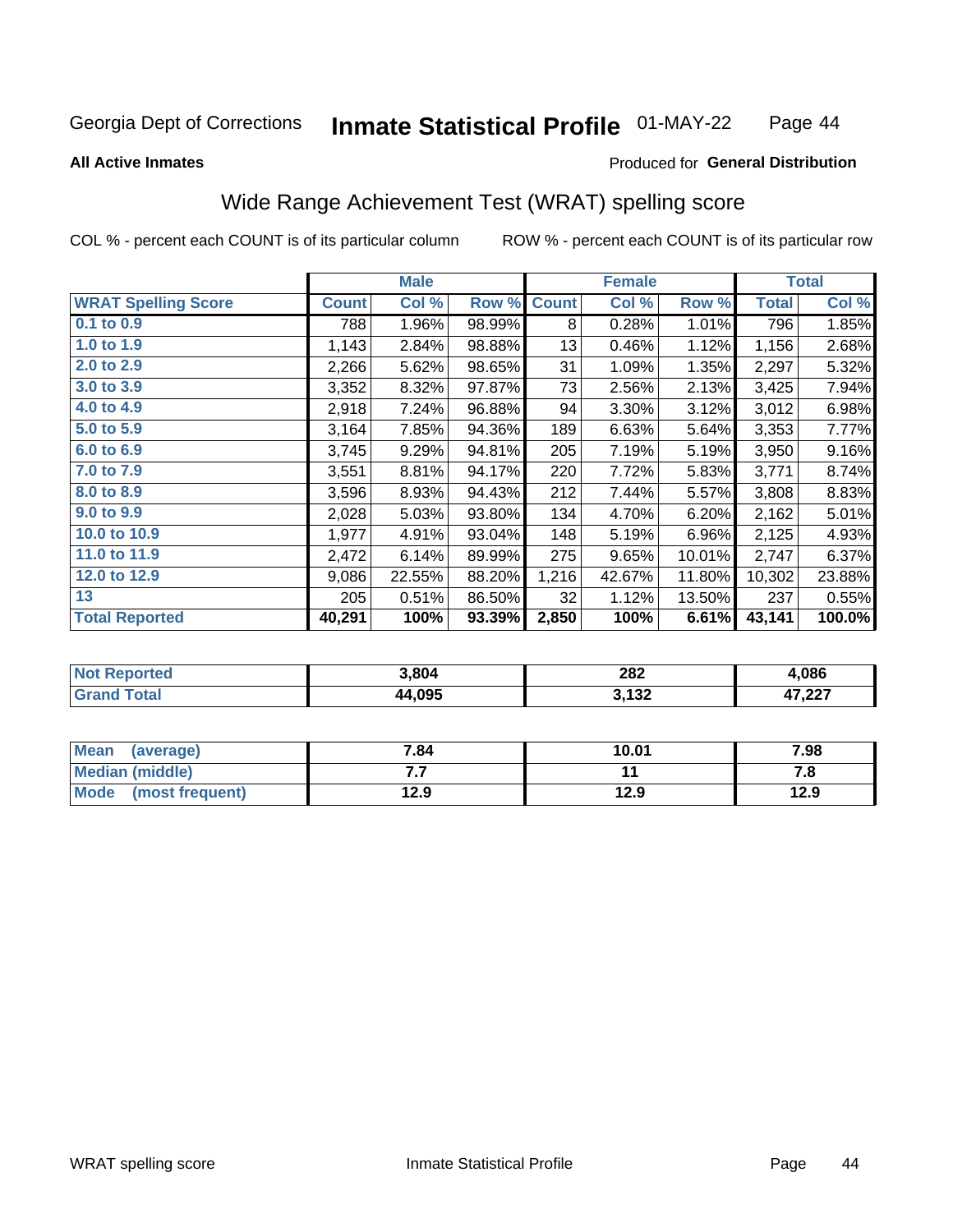# Inmate Statistical Profile 01-MAY-22 Page 45

#### **All Active Inmates**

#### Produced for General Distribution

### Current / last mental health treatment level

COL % - percent each COUNT is of its particular column

|                                    |              | <b>Male</b> |         |              | <b>Female</b> |          |              | <b>Total</b> |
|------------------------------------|--------------|-------------|---------|--------------|---------------|----------|--------------|--------------|
| <b>Mental Health Treatment Lev</b> | <b>Count</b> | Col%        | Row %   | <b>Count</b> | Col %         | Row %    | <b>Total</b> | Col %        |
| 1 No problem at current time       | 7,490        | 45.80%      | 92.71%  | 589          | 22.55%        | 7.29%    | 8,079        | 42.60%       |
| 2 Receiving outpatient             | 7,230        | 44.21%      | 78.59%  | 1,970        | 75.42%        | 21.41%   | 9,200        | 48.51%       |
| <b>Treatment</b>                   |              |             |         |              |               |          |              |              |
| 3 Inpatient, moderate              | 1,274        | 7.79%       | 96.66%  | 44           | 1.68%         | $3.34\%$ | 1,318        | 6.95%        |
| Treatment                          |              |             |         |              |               |          |              |              |
| 4 Inpatient, intensive             | 327          | 2.00%       | 97.32%  | 9            | 0.34%         | 2.68%    | 336          | 1.77%        |
| <b>Treatment</b>                   |              |             |         |              |               |          |              |              |
| 5 Undergoing crisis                | 33           | 0.20%       | 100.00% |              |               |          | 33           | 0.17%        |
| <b>stabilization</b>               |              |             |         |              |               |          |              |              |
| <b>6 Hospital for criminally</b>   |              | 0.01%       | 100.00% |              |               |          |              | 0.01%        |
| <b>Tinsane</b>                     |              |             |         |              |               |          |              |              |
| <b>Total Evaluated</b>             | 16,355       | 100%        | 86.23%  | 2,612        | 100%          | 13.77%   | 18,967       | 100.0%       |

| Never had MH evaluation | 27,740 | 520           | 28,260 |
|-------------------------|--------|---------------|--------|
| $\tau$ otal             | 44,095 | 122<br>J. IJZ | 17,227 |

| <b>Median (middle)</b>         | <b>Receiving outpatient</b><br>treatment | <b>Receiving outpatient</b><br>treatment | <b>Receiving</b><br>outpatient<br>treatment |  |
|--------------------------------|------------------------------------------|------------------------------------------|---------------------------------------------|--|
| <b>Mode</b><br>(most frequent) | No problem at current time               | <b>Receiving outpatient</b><br>treatment | Receiving<br>outpatient<br>treatment        |  |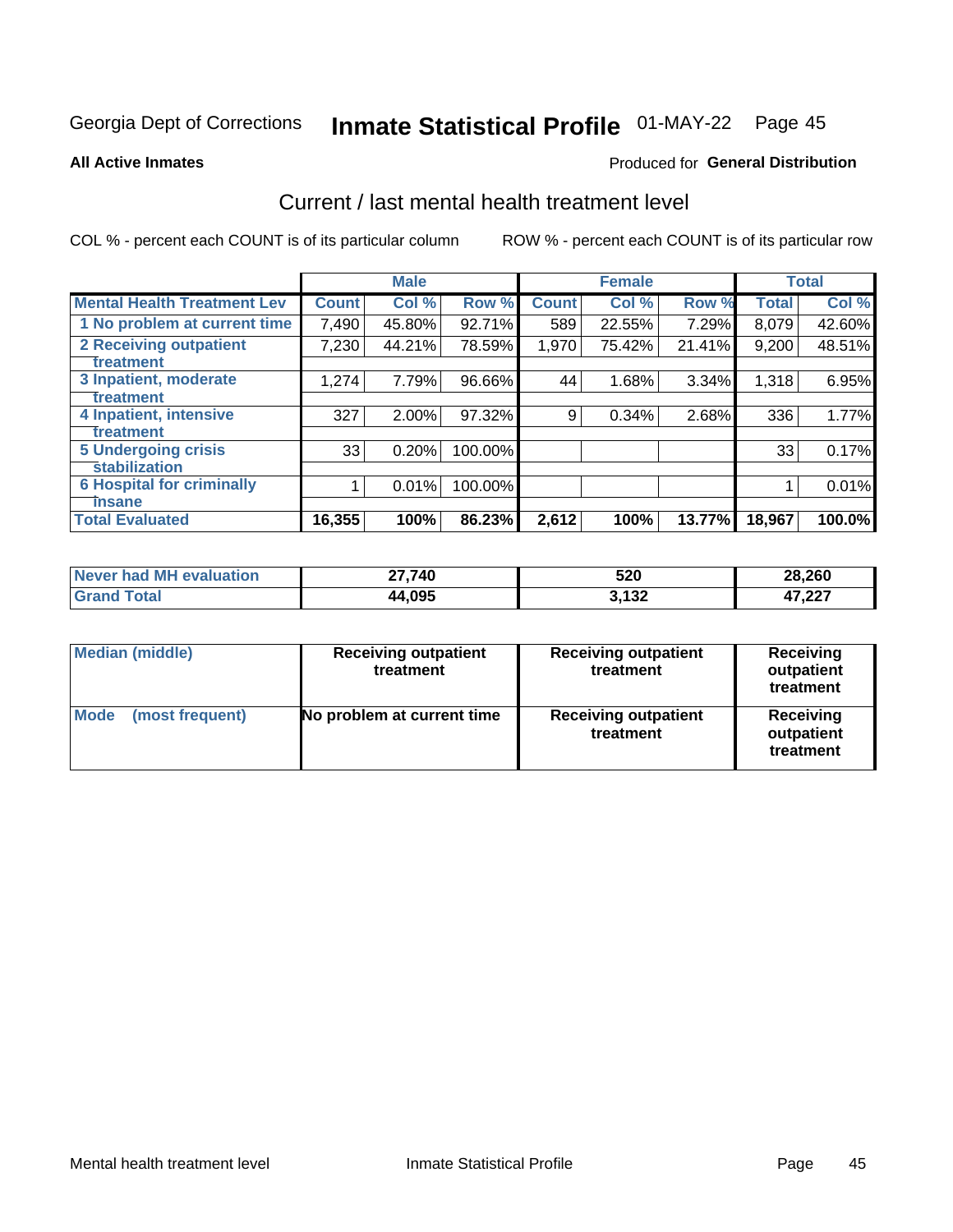#### **All Active Inmates**

### Produced for General Distribution

## PULHESDWIT medical scale - 'P' overall condition ('P'hysical)

COL % - percent each COUNT is of its particular column

|                                  |              | <b>Male</b> |        |                 | <b>Female</b> |         |                 | <b>Total</b> |
|----------------------------------|--------------|-------------|--------|-----------------|---------------|---------|-----------------|--------------|
| 'P' Overall Condition            | <b>Count</b> | Col %       | Row %  | <b>Count</b>    | Col %         | Row %   | <b>Total</b>    | Col %        |
| 1 No medical illness             | 28,812       | 72.52%      | 93.45% | 2,018           | 66.93%        | 6.55%   | 30,830          | 72.12%       |
| 2 Well-controlled chronic        | 10,080       | 25.37%      | 91.56% | 929             | 30.81%        | 8.44%   | 11,009          | 25.75%       |
| <b>illness</b>                   |              |             |        |                 |               |         |                 |              |
| 3 Poorly-controlled chronic      | 777          | $1.96\%$    | 93.84% | 51              | 1.69%         | 6.16%   | 828             | 1.94%        |
| <b>illness</b>                   |              |             |        |                 |               |         |                 |              |
| 4 Significant problems requiring | 58           | 0.15%       | 93.55% | 4               | 0.13%         | 6.45%   | 62              | 0.15%        |
| special housing                  |              |             |        |                 |               |         |                 |              |
| 5 Terminal illness, < 6 months   | 5            | 0.01%       | 83.33% |                 | 0.03%         | 16.67%  | 6               | 0.01%        |
| to live                          |              |             |        |                 |               |         |                 |              |
| 6 Inmate is pregnant             |              |             |        | 12 <sup>2</sup> | 0.40%         | 100.00% | 12 <sup>2</sup> | 0.03%        |
| <b>Total Reported</b>            | 39,732       | 100%        | 92.95% | 3,015           | 100%          | 7.05%   | 42,747          | 100%         |

| Teo    | 1,363 | 147<br>. .     | ,480    |
|--------|-------|----------------|---------|
| $\sim$ | 4,095 | $\overline{A}$ | $-0.07$ |
|        | л л   | 4 J L          | 11,441  |

| Mode | (most frequent) | 1 No medical illness | 1 No medical illness | 1 No medical<br>illness |
|------|-----------------|----------------------|----------------------|-------------------------|
|------|-----------------|----------------------|----------------------|-------------------------|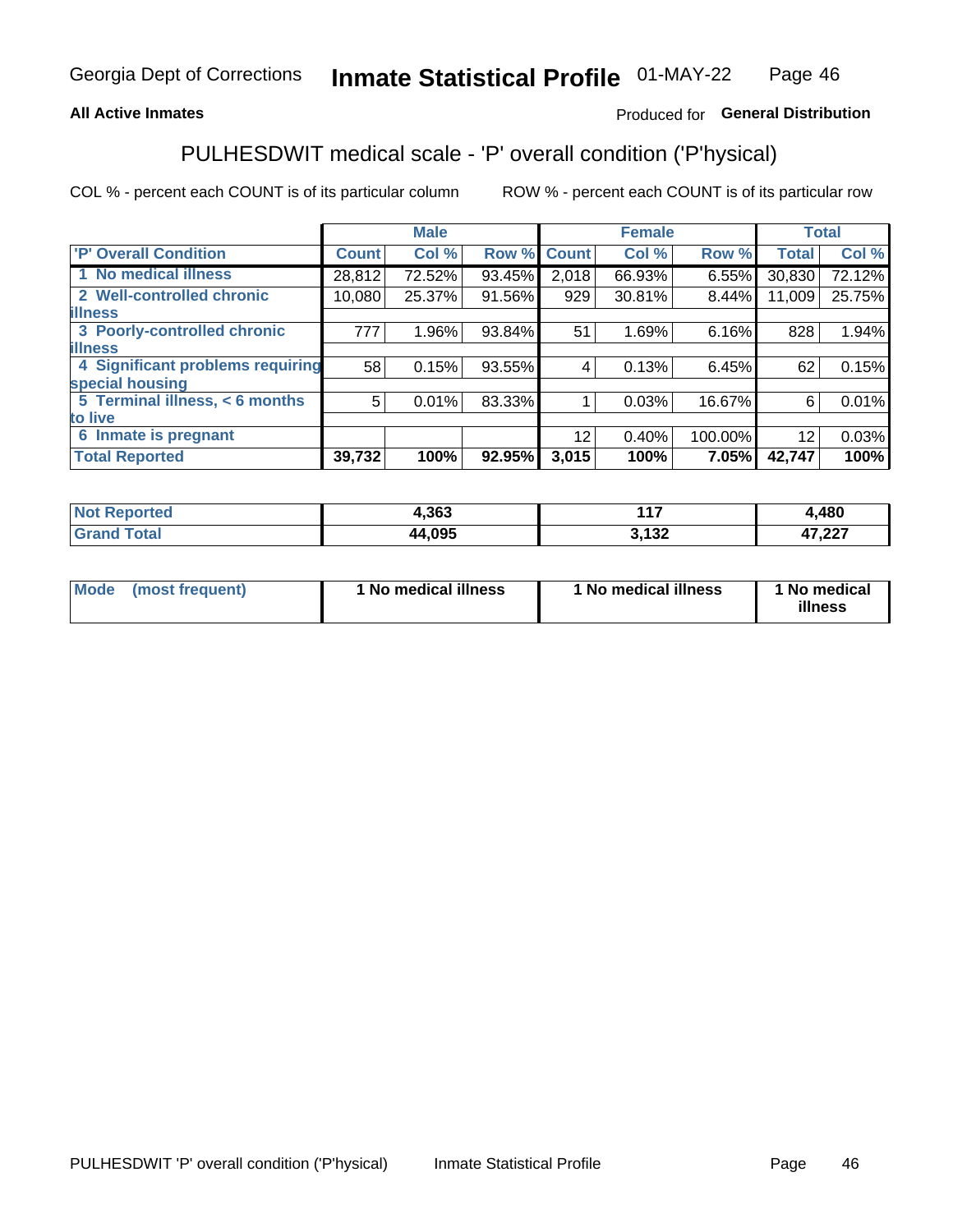#### **All Active Inmates**

### Produced for General Distribution

## PULHESDWIT medical scale - 'U' upper body

COL % - percent each COUNT is of its particular column

|                              |              | <b>Male</b> |         |              | <b>Female</b> |        |              | <b>Total</b> |
|------------------------------|--------------|-------------|---------|--------------|---------------|--------|--------------|--------------|
| <b>U' Upper Body</b>         | <b>Count</b> | Col %       | Row %   | <b>Count</b> | Col %         | Row %  | <b>Total</b> | Col %        |
| 1 Upper bones, joints,       | 37,610       | 95.21%      | 92.94%  | 2,859        | 94.89%        | 7.06%  | 40,469       | 95.19%       |
| muscles all OK               |              |             |         |              |               |        |              |              |
| 2 One or both arms minimally | 1,706        | 4.32%       | 92.77%  | 133          | 4.41%         | 7.23%  | 1,839        | 4.33%        |
| limited                      |              |             |         |              |               |        |              |              |
| 3 One or both arms           | 159          | 0.40%       | 89.83%  | 18           | 0.60%         | 10.17% | 177          | 0.42%        |
| <b>moderately limited</b>    |              |             |         |              |               |        |              |              |
| 4 One arm disabled,          | 26           | 0.07%       | 89.66%  | 3            | 0.10%         | 10.34% | 29           | 0.07%        |
| paralyzed, or amputated      |              |             |         |              |               |        |              |              |
| 5 Both arms disabled,        |              | 0.01%       | 100.00% |              |               |        |              | 0.01%        |
| paralyzed, or amputated      |              |             |         |              |               |        |              |              |
| <b>Total Reported</b>        | 39,502       | 100%        | 92.91%  | 3,013        | 100%          | 7.09%  | 42,515       | 100.0%       |

| <b>Not Reported</b>          | 4,593  | 19            | <b>740</b><br>. |
|------------------------------|--------|---------------|-----------------|
| <b>Total</b><br><b>Grand</b> | 44,095 | 2122<br>J.IJZ | 47,227          |

| Mode (most frequent) | 1 Upper bones, joints,<br>muscles all OK | 1 Upper bones, joints,<br>muscles all OK | 1 Upper bones,<br>joints, muscles all<br>ΟK |
|----------------------|------------------------------------------|------------------------------------------|---------------------------------------------|
|----------------------|------------------------------------------|------------------------------------------|---------------------------------------------|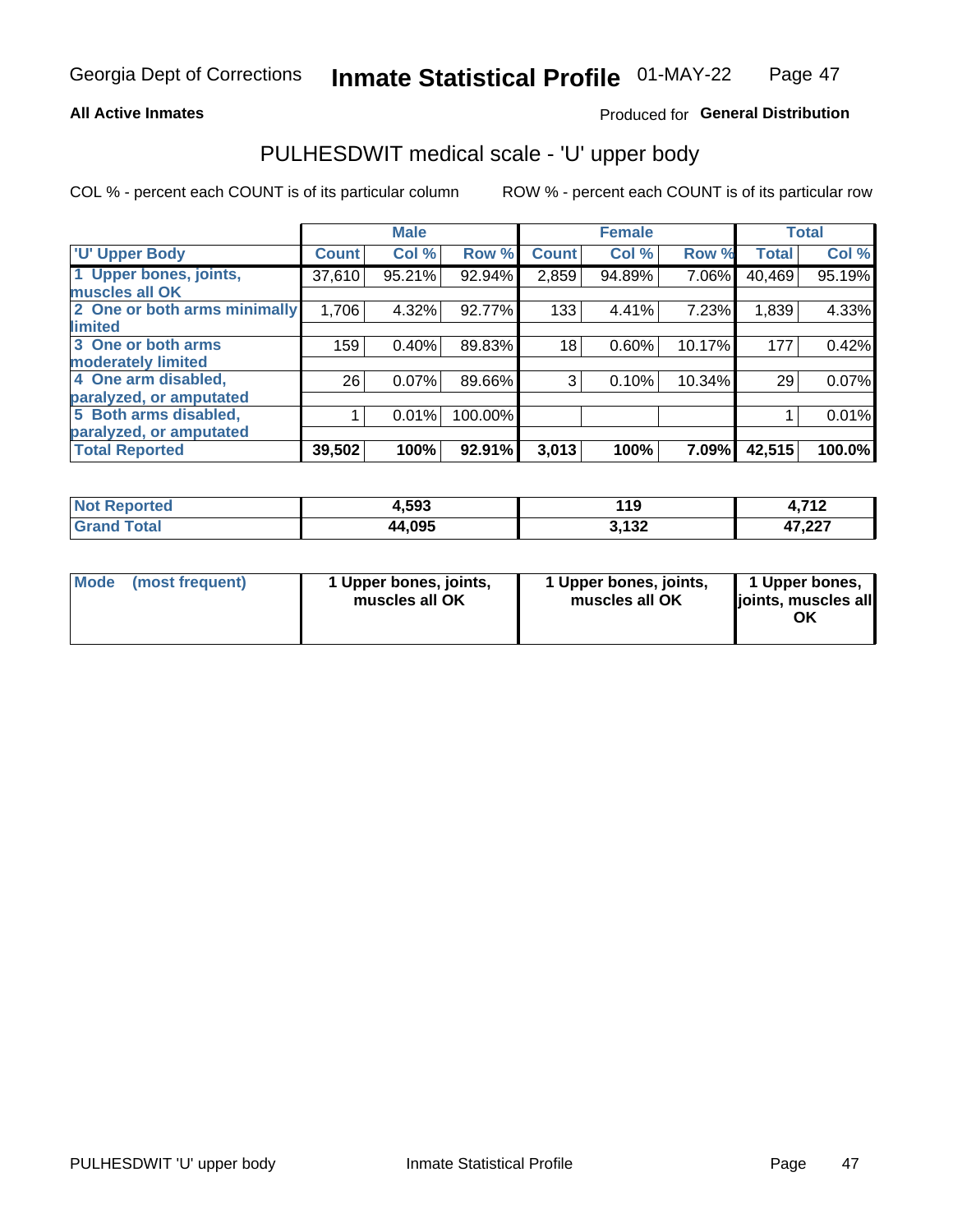#### **All Active Inmates**

### Produced for General Distribution

### PULHESDWIT medical scale - 'L' lower body

COL % - percent each COUNT is of its particular column

|                                |              | <b>Male</b> |         |              | <b>Female</b> |       |                 | <b>Total</b> |
|--------------------------------|--------------|-------------|---------|--------------|---------------|-------|-----------------|--------------|
| 'L' Lower Body                 | <b>Count</b> | Col %       | Row %   | <b>Count</b> | Col %         | Row % | <b>Total</b>    | Col %        |
| 1 Lower bones, joints,         | 35,732       | 90.45%      | 92.87%  | 2,745        | 91.14%        | 7.13% | 38,477          | 90.50%       |
| muscles all OK                 |              |             |         |              |               |       |                 |              |
| 2 One or both legs minimally   | 3,151        | 7.98%       | 93.20%  | 230          | 7.64%         | 6.80% | 3,381           | 7.95%        |
| limited                        |              |             |         |              |               |       |                 |              |
| 3 One or both legs             | 507          | 1.28%       | 94.06%  | 32           | 1.06%         | 5.94% | 539             | 1.27%        |
| moderately limited             |              |             |         |              |               |       |                 |              |
| 4 One leg disabled, paralyzed, | 100          | 0.25%       | 95.24%  | 5            | 0.17%         | 4.76% | 105             | 0.25%        |
| or amputated                   |              |             |         |              |               |       |                 |              |
| 5 Both legs disabled,          | 13           | 0.03%       | 100.00% |              |               |       | 13 <sub>1</sub> | 0.03%        |
| paralyzed, or amputated        |              |             |         |              |               |       |                 |              |
| <b>Total Reported</b>          | 39,503       | 100%        | 92.92%  | 3,012        | 100%          | 7.08% | 42,515          | 100%         |

| <b>Not Reported</b> | 4,592  | 120    | <b>740</b><br>-- |
|---------------------|--------|--------|------------------|
| Total               | 44,095 | -422   | דממ דו           |
| Grand               |        | J. IJZ | 41,221           |

|  | Mode (most frequent) | 1 Lower bones, joints,<br>muscles all OK | 1 Lower bones, joints,<br>muscles all OK | 1 Lower bones,<br>joints, muscles all<br>ΟK |
|--|----------------------|------------------------------------------|------------------------------------------|---------------------------------------------|
|--|----------------------|------------------------------------------|------------------------------------------|---------------------------------------------|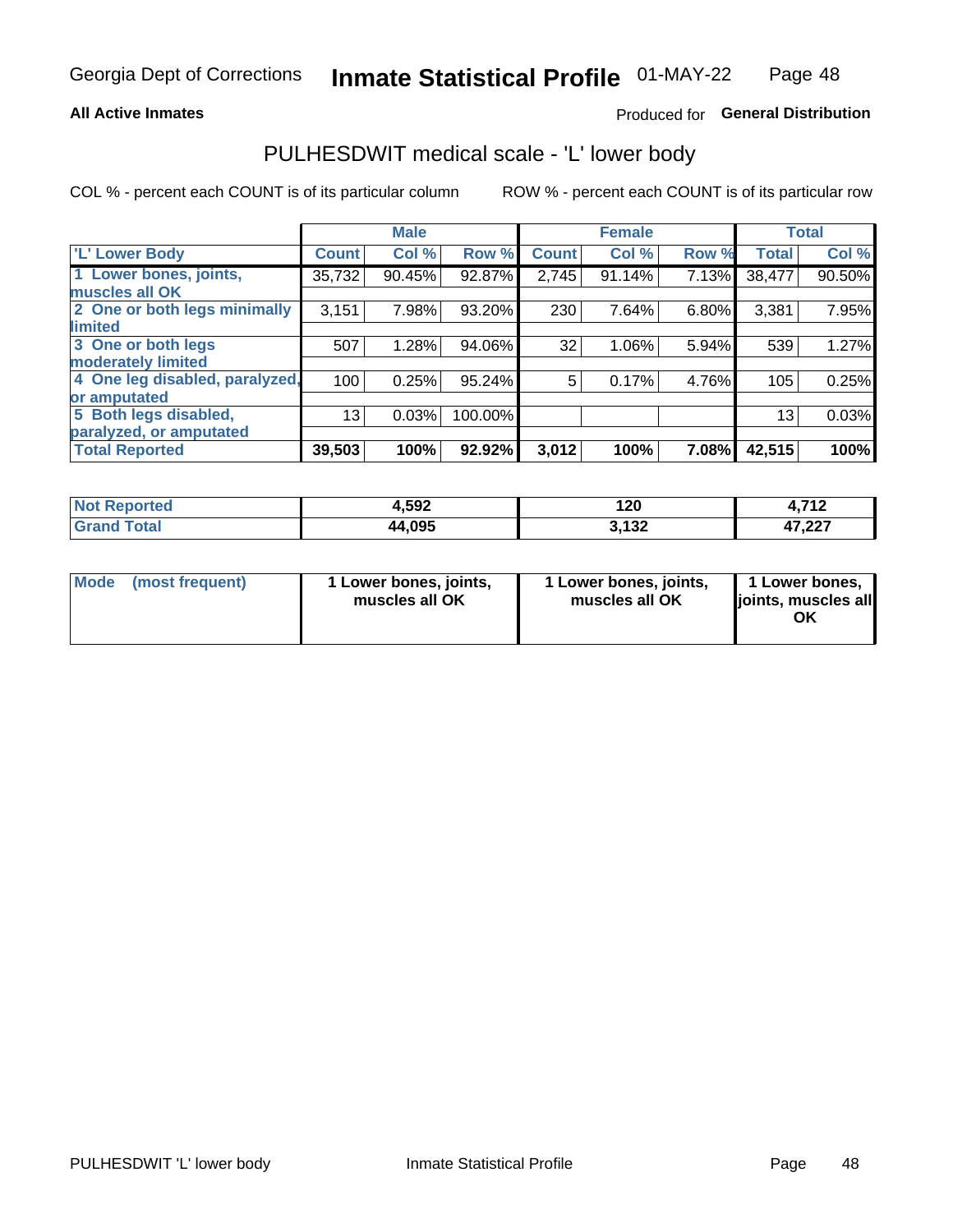#### **All Active Inmates**

### Produced for General Distribution

### PULHESDWIT medical scale - 'H' hearing

COL % - percent each COUNT is of its particular column

|                                |              | <b>Male</b> |        |                    | <b>Female</b> |        | <b>Total</b> |        |
|--------------------------------|--------------|-------------|--------|--------------------|---------------|--------|--------------|--------|
| <b>'H' Hearing</b>             | <b>Count</b> | Col %       |        | <b>Row % Count</b> | Col %         | Row %  | <b>Total</b> | Col %  |
| 1 Normal hearing both ears     | 38,798       | 98.16%      | 92.93% | 2,953              | 98.01%        | 7.07%  | 41,751       | 98.15% |
| 2 Some loss in one ear with    | 571          | 1.44%       | 92.54% | 46                 | 1.53%         | 7.46%  | 617          | 1.45%  |
| other OK, or mild loss in both |              |             |        |                    |               |        |              |        |
| 3 Total loss in one ear with   | 111          | 0.28%       | 92.50% | 9                  | 0.30%         | 7.50%  | 120          | 0.28%  |
| mild loss in other             |              |             |        |                    |               |        |              |        |
| 4 Severe loss in both ears     | 31           | 0.08%       | 91.18% | 3                  | $0.10\%$      | 8.82%  | 34           | 0.08%  |
| 5 Total loss in both ears,     | 15           | 0.04%       | 88.24% | 2                  | 0.07%         | 11.76% | 17           | 0.04%  |
| requiring special housing      |              |             |        |                    |               |        |              |        |
| <b>Total Reported</b>          | 39,526       | 100%        | 92.92% | 3,013              | 100%          | 7.08%  | 42,539       | 100%   |

| neo | 1,569  | 44<br>19       | 1,688            |
|-----|--------|----------------|------------------|
|     | 44.095 | つ イワク<br>J.IJZ | ハフ へへつ<br>41.ZZI |

| Mode (most frequent) | 1 Normal hearing both ears 1 Normal hearing both ears 1 Normal hearing | both ears |
|----------------------|------------------------------------------------------------------------|-----------|
|                      |                                                                        |           |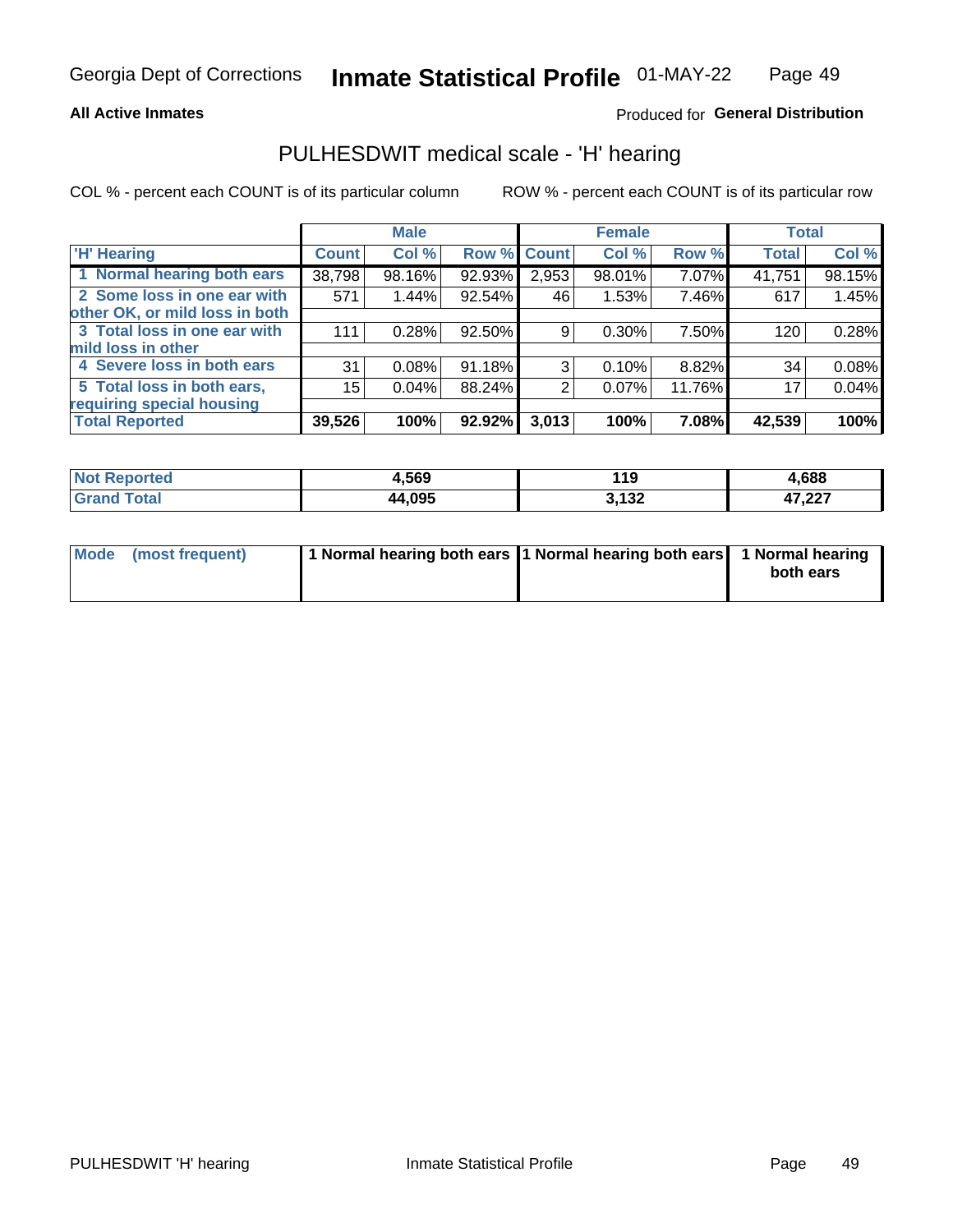#### **All Active Inmates**

### Produced for General Distribution

### PULHESDWIT medical scale - 'E' vision

COL % - percent each COUNT is of its particular column

|                                 |              | <b>Male</b> |             |       | <b>Female</b> |        |              | <b>Total</b> |
|---------------------------------|--------------|-------------|-------------|-------|---------------|--------|--------------|--------------|
| 'E' Vision                      | <b>Count</b> | Col %       | Row % Count |       | Col %         | Row %  | <b>Total</b> | Col %        |
| 1 Correctable to 20/40 in both  | 29,301       | 74.68%      | 95.01%      | .538  | 51.23%        | 4.99%  | 30,839       | 73.01%       |
| eyes                            |              |             |             |       |               |        |              |              |
| 2 Correctable to 20/70 in one   | 8,741        | 22.28%      | 88.61%      | 1,124 | 37.44%        | 11.39% | 9,865        | 23.36%       |
| eye, may be blind in other      |              |             |             |       |               |        |              |              |
| 3 Correctable to 20/200 in one  | 1,028        | 2.62%       | 79.57%      | 264   | 8.79%         | 20.43% | 1,292        | 3.06%        |
| eye, may be blind in other      |              |             |             |       |               |        |              |              |
| 4 One eye not correctable to    | 149          | 0.38%       | 66.22%      | 76    | 2.53%         | 33.78% | 225          | 0.53%        |
| 20/200, other may be blind      |              |             |             |       |               |        |              |              |
| 5 Blind in both eyes, requiring | 17           | 0.04%       | 100.00%     |       |               |        | 17           | 0.04%        |
| special housing                 |              |             |             |       |               |        |              |              |
| <b>Total Reported</b>           | 39,236       | 100%        | 92.89%      | 3,002 | 100%          | 7.11%  | 42,238       | 100%         |

| <b>Not Reported</b> | 4,859  | 130                   | 4,989            |
|---------------------|--------|-----------------------|------------------|
| <b>fota</b>         | 44,095 | <b>2422</b><br>J, IJZ | 17 777<br>41,ZZI |

| Mode (most frequent) | 1 Correctable to 20/40 in both<br>eves | 1 Correctable to 20/40 in   1 Correctable to  <br>both eves | 20/40 in both eyes |
|----------------------|----------------------------------------|-------------------------------------------------------------|--------------------|
|                      |                                        |                                                             |                    |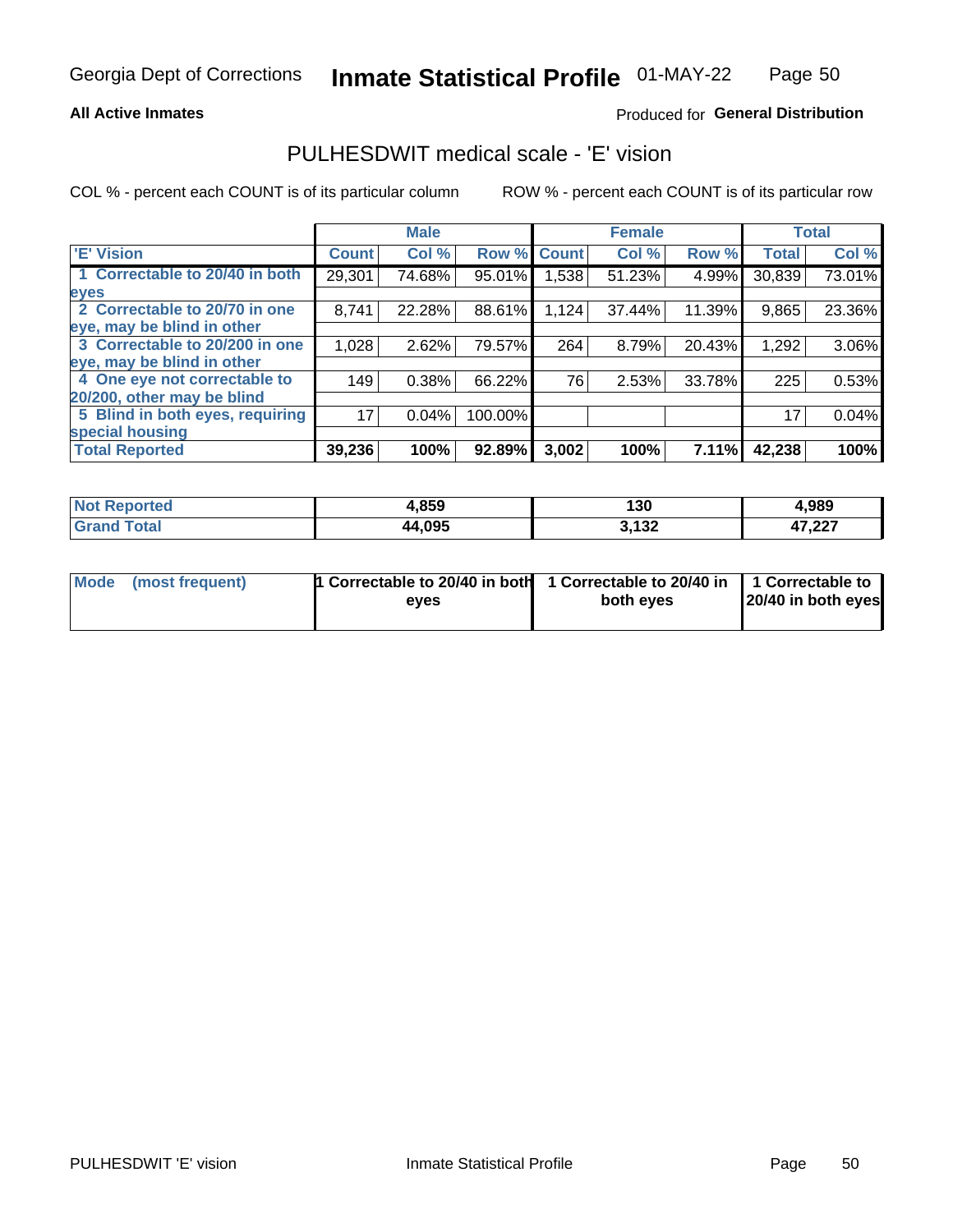#### **All Active Inmates**

### Produced for General Distribution

## PULHESDWIT medical scale - 'S' pSychiatric

COL % - percent each COUNT is of its particular column

|                                        |              | <b>Male</b> |         |              | <b>Female</b> |        |              | <b>Total</b> |
|----------------------------------------|--------------|-------------|---------|--------------|---------------|--------|--------------|--------------|
| 'S' pSychiatric                        | <b>Count</b> | Col %       | Row %   | <b>Count</b> | Col %         | Row %  | <b>Total</b> | Col %        |
| 1 No impairment or disorders           | 35,265       | 88.45%      | 97.50%  | 904          | 31.35%        | 2.50%  | 36,169       | 84.60%       |
| 2 Stable, or in remission, or          | 3,942        | 9.89%       | 66.79%  | 1,960        | 67.96%        | 33.21% | 5,902        | 13.80%       |
| mild impairment or retardation         |              |             |         |              |               |        |              |              |
| 3 Requires moderate inpatient          | 531          | 1.33%       | 97.07%  | 16           | 0.55%         | 2.93%  | 547          | 1.28%        |
| treatment                              |              |             |         |              |               |        |              |              |
| 4 Requires intensive inpatient         | 124          | 0.31%       | 96.88%  | 4            | 0.14%         | 3.13%  | 128          | 0.30%        |
| treatment                              |              |             |         |              |               |        |              |              |
| <b>5 Requires Crisis Stabilization</b> |              | 0.02%       | 100.00% |              |               |        |              | 0.02%        |
| Unit (CSU) inpatient care              |              |             |         |              |               |        |              |              |
| <b>6 Severe disorders require</b>      |              | 0.01%       | 100.00% |              |               |        |              | 0.01%        |
| psychiatric hospitalization            |              |             |         |              |               |        |              |              |
| <b>Total Reported</b>                  | 39,870       | 100%        | 93.25%  | 2,884        | 100%          | 6.75%  | 42,754       | 100.0%       |

| <b>Not Reported</b>        | 4,225  | 248   | 473،،           |
|----------------------------|--------|-------|-----------------|
| <b>Total</b><br><b>Cre</b> | 44.095 | 3,132 | 17.22<br>41.LLI |

| Mode | (most frequent) | 1 No impairment or disorders 2 Stable, or in remission, 1 No impairment or |                       |           |
|------|-----------------|----------------------------------------------------------------------------|-----------------------|-----------|
|      |                 |                                                                            | or mild impairment or | disorders |
|      |                 |                                                                            | retardation           |           |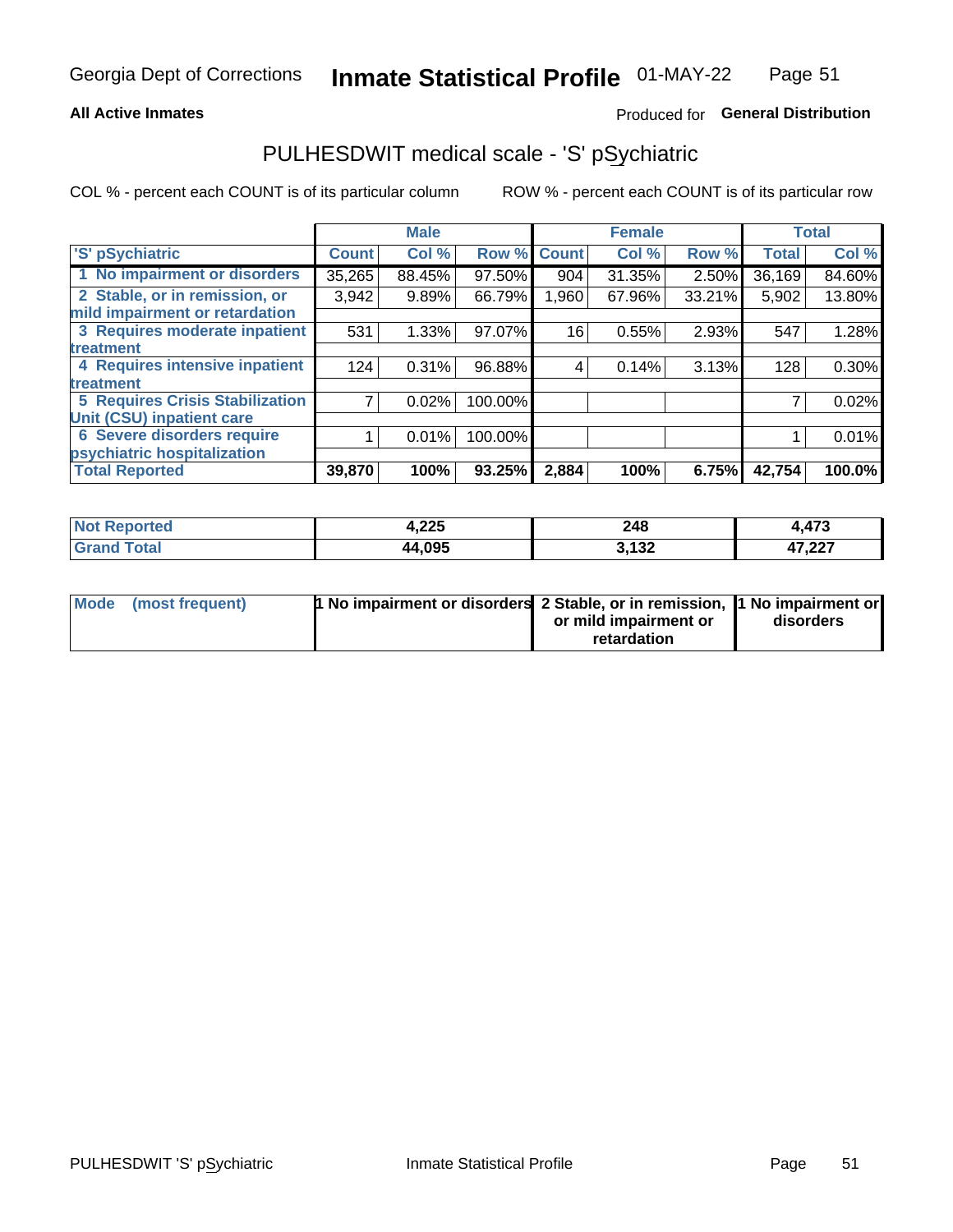#### **All Active Inmates**

### Produced for General Distribution

### PULHESDWIT medical scale - 'D' dental

COL % - percent each COUNT is of its particular column

|                                 |              | <b>Male</b> |         |              | <b>Female</b> |        |              | <b>Total</b> |
|---------------------------------|--------------|-------------|---------|--------------|---------------|--------|--------------|--------------|
| <b>D'</b> Dental                | <b>Count</b> | Col %       | Row %   | <b>Count</b> | Col %         | Row %  | <b>Total</b> | Col %        |
| 1 Minimal routine dental health | 21,539       | 57.88%      | 89.38%  | 2,558        | 87.87%        | 10.62% | 24,097       | 60.06%       |
| <b>needs</b>                    |              |             |         |              |               |        |              |              |
| 2 Moderate cavities and/or gum  | 13,869       | 37.27%      | 98.08%  | 272          | 9.34%         | 1.92%  | 14,141       | 35.25%       |
| disease                         |              |             |         |              |               |        |              |              |
| 3 Extensive gum disease         | 1,786        | 4.80%       | 95.71%  | 80           | 2.75%         | 4.29%  | 1,866        | 4.65%        |
| and/or widespread decay         |              |             |         |              |               |        |              |              |
| 4 Urgent need for dental        | 15           | 0.04%       | 93.75%  |              | 0.03%         | 6.25%  | 16           | 0.04%        |
| <b>services</b>                 |              |             |         |              |               |        |              |              |
| 5 Life-threatening disease or   |              | 0.01%       | 100.00% |              |               |        |              | 0.01%        |
| extreme pain or infection       |              |             |         |              |               |        |              |              |
| <b>Total Reported</b>           | 37,210       | 100%        | 92.74%  | 2,911        | 100%          | 7.26%  | 40,121       | 100.0%       |

| <b>Not Reported</b>          | 6,885  | 224<br>ZZ : | 7,106            |
|------------------------------|--------|-------------|------------------|
| <b>Total</b><br><b>Grand</b> | 44,095 | 3,132       | オフ つつフ<br>41.ZZ1 |

| Mode<br><b>Minimal routine dental</b><br>(most frequent)<br>health needs | 1 Minimal routine dental<br>health needs | 1 Minimal routine<br>dental health<br>needs |
|--------------------------------------------------------------------------|------------------------------------------|---------------------------------------------|
|--------------------------------------------------------------------------|------------------------------------------|---------------------------------------------|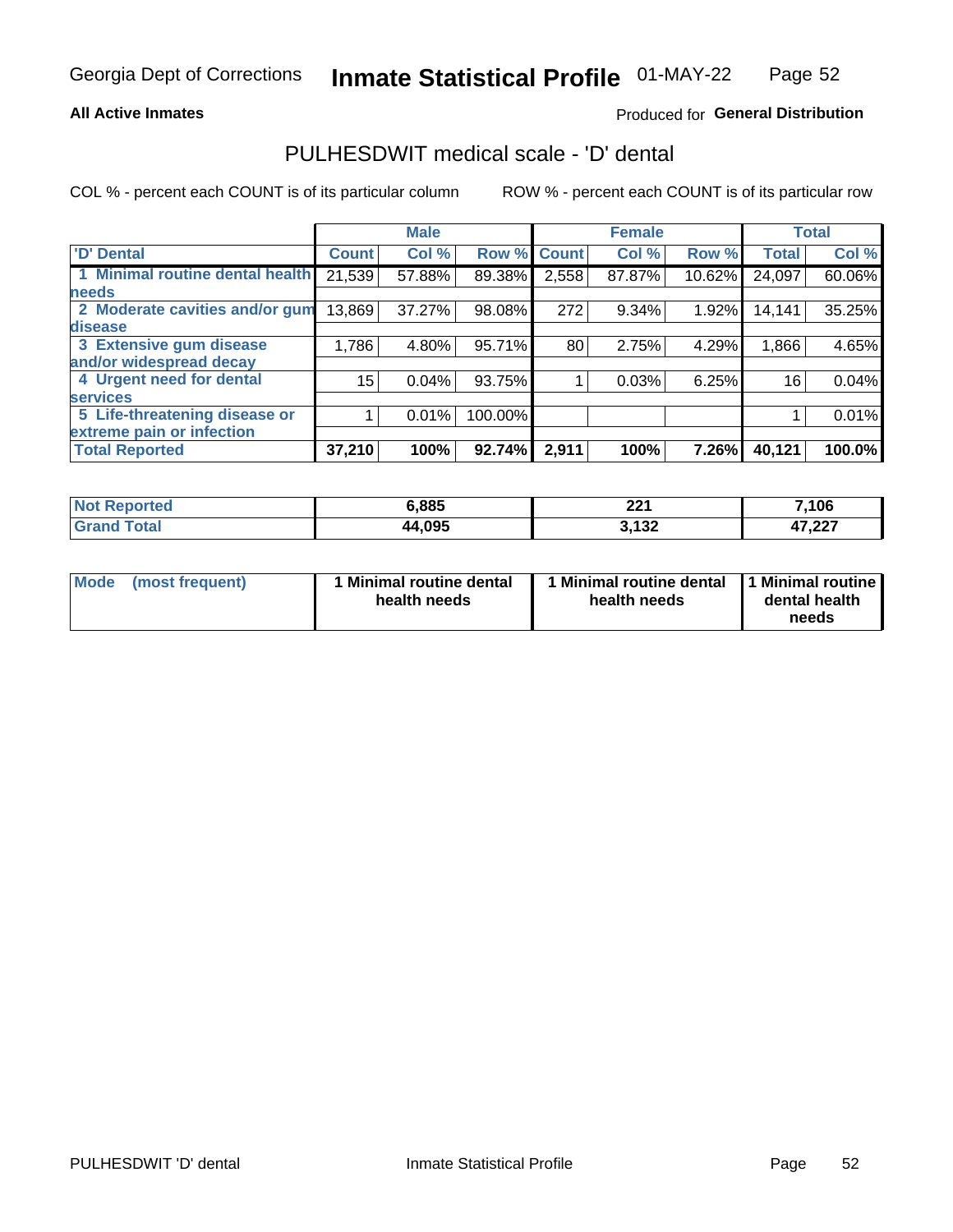#### **All Active Inmates**

### Produced for General Distribution

### PULHESDWIT medical scale - 'W' work ability

COL % - percent each COUNT is of its particular column

|                                 |              | <b>Male</b> |        |             | <b>Female</b> |        |              | <b>Total</b> |
|---------------------------------|--------------|-------------|--------|-------------|---------------|--------|--------------|--------------|
| 'W' work ability                | <b>Count</b> | Col %       |        | Row % Count | Col %         | Row %  | <b>Total</b> | Col %        |
| 1 Unrestricted work or activity | 33,661       | 85.26%      | 92.85% | 2,591       | 85.97%        | 7.15%  | 36,252       | 85.31%       |
| 2 Minor restrictions on type of | 4,667        | 11.82%      | 92.91% | 356         | 11.81%        | 7.09%  | 5,023        | 11.82%       |
| <b>work</b>                     |              |             |        |             |               |        |              |              |
| 3 Moderate restrictions on type | 799          | 2.02%       | 95.23% | 40          | 1.33%         | 4.77%  | 839          | 1.97%        |
| lof work                        |              |             |        |             |               |        |              |              |
| 4 Major restrictions on type of | 255          | 0.65%       | 95.86% | 11          | 0.36%         | 4.14%  | 266          | 0.63%        |
| <b>work</b>                     |              |             |        |             |               |        |              |              |
| 5 Cannot work under any         | 99           | 0.25%       | 86.09% | 16          | 0.53%         | 13.91% | 115          | 0.27%        |
| <b>circumstances</b>            |              |             |        |             |               |        |              |              |
| <b>Total Reported</b>           | 39,481       | 100%        | 92.91% | 3,014       | 100%          | 7.09%  | 42,495       | 100%         |

| <b>Not Reported</b> | 614    | 440    | フクク    |
|---------------------|--------|--------|--------|
|                     | .v.    | . I C  | 4,7 JZ |
| <b>Total</b>        | 44,095 | 2.422  | 17 777 |
| <b>Grand</b>        |        | J. IJZ | 41,221 |

| Mode            | 1 Unrestricted work or | 1 Unrestricted work or | 1 Unrestricted   |
|-----------------|------------------------|------------------------|------------------|
| (most frequent) | activity               | activity               | work or activity |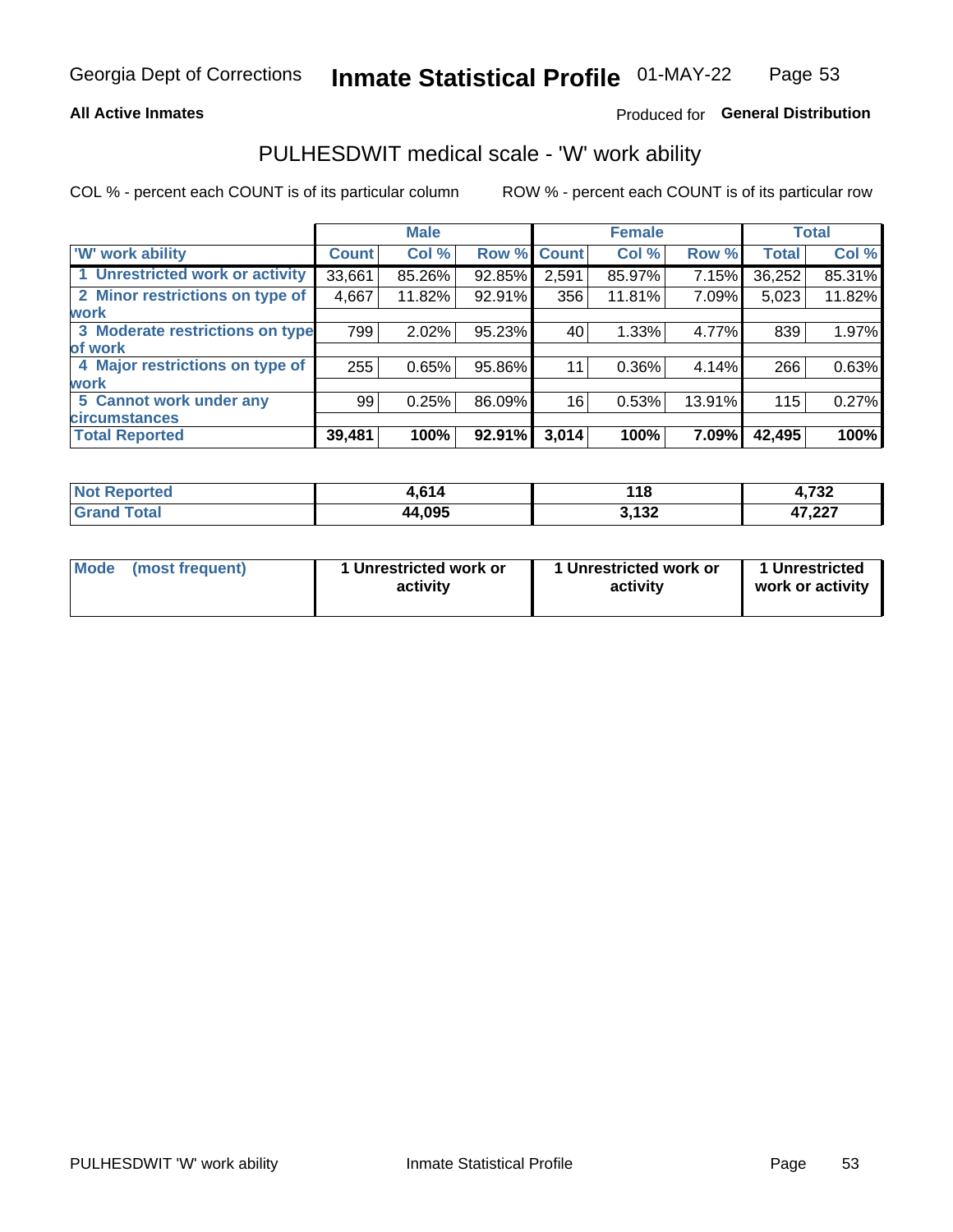#### **All Active Inmates**

### Produced for General Distribution

## PULHESDWIT medical scale - 'I' impairment

COL % - percent each COUNT is of its particular column

|                                                      |              | <b>Male</b> |        |             | <b>Female</b> |       |              | <b>Total</b> |
|------------------------------------------------------|--------------|-------------|--------|-------------|---------------|-------|--------------|--------------|
| <b>T' Impairment</b>                                 | <b>Count</b> | Col %       |        | Row % Count | Col %         | Row % | <b>Total</b> | Col %        |
| 1 No impairments or<br>disabilities                  | 39,118       | 99.07%      | 92.89% | 2,995       | 99.47%        | 7.11% | 42,113       | 99.10%       |
| 2 Wheelchair-bound but<br>otherwise OK               | 226          | 0.57%       | 96.58% | 8           | 0.27%         | 3.42% | 234          | 0.55%        |
| <b>3 Needs low-level Assisted</b>                    | 42           | 0.11%       | 95.45% | 2           | 0.07%         | 4.55% | 44           | 0.10%        |
| Living (level I)<br>4 Needs moderate Assisted        | 20           | 0.05%       | 95.24% |             | 0.03%         | 4.76% | 21           | 0.05%        |
| Living (level II)<br><b>5 Needs maximal Assisted</b> | 79           | 0.20%       | 94.05% | 5           | 0.17%         | 5.95% | 84           | 0.20%        |
| <b>Living (level III)</b><br><b>Total Reported</b>   | 39,485       | 100%        | 92.91% | 3,011       | 100%          | 7.09% | 42,496       | 100%         |

| <b>Reported</b><br>NO | 0.015<br>. U<br>. | י הי<br>.                       | 724<br>4,7J)    |
|-----------------------|-------------------|---------------------------------|-----------------|
| ™ota⊾                 | 44,095            | $\overline{100}$<br>1 J 4<br>w. | 17.22<br>41,221 |

| <b>Mode</b> | (most frequent) | <b>No impairments or</b><br>disabilities | 1 No impairments or<br>disabilities | 1 No impairments<br>or disabilities |
|-------------|-----------------|------------------------------------------|-------------------------------------|-------------------------------------|
|-------------|-----------------|------------------------------------------|-------------------------------------|-------------------------------------|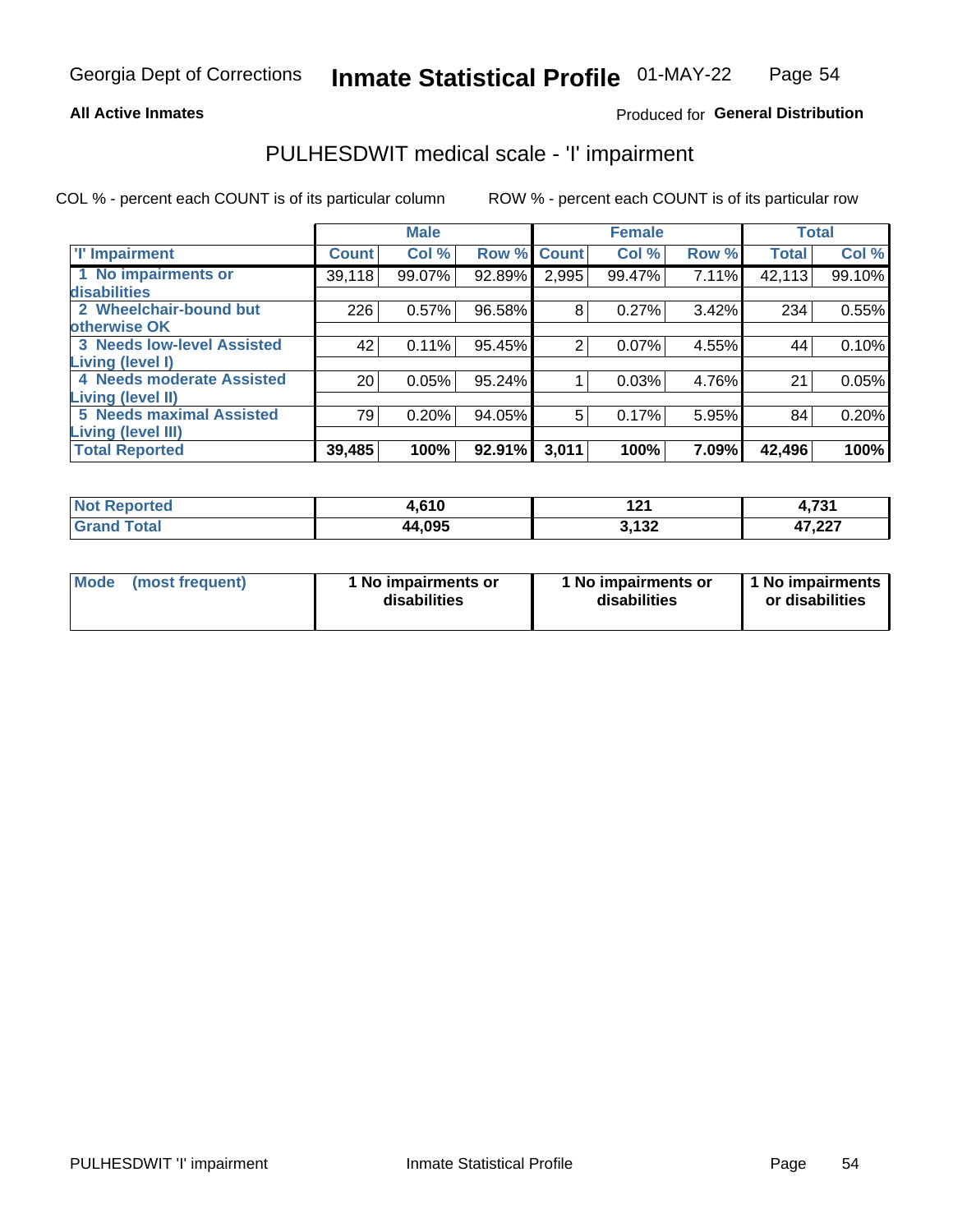#### **All Active Inmates**

### Produced fo General Distribution

### PULHESDWIT medical scale - 'T' transportability

COL % - percent each COUNT is of its particular column

|                              |              | <b>Male</b> |        |              | <b>Female</b> |          | <b>Total</b> |          |
|------------------------------|--------------|-------------|--------|--------------|---------------|----------|--------------|----------|
| <b>T' Transportability</b>   | <b>Count</b> | Col %       | Row %  | <b>Count</b> | Col %         | Row %    | <b>Total</b> | Col %    |
| 1 Can be transported in any  | 39,392       | 99.15%      | 92.94% | 2,993        | 99.57%        | 7.06%    | 42,385       | 99.18%   |
| ordinary approved vehicle    |              |             |        |              |               |          |              |          |
| 2 Wheelchair-bound, not      | 110          | 0.28%       | 99.10% |              | 0.03%         | $0.90\%$ | 111          | 0.26%    |
| needing special vehicle      |              |             |        |              |               |          |              |          |
| 3 Wheelchair-bound, requires | 22           | 0.06%       | 88.00% | 3            | 0.10%         | 12.00%   | 25           | $0.06\%$ |
| special vehicle              |              |             |        |              |               |          |              |          |
| 4 Needs specially-equipped   | 3            | 0.01%       | 60.00% | 2            | 0.07%         | 40.00%   | 5            | 0.01%    |
| medical vehicle              |              |             |        |              |               |          |              |          |
| <b>5 Requires ambulance</b>  | 203          | 0.51%       | 96.67% | 7            | 0.23%         | 3.33%    | 210          | 0.49%    |
| transport                    |              |             |        |              |               |          |              |          |
| <b>Total Reported</b>        | 39,730       | 100%        | 92.97% | 3,006        | 100%          | 7.03%    | 42,736       | 100%     |

| <b>Not</b><br>Reported | 1,365  | 126<br>$\sim$                  | 4,491           |
|------------------------|--------|--------------------------------|-----------------|
| ™ota⊾                  | 44,095 | $\overline{100}$<br>1 J 4<br>ີ | 17.22<br>41,ZZI |

|  | Mode (most frequent) | 1 Can be transported in any 1 Can be transported in any<br>ordinary approved vehicle   ordinary approved vehicle   transported in any |  | 1 Can be<br>  ordinary approved  <br>vehicle |
|--|----------------------|---------------------------------------------------------------------------------------------------------------------------------------|--|----------------------------------------------|
|--|----------------------|---------------------------------------------------------------------------------------------------------------------------------------|--|----------------------------------------------|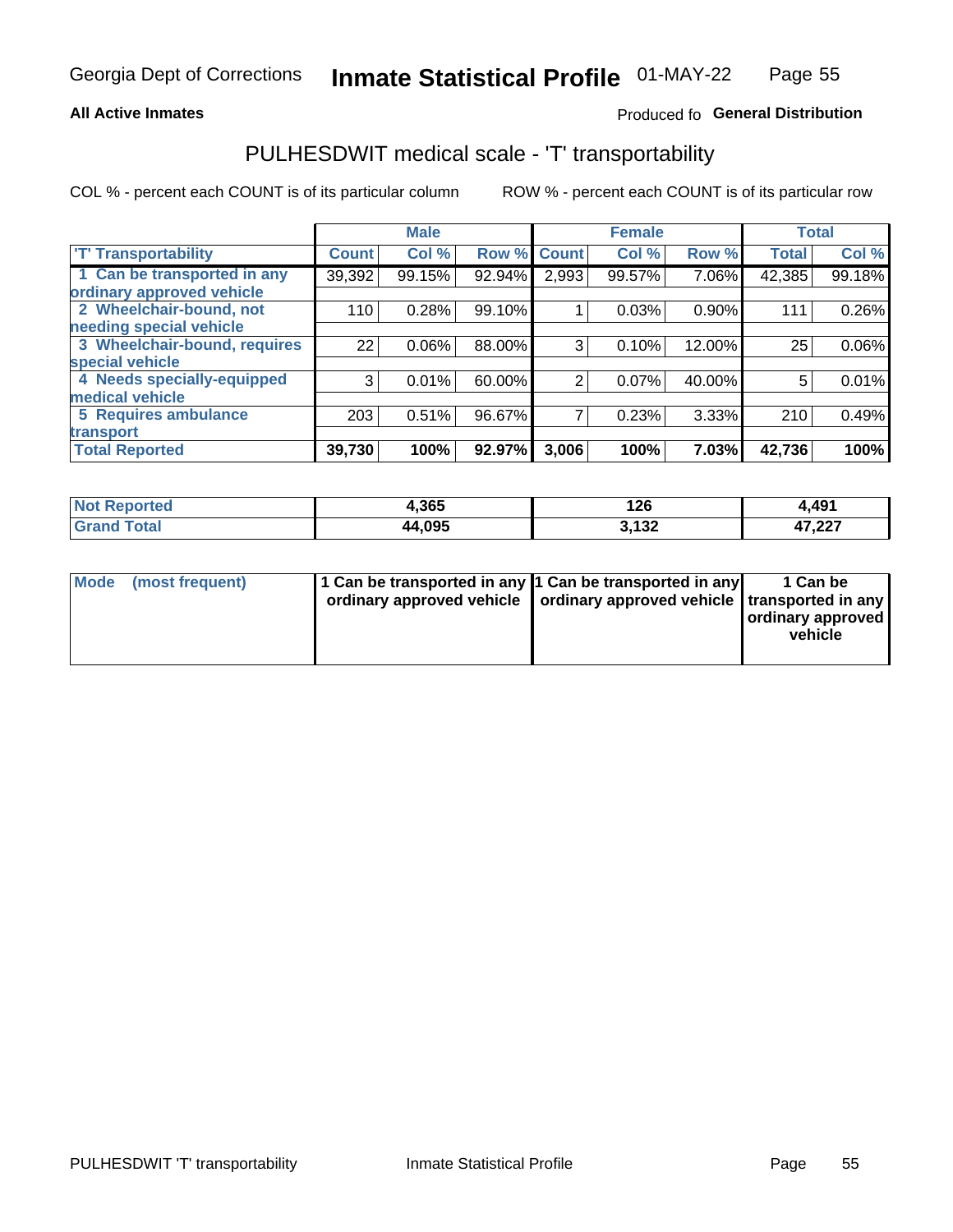# Inmate Statistical Profile 01-MAY-22 Page 56

**All Active Inmates** 

#### Produced for General Distribution

### Number of prior Georgia incarcerations

COL % - percent each COUNT is of its particular column

|                                       |              | <b>Male</b> |             |       | <b>Female</b> |       |        | <b>Total</b> |
|---------------------------------------|--------------|-------------|-------------|-------|---------------|-------|--------|--------------|
| <b>Num of Prior GA Incarcerations</b> | <b>Count</b> | Col %       | Row % Count |       | Col %         | Row % | Total  | Col %        |
| $\bf{0}$                              | 24,835       | 56.32%      | 91.62%      | 2,273 | 72.57%        | 8.38% | 27,108 | 57.40%       |
|                                       | 7,946        | 18.02%      | 94.63%      | 451   | 14.40%        | 5.37% | 8,397  | 17.78%       |
| $\mathbf{2}$                          | 4,657        | 10.56%      | 95.88%      | 200   | 6.39%         | 4.12% | 4,857  | 10.28%       |
| 3                                     | 2,867        | 6.50%       | 97.12%      | 85    | 2.71%         | 2.88% | 2,952  | 6.25%        |
| $\boldsymbol{4}$                      | 1,575        | 3.57%       | 96.92%      | 50    | 1.60%         | 3.08% | 1,625  | 3.44%        |
| 5                                     | 982          | 2.23%       | 97.52%      | 25    | 0.80%         | 2.48% | 1,007  | 2.13%        |
| <b>More Than 5</b>                    | 1,233        | 2.80%       | 96.25%      | 48    | 1.53%         | 3.75% | 1,281  | 2.71%        |
| <b>Total Reported</b>                 | 44,095       | 100%        | 93.37%      | 3,132 | 100%          | 6.63% | 47,227 | 100%         |

| orted<br>Nt |        |              |                |
|-------------|--------|--------------|----------------|
| <b>ota</b>  | 44.095 | 122<br>1 J 4 | , ממ<br>11,441 |

| Mean (average)       | 1.04 | ں. | 1.01 |
|----------------------|------|----|------|
| Median (middle)      |      |    |      |
| Mode (most frequent) |      |    |      |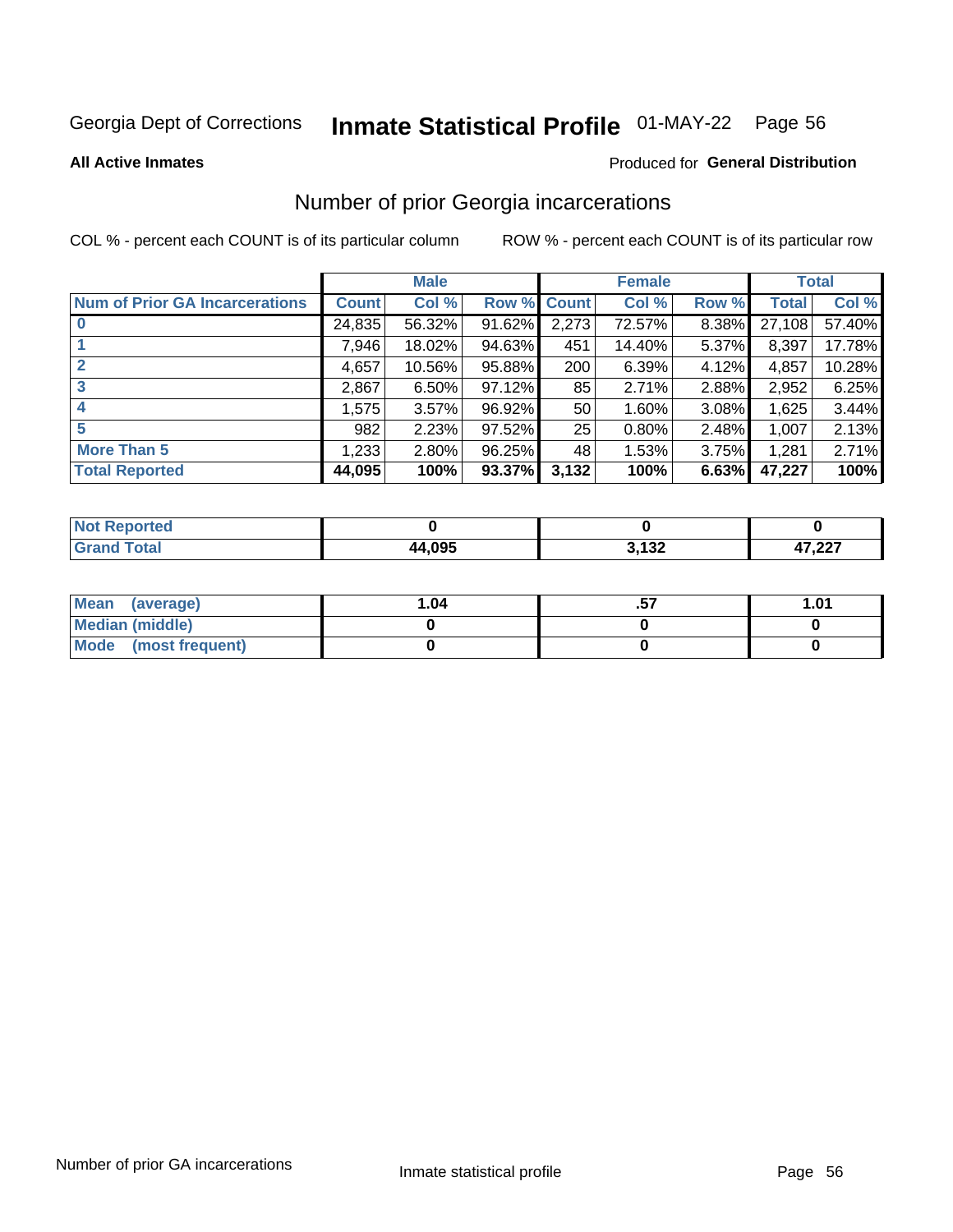#### **Inmate Statistical Profile 01-MAY-22** Page 57

#### **All Active Inmates**

### **Produced for General Distribution**

### Prison sentence in years

COL % - percent each COUNT is of its particular column

ROW % - percent each COUNT is of its particular row

|                                 |              | <b>Male</b> |        |                | <b>Female</b> |        |              | <b>Total</b> |
|---------------------------------|--------------|-------------|--------|----------------|---------------|--------|--------------|--------------|
| <b>Prison Sentence In Years</b> | <b>Count</b> | Col %       | Row %  | <b>Count</b>   | Col %         | Row %  | <b>Total</b> | Col %        |
| $0 - 1$                         | 428          | 0.97%       | 94.07% | 27             | 0.86%         | 5.93%  | 455          | 0.96%        |
| $1.1 - 2$                       | 563          | 1.28%       | 90.51% | 59             | 1.88%         | 9.49%  | 622          | 1.32%        |
| $2.1 - 3$                       | 862          | 1.95%       | 90.17% | 94             | 3.00%         | 9.83%  | 956          | 2.02%        |
| $3.1 - 4$                       | 772          | 1.75%       | 92.57% | 62             | 1.98%         | 7.43%  | 834          | 1.77%        |
| $4.1 - 5$                       | 1,362        | 3.09%       | 89.84% | 154            | 4.92%         | 10.16% | 1,516        | 3.21%        |
| $5.1 - 6$                       | 843          | 1.91%       | 90.94% | 84             | 2.68%         | 9.06%  | 927          | 1.96%        |
| $6.1 - 7$                       | 812          | 1.84%       | 91.96% | 71             | 2.27%         | 8.04%  | 883          | 1.87%        |
| $7.1 - 8$                       | 937          | 2.12%       | 90.53% | 98             | 3.13%         | 9.47%  | 1,035        | 2.19%        |
| $8.1 - 9$                       | 1,031        | 2.34%       | 94.59% | 59             | 1.88%         | 5.41%  | 1,090        | 2.31%        |
| $9.1 - 10$                      | 2,489        | 5.64%       | 90.61% | 258            | 8.24%         | 9.39%  | 2,747        | 5.82%        |
| $10.1 - 12$                     | 1,644        | 3.73%       | 91.54% | 152            | 4.85%         | 8.46%  | 1,796        | 3.80%        |
| $12.1 - 15$                     | 3,821        | 8.67%       | 92.36% | 316            | 10.09%        | 7.64%  | 4,137        | 8.76%        |
| $15.1 - 20$                     | 8,194        | 18.58%      | 93.17% | 601            | 19.19%        | 6.83%  | 8,795        | 18.62%       |
| 20.1 - Over                     | 11,426       | 25.91%      | 94.52% | 662            | 21.14%        | 5.48%  | 12,088       | 25.60%       |
| <b>Life</b>                     | 7,180        | 16.28%      | 95.06% | 373            | 11.91%        | 4.94%  | 7,553        | 15.99%       |
| <b>Life Without Parole</b>      | 1,674        | 3.80%       | 96.60% | 59             | 1.88%         | 3.40%  | 1,733        | 3.67%        |
| <b>Death</b>                    | 37           | 0.08%       | 97.37% |                | 0.03%         | 2.63%  | 38           | 0.08%        |
| <b>Youthful Offenders</b>       | 20           | 0.05%       | 90.91% | $\overline{2}$ | 0.06%         | 9.09%  | 22           | 0.05%        |
| <b>Total Reported</b>           | 44,095       | 100%        | 93.37% | 3,132          | 100%          | 6.63%  | 47,227       | 100%         |

| ported<br>I NOT |      |              |                 |
|-----------------|------|--------------|-----------------|
|                 | .095 | 122<br>1 J 4 | 17.22<br>41,ZZI |

#### **Determinate (numeric) sentences only**

| <b>Mean</b><br>$\cdots$ | 26.32 | $\rightarrow$<br>26<br>$\sim$ | 26.32 |
|-------------------------|-------|-------------------------------|-------|
|                         |       |                               |       |

All sentences (including determinate), with life, life without parole, and death sentences figured at 45 years

| <b>Me</b> | $\overline{\phantom{a}}$<br>38.<br>ن ا | 40<br>14<br>______ | 38.19 |
|-----------|----------------------------------------|--------------------|-------|
|           |                                        |                    |       |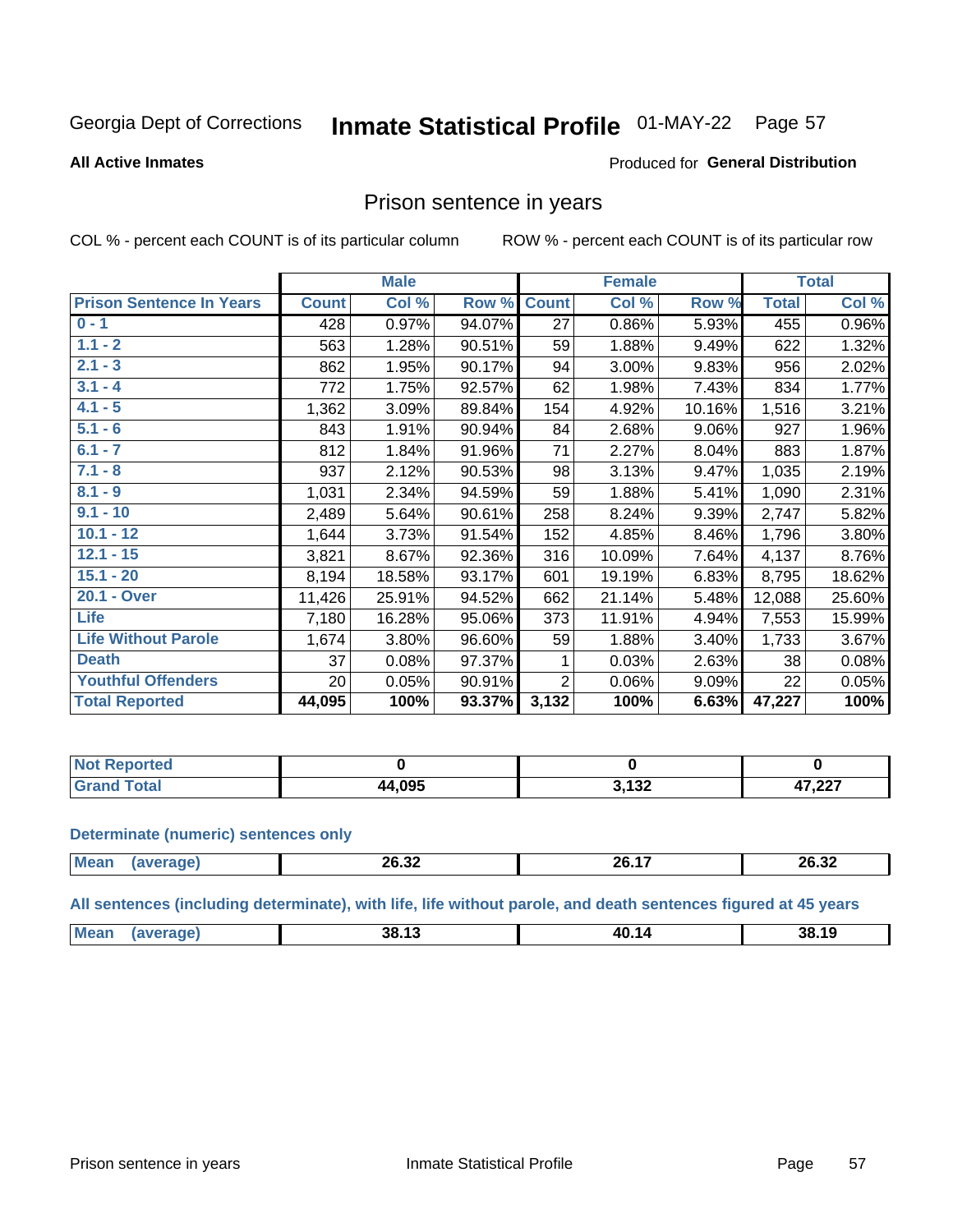## Inmate Statistical Profile 01-MAY-22 Page 58

#### **All Active Inmates**

#### Produced for General Distribution

### Primary offense, broken out into felonies vs misdemeanors

COL % - percent each COUNT is of its particular column

|                                  | <b>Male</b>  |        |                 | <b>Female</b> |        |          | Total  |        |  |
|----------------------------------|--------------|--------|-----------------|---------------|--------|----------|--------|--------|--|
| <b>Felonies and Misdemeanors</b> | <b>Count</b> | Col %  | Row % Count     |               | Col %  | Row %    | Total  | Col%   |  |
| <b>Felonies</b>                  | 43,840       | 99.75% | $93.36\%$ 3.120 |               | 99.87% | $6.64\%$ | 46,960 | 99.75% |  |
| <b>Misdemeanors</b>              | 112          | .25%   | 96.55%          |               | .13%   | $3.45\%$ | 116    | .25%   |  |
| <b>Total Reported</b>            | 43,952       | 100%   | $93.36\%$ 3,124 |               | 100%   | 6.64%    | 47,076 | 100%   |  |

| <b>Not Reported</b> | .<br>143      |        | I J I           |
|---------------------|---------------|--------|-----------------|
| Grar<br>`otal       | <i>AA</i> NQF | 43.960 | 17.02<br>41.ZZT |

| M      | .    | nes | onies |
|--------|------|-----|-------|
| nuenti | ____ | .   | .     |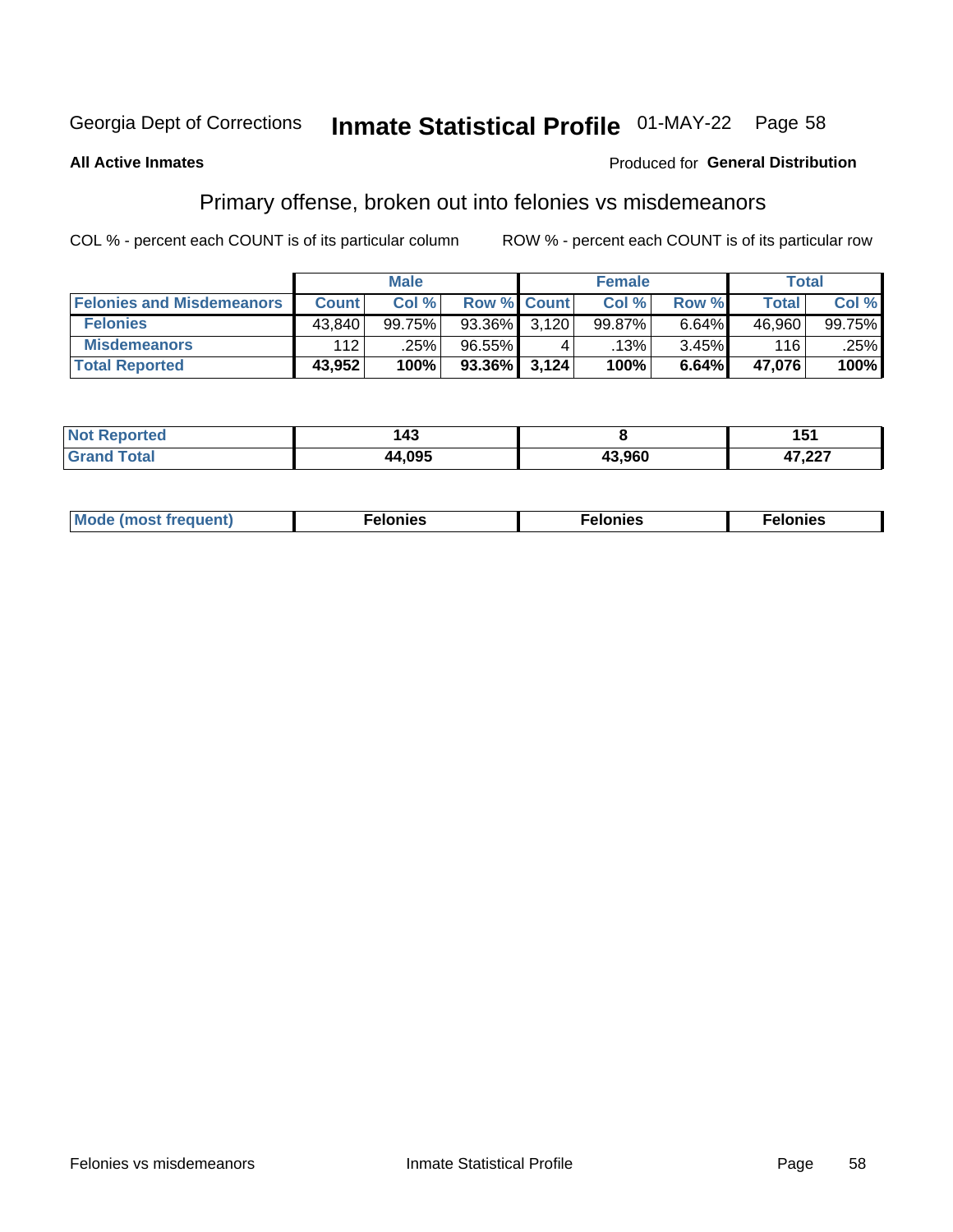## Inmate Statistical Profile 01-MAY-22 Page 59

#### **All Active Inmates**

#### Produced for General Distribution

### Primary offense, broken out into six broad crime categories

COL % - percent each COUNT is of its particular column

|                         |                  | <b>Male</b>  |          |           | <b>Female</b> |        |        | <b>Total</b> |        |
|-------------------------|------------------|--------------|----------|-----------|---------------|--------|--------|--------------|--------|
| <b>Crime Categories</b> |                  | <b>Count</b> | Col %    |           | Row % Count   | Col %  | Row %  | <b>Total</b> | Col %  |
|                         | <b>Violent</b>   | 24,466       | 55.61%   | 93.89%    | 1,592         | 50.85% | 6.11%  | 26,058       | 55.30% |
| $\mathbf{2}$            | <b>Sex Crime</b> | 8,121        | 18.46%   | 98.36%    | 135           | 4.31%  | 1.64%  | 8,256        | 17.52% |
| 3                       | <b>Property</b>  | 5,112        | 11.62%   | $90.59\%$ | 531           | 16.96% | 9.41%  | 5,643        | 11.97% |
| 4                       | <b>Drug</b>      | 3,971        | $9.03\%$ | 85.69%    | 663           | 21.18% | 14.31% | 4,634        | 9.83%  |
| 5                       | <b>Habit/DUI</b> | 83           | .19%     | 86.46%    | 13            | .42%   | 13.54% | 96           | .20%   |
| 6                       | <b>Other</b>     | 2,240        | 5.09%    | 91.92%    | 197           | 6.29%  | 8.08%  | 2,437        | 5.17%  |
| <b>Total Reported</b>   |                  | 43,993       | 100%     | 93.36%    | 3,131         | 100%   | 6.64%  | 47,124       | 100%   |

| <b>orted</b><br>' NO)<br>. | 102    |                 | 103              |
|----------------------------|--------|-----------------|------------------|
| <b>Total</b>               | 44,095 | , 199<br>J, IJ∠ | דמה דו<br>41.LLI |

| Mode<br>freauent)<br>anst tr | .<br>/iolent | <br>Violent | .<br><b>Tiolent</b> |
|------------------------------|--------------|-------------|---------------------|
|                              |              |             |                     |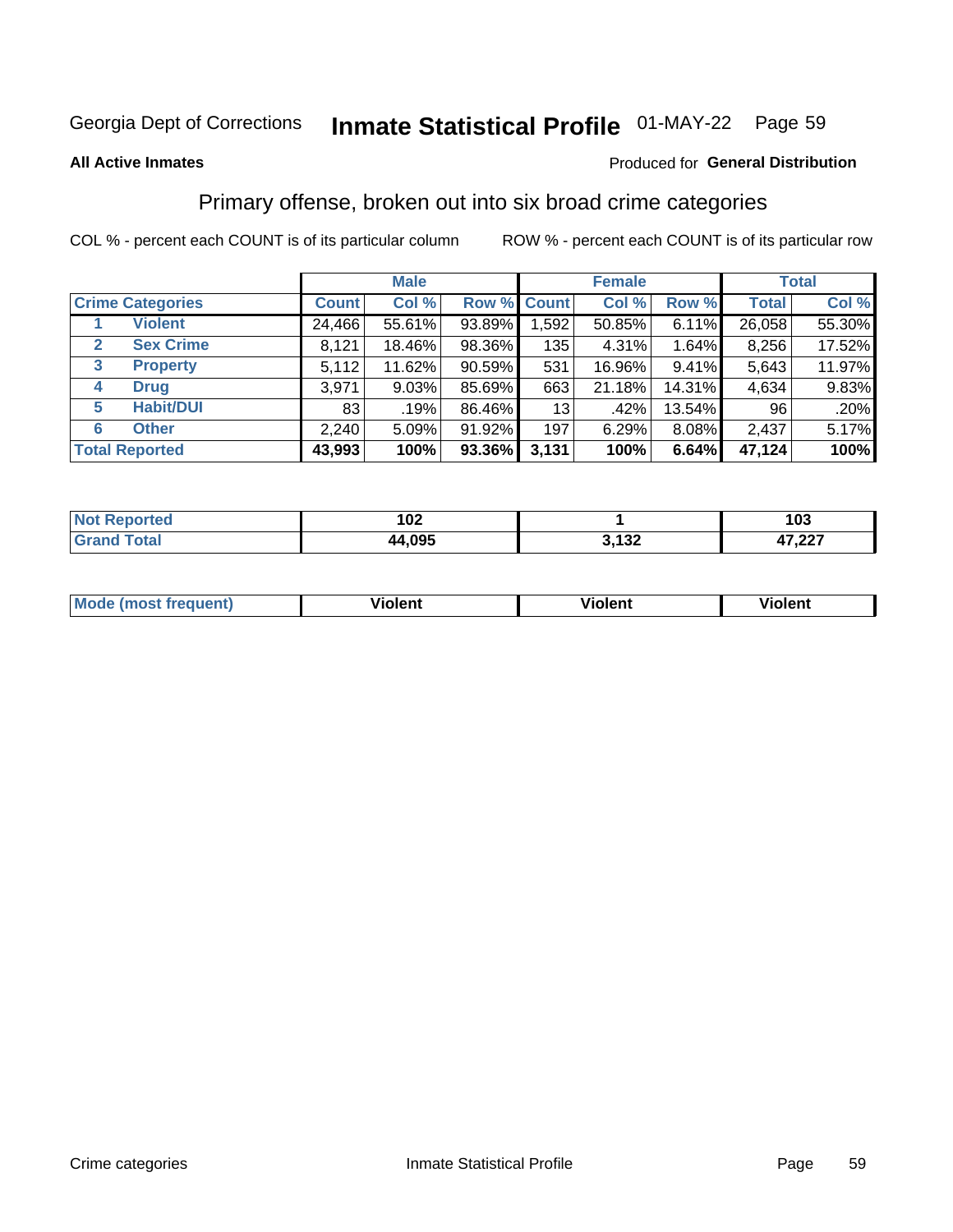# Inmate Statistical Profile 01-MAY-22 Page 60

#### **All Active Inmates**

### **Produced for General Distribution**

### Primary offense, detailed offense code

COL % - percent each COUNT is of its particular column

|                                            |                | <b>Male</b> |         |                | <b>Female</b> |         |                         | <b>Total</b> |
|--------------------------------------------|----------------|-------------|---------|----------------|---------------|---------|-------------------------|--------------|
| <b>Primary Offense</b>                     | <b>Count</b>   | Col %       | Row %   | <b>Count</b>   | Col %         | Row %   | <b>Total</b>            | Col %        |
| <b>Abuse Neglect Elder/Disab (2812)</b>    | 20             | .05%        | 68.97%  | 9              | .29%          | 31.03%  | 29                      | .06%         |
| Agg Aslt W Intnt To Rape (2095)            | 67             | .15%        | 100.00% |                |               |         | 67                      | .14%         |
| <b>Agg Sex Battery Atmpt (2099)</b>        | 3              | .01%        | 100.00% |                |               |         | 3                       | .01%         |
| <b>Aggrav Assault (1302)</b>               | 4,851          | 11.03%      | 94.67%  | 273            | 8.72%         | 5.33%   | 5,124                   | 10.87%       |
| <b>Aggrav Assault Peace Ofcr</b>           | 374            | .85%        | 94.92%  | 20             | .64%          | 5.08%   | 394                     | .84%         |
| (1314)                                     |                |             |         |                |               |         |                         |              |
| <b>Aggrav Battery (1305)</b>               | 1,199          | 2.73%       | 93.23%  | 87             | 2.78%         | 6.77%   | 1,286                   | 2.73%        |
| <b>Aggrav Battery Peace Ofcr</b><br>(1315) | 24             | .05%        | 88.89%  | 3              | .10%          | 11.11%  | 27                      | .06%         |
| <b>Aggrav Ch Molest Atmpt (2096)</b>       | 4              | .01%        | 100.00% |                |               |         | 4                       | .01%         |
| <b>Aggrav Child Molestation (2021)</b>     | 1,285          | 2.92%       | 98.09%  | 25             | .80%          | 1.91%   | 1,310                   | 2.78%        |
| <b>Aggrav Cruelty To Animals</b><br>(2972) | 17             | .04%        | 89.47%  | $\overline{2}$ | .06%          | 10.53%  | 19                      | .04%         |
| <b>Aggrav Sexual Battery (2009)</b>        | 243            | .55%        | 99.18%  | $\overline{2}$ | .06%          | .82%    | 245                     | .52%         |
| <b>Aggrav Sodomy (2003)</b>                | 226            | .51%        | 98.69%  | 3              | .10%          | 1.31%   | 229                     | .49%         |
| <b>Aggrav Stalking (1321)</b>              | 286            | .65%        | 96.30%  | 11             | .35%          | 3.70%   | 297                     | .63%         |
| <b>Aggravated Assault On 65+</b>           | 3              | .01%        | 100.00% |                |               |         | 3                       | .01%         |
| (1304)                                     |                |             |         |                |               |         |                         |              |
| <b>Aiding Escape (2502)</b>                | 1              | .01%        | 100.00% |                |               |         | 1                       | .01%         |
| <b>Alter Id (1506)</b>                     | $\mathbf{1}$   | .01%        | 100.00% |                |               |         | $\mathbf{1}$            | .01%         |
| <b>Armed Robbery (1902)</b>                | 5,004          | 11.37%      | 96.36%  | 189            | 6.04%         | 3.64%   | 5,193                   | 11.02%       |
| Arson 1st Degree (1401)                    | 56             | .13%        | 83.58%  | 11             | .35%          | 16.42%  | 67                      | .14%         |
| <b>Arson 2nd Degree (1402)</b>             | 9              | .02%        | 100.00% |                |               |         | 9                       | .02%         |
| <b>Arson 3rd Degree (1403)</b>             | $\overline{2}$ | .01%        | 66.67%  | 1              | .03%          | 33.33%  | 3                       | .01%         |
| <b>Atmpt Aggrav Assault (1303)</b>         | 4              | .01%        | 80.00%  | 1              | .03%          | 20.00%  | 5                       | .01%         |
| <b>Atmpt Aggrav Sodomy (2093)</b>          | 4              | .01%        | 100.00% |                |               |         | $\overline{\mathbf{4}}$ | .01%         |
| <b>Atmpt Armed Robbery (1992)</b>          | 61             | .14%        | 93.85%  | 4              | .13%          | 6.15%   | 65                      | .14%         |
| <b>Atmpt Burglary (1690)</b>               | 11             | .03%        | 84.62%  | $\overline{2}$ | .06%          | 15.38%  | 13                      | .03%         |
| <b>Atmpt Child Molestation (2094)</b>      | 31             | .07%        | 96.88%  | 1              | .03%          | 3.13%   | 32                      | .07%         |
| <b>Atmpt Cruelty To Children (2802)</b>    | 1              | .01%        | 100.00% |                |               |         | 1                       | .01%         |
| <b>Atmpt Finan Ident Frd (7014)</b>        | 1              | .01%        | 100.00% |                |               |         | 1                       | .01%         |
| <b>Atmpt Forgery (1790)</b>                |                |             |         | 1              | .03%          | 100.00% | 1                       | .01%         |
| <b>Atmpt Kidnap (1390)</b>                 | $\overline{c}$ | .01%        | 66.67%  | $\mathbf 1$    | .03%          | 33.33%  | $\overline{3}$          | .01%         |
| <b>Atmpt Murder (1190)</b>                 | 159            | .36%        | 93.53%  | 11             | .35%          | 6.47%   | 170                     | $.36\%$      |
| Atmpt Rape (2091)                          | 38             | .09%        | 97.44%  | 1              | .03%          | 2.56%   | 39                      | .08%         |
| <b>Atmpt Robbery (1991)</b>                | 12             | .03%        | 92.31%  | 1              | .03%          | 7.69%   | 13                      | .03%         |
| <b>Atmpt Sodomy (2092)</b>                 | 1              | .01%        | 100.00% |                |               |         | 1                       | .01%         |
| <b>Atmpt Theft By Taking (1812)</b>        | 3              | .01%        | 100.00% |                |               |         | 3                       | .01%         |
| <b>Atmpt Viol Substance Act (4090)</b>     | 6              | .01%        | 75.00%  | $\mathbf{2}$   | .06%          | 25.00%  | 8                       | .02%         |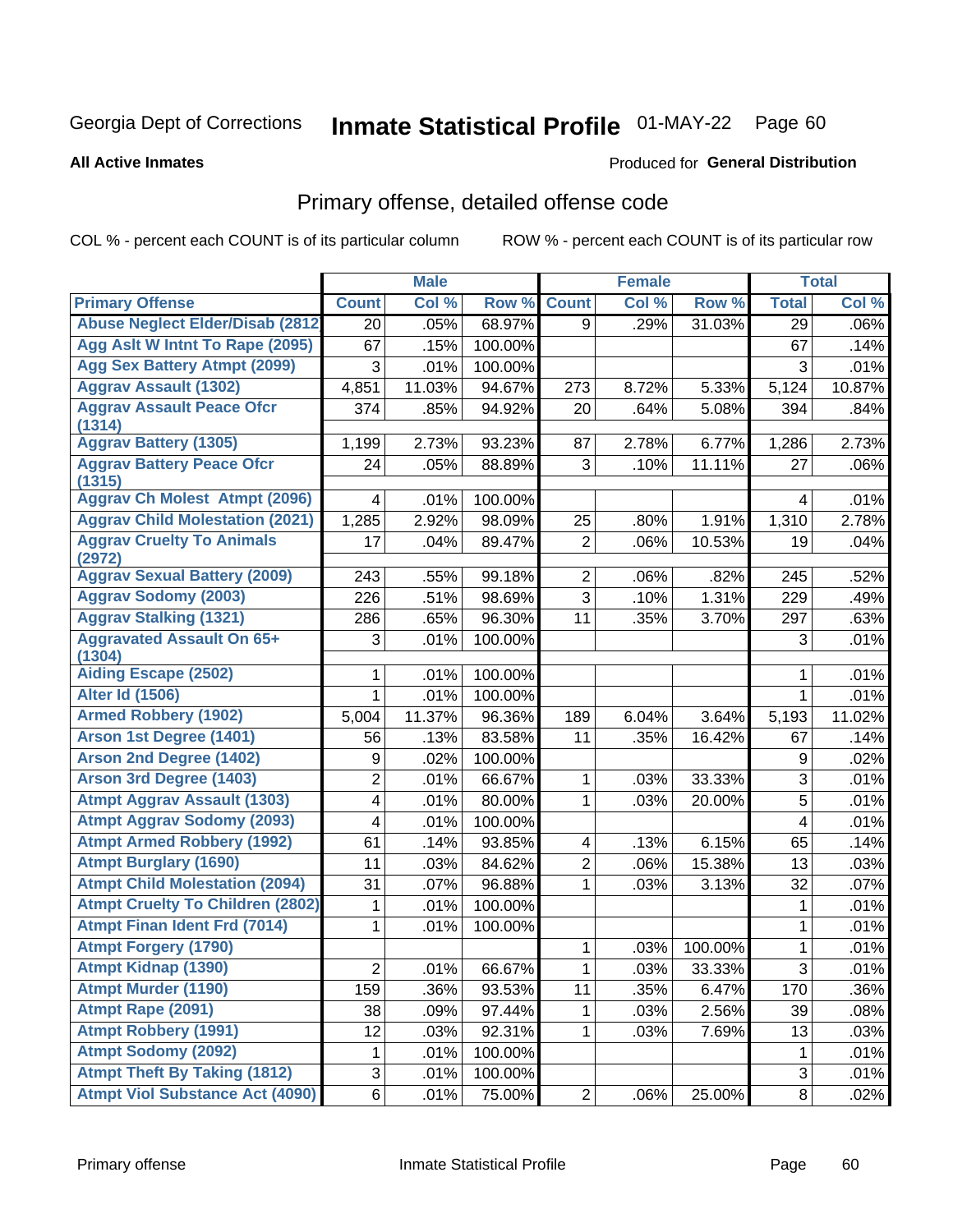# Inmate Statistical Profile 01-MAY-22 Page 61

Produced for General Distribution

#### **All Active Inmates**

## Primary offense, detailed offense code

COL % - percent each COUNT is of its particular column

|                                         |                | <b>Male</b>  |                    |                | <b>Female</b> |        |                | <b>Total</b> |
|-----------------------------------------|----------------|--------------|--------------------|----------------|---------------|--------|----------------|--------------|
| <b>Primary Offense</b>                  | <b>Count</b>   | Col %        | Row %              | <b>Count</b>   | Col %         | Row %  | <b>Total</b>   | Col %        |
| <b>Att/Consprcy Commt C/S/Of</b>        | 22             | .05%         | 88.00%             | 3              | .10%          | 12.00% | 25             | .05%         |
| (4134)<br><b>Bad Checks (1704)</b>      |                |              |                    |                |               |        |                |              |
| <b>Bestiality (2004)</b>                | 2              | .01%<br>.01% | 100.00%<br>100.00% |                |               |        | 2              | .01%<br>.01% |
| <b>Bigamy (2007)</b>                    | 1              |              |                    |                |               |        | $\mathbf{1}$   |              |
| <b>Bribery Govt Officer (2301)</b>      | 3              | .01%         | 100.00%            |                |               |        | 3              | .01%         |
| Burg 1st Aft 6/30/12 (1611)             | 3              | .01%         | 100.00%            |                |               |        | 3              | .01%         |
|                                         | 1,601          | 3.64%        | 94.01%             | 102            | 3.26%         | 5.99%  | 1,703          | 3.61%        |
| Burg 2nd Aft 6/30/12 (1612)             | 579            | 1.32%        | 95.39%             | 28             | .89%          | 4.61%  | 607            | 1.29%        |
| <b>Burg Bef 7/1/12 (1601)</b>           | 1,034          | 2.35%        | 98.38%             | 17             | .54%          | 1.62%  | 1,051          | 2.23%        |
| <b>Burglary Smash And Grab (7044)</b>   | 25             | .06%         | 100.00%            |                |               |        | 25             | .05%         |
| <b>Carjacking Attempted (1912)</b>      | 1              | .01%         | 100.00%            |                |               |        | 1              | .01%         |
| <b>Carry Pistl Without Licns (2903)</b> | 1              | .01%         | 100.00%            |                |               |        | $\mathbf{1}$   | .01%         |
| <b>Child Molestation (2019)</b>         | 2,357          | 5.36%        | 97.80%             | 53             | 1.69%         | 2.20%  | 2,410          | 5.11%        |
| <b>Cnspire Traffic Cntrl Sub (4130)</b> | 2              | .01%         | 100.00%            |                |               |        | 2              | .01%         |
| <b>Computer Pornography (1760)</b>      | 133            | .30%         | 99.25%             | $\mathbf{1}$   | .03%          | .75%   | 134            | .28%         |
| <b>Computer Theft (1761)</b>            | 2              | .01%         | 100.00%            |                |               |        | 2              | .01%         |
| <b>Conceal Death Of Another (1125)</b>  | 14             | .03%         | 87.50%             | $\overline{2}$ | .06%          | 12.50% | 16             | .03%         |
| <b>Conspiracy (9901)</b>                | 19             | .04%         | 79.17%             | $\overline{5}$ | .16%          | 20.83% | 24             | .05%         |
| Crim Use W/Alt Id Mark (7010)           | $\overline{2}$ | .01%         | 100.00%            |                |               |        | $\overline{2}$ | .01%         |
| <b>Crml Atmpt Felony (7027)</b>         | 35             | .08%         | 94.59%             | $\overline{2}$ | .06%          | 5.41%  | 37             | .08%         |
| Crmnl Atmpt (9905)                      | 1              | .01%         | 100.00%            |                |               |        | 1              | .01%         |
| Crmnl Damage 1st Degree (1501)          | 18             | .04%         | 94.74%             | $\mathbf{1}$   | .03%          | 5.26%  | 19             | .04%         |
| <b>Crmnl Damage 2nd Degree</b>          | 74             | .17%         | 90.24%             | 8              | .26%          | 9.76%  | 82             | .17%         |
| (1502)                                  |                |              |                    |                |               |        |                |              |
| <b>Crmnl Interfere Govt Prop (2613)</b> | 23             | .05%         | 95.83%             | 1              | .03%          | 4.17%  | 24             | .05%         |
| <b>Crmnl Solicitation (9910)</b>        | $\overline{2}$ | .01%         | 100.00%            |                |               |        | $\overline{2}$ | .01%         |
| <b>Cruelty To Children (2801)</b>       | 246            | .56%         | 76.40%             | 76             | 2.43%         | 23.60% | 322            | .68%         |
| <b>Cruelty To Elder Person (2811)</b>   | 10             | .02%         | 62.50%             | 6              | .19%          | 37.50% | 16             | .03%         |
| <b>Damage Destroy Secr Prop</b>         | 1              | .01%         | 100.00%            |                |               |        | 1              | .01%         |
| (1504)                                  |                |              |                    |                |               |        |                |              |
| <b>Distributing Obscene Mat (2101)</b>  | 1              | .01%         | 100.00%            |                |               |        | 1              | .01%         |
| Dogfighting (2718)                      | $\overline{2}$ | .01%         | 100.00%            |                |               |        | $\overline{2}$ | .01%         |
| Drv W/ Improp Veh Reg (7013)            | 3              | .01%         | 100.00%            |                |               |        | 3              | .01%         |
| <b>Drv W/Susp License (7011)</b>        | $\overline{3}$ | .01%         | 100.00%            |                |               |        | 3              | .01%         |
| <b>Drv W/Susp License (7046)</b>        | $\mathbf{1}$   | $.01\%$      | 100.00%            |                |               |        | $\mathbf{1}$   | .01%         |
| <b>Drvng Habtl Violator (5004)</b>      | 3              | .01%         | 100.00%            |                |               |        | 3              | .01%         |
| Eavesdrop & Surveillance (3001)         | $\overline{2}$ | .01%         | 100.00%            |                |               |        | $\overline{2}$ | .01%         |
| <b>Entering Vehicle (1880)</b>          | 68             | .15%         | 98.55%             | 1              | .03%          | 1.45%  | 69             | .15%         |
| <b>Entice Child Attempted (2090)</b>    | $\overline{2}$ | .01%         | 100.00%            |                |               |        | $\overline{2}$ | .01%         |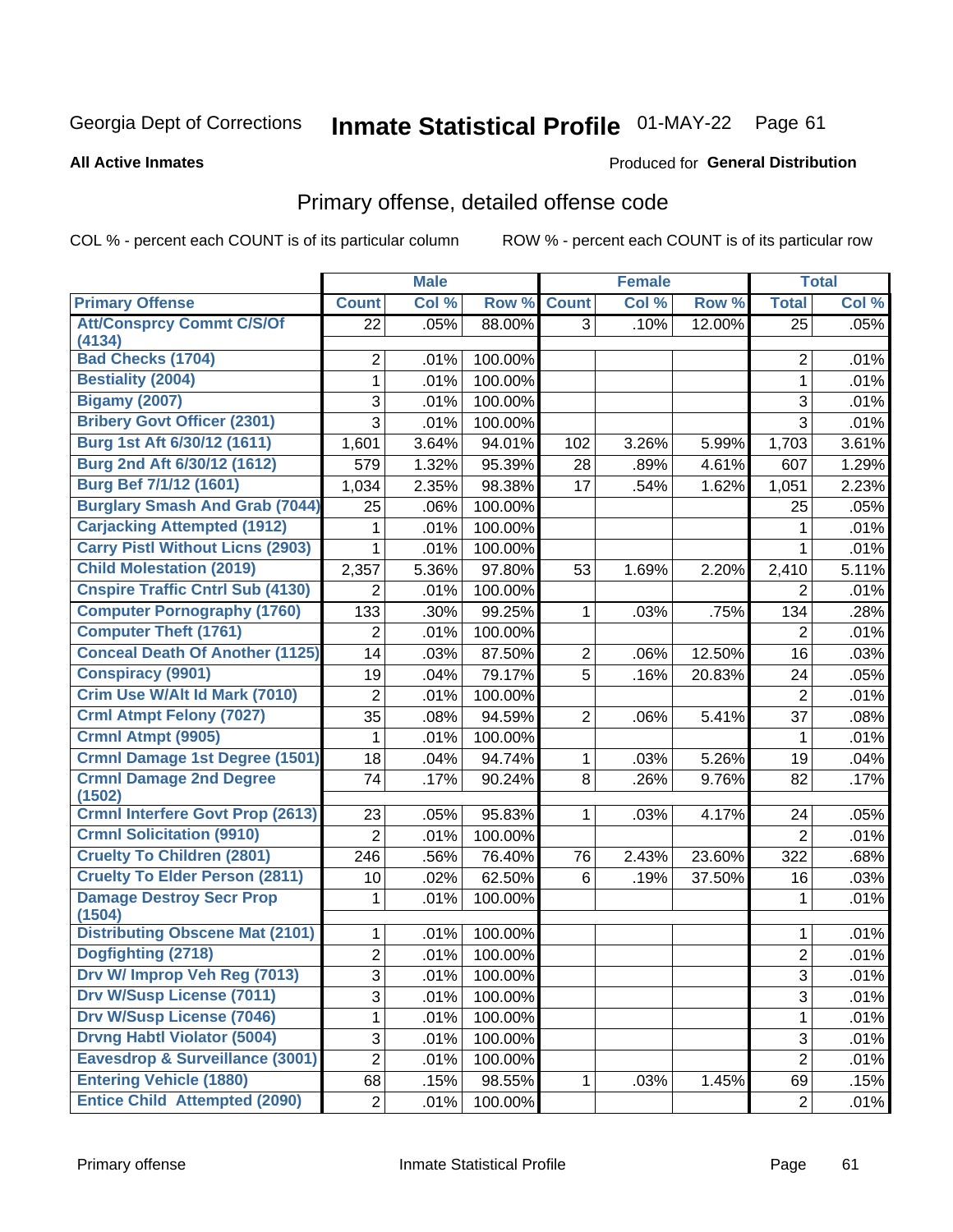# Inmate Statistical Profile 01-MAY-22 Page 62

**All Active Inmates** 

#### Produced for General Distribution

## Primary offense, detailed offense code

COL % - percent each COUNT is of its particular column

|                                                                                   |                         | <b>Male</b> |         |                | <b>Female</b> |        |                | <b>Total</b> |
|-----------------------------------------------------------------------------------|-------------------------|-------------|---------|----------------|---------------|--------|----------------|--------------|
| <b>Primary Offense</b>                                                            | <b>Count</b>            | Col %       | Row %   | <b>Count</b>   | Col %         | Row %  | <b>Total</b>   | Col %        |
| <b>Enticing Child-Indec Purp (2020)</b>                                           | 65                      | .15%        | 92.86%  | $\overline{5}$ | .16%          | 7.14%  | 70             | .15%         |
| <b>Escape (2501)</b>                                                              | 18                      | .04%        | 94.74%  | 1              | .03%          | 5.26%  | 19             | .04%         |
| <b>Exhib Sex Shows To Minors</b>                                                  | 1                       | .01%        | 100.00% |                |               |        | 1              | .01%         |
| (2112)                                                                            |                         |             |         |                |               |        |                |              |
| <b>Exploit Disabled/Elder (7022)</b>                                              | 17                      | .04%        | 53.13%  | 15             | .48%          | 46.88% | 32             | .07%         |
| <b>False Imprisonment (1308)</b>                                                  | 173                     | .39%        | 97.74%  | 4              | .13%          | 2.26%  | 177            | .38%         |
| <b>False Statements Govt (2408)</b>                                               | 10                      | .02%        | 76.92%  | 3              | .10%          | 23.08% | 13             | .03%         |
| <b>False Swearing (2402)</b>                                                      | 1                       | .01%        | 100.00% |                |               |        | 1              | .01%         |
| <b>Family Violence Battery (1301)</b>                                             | 151                     | .34%        | 98.69%  | $\overline{2}$ | .06%          | 1.31%  | 153            | .32%         |
| Feticide (1121)                                                                   | 2                       | .01%        | 100.00% |                |               |        | 2              | .01%         |
| <b>Feticide By Vehicle (1118)</b>                                                 | 8                       | .02%        | 100.00% |                |               |        | 8              | .02%         |
| <b>Financial Identity Fraud (1756)</b>                                            | 43                      | .10%        | 74.14%  | 15             | .48%          | 25.86% | 58             | .12%         |
| <b>Fleeing/Eluding Police (2316)</b>                                              | 453                     | 1.03%       | 93.98%  | 29             | .93%          | 6.02%  | 482            | 1.02%        |
| Forg 1st Aft 6/30/12 (1711)                                                       | 81                      | .18%        | 76.42%  | 25             | .80%          | 23.58% | 106            | .22%         |
| Forg 1st Bef 7/1/12 (1701)                                                        | 54                      | .12%        | 75.00%  | 18             | .57%          | 25.00% | 72             | .15%         |
| Forg 2nd Aft 6/30/12 (1712)                                                       | 33                      | .08%        | 84.62%  | 6              | .19%          | 15.38% | 39             | .08%         |
| Forg 3rd Aft 6/30/12 (1713)                                                       | 39                      | .09%        | 73.58%  | 14             | .45%          | 26.42% | 53             | .11%         |
| Forg 4th Aft 6/30/12 (1714)                                                       | 12                      | .03%        | 85.71%  | $\overline{2}$ | .06%          | 14.29% | 14             | .03%         |
| <b>Forgery Credit Card (1752)</b>                                                 | 1                       | .01%        | 100.00% |                |               |        | 1              | .01%         |
| <b>Fraudulent Checks (1750)</b>                                                   | 1                       | .01%        | 50.00%  | 1              | .03%          | 50.00% | $\overline{2}$ | .01%         |
| <b>Fraudulent Credit Card (1753)</b>                                              | 39                      | .09%        | 70.91%  | 16             | .51%          | 29.09% | 55             | .12%         |
| <b>Gang Participation (9914)</b>                                                  | 47                      | .11%        | 100.00% |                |               |        | 47             | .10%         |
| <b>Guard Line W/Weapon/Drugs</b>                                                  | 19                      | .04%        | 67.86%  | 9              | .29%          | 32.14% | 28             | .06%         |
| (2963)                                                                            |                         |             |         |                |               |        |                |              |
| <b>Habit Traf Viol/Impaired (5005)</b>                                            | 3                       | .01%        | 60.00%  | $\overline{2}$ | .06%          | 40.00% | 5              | .01%         |
| <b>Habit Traf Viol/Other (5006)</b>                                               | $\overline{\mathbf{4}}$ | .01%        | 66.67%  | $\overline{2}$ | .06%          | 33.33% | 6              | .01%         |
| <b>Hijacking Motor Vehicle (1911)</b>                                             | 42                      | .10%        | 95.45%  | $\overline{2}$ | .06%          | 4.55%  | 44             | .09%         |
| <b>Hindering Appreh Or Pun (2503)</b>                                             | 4                       | .01%        | 66.67%  | $\overline{2}$ | .06%          | 33.33% | 6              | .01%         |
| Hit-Run W/Injury/Fatality (5007)                                                  | 45                      | .10%        | 90.00%  | 5              | .16%          | 10.00% | 50             | .11%         |
| Hom Vehicle 2nd Degree (7041)                                                     | $\overline{2}$          | .01%        | 100.00% |                |               |        | $\overline{2}$ | .01%         |
| Home Invasion 1st Degree (7007)                                                   | 19                      | .04%        | 90.48%  | $\overline{2}$ | .06%          | 9.52%  | 21             | .04%         |
| <b>Home Invasion 2nd Degree</b>                                                   | $\overline{2}$          | .01%        | 100.00% |                |               |        | $\overline{c}$ | .01%         |
| (7008)<br><b>Homicide By Vessel (1124)</b>                                        |                         |             |         |                |               |        |                |              |
|                                                                                   | 45                      | .10%        | 83.33%  | 9 <sup>1</sup> | .29%          | 16.67% | 54             | .11%         |
| <b>Illegal Attm To Obt Drugs (4011)</b><br><b>Illegal Poss/Manf Liquor (4010)</b> | $\sqrt{3}$              | .01%        | 75.00%  | 1.             | .03%          | 25.00% | 4              | .01%         |
|                                                                                   | 1                       | .01%        | 100.00% |                |               |        | 1              | .01%         |
| <b>Impersonating Officer (2405)</b><br><b>Impersonation (2404)</b>                | 3                       | .01%        | 100.00% |                |               |        | 3              | .01%         |
|                                                                                   | 1                       | .01%        | 50.00%  | 1              | .03%          | 50.00% | $\overline{2}$ | .01%         |
| <b>Incest (2006)</b>                                                              | 234                     | .53%        | 96.69%  | 8 <sup>1</sup> | .26%          | 3.31%  | 242            | .51%         |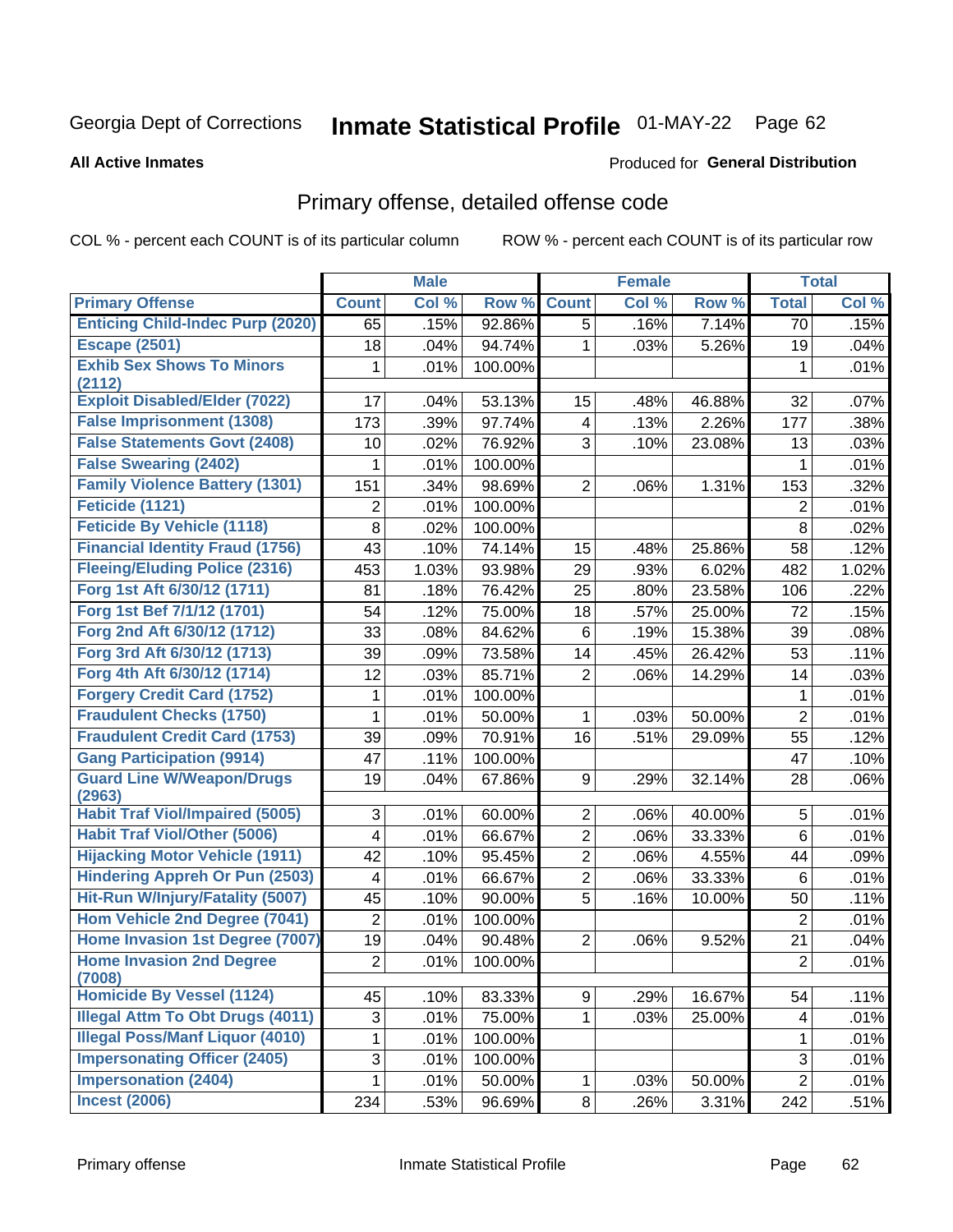# Inmate Statistical Profile 01-MAY-22 Page 63

#### **All Active Inmates**

#### Produced for General Distribution

## Primary offense, detailed offense code

COL % - percent each COUNT is of its particular column

|                                            |                | <b>Male</b> |         |                | <b>Female</b> |        |                | <b>Total</b> |
|--------------------------------------------|----------------|-------------|---------|----------------|---------------|--------|----------------|--------------|
| <b>Primary Offense</b>                     | <b>Count</b>   | Col %       | Row %   | <b>Count</b>   | Col %         | Row %  | <b>Total</b>   | Col %        |
| <b>Incest Atmpt (2098)</b>                 | $\mathbf 1$    | .01%        | 100.00% |                |               |        | 1              | .01%         |
| <b>Inciting To Insurrection (2203)</b>     | 1              | .01%        | 50.00%  | 1              | .03%          | 50.00% | $\overline{2}$ | .01%         |
| <b>Influencing Witness (2313)</b>          | 4              | .01%        | 100.00% |                |               |        | 4              | .01%         |
| <b>Injury By Vehicle (1318)</b>            | 84             | .19%        | 83.17%  | 17             | .54%          | 16.83% | 101            | .21%         |
| <b>Insurance Fraud (7023)</b>              | $\overline{2}$ | .01%        | 100.00% |                |               |        | $\overline{2}$ | .01%         |
| <b>Insurrection (2202)</b>                 | $\overline{7}$ | .02%        | 77.78%  | $\overline{2}$ | .06%          | 22.22% | 9              | .02%         |
| <b>Interfere Electronic Dvce (2614)</b>    | 1              | .01%        | 100.00% |                |               |        | 1              | .01%         |
| <b>Interference With Custody (1312)</b>    | 14             | .03%        | 93.33%  | 1              | .03%          | 6.67%  | 15             | .03%         |
| <b>Involuntary Manslaughter (1103)</b>     | 147            | .33%        | 88.55%  | 19             | .61%          | 11.45% | 166            | .35%         |
| Kidnapping (1311)                          | 1,351          | 3.07%       | 96.85%  | 44             | 1.41%         | 3.15%  | 1,395          | 2.96%        |
| <b>Livestock Theft (1817)</b>              | 6              | .01%        | 100.00% |                |               |        | 6              | .01%         |
| <b>Lottery Violation (2730)</b>            | 2              | .01%        | 100.00% |                |               |        | $\overline{2}$ | .01%         |
| <b>Machine Gun Activities (2906)</b>       | 1              | .01%        | 100.00% |                |               |        | $\mathbf{1}$   | .01%         |
| Manf Methamph 200-399 Gm<br>(4144)         | 4              | .01%        | 100.00% |                |               |        | 4              | .01%         |
| Manf Methamph 28-199 Gm                    | $\overline{7}$ | .02%        | 77.78%  | $\overline{2}$ | .06%          | 22.22% | 9              | .02%         |
| (4143)<br><b>Manf Methamph Unspec Amt</b>  | 52             | .12%        | 92.86%  | $\overline{4}$ | .13%          | 7.14%  | 56             | .12%         |
| (4147)                                     |                |             |         |                |               |        |                |              |
| <b>Manufac Marijuana (7012)</b>            | 11             | .03%        | 100.00% |                |               |        | 11             | .02%         |
| <b>Manufact Meth Near Child (2803)</b>     | 7              | .02%        | 77.78%  | $\overline{2}$ | .06%          | 22.22% | 9              | .02%         |
| <b>Misc Assault/Battery (1300)</b>         | 8              | .02%        | 100.00% |                |               |        | 8              | .02%         |
| <b>Misc Correctionl Inst Off (6200)</b>    | $\,6$          | .01%        | 100.00% |                |               |        | 6              | .01%         |
| <b>Misc Drugs Trafficking (4100)</b>       | 3              | .01%        | 100.00% |                |               |        | 3              | .01%         |
| <b>Misc Forgery (1700)</b>                 | 3              | .01%        | 100.00% |                |               |        | 3              | .01%         |
| <b>Misc Fraud (1799)</b>                   | 5              | .01%        | 62.50%  | 3              | .10%          | 37.50% | 8              | .02%         |
| <b>Misc Homicide Offense (1100)</b>        | 5              | .01%        | 100.00% |                |               |        | 5              | .01%         |
| <b>Misc Invasion Of Privacy (3000)</b>     | 1              | .01%        | 100.00% |                |               |        | 1              | .01%         |
| <b>Misc Mrals/Pblic H/Safty (6000)</b>     | $\overline{2}$ | .01%        | 100.00% |                |               |        | $\overline{2}$ | .01%         |
| <b>Misc Obscenity (2100)</b>               | 17             | .04%        | 100.00% |                |               |        | 17             | .04%         |
| <b>Misc Sexual Offense (2000)</b>          | 24             | .05%        | 96.00%  | 1              | .03%          | 4.00%  | 25             | .05%         |
| <b>Murder (1101)</b>                       | 6,246          | 14.20%      | 93.48%  | 436            | 13.93%        | 6.52%  | 6,682          | 14.18%       |
| <b>Murder Conspire To Commit</b><br>(1191) | 14             | .03%        | 87.50%  | 2              | .06%          | 12.50% | 16             | .03%         |
| <b>Mutiny In Penal Inst (2507)</b>         | 13             | .03%        | 100.00% |                |               |        | 13             | .03%         |
| Necrophilia (2022)                         | 1              | .01%        | 100.00% |                |               |        | $\mathbf{1}$   | .01%         |
| <b>Obstr Of Law Enf Officer (2314)</b>     | 287            | .65%        | 86.71%  | 44             | 1.41%         | 13.29% | 331            | .70%         |
| <b>Pandering By Compulsion (2017)</b>      | $\overline{c}$ | .01%        | 100.00% |                |               |        | $\overline{c}$ | .01%         |
| Party To A Crime (9911)                    | $\mathbf{1}$   | .01%        | 100.00% |                |               |        | $\mathbf{1}$   | .01%         |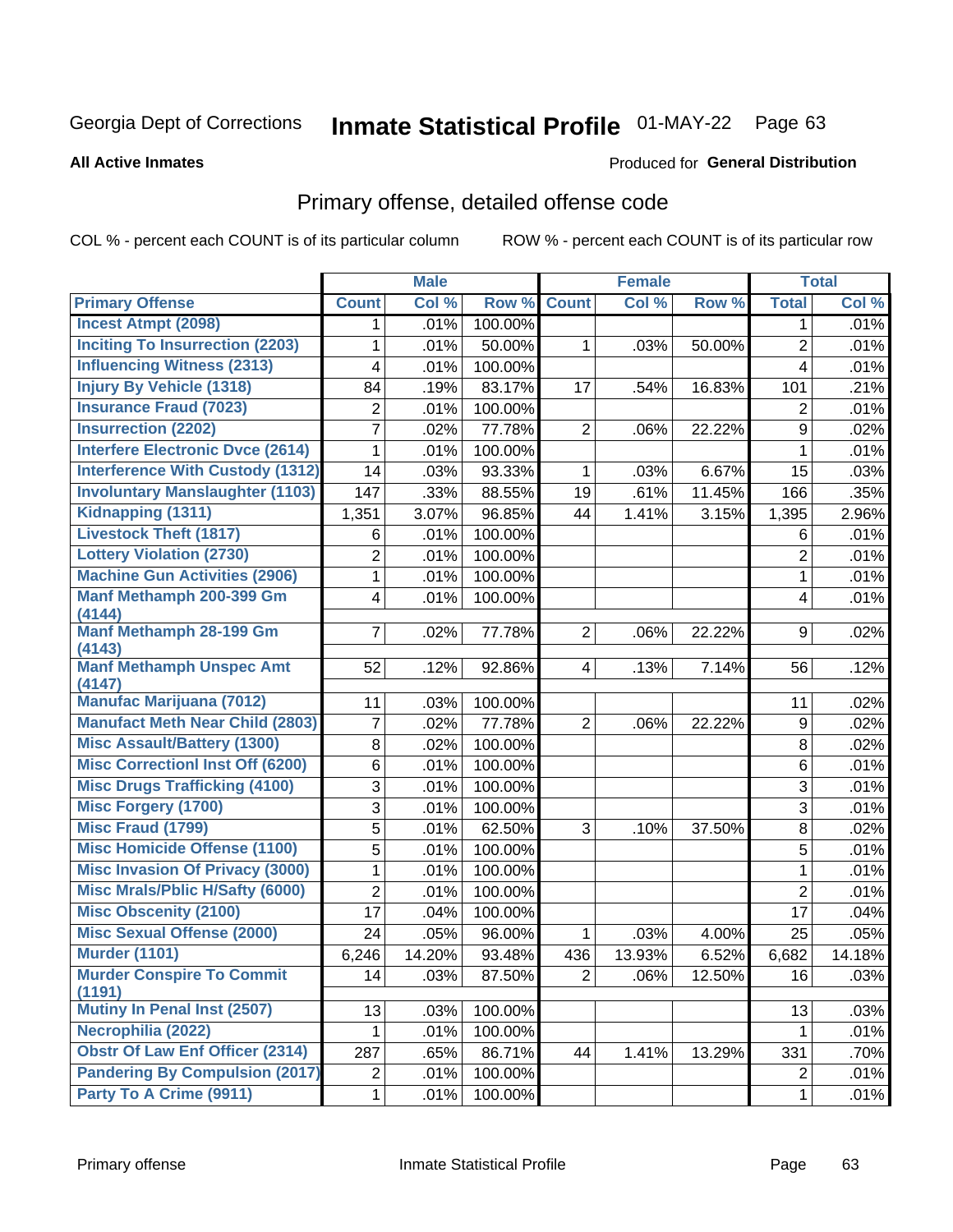# Inmate Statistical Profile 01-MAY-22 Page 64

#### **All Active Inmates**

### **Produced for General Distribution**

### Primary offense, detailed offense code

COL % - percent each COUNT is of its particular column

|                                            |                | <b>Male</b> |         |                 | <b>Female</b> |         |                  | <b>Total</b> |
|--------------------------------------------|----------------|-------------|---------|-----------------|---------------|---------|------------------|--------------|
| <b>Primary Offense</b>                     | <b>Count</b>   | Col %       | Row %   | <b>Count</b>    | Col %         | Row %   | <b>Total</b>     | Col %        |
| <b>Peeping Tom (3002)</b>                  | 6              | .01%        | 100.00% |                 |               |         | 6                | .01%         |
| Pimping A Minor Under 18 (2016)            | 6              | .01%        | 66.67%  | 3               | .10%          | 33.33%  | $\boldsymbol{9}$ | .02%         |
| Poss Alprazolam (7003)                     | 4              | .01%        | 66.67%  | $\overline{2}$  | .06%          | 33.33%  | 6                | .01%         |
| Poss By Inm Proh Items (7015)              | 14             | .03%        | 82.35%  | 3               | .10%          | 17.65%  | 17               | .04%         |
| <b>Poss Contraband Articles (5171)</b>     | $\overline{2}$ | .01%        | 100.00% |                 |               |         | $\overline{2}$   | .01%         |
| <b>Poss Dep Stim Cntrf Drugs</b><br>(4007) | 38             | .09%        | 73.08%  | 14              | .45%          | 26.92%  | 52               | .11%         |
| Poss Drug Related Matrl (4016)             | 9              | .02%        | 64.29%  | 5               | .16%          | 35.71%  | 14               | .03%         |
| Poss Firearm 1st Offender (2913)           | 119            | .27%        | 94.44%  | $\overline{7}$  | .22%          | 5.56%   | 126              | .27%         |
| <b>Poss Firearm Convct Felon</b><br>(2914) | 970            | 2.20%       | 95.66%  | 44              | 1.41%         | 4.34%   | 1,014            | 2.15%        |
| Poss Hydrocodone (7004)                    | 16             | .04%        | 84.21%  | 3               | .10%          | 15.79%  | 19               | .04%         |
| <b>Poss Knife During Crime (2911)</b>      | 4              | .01%        | 100.00% |                 |               |         | 4                | .01%         |
| Poss Mda/Extsy (4033)                      | 2              | .01%        | 100.00% |                 |               |         | $\overline{2}$   | .01%         |
| Poss Methamphetamine (4031)                | 395            | .90%        | 77.60%  | 114             | 3.64%         | 22.40%  | 509              | 1.08%        |
| <b>Poss Narcotics Opiates (4006)</b>       | 33             | .08%        | 78.57%  | 9               | .29%          | 21.43%  | 42               | .09%         |
| <b>Poss Of Certain Weapons (2912)</b>      | 15             | .03%        | 93.75%  | 1               | .03%          | 6.25%   | 16               | .03%         |
| <b>Poss Of Cocaine (4022)</b>              | 160            | .36%        | 88.40%  | 21              | .67%          | 11.60%  | 181              | .38%         |
| <b>Poss Of Firearm Dur Crime</b>           | 956            | 2.17%       | 94.37%  | 57              | 1.82%         | 5.63%   | 1,013            | 2.15%        |
| (2910)                                     |                |             |         |                 |               |         |                  |              |
| <b>Poss Of Lsd (4008)</b>                  | 1              | .01%        | 100.00% |                 |               |         | 1                | .01%         |
| Poss Of Marijuana (4009)                   | 32             | .07%        | 82.05%  | $\overline{7}$  | .22%          | 17.95%  | 39               | .08%         |
| Poss Schedule I Drug (7034)                | 21             | .05%        | 72.41%  | 8               | .26%          | 27.59%  | 29               | .06%         |
| <b>Poss Tools Commit Crime (1602)</b>      | 9              | .02%        | 100.00% |                 |               |         | 9                | .02%         |
| Poss W Int Dis Other Drug (4053)           | 92             | .21%        | 85.98%  | 15              | .48%          | 14.02%  | 107              | .23%         |
| <b>Poss W Int Dist Cocaine (4050)</b>      | 171            | .39%        | 97.16%  | 5               | .16%          | 2.84%   | 176              | .37%         |
| Poss W Int Dist Marijuana (4051)           | 372            | .85%        | 91.40%  | 35              | 1.12%         | 8.60%   | 407              | .86%         |
| Poss W Int Dist Meth (4052)                | 498            | 1.13%       | 80.06%  | 124             | 3.96%         | 19.94%  | 622              | 1.32%        |
| Poss Within 1000 Hous Pjt (7009)           | 6              | .01%        | 100.00% |                 |               |         | 6                | .01%         |
| <b>Poss Wpn Drugs By Prisnr</b>            | 29             | .07%        | 85.29%  | 5               | .16%          | 14.71%  | 34               | .07%         |
| (2965)<br><b>Public Asst Fraud (7029)</b>  |                |             |         |                 |               | 100.00% |                  |              |
|                                            |                |             |         | 1               | .03%          |         | 1                | .01%         |
| Racketeering (3404)                        | 122            | .28%        | 76.25%  | $\overline{38}$ | 1.21%         | 23.75%  | 160              | .34%         |
| <b>Rape (2001)</b>                         | 1,859          | 4.23%       | 99.57%  | 8               | .26%          | .43%    | 1,867            | 3.96%        |
| <b>Reck Cond Infected Person</b><br>(1317) | $\overline{2}$ | .01%        | 66.67%  | $\mathbf 1$     | .03%          | 33.33%  | 3                | .01%         |
| <b>Recv Gds Srvs Fraud Obtnd</b><br>(1755) | 1              | .01%        | 100.00% |                 |               |         | 1                | .01%         |
| <b>Remov/Atmpt Wpn Pub Offl</b><br>(7021)  | 1              | .01%        | 100.00% |                 |               |         | 1                | .01%         |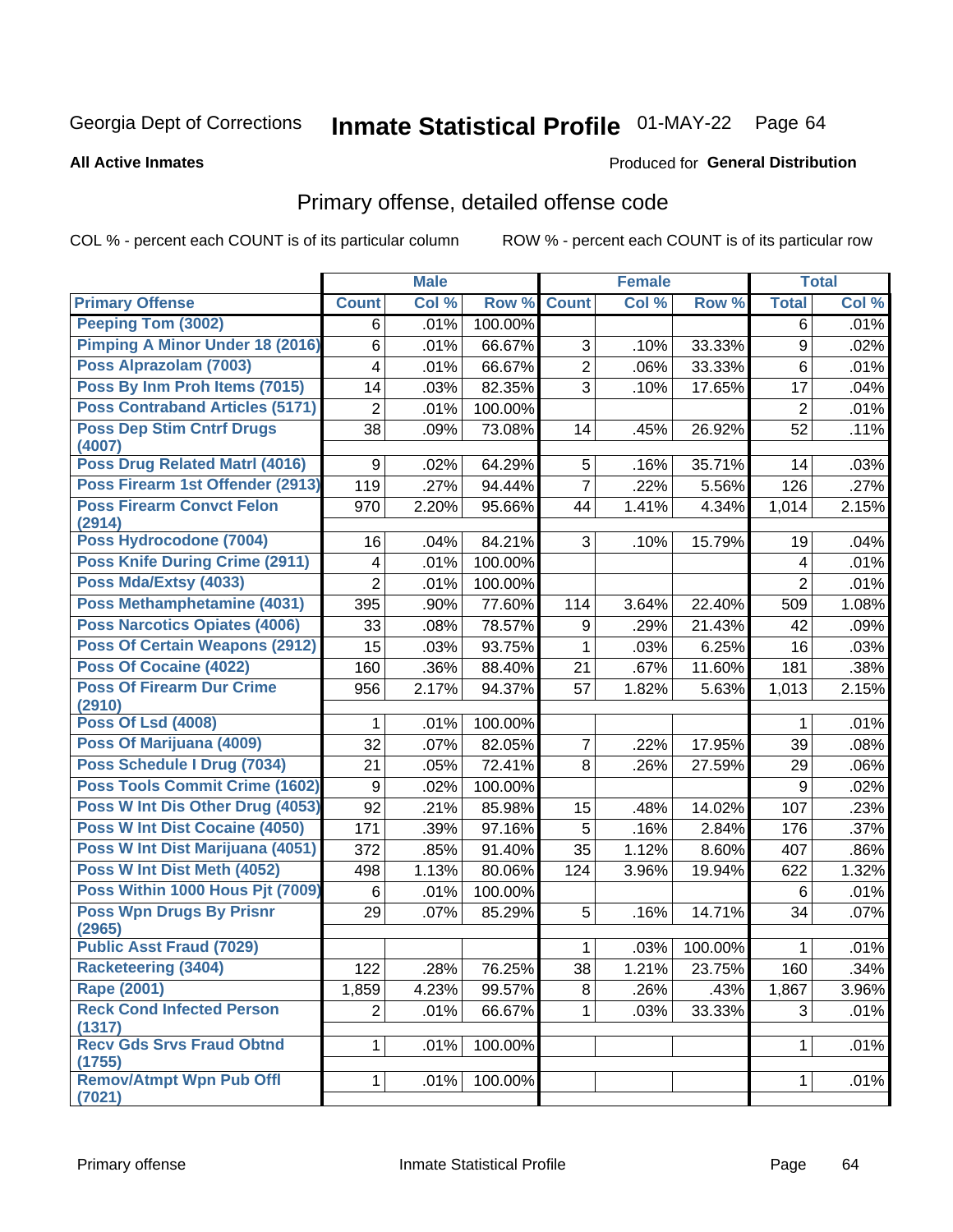# Inmate Statistical Profile 01-MAY-22 Page 65

**Produced for General Distribution** 

#### **All Active Inmates**

### Primary offense, detailed offense code

COL % - percent each COUNT is of its particular column

|                                            |              | <b>Male</b> |         |                | <b>Female</b> |         |                | <b>Total</b> |
|--------------------------------------------|--------------|-------------|---------|----------------|---------------|---------|----------------|--------------|
| <b>Primary Offense</b>                     | <b>Count</b> | Col %       | Row %   | <b>Count</b>   | Col %         | Row %   | <b>Total</b>   | Col %        |
| <b>Robbery (1901)</b>                      | 672          | 1.53%       | 94.12%  | 42             | 1.34%         | 5.88%   | 714            | 1.52%        |
| <b>Robbery By Force (1903)</b>             | 156          | .35%        | 96.30%  | 6              | .19%          | 3.70%   | 162            | .34%         |
| <b>Robbery By Intimidation (1904)</b>      | 229          | .52%        | 91.97%  | 20             | .64%          | 8.03%   | 249            | .53%         |
| <b>Robbery By Sudden Snatch</b>            | 106          | .24%        | 92.98%  | 8              | .26%          | 7.02%   | 114            | .24%         |
| (1905)                                     |              |             |         |                |               |         |                |              |
| <b>S/D Cocaine (4021)</b>                  | 200          | .45%        | 96.15%  | 8              | .26%          | 3.85%   | 208            | .44%         |
| S/D Cont Sub Public (4017)                 | 14           | .03%        | 100.00% |                |               |         | 14             | .03%         |
| S/D Cont Sub School (4018)                 | 13           | .03%        | 92.86%  | 1              | .03%          | 7.14%   | 14             | .03%         |
| S/D Dep Stim Cntrf Drugs (4002)            | 29           | .07%        | 90.63%  | 3              | .10%          | 9.38%   | 32             | .07%         |
| <b>S/D Narcotics Opiates (4001)</b>        | 8            | .02%        | 100.00% |                |               |         | 8              | .02%         |
| S/D Of Marijuana (4004)                    | 95           | .22%        | 92.23%  | 8              | .26%          | 7.77%   | 103            | .22%         |
| Sale Mda/Extsy (4034)                      | 3            | .01%        | 100.00% |                |               |         | 3              | .01%         |
| Sale Methamphetamine (4032)                | 199          | .45%        | 82.92%  | 41             | 1.31%         | 17.08%  | 240            | .51%         |
| <b>Sex Exploitation Child (2843)</b>       | 272          | .62%        | 99.27%  | $\overline{2}$ | .06%          | .73%    | 274            | .58%         |
| <b>Sex Offender Fail Registr (2026)</b>    | 437          | .99%        | 97.76%  | 10             | .32%          | 2.24%   | 447            | .95%         |
| <b>Sex Offender Fail To Move (2028)</b>    | 4            | .01%        | 100.00% |                |               |         | 4              | .01%         |
| Sexl/Asslt/Agn/Pers/Cstdy (2023)           | 16           | .04%        | 94.12%  | 1              | .03%          | 5.88%   | 17             | .04%         |
| <b>Sexual Battery (2011)</b>               | 114          | .26%        | 98.28%  | $\overline{2}$ | .06%          | 1.72%   | 116            | .25%         |
| <b>Simple Battery (1316)</b>               | 13           | .03%        | 86.67%  | $\overline{2}$ | .06%          | 13.33%  | 15             | .03%         |
| <b>Sodomy (2002)</b>                       | 15           | .03%        | 100.00% |                |               |         | 15             | .03%         |
| <b>Solicit Sodomy From Minor</b><br>(2025) | 3            | .01%        | 100.00% |                |               |         | 3              | .01%         |
| <b>Solicit/Accepting Bribe (2712)</b>      |              |             |         | 1              | .03%          | 100.00% | 1              | .01%         |
| <b>Stalking (1320)</b>                     | 4            | .01%        | 100.00% |                |               |         | 4              | .01%         |
| <b>Statutory Rape (2018)</b>               | 648          | 1.47%       | 98.78%  | 8              | .26%          | 1.22%   | 656            | 1.39%        |
| <b>Tampering With Evidence (2315)</b>      | 13           | .03%        | 92.86%  | 1              | .03%          | 7.14%   | 14             | .03%         |
| <b>Telecommunications Fraud</b><br>(1759)  | 2            | .01%        | 100.00% |                |               |         | $\overline{2}$ | .01%         |
| <b>Terrorist Threats &amp; Acts (1307)</b> | 295          | .67%        | 93.95%  | 19             | .61%          | 6.05%   | 314            | .67%         |
| <b>Theft Bring Prop In State (1815)</b>    | 10           | .02%        | 76.92%  | 3              | .10%          | 23.08%  | 13             | .03%         |
| <b>Theft By Conversion (1808)</b>          | 7            | .02%        | 70.00%  | 3              | .10%          | 30.00%  | 10             | .02%         |
| <b>Theft By Deception (1803)</b>           | 19           | .04%        | 79.17%  | $\overline{5}$ | .16%          | 20.83%  | 24             | .05%         |
| Theft By Rec Stolen Prop (1806)            | 334          | .76%        | 91.01%  | 33             | 1.05%         | 8.99%   | 367            | .78%         |
| <b>Theft By Shoplifting (1821)</b>         | 242          | .55%        | 74.46%  | 83             | 2.65%         | 25.54%  | 325            | .69%         |
| <b>Theft By Taking (1802)</b>              | 462          | 1.05%       | 84.31%  | 86             | 2.75%         | 15.69%  | 548            | 1.16%        |
| <b>Theft Credit Card (1751)</b>            | 12           | .03%        | 70.59%  | 5              | .16%          | 29.41%  | 17             | .04%         |
| <b>Theft Motorveh Or Part (1813)</b>       | 16           | .04%        | 94.12%  |                | .03%          | 5.88%   | 17             | .04%         |
| <b>Theft Of Lost Property (1805)</b>       | 3            | .01%        | 100.00% |                |               |         | 3              | .01%         |
| <b>Theft Of Services (1807)</b>            | 1            | .01%        | 100.00% |                |               |         | $\mathbf{1}$   | .01%         |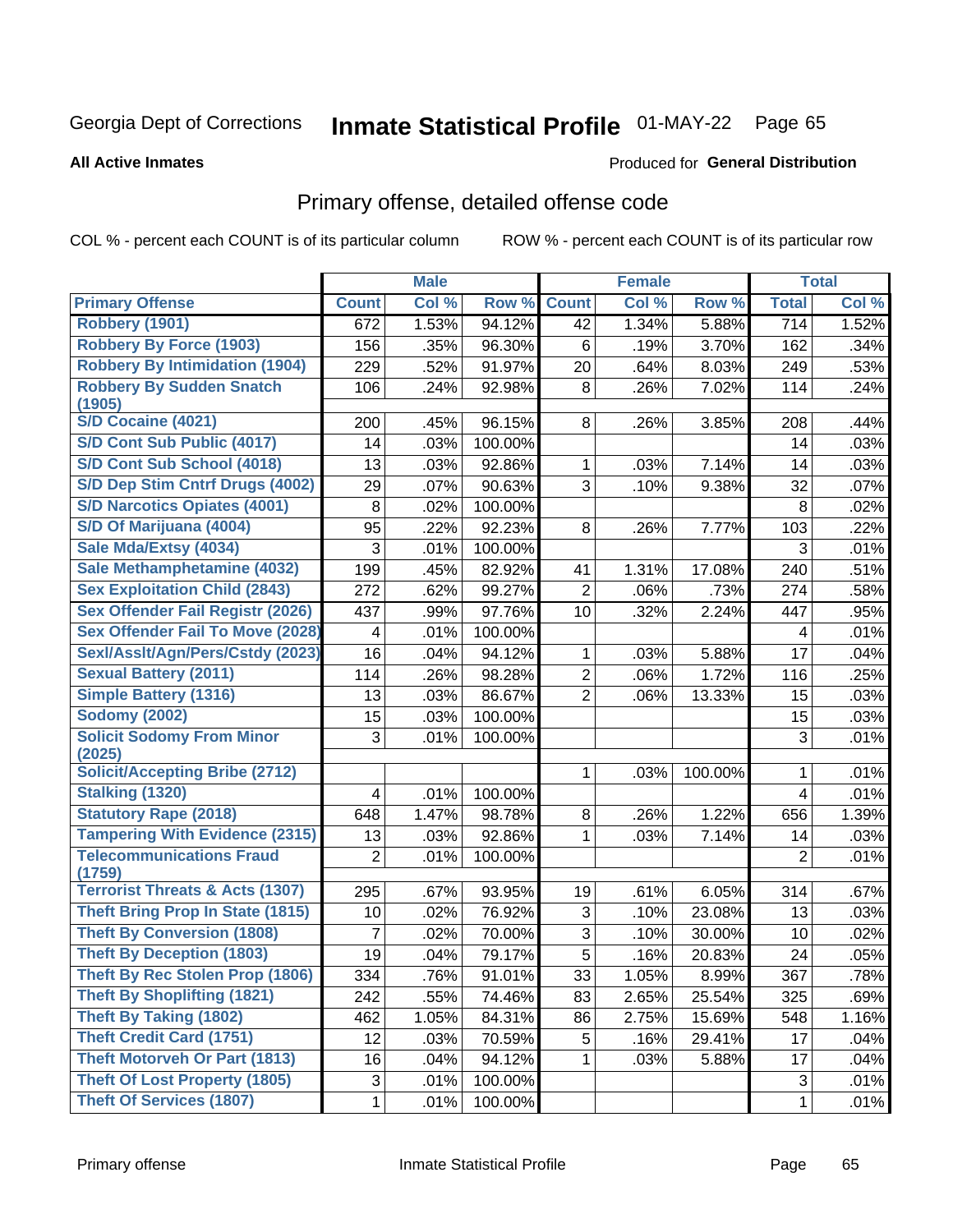# Inmate Statistical Profile 01-MAY-22 Page 66

#### **All Active Inmates**

#### Produced for General Distribution

## Primary offense, detailed offense code

COL % - percent each COUNT is of its particular column

|                                               |                | <b>Male</b> |         |                | <b>Female</b> |         |                | <b>Total</b> |
|-----------------------------------------------|----------------|-------------|---------|----------------|---------------|---------|----------------|--------------|
| <b>Primary Offense</b>                        | <b>Count</b>   | Col %       | Row %   | <b>Count</b>   | Col %         | Row %   | <b>Total</b>   | Col %        |
| <b>Theft Recv Prop Out State (1816)</b>       | 3              | .01%        | 100.00% |                |               |         | 3              | .01%         |
| <b>Traf Amphtmine 200-399 Gm</b><br>(4127)    | $\overline{7}$ | .02%        | 77.78%  | $\overline{2}$ | .06%          | 22.22%  | 9              | .02%         |
| <b>Traf Amphtmine 28-199 Gm</b><br>(4126)     | 7              | .02%        | 77.78%  | $\overline{2}$ | .06%          | 22.22%  | 9              | .02%         |
| Traf Amphtmine 400+ Gm (4128)                 | 4              | .01%        | 80.00%  | $\mathbf{1}$   | .03%          | 20.00%  | 5              | .01%         |
| <b>Traf Cocaine 201-400 Gm (4102)</b>         | 78             | .18%        | 91.76%  | $\overline{7}$ | .22%          | 8.24%   | 85             | .18%         |
| <b>Traf Cocaine 401+ Gm (4103)</b>            | 83             | .19%        | 96.51%  | 3              | .10%          | 3.49%   | 86             | .18%         |
| Traf Cocaine Less 200 Gm (4101)               | 117            | .27%        | 95.90%  | $\overline{5}$ | .16%          | 4.10%   | 122            | .26%         |
| <b>Traf Marijna 10-2000 Lb (4121)</b>         | 26             | .06%        | 96.30%  | 1              | .03%          | 3.70%   | 27             | $.06\%$      |
| Traf Mda/Extsy 200-399gm<br>(4151)            | 3              | .01%        | 100.00% |                |               |         | 3              | .01%         |
| <b>Traf Mda/Extsy 28-199gm (4150)</b>         | 15             | .03%        | 100.00% |                |               |         | 15             | .03%         |
| Traf Mda/Extsy 400+Gm (4152)                  | $\overline{2}$ | .01%        | 100.00% |                |               |         | $\overline{2}$ | .01%         |
| Traf Methamph 200-399 Gm<br>(4141)            | 164            | .37%        | 86.32%  | 26             | .83%          | 13.68%  | 190            | .40%         |
| <b>Traf Methamph 28-199 Gm</b><br>(4140)      | 481            | 1.09%       | 81.94%  | 106            | 3.39%         | 18.06%  | 587            | 1.25%        |
| Traf Methamph 400+ Gm (4142)                  | 116            | .26%        | 84.67%  | 21             | .67%          | 15.33%  | 137            | .29%         |
| <b>Traf Methamph Unspec Amt</b>               | 73             | .17%        | 80.22%  | 18             | .57%          | 19.78%  | 91             | .19%         |
| (4146)                                        |                |             |         |                |               |         |                |              |
| <b>Traf Methaqualone&lt; 400 Gm</b><br>(4124) | 3              | .01%        | 100.00% |                |               |         | 3              | .01%         |
| <b>Traf Narcotic 15-28 Gm (4112)</b>          | 48             | .11%        | 96.00%  | $\overline{2}$ | .06%          | 4.00%   | 50             | .11%         |
| Traf Narcotic 29+ Gm (4113)                   | 35             | .08%        | 94.59%  | $\overline{2}$ | .06%          | 5.41%   | 37             | .08%         |
| <b>Traf Narcotic Less 14 Gm (4111)</b>        | 57             | .13%        | 87.69%  | 8              | .26%          | 12.31%  | 65             | .14%         |
| <b>Traffick Labor Servitude (1330)</b>        | 1              | .01%        | 100.00% |                |               |         | $\mathbf 1$    | .01%         |
| <b>Traffick Sexual Servitude (1331)</b>       | 24             | .05%        | 92.31%  | $\overline{2}$ | .06%          | 7.69%   | 26             | .06%         |
| <b>Unauth Dist Contrild Sub (4135)</b>        | 1              | .01%        | 100.00% |                |               |         | $\mathbf{1}$   | .01%         |
| <b>Unknown Offense (9999)</b>                 | 6              | .01%        | 75.00%  | $\overline{2}$ | .06%          | 25.00%  | 8              | .02%         |
| Uniwfl Mfg/Del/Dist N-C S (4014)              | 5              | .01%        | 100.00% |                |               |         | 5              | .01%         |
| <b>Use Comm Facity Vio C Sub</b><br>(4133)    | 6              | .01%        | 60.00%  | $\overline{4}$ | .13%          | 40.00%  | 10             | .02%         |
| <b>Vehicular Homicide (1123)</b>              | 302            | .69%        | 80.11%  | 75             | 2.40%         | 19.89%  | 377            | .80%         |
| <b>Viol Dngrous Drgs Act (4013)</b>           | 112            | .25%        | 86.15%  | 18             | .57%          | 13.85%  | 130            | .28%         |
| <b>Viol Motor Vehicle Laws (5001)</b>         | 23             | .05%        | 85.19%  | 4              | .13%          | 14.81%  | 27             | .06%         |
| <b>Viol Oath Public Offcr (2302)</b>          |                |             |         | 3              | .10%          | 100.00% | 3              | .01%         |
| <b>Violatn Othr States Law (8001)</b>         | 27             | .06%        | 81.82%  | 6              | .19%          | 18.18%  | 33             | .07%         |
| <b>Vol Manslaughter Of Fetus</b><br>(1119)    | $\overline{c}$ | .01%        | 100.00% |                |               |         | $\overline{2}$ | .01%         |
| <b>Voluntary Manslaughter (1102)</b>          | 1,099          | 2.50%       | 89.20%  | 133            | 4.25%         | 10.80%  | 1,232          | 2.61%        |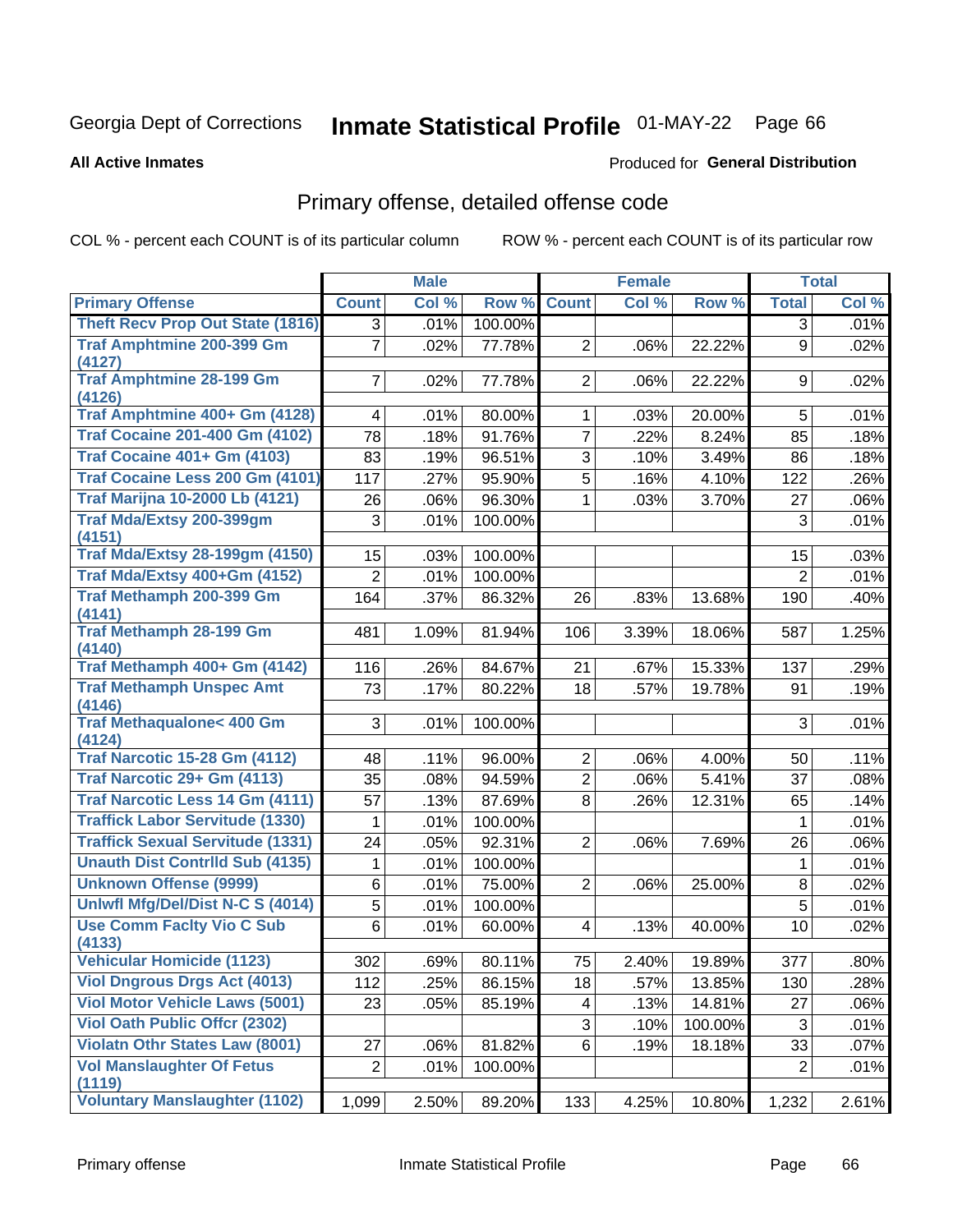# Inmate Statistical Profile 01-MAY-22 Page 67

#### **All Active Inmates**

#### Produced for General Distribution

## Primary offense, detailed offense code

COL % - percent each COUNT is of its particular column

|                                         |                | <b>Male</b> |         |              | <b>Female</b> |         |                | <b>Total</b> |
|-----------------------------------------|----------------|-------------|---------|--------------|---------------|---------|----------------|--------------|
| <b>Primary Offense</b>                  | <b>Count</b>   | Col %       | Row %   | <b>Count</b> | Col %         | Row %   | <b>Total</b>   | Col %        |
| <b>Abandonment Of Dep Child (11)</b>    | $\overline{3}$ | .01%        | 100.00% |              |               |         | $\overline{3}$ | .01%         |
| <b>Abusive Language (63)</b>            | 1              | .01%        | 100.00% |              |               |         | 1              | .01%         |
| <b>Assault &amp; Battery (21)</b>       | 4              | .01%        | 100.00% |              |               |         | 4              | .01%         |
| <b>Bad Checks (52)</b>                  | $\overline{2}$ | .01%        | 66.67%  | 1.           | .03%          | 33.33%  | 3              | .01%         |
| <b>Burglary (45)</b>                    | 9              | .02%        | 100.00% |              |               |         | 9              | .02%         |
| <b>Cheating &amp; Swindling (51)</b>    | 1              | .01%        | 100.00% |              |               |         | 1              | .01%         |
| <b>Cpwl &amp; Concealed Weapon (93)</b> | 6              | .01%        | 100.00% |              |               |         | 6              | .01%         |
| <b>Crmnl Attempt (98)</b>               | 1              | .01%        | 100.00% |              |               |         | 1              | .01%         |
| <b>Cruelty To Children (37)</b>         | $\overline{2}$ | .01%        | 100.00% |              |               |         | $\overline{2}$ | .01%         |
| <b>Dui</b> (72)                         | $\overline{5}$ | .01%        | 100.00% |              |               |         | 5              | .01%         |
| Escape (92)                             | 3              | .01%        | 100.00% |              |               |         | 3              | .01%         |
| Forgery (55)                            | 3              | .01%        | 100.00% |              |               |         | 3              | .01%         |
| Lottery (54)                            | 1              | .01%        | 100.00% |              |               |         | 1              | .01%         |
| <b>Other Misdemeanor (99)</b>           | 18             | .04%        | 94.74%  | 1            | .03%          | 5.26%   | 19             | .04%         |
| <b>Pointing Gun At Another (96)</b>     | 1              | .01%        | 100.00% |              |               |         | 1              | .01%         |
| <b>Poss Ntp Whiskey (64)</b>            | 3              | .01%        | 100.00% |              |               |         | 3              | .01%         |
| <b>Prostitution (81)</b>                |                |             |         | 1            | .03%          | 100.00% | 1              | .01%         |
| <b>Public Drunkenness (61)</b>          | 4              | .01%        | 100.00% |              |               |         | 4              | .01%         |
| <b>Shoplifting (94)</b>                 |                |             |         | 1            | .03%          | 100.00% | 1              | .01%         |
| <b>Simple Assault (24)</b>              | 1              | .01%        | 100.00% |              |               |         | 1              | .01%         |
| <b>Simple Battery (25)</b>              | $\overline{2}$ | .01%        | 100.00% |              |               |         | $\overline{2}$ | .01%         |
| <b>Terroristic Threats (78)</b>         | 1              | .01%        | 100.00% |              |               |         | 1              | .01%         |
| <b>Theft By Taking - Larceny (41)</b>   | 36             | .08%        | 100.00% |              |               |         | 36             | .08%         |
| Viol Motor Veh Law (71)                 | 2              | .01%        | 100.00% |              |               |         | $\overline{2}$ | .01%         |
| <b>Wife Beating (28)</b>                | $\overline{2}$ | .01%        | 100.00% |              |               |         | $\overline{2}$ | .01%         |
| <b>Total Rported</b>                    | 43,993         | 101%        | 93.36%  | 3,131        | 100%          | 6.64%   | 47,124         | 101%         |

| Reported | 102    |                 | ,                |
|----------|--------|-----------------|------------------|
| $\sim$   | 1 V 4  |                 | 1 U J            |
| 'ota.    | 44,095 | 200 פ<br>J, IJZ | , 227<br>، 24, 1 |

| Mode (most frequent) | 1101 Murder | 1101 Murder | 1101 Murder |
|----------------------|-------------|-------------|-------------|
|                      |             |             |             |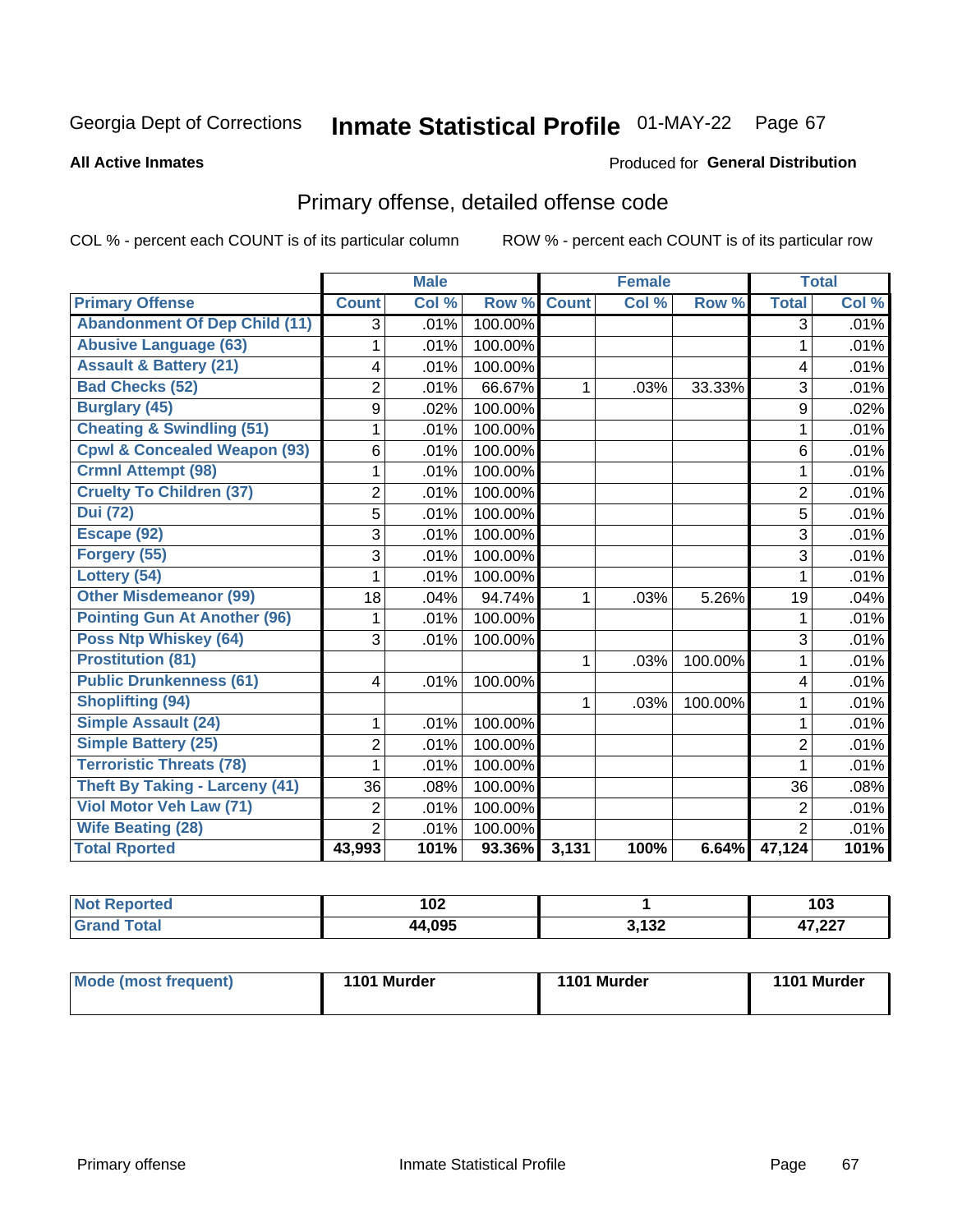# Inmate Statistical Profile 01-MAY-22 Page 68

**All Active Inmates** 

#### Produced for General Distribution

## County of conviction of primary offense

COL % - percent each COUNT is of its particular column

|     |                             |              | <b>Male</b> |         |                | <b>Female</b> |        |              | <b>Total</b> |
|-----|-----------------------------|--------------|-------------|---------|----------------|---------------|--------|--------------|--------------|
|     | <b>County of Conviction</b> | <b>Count</b> | Col %       | Row %   | <b>Count</b>   | Col %         | Row %  | <b>Total</b> | Col %        |
| 000 | <b>Unknown</b>              | 184          | .42%        | 92.93%  | 14             | .45%          | 7.07%  | 198          | .42%         |
| 001 | <b>Appling County</b>       | 111          | .25%        | 97.37%  | 3              | .10%          | 2.63%  | 114          | .24%         |
| 002 | <b>Atkinson County</b>      | 41           | .09%        | 95.35%  | $\overline{2}$ | .06%          | 4.65%  | 43           | .09%         |
| 003 | <b>Bacon County</b>         | 69           | .16%        | 93.24%  | 5              | .16%          | 6.76%  | 74           | .16%         |
| 004 | <b>Baker County</b>         | 13           | .03%        | 86.67%  | $\overline{2}$ | .06%          | 13.33% | 15           | .03%         |
| 005 | <b>Baldwin County</b>       | 276          | .63%        | 91.09%  | 27             | .86%          | 8.91%  | 303          | .64%         |
| 006 | <b>Banks County</b>         | 52           | .12%        | 83.87%  | 10             | .32%          | 16.13% | 62           | .13%         |
| 007 | <b>Barrow County</b>        | 337          | .76%        | 91.58%  | 31             | .99%          | 8.42%  | 368          | .78%         |
| 008 | <b>Bartow County</b>        | 597          | 1.35%       | 88.84%  | 75             | 2.39%         | 11.16% | 672          | 1.42%        |
| 009 | <b>Ben Hill County</b>      | 247          | .56%        | 93.56%  | 17             | .54%          | 6.44%  | 264          | .56%         |
| 010 | <b>Berrien County</b>       | 88           | .20%        | 94.62%  | 5              | .16%          | 5.38%  | 93           | .20%         |
| 011 | <b>Bibb County</b>          | 934          | 2.12%       | 95.31%  | 46             | 1.47%         | 4.69%  | 980          | 2.08%        |
| 012 | <b>Bleckley County</b>      | 56           | .13%        | 91.80%  | 5              | .16%          | 8.20%  | 61           | .13%         |
| 013 | <b>Brantley County</b>      | 91           | .21%        | 88.35%  | 12             | .38%          | 11.65% | 103          | .22%         |
| 014 | <b>Brooks County</b>        | 42           | .10%        | 97.67%  | $\mathbf 1$    | .03%          | 2.33%  | 43           | .09%         |
| 015 | <b>Bryan County</b>         | 46           | .10%        | 93.88%  | 3              | .10%          | 6.12%  | 49           | .10%         |
| 016 | <b>Bulloch County</b>       | 440          | 1.00%       | 92.83%  | 34             | 1.09%         | 7.17%  | 474          | 1.00%        |
| 017 | <b>Burke County</b>         | 197          | .45%        | 96.10%  | 8              | .26%          | 3.90%  | 205          | .43%         |
| 018 | <b>Butts County</b>         | 129          | .29%        | 90.85%  | 13             | .42%          | 9.15%  | 142          | .30%         |
| 019 | <b>Calhoun County</b>       | 27           | .06%        | 93.10%  | $\overline{2}$ | .06%          | 6.90%  | 29           | .06%         |
| 020 | <b>Camden County</b>        | 178          | .40%        | 95.19%  | $\mathsf g$    | .29%          | 4.81%  | 187          | .40%         |
| 021 | <b>Candler County</b>       | 93           | .21%        | 94.90%  | $\overline{5}$ | .16%          | 5.10%  | 98           | .21%         |
| 022 | <b>Carroll County</b>       | 560          | 1.27%       | 93.33%  | 40             | 1.28%         | 6.67%  | 600          | 1.27%        |
| 023 | <b>Catoosa County</b>       | 345          | .78%        | 94.01%  | 22             | .70%          | 5.99%  | 367          | .78%         |
| 024 | <b>Charlton County</b>      | 57           | .13%        | 82.61%  | 12             | .38%          | 17.39% | 69           | .15%         |
| 025 | <b>Chatham County</b>       | 1,530        | 3.47%       | 96.47%  | 56             | 1.79%         | 3.53%  | 1,586        | 3.36%        |
| 026 | <b>Chattahoochee County</b> | 16           | .04%        | 100.00% |                |               |        | 16           | .03%         |
| 027 | <b>Chattooga County</b>     | 172          | .39%        | 90.05%  | 19             | .61%          | 9.95%  | 191          | .40%         |
| 028 | <b>Cherokee County</b>      | 493          | 1.12%       | 92.84%  | 38             | 1.21%         | 7.16%  | 531          | 1.12%        |
| 029 | <b>Clarke County</b>        | 454          | 1.03%       | 94.39%  | 27             | .86%          | 5.61%  | 481          | 1.02%        |
| 030 | <b>Clay County</b>          | 14           | .03%        | 82.35%  | 3              | .10%          | 17.65% | 17           | .04%         |
| 031 | <b>Clayton County</b>       | 1,109        | 2.52%       | 93.35%  | 79             | 2.52%         | 6.65%  | 1,188        | 2.52%        |
| 032 | <b>Clinch County</b>        | 36           | .08%        | 92.31%  | 3              | .10%          | 7.69%  | 39           | .08%         |
| 033 | <b>Cobb County</b>          | 2,114        | 4.79%       | 94.08%  | 133            | 4.25%         | 5.92%  | 2,247        | 4.76%        |
| 034 | <b>Coffee County</b>        | 290          | .66%        | 94.46%  | 17             | .54%          | 5.54%  | 307          | .65%         |
| 035 | <b>Colquitt County</b>      | 228          | .52%        | 95.40%  | 11             | .35%          | 4.60%  | 239          | .51%         |
| 036 | <b>Columbia County</b>      | 344          | .78%        | 92.72%  | 27             | .86%          | 7.28%  | 371          | .79%         |
| 037 | <b>Cook County</b>          | 114          | .26%        | 91.94%  | 10             | .32%          | 8.06%  | 124          | .26%         |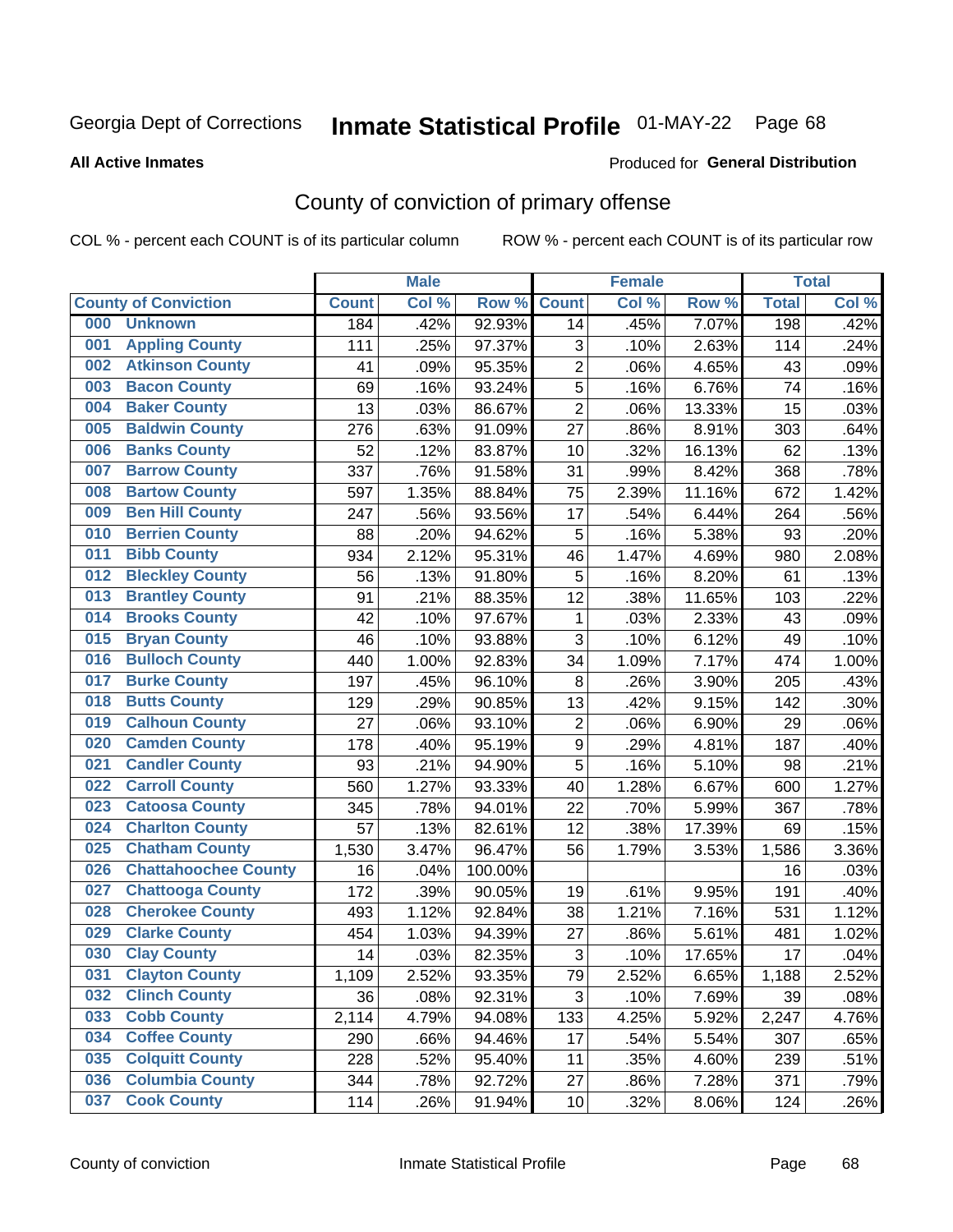# Inmate Statistical Profile 01-MAY-22 Page 69

Produced for General Distribution

#### **All Active Inmates**

## County of conviction of primary offense

COL % - percent each COUNT is of its particular column

|     |                             |              | <b>Male</b> |         |                | <b>Female</b> |        |                  | <b>Total</b> |
|-----|-----------------------------|--------------|-------------|---------|----------------|---------------|--------|------------------|--------------|
|     | <b>County of Conviction</b> | <b>Count</b> | Col %       | Row %   | <b>Count</b>   | Col %         | Row %  | <b>Total</b>     | Col %        |
| 038 | <b>Coweta County</b>        | 542          | 1.23%       | 93.77%  | 36             | 1.15%         | 6.23%  | $\overline{578}$ | 1.22%        |
| 039 | <b>Crawford County</b>      | 21           | .05%        | 100.00% |                |               |        | 21               | .04%         |
| 040 | <b>Crisp County</b>         | 340          | .77%        | 93.92%  | 22             | .70%          | 6.08%  | 362              | .77%         |
| 041 | <b>Dade County</b>          | 78           | .18%        | 88.64%  | 10             | .32%          | 11.36% | 88               | .19%         |
| 042 | <b>Dawson County</b>        | 101          | .23%        | 90.18%  | 11             | .35%          | 9.82%  | 112              | .24%         |
| 043 | <b>Decatur County</b>       | 228          | .52%        | 94.61%  | 13             | .42%          | 5.39%  | 241              | .51%         |
| 044 | <b>Dekalb County</b>        | 2,341        | 5.31%       | 95.47%  | 111            | 3.54%         | 4.53%  | 2,452            | 5.19%        |
| 045 | <b>Dodge County</b>         | 101          | .23%        | 87.07%  | 15             | .48%          | 12.93% | 116              | .25%         |
| 046 | <b>Dooly County</b>         | 131          | .30%        | 91.61%  | 12             | .38%          | 8.39%  | 143              | .30%         |
| 047 | <b>Dougherty County</b>     | 703          | 1.59%       | 95.26%  | 35             | 1.12%         | 4.74%  | 738              | 1.56%        |
| 048 | <b>Douglas County</b>       | 891          | 2.02%       | 92.43%  | 73             | 2.33%         | 7.57%  | 964              | 2.04%        |
| 049 | <b>Early County</b>         | 81           | .18%        | 97.59%  | $\overline{2}$ | .06%          | 2.41%  | 83               | .18%         |
| 050 | <b>Echols County</b>        | 14           | .03%        | 100.00% |                |               |        | 14               | .03%         |
| 051 | <b>Effingham County</b>     | 212          | .48%        | 90.60%  | 22             | .70%          | 9.40%  | 234              | .50%         |
| 052 | <b>Elbert County</b>        | 128          | .29%        | 94.81%  | $\overline{7}$ | .22%          | 5.19%  | 135              | .29%         |
| 053 | <b>Emanuel County</b>       | 168          | .38%        | 93.85%  | 11             | .35%          | 6.15%  | 179              | .38%         |
| 054 | <b>Evans County</b>         | 77           | .17%        | 93.90%  | 5              | .16%          | 6.10%  | 82               | .17%         |
| 055 | <b>Fannin County</b>        | 94           | .21%        | 87.85%  | 13             | .42%          | 12.15% | 107              | .23%         |
| 056 | <b>Fayette County</b>       | 320          | .73%        | 94.40%  | 19             | .61%          | 5.60%  | 339              | .72%         |
| 057 | <b>Floyd County</b>         | 849          | 1.93%       | 89.65%  | 98             | 3.13%         | 10.35% | 947              | 2.01%        |
| 058 | <b>Forsyth County</b>       | 358          | .81%        | 90.40%  | 38             | 1.21%         | 9.60%  | 396              | .84%         |
| 059 | <b>Franklin County</b>      | 142          | .32%        | 88.20%  | 19             | .61%          | 11.80% | 161              | .34%         |
| 060 | <b>Fulton County</b>        | 4,147        | 9.40%       | 96.51%  | 150            | 4.79%         | 3.49%  | 4,297            | 9.10%        |
| 061 | <b>Gilmer County</b>        | 102          | .23%        | 94.44%  | $\,6$          | .19%          | 5.56%  | 108              | .23%         |
| 062 | <b>Glascock County</b>      | 10           | .02%        | 100.00% |                |               |        | 10               | .02%         |
| 063 | <b>Glynn County</b>         | 461          | 1.05%       | 94.86%  | 25             | .80%          | 5.14%  | 486              | 1.03%        |
| 064 | <b>Gordon County</b>        | 372          | .84%        | 88.78%  | 47             | 1.50%         | 11.22% | 419              | .89%         |
| 065 | <b>Grady County</b>         | 165          | .37%        | 94.29%  | 10             | .32%          | 5.71%  | 175              | .37%         |
| 066 | <b>Greene County</b>        | 105          | .24%        | 93.75%  | $\overline{7}$ | .22%          | 6.25%  | 112              | .24%         |
| 067 | <b>Gwinnett County</b>      | 2,275        | 5.16%       | 94.12%  | 142            | 4.53%         | 5.88%  | 2,417            | 5.12%        |
| 068 | <b>Habersham County</b>     | 108          | .24%        | 88.52%  | 14             | .45%          | 11.48% | 122              | .26%         |
| 069 | <b>Hall County</b>          | 636          | 1.44%       | 92.85%  | 49             | 1.56%         | 7.15%  | 685              | 1.45%        |
| 070 | <b>Hancock County</b>       | 40           | .09%        | 95.24%  | $\overline{2}$ | .06%          | 4.76%  | 42               | .09%         |
| 071 | <b>Haralson County</b>      | 125          | .28%        | 91.24%  | 12             | .38%          | 8.76%  | 137              | .29%         |
| 072 | <b>Harris County</b>        | 89           | .20%        | 94.68%  | 5              | .16%          | 5.32%  | 94               | .20%         |
| 073 | <b>Hart County</b>          | 156          | .35%        | 90.17%  | 17             | .54%          | 9.83%  | 173              | .37%         |
| 074 | <b>Heard County</b>         | 46           | .10%        | 95.83%  | $\overline{2}$ | .06%          | 4.17%  | 48               | .10%         |
| 075 | <b>Henry County</b>         | 591          | 1.34%       | 91.91%  | 52             | 1.66%         | 8.09%  | 643              | 1.36%        |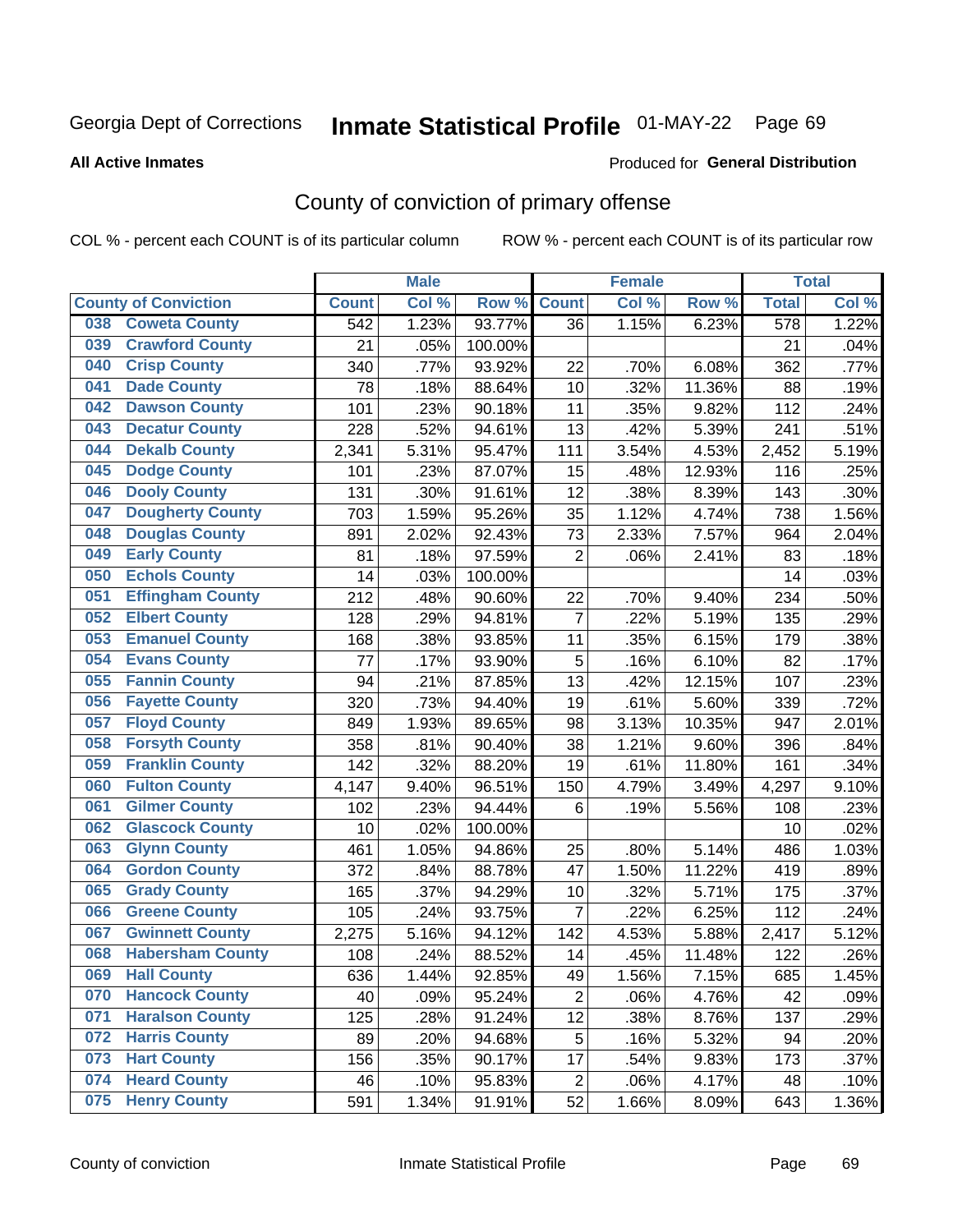# Inmate Statistical Profile 01-MAY-22 Page 70

#### **All Active Inmates**

#### **Produced for General Distribution**

## County of conviction of primary offense

COL % - percent each COUNT is of its particular column

|                                 |                  | <b>Male</b> |         |                         | <b>Female</b> |        |              | <b>Total</b> |
|---------------------------------|------------------|-------------|---------|-------------------------|---------------|--------|--------------|--------------|
| <b>County of Conviction</b>     | <b>Count</b>     | Col %       | Row %   | <b>Count</b>            | Col %         | Row %  | <b>Total</b> | Col%         |
| <b>Houston County</b><br>076    | $\overline{712}$ | 1.61%       | 91.28%  | 68                      | 2.17%         | 8.72%  | 780          | 1.65%        |
| <b>Irwin County</b><br>077      | 59               | .13%        | 98.33%  | 1                       | .03%          | 1.67%  | 60           | .13%         |
| <b>Jackson County</b><br>078    | 243              | .55%        | 91.01%  | 24                      | .77%          | 8.99%  | 267          | .57%         |
| <b>Jasper County</b><br>079     | 54               | .12%        | 96.43%  | $\overline{2}$          | .06%          | 3.57%  | 56           | .12%         |
| <b>Jeff Davis County</b><br>080 | 78               | .18%        | 93.98%  | $\overline{5}$          | .16%          | 6.02%  | 83           | .18%         |
| 081<br><b>Jefferson County</b>  | 135              | .31%        | 93.10%  | 10                      | .32%          | 6.90%  | 145          | .31%         |
| <b>Jenkins County</b><br>082    | 61               | .14%        | 93.85%  | $\overline{\mathbf{4}}$ | .13%          | 6.15%  | 65           | .14%         |
| <b>Johnson County</b><br>083    | 38               | .09%        | 97.44%  | $\mathbf{1}$            | .03%          | 2.56%  | 39           | .08%         |
| <b>Jones County</b><br>084      | 163              | .37%        | 87.63%  | 23                      | .73%          | 12.37% | 186          | .39%         |
| <b>Lamar County</b><br>085      | 76               | .17%        | 87.36%  | 11                      | .35%          | 12.64% | 87           | .18%         |
| <b>Lanier County</b><br>086     | 52               | .12%        | 92.86%  | $\overline{\mathbf{4}}$ | .13%          | 7.14%  | 56           | .12%         |
| <b>Laurens County</b><br>087    | 254              | .58%        | 92.03%  | 22                      | .70%          | 7.97%  | 276          | .58%         |
| <b>Lee County</b><br>088        | 71               | .16%        | 93.42%  | 5                       | .16%          | 6.58%  | 76           | .16%         |
| <b>Liberty County</b><br>089    | 188              | .43%        | 93.07%  | 14                      | .45%          | 6.93%  | 202          | .43%         |
| <b>Lincoln County</b><br>090    | 35               | .08%        | 92.11%  | 3                       | .10%          | 7.89%  | 38           | .08%         |
| <b>Long County</b><br>091       | 63               | .14%        | 92.65%  | 5                       | .16%          | 7.35%  | 68           | .14%         |
| <b>Lowndes County</b><br>092    | 428              | .97%        | 95.75%  | 19                      | .61%          | 4.25%  | 447          | .95%         |
| <b>Lumpkin County</b><br>093    | 70               | .16%        | 88.61%  | 9                       | .29%          | 11.39% | 79           | .17%         |
| <b>Macon County</b><br>094      | 42               | .10%        | 91.30%  | 4                       | .13%          | 8.70%  | 46           | .10%         |
| <b>Madison County</b><br>095    | 136              | .31%        | 90.07%  | 15                      | .48%          | 9.93%  | 151          | .32%         |
| <b>Marion County</b><br>096     | 23               | .05%        | 95.83%  | 1                       | .03%          | 4.17%  | 24           | .05%         |
| <b>Mcduffie County</b><br>097   | 164              | .37%        | 94.80%  | $\boldsymbol{9}$        | .29%          | 5.20%  | 173          | .37%         |
| <b>Mcintosh County</b><br>098   | 55               | .12%        | 91.67%  | $\overline{5}$          | .16%          | 8.33%  | 60           | .13%         |
| <b>Meriwether County</b><br>099 | 148              | .34%        | 93.08%  | 11                      | .35%          | 6.92%  | 159          | .34%         |
| <b>Miller County</b><br>100     | 32               | .07%        | 100.00% |                         |               |        | 32           | .07%         |
| <b>Mitchell County</b><br>101   | 137              | .31%        | 92.57%  | 11                      | .35%          | 7.43%  | 148          | .31%         |
| <b>Monroe County</b><br>102     | 160              | .36%        | 86.96%  | 24                      | .77%          | 13.04% | 184          | .39%         |
| <b>Montgomery County</b><br>103 | 25               | .06%        | 96.15%  | 1                       | .03%          | 3.85%  | 26           | .06%         |
| <b>Morgan County</b><br>104     | 142              | .32%        | 90.45%  | 15                      | .48%          | 9.55%  | 157          | .33%         |
| <b>Murray County</b><br>105     | 254              | .58%        | 88.81%  | 32                      | 1.02%         | 11.19% | 286          | .61%         |
| <b>Muscogee County</b><br>106   | 937              | 2.12%       | 94.93%  | 50                      | 1.60%         | 5.07%  | 987          | 2.09%        |
| 107<br><b>Newton County</b>     | 631              | 1.43%       | 92.12%  | 54                      | 1.72%         | 7.88%  | 685          | 1.45%        |
| <b>Oconee County</b><br>108     | 45               | .10%        | 100.00% |                         |               |        | 45           | .10%         |
| 109<br><b>Oglethorpe County</b> | 64               | .15%        | 96.97%  | $\overline{2}$          | .06%          | 3.03%  | 66           | .14%         |
| <b>Paulding County</b><br>110   | 220              | .50%        | 93.22%  | 16                      | .51%          | 6.78%  | 236          | .50%         |
| <b>Peach County</b><br>111      | 58               | .13%        | 93.55%  | 4                       | .13%          | 6.45%  | 62           | .13%         |
| <b>Pickens County</b><br>112    | 98               | .22%        | 89.09%  | 12                      | .38%          | 10.91% | 110          | .23%         |
| <b>Pierce County</b><br>113     | 108              | .24%        | 95.58%  | 5                       | .16%          | 4.42%  | 113          | .24%         |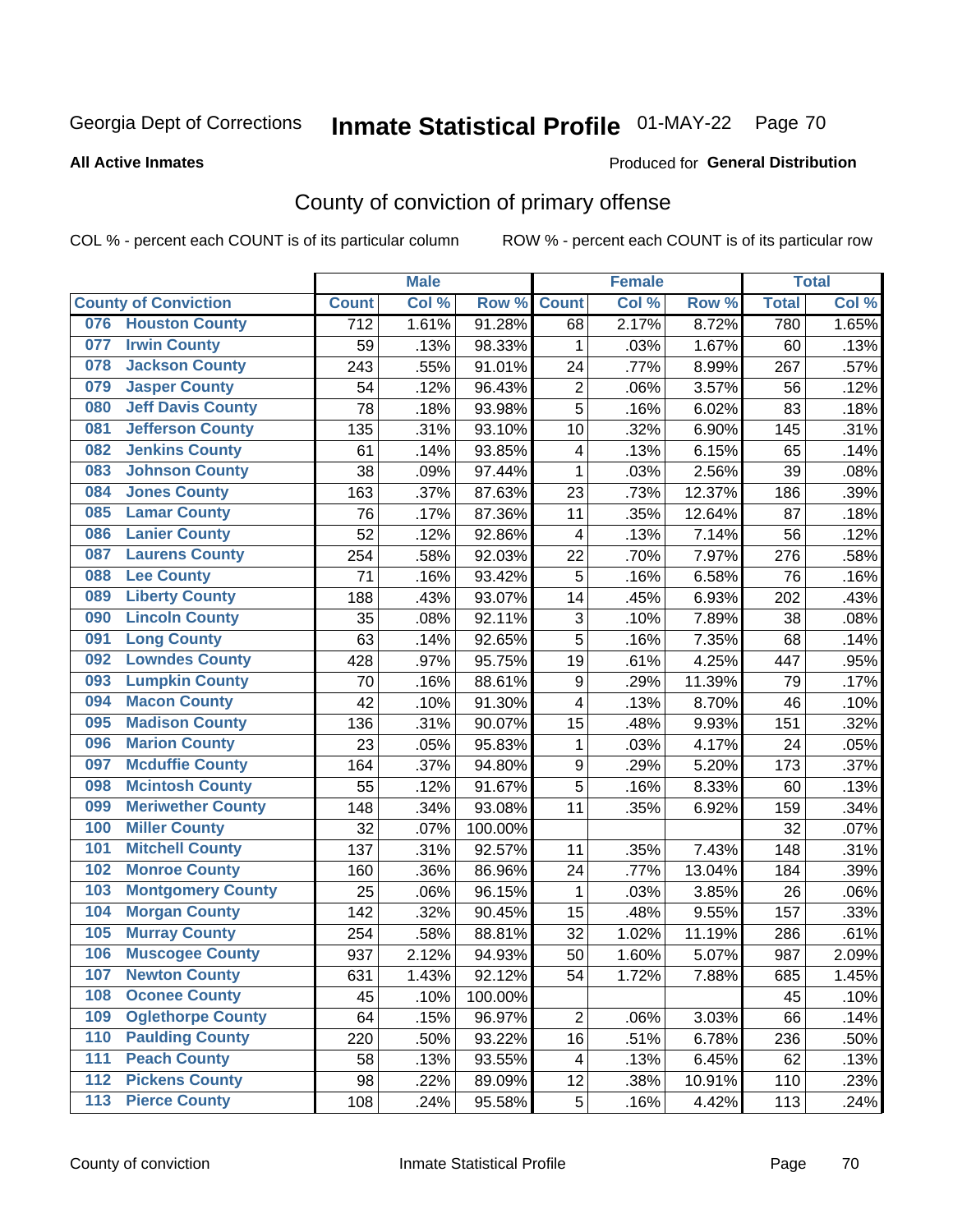# Inmate Statistical Profile 01-MAY-22 Page 71

#### **All Active Inmates**

#### Produced for General Distribution

## County of conviction of primary offense

COL % - percent each COUNT is of its particular column

|                                        |              | <b>Male</b> |         |                         | <b>Female</b> |        |                 | <b>Total</b> |
|----------------------------------------|--------------|-------------|---------|-------------------------|---------------|--------|-----------------|--------------|
| <b>County of Conviction</b>            | <b>Count</b> | Col %       | Row %   | <b>Count</b>            | Col %         | Row %  | <b>Total</b>    | Col %        |
| <b>Pike County</b><br>114              | 44           | .10%        | 93.62%  | 3                       | .10%          | 6.38%  | $\overline{47}$ | .10%         |
| <b>Polk County</b><br>$\overline{115}$ | 188          | .43%        | 90.82%  | 19                      | .61%          | 9.18%  | 207             | .44%         |
| <b>Pulaski County</b><br>116           | 34           | .08%        | 87.18%  | 5                       | .16%          | 12.82% | 39              | .08%         |
| <b>Putnam County</b><br>117            | 154          | .35%        | 92.22%  | 13                      | .42%          | 7.78%  | 167             | .35%         |
| 118<br><b>Quitman County</b>           | 10           | .02%        | 100.00% |                         |               |        | 10              | .02%         |
| <b>Rabun County</b><br>119             | 61           | .14%        | 85.92%  | 10                      | .32%          | 14.08% | 71              | .15%         |
| <b>Randolph County</b><br>120          | 46           | .10%        | 95.83%  | $\overline{2}$          | .06%          | 4.17%  | 48              | .10%         |
| <b>Richmond County</b><br>121          | 1,522        | 3.45%       | 94.65%  | 86                      | 2.75%         | 5.35%  | 1,608           | 3.40%        |
| <b>Rockdale County</b><br>122          | 415          | .94%        | 93.89%  | 27                      | .86%          | 6.11%  | 442             | .94%         |
| <b>Schley County</b><br>123            | 23           | .05%        | 100.00% |                         |               |        | 23              | .05%         |
| <b>Screven County</b><br>124           | 103          | .23%        | 94.50%  | $\,6$                   | .19%          | 5.50%  | 109             | .23%         |
| <b>Seminole County</b><br>125          | 64           | .15%        | 87.67%  | 9                       | .29%          | 12.33% | 73              | .15%         |
| 126<br><b>Spalding County</b>          | 423          | .96%        | 90.97%  | 42                      | 1.34%         | 9.03%  | 465             | .98%         |
| 127<br><b>Stephens County</b>          | 117          | .27%        | 95.90%  | 5                       | .16%          | 4.10%  | 122             | .26%         |
| <b>Stewart County</b><br>128           | 14           | .03%        | 82.35%  | 3                       | .10%          | 17.65% | 17              | .04%         |
| <b>Sumter County</b><br>129            | 194          | .44%        | 97.00%  | 6                       | .19%          | 3.00%  | 200             | .42%         |
| <b>Talbot County</b><br>130            | 22           | .05%        | 95.65%  | 1                       | .03%          | 4.35%  | 23              | .05%         |
| <b>Taliaferro County</b><br>131        | 16           | .04%        | 100.00% |                         |               |        | 16              | .03%         |
| <b>Tattnall County</b><br>132          | 157          | .36%        | 86.26%  | 25                      | .80%          | 13.74% | 182             | .39%         |
| <b>Taylor County</b><br>133            | 44           | .10%        | 91.67%  | 4                       | .13%          | 8.33%  | 48              | .10%         |
| <b>Telfair County</b><br>134           | 104          | .24%        | 93.69%  | $\overline{7}$          | .22%          | 6.31%  | 111             | .24%         |
| <b>Terrell County</b><br>135           | 71           | .16%        | 97.26%  | $\overline{2}$          | .06%          | 2.74%  | 73              | .15%         |
| <b>Thomas County</b><br>136            | 209          | .47%        | 96.76%  | $\overline{7}$          | .22%          | 3.24%  | 216             | .46%         |
| <b>Tift County</b><br>137              | 295          | .67%        | 96.72%  | 10                      | .32%          | 3.28%  | 305             | .65%         |
| <b>Toombs County</b><br>138            | 274          | .62%        | 91.33%  | 26                      | .83%          | 8.67%  | 300             | .64%         |
| <b>Towns County</b><br>139             | 44           | .10%        | 80.00%  | 11                      | .35%          | 20.00% | 55              | .12%         |
| <b>Treutlen County</b><br>140          | 61           | .14%        | 98.39%  | 1                       | .03%          | 1.61%  | 62              | .13%         |
| <b>Troup County</b><br>141             | 564          | 1.28%       | 93.53%  | 39                      | 1.25%         | 6.47%  | 603             | 1.28%        |
| <b>Turner County</b><br>142            | 52           | .12%        | 92.86%  | $\overline{\mathbf{4}}$ | .13%          | 7.14%  | 56              | .12%         |
| <b>Twiggs County</b><br>143            | 35           | .08%        | 87.50%  | 5                       | .16%          | 12.50% | 40              | .08%         |
| <b>Union County</b><br>144             | 82           | .19%        | 83.67%  | 16                      | .51%          | 16.33% | 98              | .21%         |
| 145<br><b>Upson County</b>             | 174          | .39%        | 96.67%  | 6                       | .19%          | 3.33%  | 180             | .38%         |
| <b>Walker County</b><br>146            | 401          | .91%        | 91.76%  | 36                      | 1.15%         | 8.24%  | 437             | .93%         |
| <b>Walton County</b><br>147            | 613          | 1.39%       | 90.68%  | 63                      | 2.01%         | 9.32%  | 676             | 1.43%        |
| <b>Ware County</b><br>148              | 239          | .54%        | 91.92%  | 21                      | .67%          | 8.08%  | 260             | .55%         |
| <b>Warren County</b><br>149            | 26           | .06%        | 86.67%  | 4                       | .13%          | 13.33% | 30              | .06%         |
| <b>Washington County</b><br>150        | 168          | .38%        | 90.81%  | 17                      | .54%          | 9.19%  | 185             | .39%         |
| <b>Wayne County</b><br>151             | 185          | .42%        | 89.81%  | 21                      | .67%          | 10.19% | 206             | .44%         |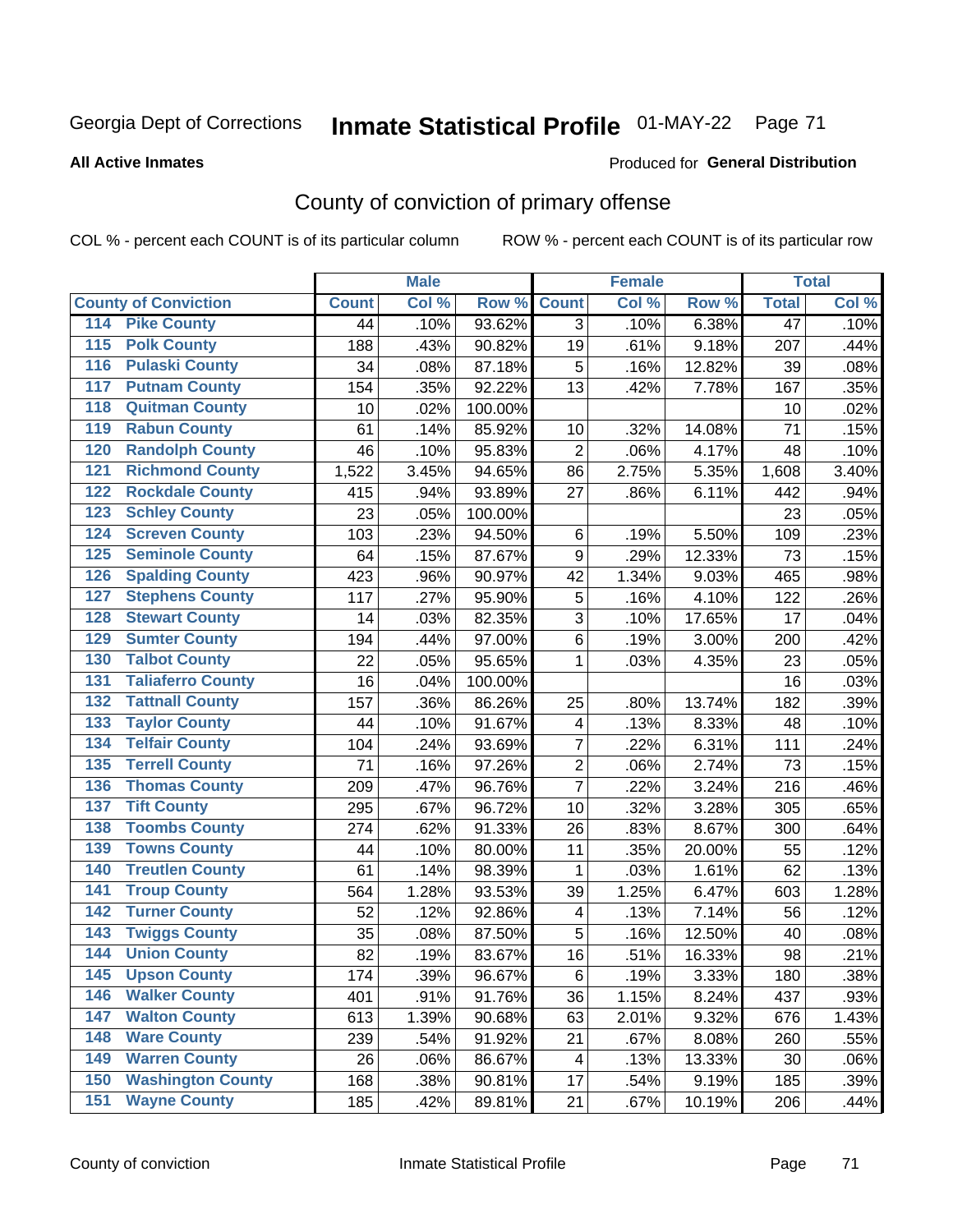# Inmate Statistical Profile 01-MAY-22 Page 72

**All Active Inmates** 

#### Produced for General Distribution

## County of conviction of primary offense

COL % - percent each COUNT is of its particular column

|                                |              | <b>Male</b> |             |       | <b>Female</b> |          |              | <b>Total</b> |
|--------------------------------|--------------|-------------|-------------|-------|---------------|----------|--------------|--------------|
| <b>County of Conviction</b>    | <b>Count</b> | Col %       | Row % Count |       | Col %         | Row %    | <b>Total</b> | Col %        |
| <b>Webster County</b><br>152   | 6            | $.01\%$     | 85.71%      |       | $.03\%$       | 14.29%   |              | .01%         |
| <b>Wheeler County</b><br>153   | 16           | .04%        | 84.21%      | 3     | .10%          | 15.79%   | 19           | .04%         |
| <b>White County</b><br>154     | 83           | .19%        | 95.40%      | 4     | .13%          | $4.60\%$ | 87           | .18%         |
| <b>Whitfield County</b><br>155 | 731          | $1.66\%$    | 87.65%      | 103   | 3.29%         | 12.35%   | 834          | 1.77%        |
| <b>Wilcox County</b><br>156    | 57           | .13%        | 90.48%      | 6     | .19%          | 9.52%    | 63           | .13%         |
| <b>Wilkes County</b><br>157    | 63           | .14%        | 96.92%      | 2     | $.06\%$       | 3.08%    | 65           | .14%         |
| <b>Wilkinson County</b><br>158 | 40           | .09%        | 97.56%      |       | .03%          | 2.44%    | 41           | .09%         |
| <b>Worth County</b><br>159     | 120          | .27%        | 91.60%      | 11    | .35%          | 8.40%    | 131          | .28%         |
| <b>Total Rported</b>           | 44,095       | 100%        | 93.37%      | 3,132 | 100%          | 6.63%    | 47,227       | 100%         |

| <b>Not</b><br>Reported |        |                     |                   |
|------------------------|--------|---------------------|-------------------|
| <b>Total</b>           | 44.095 | 200 מ<br><b>_</b> u | דמה דו<br>ا عمر ا |

| <b>Mode (most frequent)</b> | <b>Fulton County</b> | <b>Fulton County</b> | <b>Fulton County</b> |
|-----------------------------|----------------------|----------------------|----------------------|
|                             |                      |                      |                      |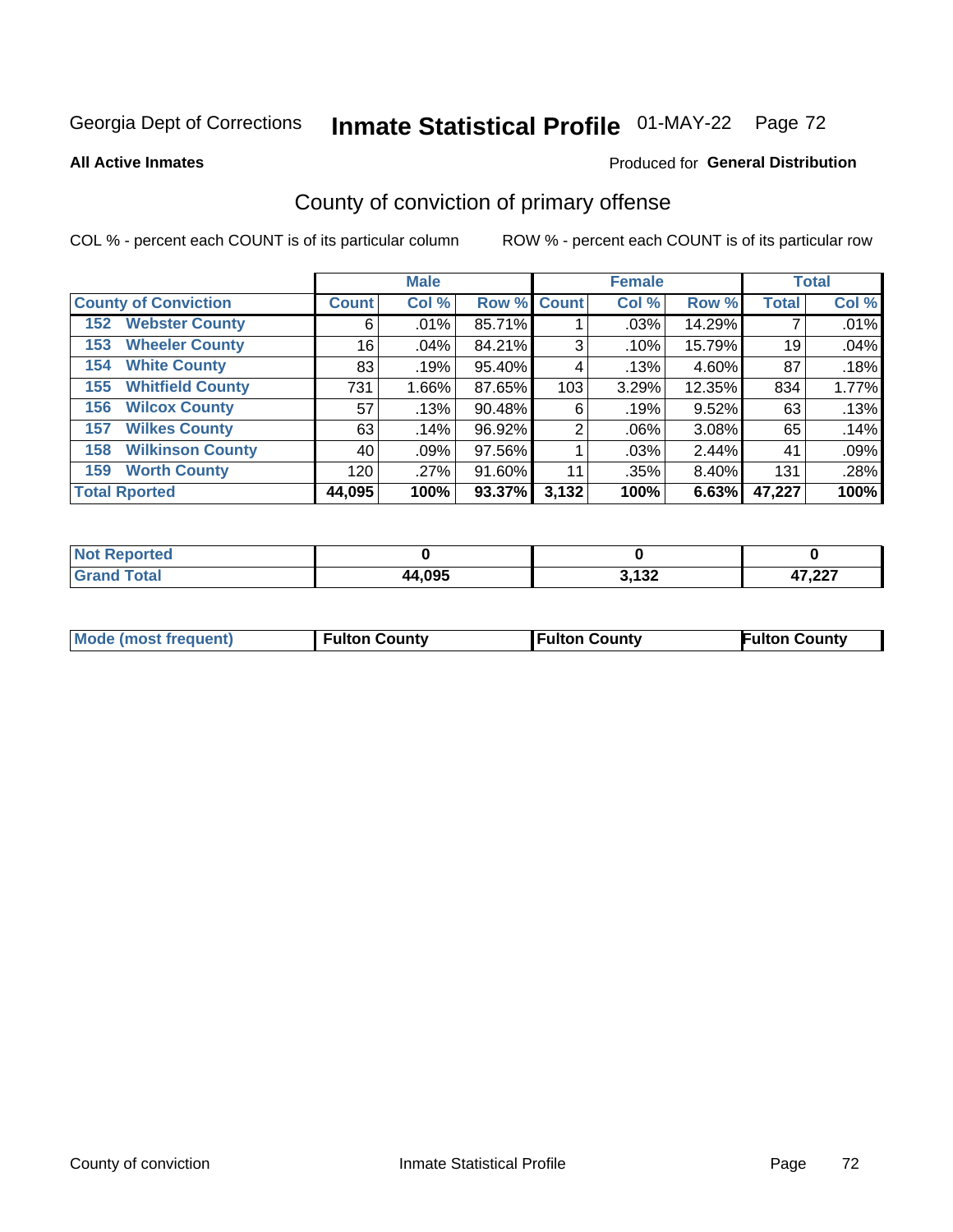### Georgia Dept of Corrections **All Active Inmates**

# Inmate Statistical Profile 01-MAY-22 Page 73

Produced for General Distribution

## Circuit of conviction of primary offense

COL % - percent each COUNT is of its particular column ROW % - percent each COUNT is of its particular row

|                         |                                 | <b>Male</b>  |       |        | <b>Female</b>   |       |        | <b>Total</b> |       |
|-------------------------|---------------------------------|--------------|-------|--------|-----------------|-------|--------|--------------|-------|
|                         | <b>Circuit of Conviction</b>    | <b>Count</b> | Col % | Row %  | <b>Count</b>    | Col % | Row %  | <b>Total</b> | Col % |
| 1                       | <b>Alapaha Circuit</b>          | 331          | .75%  | 93.24% | $\overline{24}$ | .77%  | 6.76%  | 355          | .75%  |
| $\overline{2}$          | <b>Alcovy Circuit</b>           | 1,244        | 2.83% | 91.40% | 117             | 3.75% | 8.60%  | 1,361        | 2.89% |
| $\overline{\mathbf{3}}$ | <b>Atlanta Circuit</b>          | 4,147        | 9.44% | 96.51% | 150             | 4.81% | 3.49%  | 4,297        | 9.14% |
| 4                       | <b>Atlantic Circuit</b>         | 586          | 1.33% | 91.14% | 57              | 1.83% | 8.86%  | 643          | 1.37% |
| $\overline{5}$          | <b>Augusta Circuit</b>          | 2,063        | 4.70% | 94.46% | 121             | 3.88% | 5.54%  | 2,184        | 4.64% |
| $\overline{\bf{6}}$     | <b>Blue Ridge Circuit</b>       | 493          | 1.12% | 92.84% | 38              | 1.22% | 7.16%  | 531          | 1.13% |
| 7                       | <b>Brunswick Circuit</b>        | 1,013        | 2.31% | 94.14% | 63              | 2.02% | 5.86%  | 1,076        | 2.29% |
| $\overline{\mathbf{8}}$ | <b>Chattahoochee Circuit</b>    | 1,131        | 2.58% | 94.88% | 61              | 1.96% | 5.12%  | 1,192        | 2.53% |
| $\overline{9}$          | <b>Cherokee Circuit</b>         | 969          | 2.21% | 88.82% | 122             | 3.91% | 11.18% | 1,091        | 2.32% |
| 10                      | <b>Clayton Circuit</b>          | 1,109        | 2.53% | 93.35% | 79              | 2.53% | 6.65%  | 1,188        | 2.53% |
| $\overline{11}$         | <b>Cobb Circuit</b>             | 2,114        | 4.81% | 94.08% | 133             | 4.27% | 5.92%  | 2,247        | 4.78% |
| $\overline{12}$         | <b>Conasauga Circuit</b>        | 985          | 2.24% | 87.95% | 135             | 4.33% | 12.05% | 1,120        | 2.38% |
| 13                      | <b>Cordele Circuit</b>          | 775          | 1.76% | 93.15% | 57              | 1.83% | 6.85%  | 832          | 1.77% |
| $\overline{14}$         | <b>Coweta Circuit</b>           | 1,860        | 4.24% | 93.56% | 128             | 4.11% | 6.44%  | 1,988        | 4.23% |
| 15                      | <b>Dougherty Circuit</b>        | 703          | 1.60% | 95.26% | 35              | 1.12% | 4.74%  | 738          | 1.57% |
| 16                      | <b>Dublin Circuit</b>           | 388          | .88%  | 93.05% | 29              | .93%  | 6.95%  | 417          | .89%  |
| 17                      | <b>Eastern Circuit</b>          | 1,530        | 3.48% | 96.47% | 56              | 1.80% | 3.53%  | 1,586        | 3.37% |
| $\overline{18}$         | <b>Flint Circuit</b>            | 591          | 1.35% | 91.91% | 52              | 1.67% | 8.09%  | 643          | 1.37% |
| 19                      | <b>Griffin Circuit</b>          | 961          | 2.19% | 93.21% | 70              | 2.25% | 6.79%  | 1,031        | 2.19% |
| $\overline{20}$         | <b>Gwinnett Circuit</b>         | 2,275        | 5.18% | 94.12% | 142             | 4.55% | 5.88%  | 2,417        | 5.14% |
| $\overline{21}$         | <b>Houston Circuit</b>          | 712          | 1.62% | 91.28% | 68              | 2.18% | 8.72%  | 780          | 1.66% |
| $\overline{22}$         | <b>Lookout Mountain Circuit</b> | 996          | 2.27% | 91.97% | 87              | 2.79% | 8.03%  | 1,083        | 2.30% |
| 23                      | <b>Macon Circuit</b>            | 1,013        | 2.31% | 95.30% | 50              | 1.60% | 4.70%  | 1,063        | 2.26% |
| $\overline{24}$         | <b>Middle Circuit</b>           | 838          | 1.91% | 92.39% | 69              | 2.21% | 7.61%  | 907          | 1.93% |
| $\overline{25}$         | <b>Mountain Circuit</b>         | 286          | .65%  | 90.79% | 29              | .93%  | 9.21%  | 315          | .67%  |
| 26                      | <b>Northeastern Circuit</b>     | 737          | 1.68% | 92.47% | 60              | 1.92% | 7.53%  | 797          | 1.69% |
| $\overline{27}$         | <b>Northern Circuit</b>         | 626          | 1.43% | 91.25% | 60              | 1.92% | 8.75%  | 686          | 1.46% |
| 28                      | <b>Ocmulgee Circuit</b>         | 974          | 2.22% | 91.54% | 90              | 2.89% | 8.46%  | 1,064        | 2.26% |
| 29                      | <b>Oconee Circuit</b>           | 336          | .77%  | 90.32% | 36              | 1.15% | 9.68%  | 372          | .79%  |
| 30                      | <b>Ogeechee Circuit</b>         | 816          | 1.86% | 92.52% | 66              | 2.12% | 7.48%  | 882          | 1.88% |
| $\overline{31}$         | <b>Pataula Circuit</b>          | 318          | .72%  | 94.64% | 18              | .58%  | 5.36%  | 336          | .71%  |
| 32                      | <b>Piedmont Circuit</b>         | 632          | 1.44% | 90.67% | 65              | 2.08% | 9.33%  | 697          | 1.48% |
| 33                      | <b>Rome Circuit</b>             | 849          | 1.93% | 89.65% | 98              | 3.14% | 10.35% | 947          | 2.01% |
| 34                      | <b>South Georgia Circuit</b>    | 570          | 1.30% | 93.75% | 38              | 1.22% | 6.25%  | 608          | 1.29% |
| 35                      | <b>Southern Circuit</b>         | 921          | 2.10% | 96.04% | 38              | 1.22% | 3.96%  | 959          | 2.04% |
| 36                      | <b>Southwestern Circuit</b>     | 350          | .80%  | 94.85% | 19              | .61%  | 5.15%  | 369          | .78%  |
| 37                      | <b>Stone Mountain Circuit</b>   | 2,341        | 5.33% | 95.47% | 111             | 3.56% | 4.53%  | 2,452        | 5.21% |
| 38                      | <b>Tallapoosa Circuit</b>       | 313          | .71%  | 90.99% | 31              | .99%  | 9.01%  | 344          | .73%  |
| 39                      | <b>Tifton Circuit</b>           | 526          | 1.20% | 95.29% | 26              | .83%  | 4.71%  | 552          | 1.17% |
| 40                      | <b>Toombs Circuit</b>           | 314          | .72%  | 94.58% | 18              | .58%  | 5.42%  | 332          | .71%  |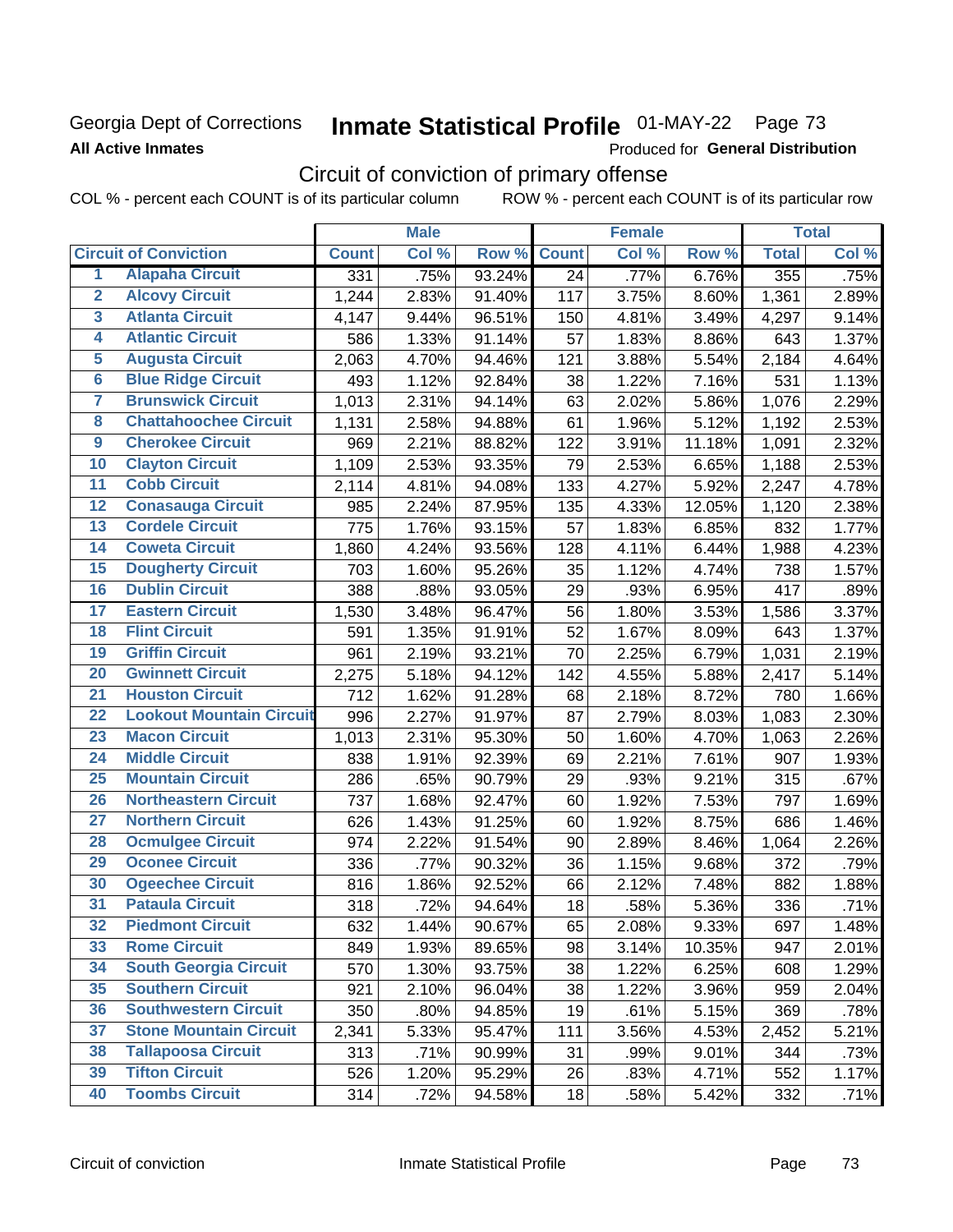### Georgia Dept of Corrections **All Active Inmates**

# Inmate Statistical Profile 01-MAY-22 Page 74

Produced for General Distribution

## Circuit of conviction of primary offense

|    |                                  |              | <b>Male</b> |        |              | <b>Female</b> |        |              | <b>Total</b> |
|----|----------------------------------|--------------|-------------|--------|--------------|---------------|--------|--------------|--------------|
|    | <b>Circuit of Conviction</b>     | <b>Count</b> | Col %       | Row %  | <b>Count</b> | Col %         | Row %  | <b>Total</b> | Col %        |
| 41 | <b>Waycross Circuit</b>          | 854          | 1.94%       | 92.22% | 72           | 2.31%         | 7.78%  | 926          | 1.97%        |
| 42 | <b>Western Circuit</b>           | 499          | 1.14%       | 94.87% | 27           | .87%          | 5.13%  | 526          | 1.12%        |
| 43 | <b>Rockdale Circuit</b>          | 415          | .95%        | 93.89% | 27           | .87%          | 6.11%  | 442          | $.94\%$      |
| 44 | <b>Douglas Circuit</b>           | 891          | 2.03%       | 92.43% | 73           | 2.34%         | 7.57%  | 964          | 2.05%        |
| 45 | <b>Appalachian Circuit</b>       | 294          | .67%        | 90.46% | 31           | .99%          | 9.54%  | 325          | .69%         |
| 46 | <b>Enotah Circuit</b>            | 279          | .64%        | 87.46% | 40           | 1.28%         | 12.54% | 319          | .68%         |
| 47 | <b>Bell-Forsyth J.C.</b>         | 358          | .82%        | 90.40% | 38           | 1.22%         | 9.60%  | 396          | .84%         |
| 48 | <b>Towaliga Judicial Circuit</b> | 365          | .83%        | 88.38% | 48           | 1.54%         | 11.62% | 413          | .88%         |
| 49 | <b>Paulding Circuit</b>          | 220          | .50%        | 93.22% | 16           | .51%          | 6.78%  | 236          | .50%         |
|    | <b>Total Rported</b>             | 43,911       | 100%        | 93.37% | 3,118        | 100%          | 6.63%  | 47,029       | 100%         |
|    | <b>Not Reported</b>              |              | 184         |        |              | 14            |        |              | 198          |
|    | <b>Grand Total</b>               |              | 44,095      |        |              | 3,132         |        |              | 47,227       |

| $C$ ror                | 44,095  | う イクク   | ィフ へへつ  |
|------------------------|---------|---------|---------|
| $F_{\alpha}$ ial       |         | J.IJZ   | 47.227  |
| <b>Mo</b><br>freauent) | Atlanta | Atlanta | Atlanta |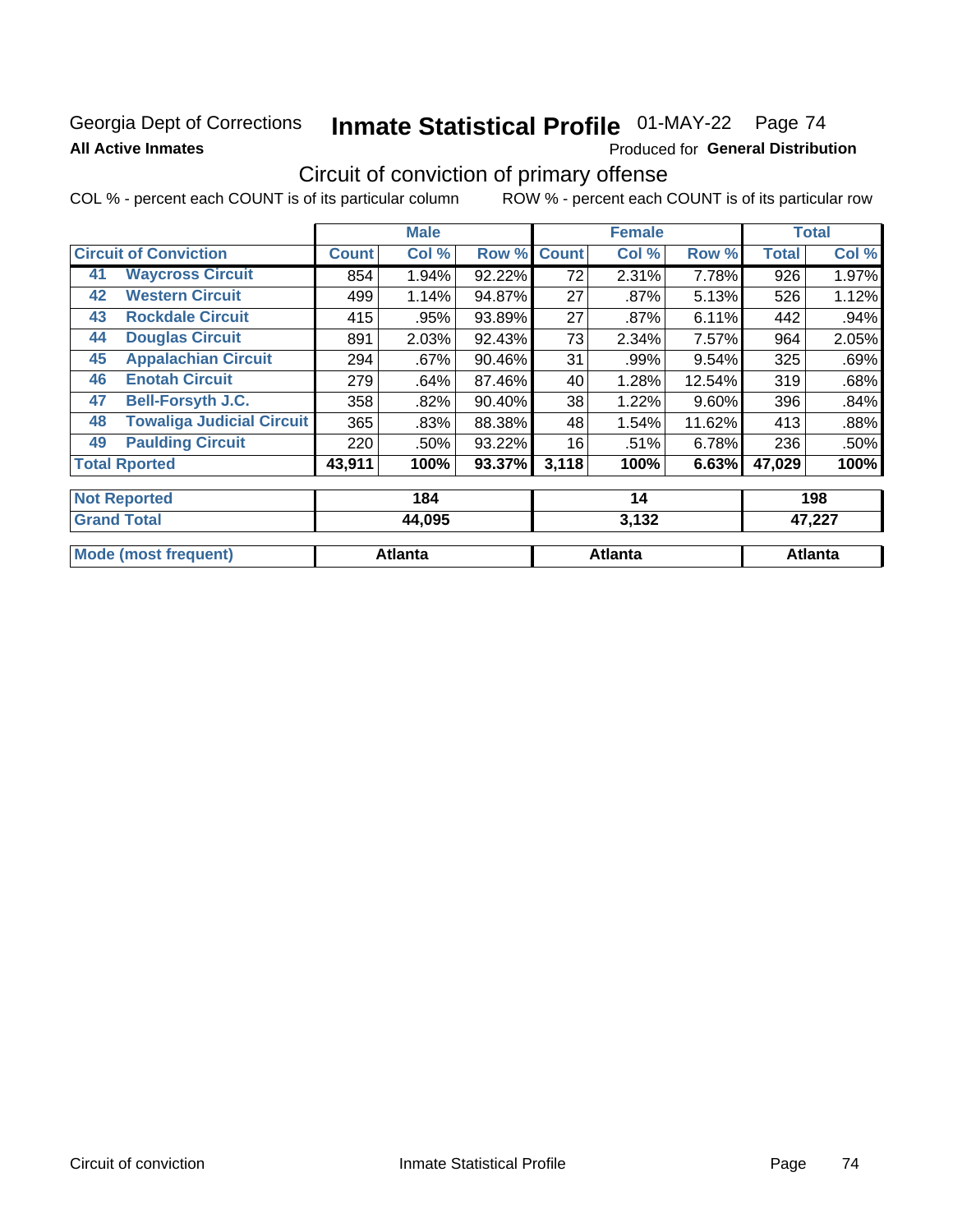#### **All Active Inmates**

### Produced for **General Distribution**

### Years served (jail + prison) in this incarceration

|                       |              | <b>Male</b> |        |                  | <b>Female</b> |                  |              | <b>Total</b> |
|-----------------------|--------------|-------------|--------|------------------|---------------|------------------|--------------|--------------|
| <b>Years Served</b>   | <b>Count</b> | Col %       | Row %  | <b>Count</b>     | Col %         | Row <sub>%</sub> | <b>Total</b> | Col %        |
| Less than one year    | 8,187        | 18.57%      | 91.04% | 806              | 25.74%        | 8.96%            | 8,993        | 19.05%       |
| 1 to 1.99 years       | 3,657        | 8.30%       | 92.23% | 308              | 9.84%         | 7.77%            | 3,965        | 8.40%        |
| 2 to 2.99 years       | 4,332        | 9.83%       | 91.57% | 399              | 12.74%        | 8.43%            | 4,731        | 10.02%       |
| 3 to 3.99 years       | 3,794        | 8.61%       | 91.58% | 349              | 11.15%        | 8.42%            | 4,143        | 8.78%        |
| 4 to 4.99 years       | 3,315        | 7.52%       | 92.65% | 263              | 8.40%         | 7.35%            | 3,578        | 7.58%        |
| 5 to 5.99 years       | 2,580        | 5.85%       | 93.89% | 168              | 5.37%         | 6.11%            | 2,748        | 5.82%        |
| 6 to 6.99 years       | 2,207        | 5.01%       | 94.40% | 131              | 4.18%         | 5.60%            | 2,338        | 4.95%        |
| 7 to 7.99 years       | 1,853        | 4.20%       | 94.01% | 118              | 3.77%         | 5.99%            | 1,971        | 4.17%        |
| 8 to 8.99 years       | 1,633        | 3.70%       | 94.94% | 87               | 2.78%         | 5.06%            | 1,720        | 3.64%        |
| 9 to 9.99 years       | 1,365        | 3.10%       | 94.01% | 87               | 2.78%         | 5.99%            | 1,452        | 3.08%        |
| 10 to 10.99 years     | 1,215        | 2.76%       | 96.05% | 50               | 1.60%         | 3.95%            | 1,265        | 2.68%        |
| 11 to 11.99 years     | 1,032        | 2.34%       | 95.20% | 52               | 1.66%         | 4.80%            | 1,084        | 2.30%        |
| 12 to 12.99 years     | 816          | 1.85%       | 95.55% | 38               | 1.21%         | 4.45%            | 854          | 1.81%        |
| 13 to 13.99 years     | 730          | 1.66%       | 96.69% | 25               | 0.80%         | 3.31%            | 755          | 1.60%        |
| 14 to 14.99 years     | 806          | 1.83%       | 96.07% | 33               | 1.05%         | 3.93%            | 839          | 1.78%        |
| 15 to 15.99 years     | 599          | 1.36%       | 95.69% | 27               | 0.86%         | 4.31%            | 626          | 1.33%        |
| 16 to 16.99 years     | 531          | 1.20%       | 95.16% | 27               | 0.86%         | 4.84%            | 558          | 1.18%        |
| 17 to 17.99 years     | 448          | 1.02%       | 96.14% | 18               | 0.57%         | 3.86%            | 466          | 0.99%        |
| 18 to 18.99 years     | 440          | 1.00%       | 95.44% | 21               | 0.67%         | 4.56%            | 461          | 0.98%        |
| 19 to 19.99 years     | 440          | 1.00%       | 95.24% | 22               | 0.70%         | 4.76%            | 462          | 0.98%        |
| 20 to 20.99 years     | 352          | 0.80%       | 97.51% | $\boldsymbol{9}$ | 0.29%         | 2.49%            | 361          | 0.76%        |
| 21 to 21.99 years     | 333          | 0.76%       | 97.65% | 8                | 0.26%         | 2.35%            | 341          | 0.72%        |
| 22 to 22.99 years     | 310          | 0.70%       | 94.22% | 19               | 0.61%         | 5.78%            | 329          | 0.70%        |
| 23 to 23.99 years     | 275          | 0.62%       | 95.49% | 13               | 0.42%         | 4.51%            | 288          | 0.61%        |
| 24 to 24.99 years     | 345          | 0.78%       | 97.18% | 10               | 0.32%         | 2.82%            | 355          | 0.75%        |
| 25 to 25.99 years     | 301          | 0.68%       | 97.41% | 8                | 0.26%         | 2.59%            | 309          | 0.65%        |
| 26 to 26.99 years     | 266          | 0.60%       | 97.44% | 7                | 0.22%         | 2.56%            | 273          | 0.58%        |
| 27 to 27.99 years     | 256          | 0.58%       | 98.08% | 5                | 0.16%         | 1.92%            | 261          | 0.55%        |
| 28 to 28.99 years     | 206          | 0.47%       | 97.17% | 6                | 0.19%         | 2.83%            | 212          | 0.45%        |
| 29 to 29.99 years     | 164          | 0.37%       | 98.80% | $\overline{2}$   | 0.06%         | 1.20%            | 166          | 0.35%        |
| Thirty + years        | 1,291        | 2.93%       | 98.85% | 15               | 0.48%         | 1.15%            | 1,306        | 2.77%        |
| <b>Total Reported</b> | 44,079       | 100%        | 93.37% | 3,131            | 100%          | 6.63%            | 47,210       | 100.0%       |

| orted<br>NO:          |        |                       |                  |
|-----------------------|--------|-----------------------|------------------|
| $f \wedge f \wedge f$ | 44,095 | <b>2422</b><br>J, IJZ | 17 ククア<br>41,ZZT |

| <b>Mean</b><br>(average) |                    | 4.95               | 7.71          |
|--------------------------|--------------------|--------------------|---------------|
| Median (middle)          | 4.58               | 3.12               | 4.47          |
| Mode (most frequent)     | Less than one year | Less than one year | Less than one |
|                          |                    |                    | vear          |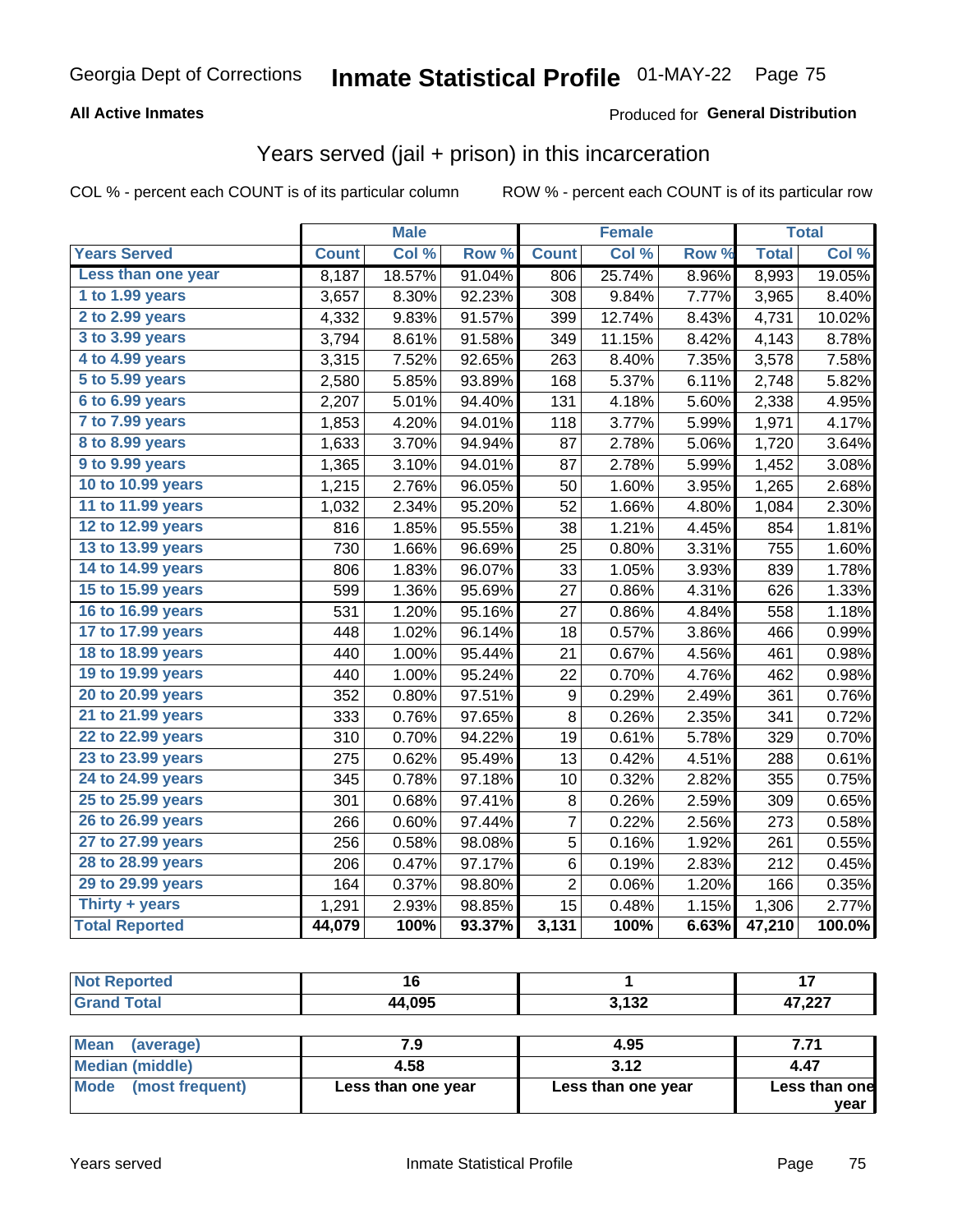#### **All Active Inmates**

Produced for **General Distribution**

### Results of most recent HIV tests

|                         | <b>Male</b>  |        | <b>Female</b> |              |           | Total    |        |        |
|-------------------------|--------------|--------|---------------|--------------|-----------|----------|--------|--------|
| <b>HIV Test Results</b> | <b>Count</b> | Col %  | Row %I        | <b>Count</b> | Col %     | Row %    | Total  | Col %  |
| <b>Positive</b>         | 495          | 1.25%  | 92.35%        | 41           | 1.48%     | 7.65%    | 536    | 1.27%  |
| <b>Negative</b>         | 39,048       | 98.74% | 93.48%        | 2,724        | $98.52\%$ | $6.52\%$ | 41,772 | 98.73% |
| Indeterminate           | ົ            | 0.01%  | 100.00%       |              |           |          |        | 0.01%  |
| <b>Total Reported</b>   | 39,546       | 100%   | 93.47%        | 2,765        | 100%      | 6.53%    | 42,311 | 100.0% |

| <b>Not Reported</b> | 1,549  | 367   | 04C<br>ט וי                   |
|---------------------|--------|-------|-------------------------------|
| ⊺otal               | 44,095 | 3,132 | 17 777<br>47<br>41.ZZT<br>--- |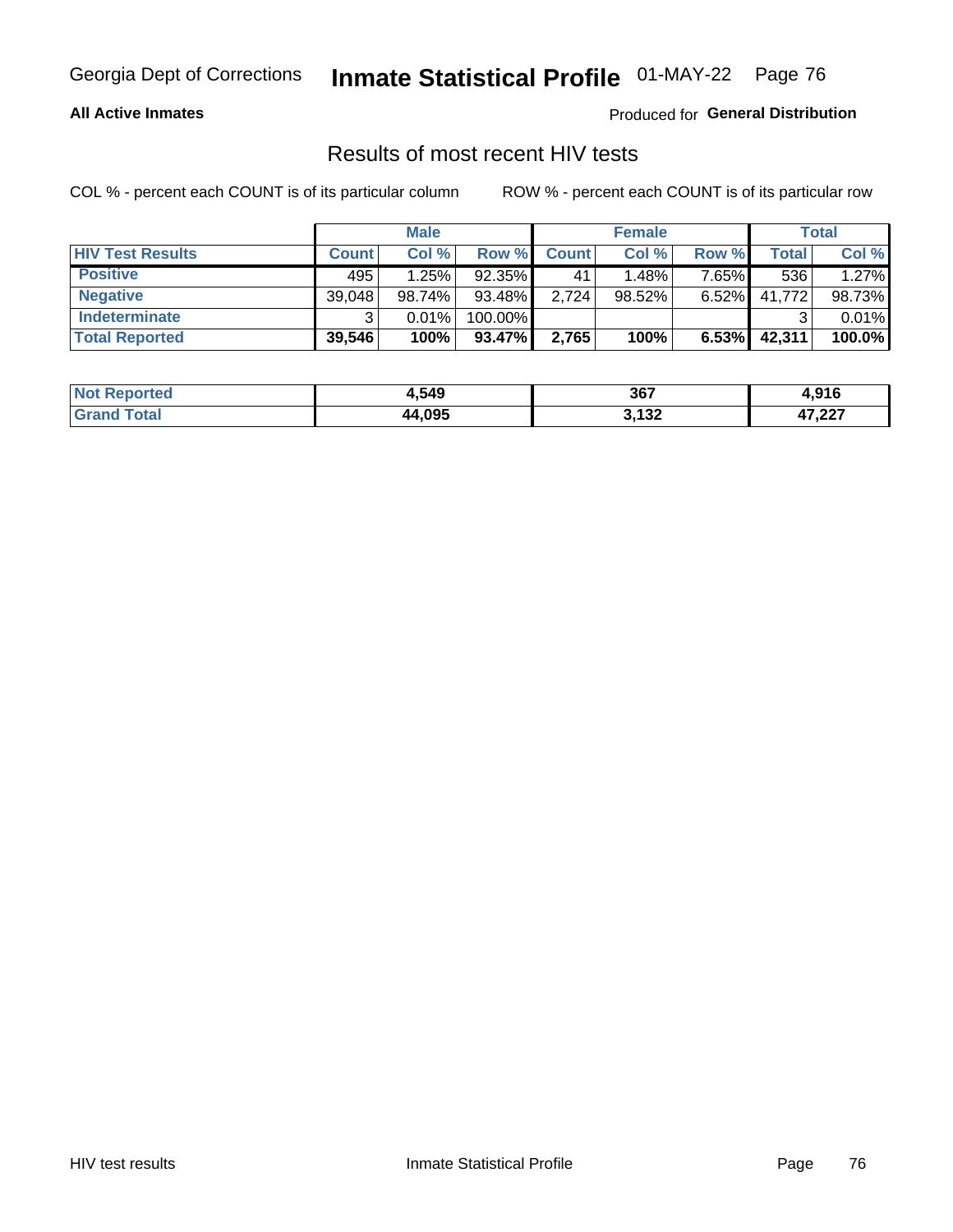#### **All Active Inmates**

#### Produced for **General Distribution**

### Results of most recent tuberculosis test

|                                  | <b>Male</b>  |        | <b>Female</b> |              |           | Total    |              |        |
|----------------------------------|--------------|--------|---------------|--------------|-----------|----------|--------------|--------|
| <b>Tuberculosis Test Results</b> | <b>Count</b> | Col %  | Row %         | <b>Count</b> | Col %     | Row %    | <b>Total</b> | Col %  |
| <b>Positive on current test</b>  | 4.573        | 11.25% | 97.78%        | 104          | 3.49%     | $2.22\%$ | 4,677        | 10.72% |
| <b>Positive on previous test</b> |              | 0.01%  | 100.00%       |              |           |          |              | 0.01%  |
| <b>Negative</b>                  | 36.091       | 88.75% | $92.62\%$     | 2,874        | $96.51\%$ | $7.38\%$ | 38,965       | 89.28% |
| <b>Total Reported</b>            | 40,666       | 100%   | 93.18%        | 2,978        | 100%      | 6.82%    | 43,644       | 100.0% |

| <b>Not Reported</b> | 3,429  | 154            | 3,583           |
|---------------------|--------|----------------|-----------------|
| ™otal               | 44,095 | 122<br>১, । ১∠ | 17.22<br>41,441 |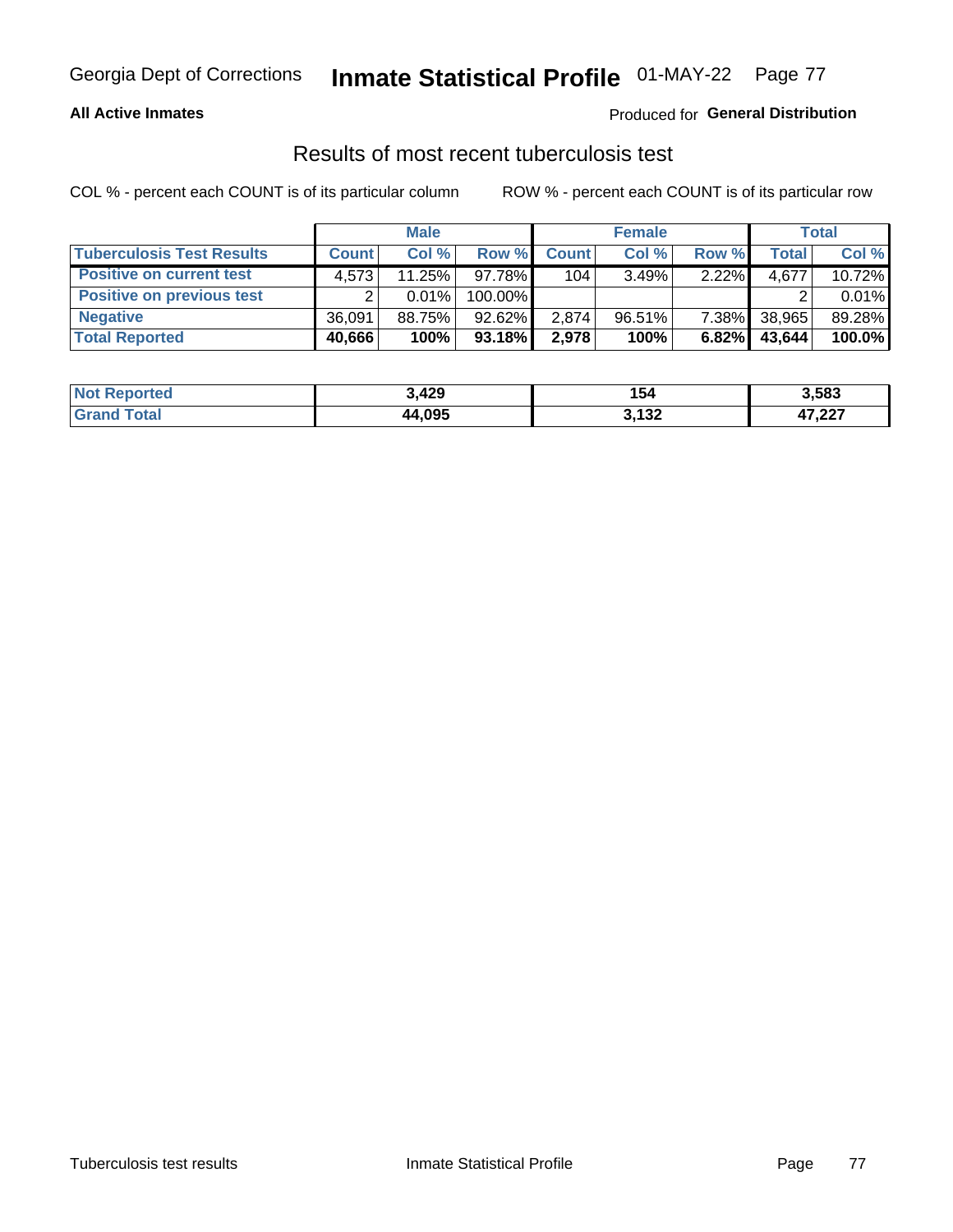#### **All Active Inmates**

Produced for **General Distribution**

### Results of most recent syphilis test

|                                 | <b>Male</b>  |           | <b>Female</b> |              |           | Total |       |        |
|---------------------------------|--------------|-----------|---------------|--------------|-----------|-------|-------|--------|
| <b>Syphilis Test Results</b>    | <b>Count</b> | Col%      | Row %         | <b>Count</b> | Col %     | Row % | Total | Col %  |
| <b>Positive on current test</b> | 120          | $1.41\%$  | $95.24\%$     |              | 2.03%     | 4.76% | 126   | 1.43%  |
| <b>Negative</b>                 | 8.392        | $98.59\%$ | 96.67%        | 289          | $97.97\%$ | 3.33% | 8,681 | 98.57% |
| <b>Total Reported</b>           | 8,512        | 100%      | 96.65%        | 295          | 100%      | 3.35% | 8,807 | 100%   |

| <b>Not Reported</b> | 35,583 | 2,837 | 38,420 |
|---------------------|--------|-------|--------|
| <b>Grand Total</b>  | 44,095 | 3,132 | 47,227 |